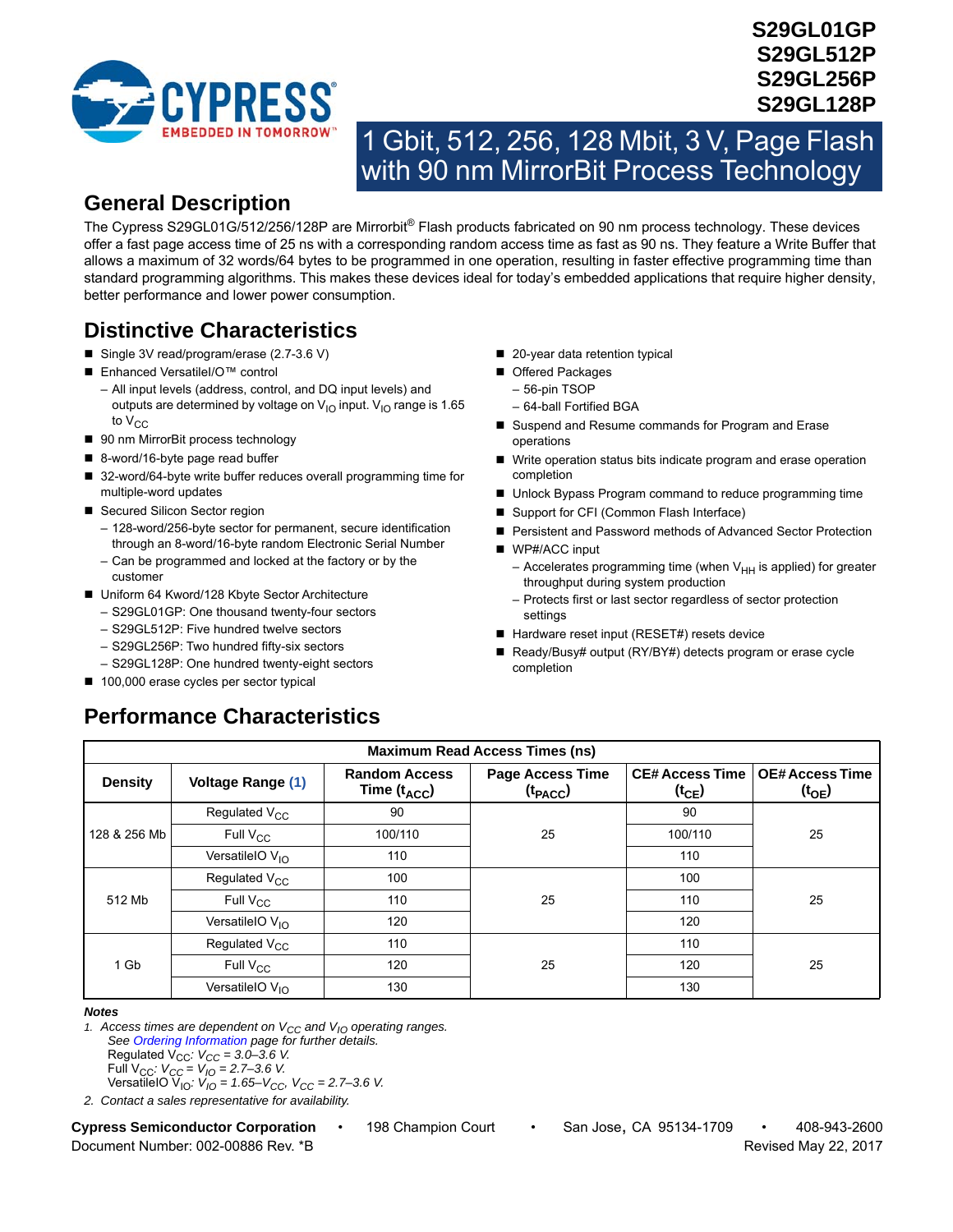

| <b>Current Consumption (typical values)</b> |       |
|---------------------------------------------|-------|
| Random Access Read $(f = 5$ MHz)            | 30 mA |
| 8-Word Page Read $(f = 10$ MHz)             | l mA  |
| Program/Erase                               | 50 mA |
| Standby                                     | 1 uA  |

| Program & Erase Times (typical values)                   |                  |  |  |  |  |
|----------------------------------------------------------|------------------|--|--|--|--|
| Single Word Programming                                  | $60$ us          |  |  |  |  |
| Effective Write Buffer Programming ( $V_{CC}$ ) Per Word | 15 <sub>us</sub> |  |  |  |  |
| Effective Write Buffer Programming $(V_{HH})$ Per Word   | $13.5$ us        |  |  |  |  |
| Sector Erase Time (64 Kword Sector)                      | 0.5s             |  |  |  |  |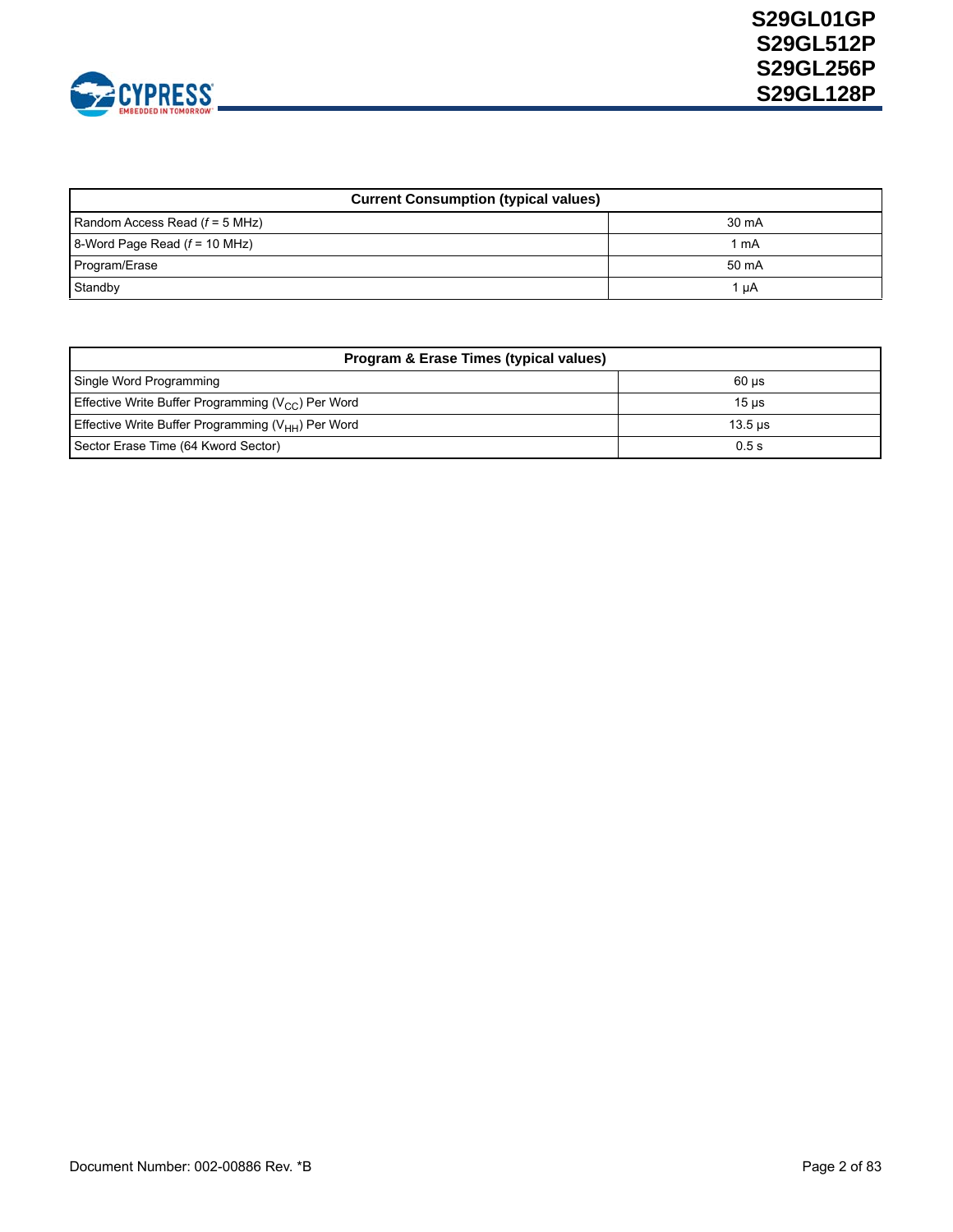

# **Content[s](#page-0-1)**

| 1.                                                                |                                                                                                                                                                                                       |                                        |
|-------------------------------------------------------------------|-------------------------------------------------------------------------------------------------------------------------------------------------------------------------------------------------------|----------------------------------------|
| 2.                                                                | Input/Output Descriptions & Logic Symbol  6                                                                                                                                                           |                                        |
| 3.                                                                |                                                                                                                                                                                                       | 7                                      |
| 4.<br>4.1<br>4.2<br>4.3<br>4.4                                    | Physical Dimensions/Connection Diagrams<br>Special Handling Instructions for BGA Package<br>LAA064-64 ball Fortified Ball Grid Array, 11 x 13 mm.<br>TS056-56-Pin Standard Thin Small Outline Package | 8<br>8<br>8<br>9<br>11                 |
| 5.<br>5.1<br>5.2<br>5.3<br>5.4<br>6.                              |                                                                                                                                                                                                       | 12<br>12<br>12<br>12<br>12<br>13       |
| 6.1                                                               |                                                                                                                                                                                                       | 13                                     |
| 7.<br>7.1<br>7.2<br>7.3<br>7.4<br>7.5<br>7.6<br>7.7<br>7.8<br>7.9 | Writing Commands/Command Sequences 36                                                                                                                                                                 | 15<br>15<br>16<br>16<br>16<br>16<br>17 |
| 8.<br>8.1<br>8.2<br>8.3<br>8.4<br>8.5<br>8.6                      | <b>Advanced Sector Protection/Unprotection </b><br>Advanced Sector Protection Software Examples<br>Hardware Data Protection Methods                                                                   | 38<br>39<br>39<br>41<br>41<br>44<br>44 |
| 9.<br>9.1<br>9.2<br>9.3<br>9.4                                    | Hardware RESET# Input Operation 45                                                                                                                                                                    |                                        |
| 10.                                                               | Secured Silicon Sector Flash Memory Region  46<br>10.1 Factory Locked Secured Silicon Sector<br>10.2 Customer Lockable Secured Silicon Sector 47<br>10.3 Secured Silicon Sector Entry/Exit Command    | 46<br>47                               |
| 11.                                                               |                                                                                                                                                                                                       |                                        |
|                                                                   |                                                                                                                                                                                                       |                                        |

|  | 13. Advance Information on S29GL-S Eclipse 65 nm |  |
|--|--------------------------------------------------|--|
|  | MirrorBit Power-On and Warm Reset Timing 77      |  |
|  |                                                  |  |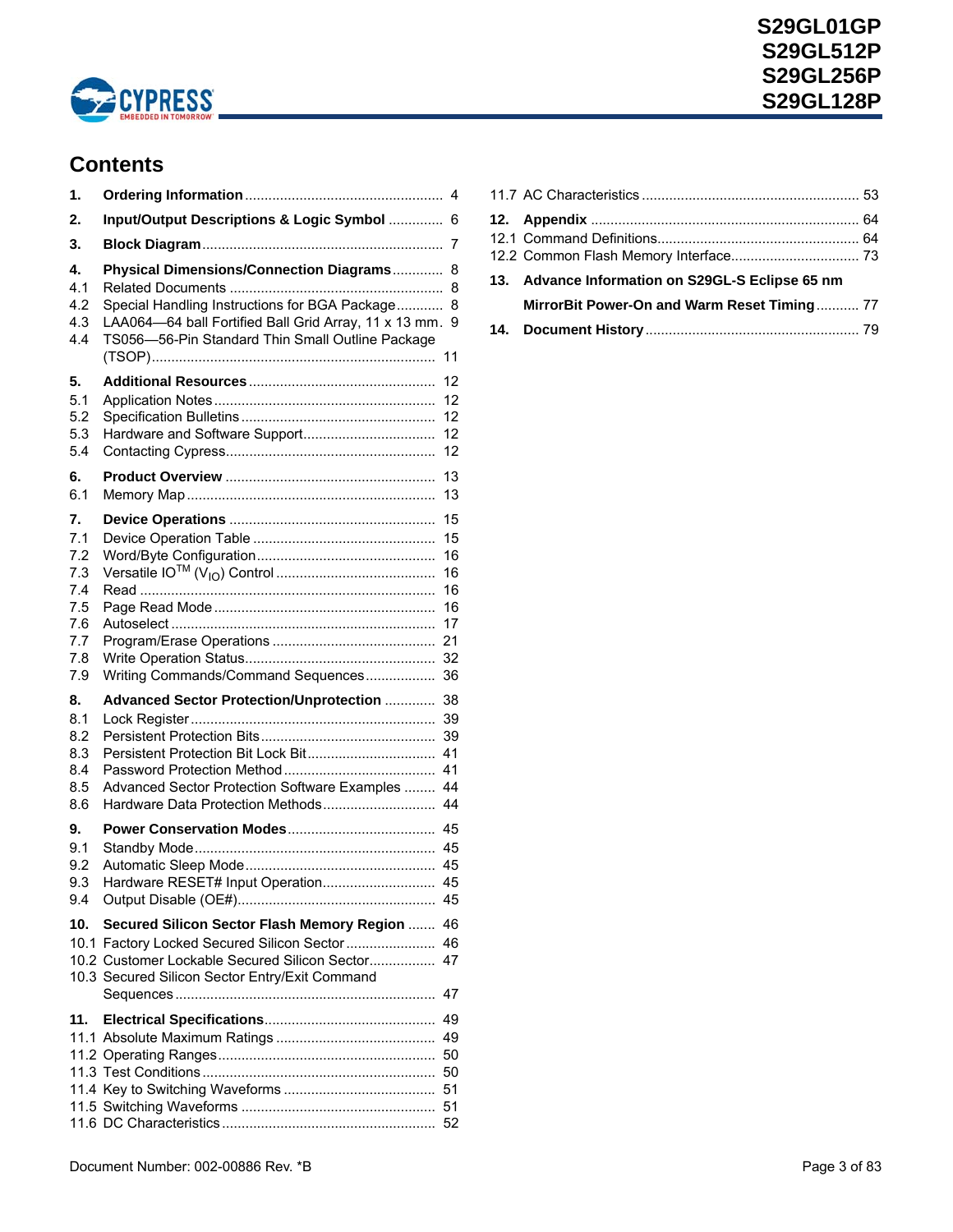

# <span id="page-3-1"></span><span id="page-3-0"></span>**1. Ordering Information**

The ordering part number is formed by a valid combination of the following:



3.0 Volt-only, 1024, 512, 256 and 128 Megabit Page-Mode Flash Memory, manufactured on 90 nm MirrorBit® process technology

### **Recommended Combinations**

Recommended Combinations list configurations planned to be supported in volume for this device. Consult your local sales office to confirm availability of specific recommended combinations and to check on newly released combinations.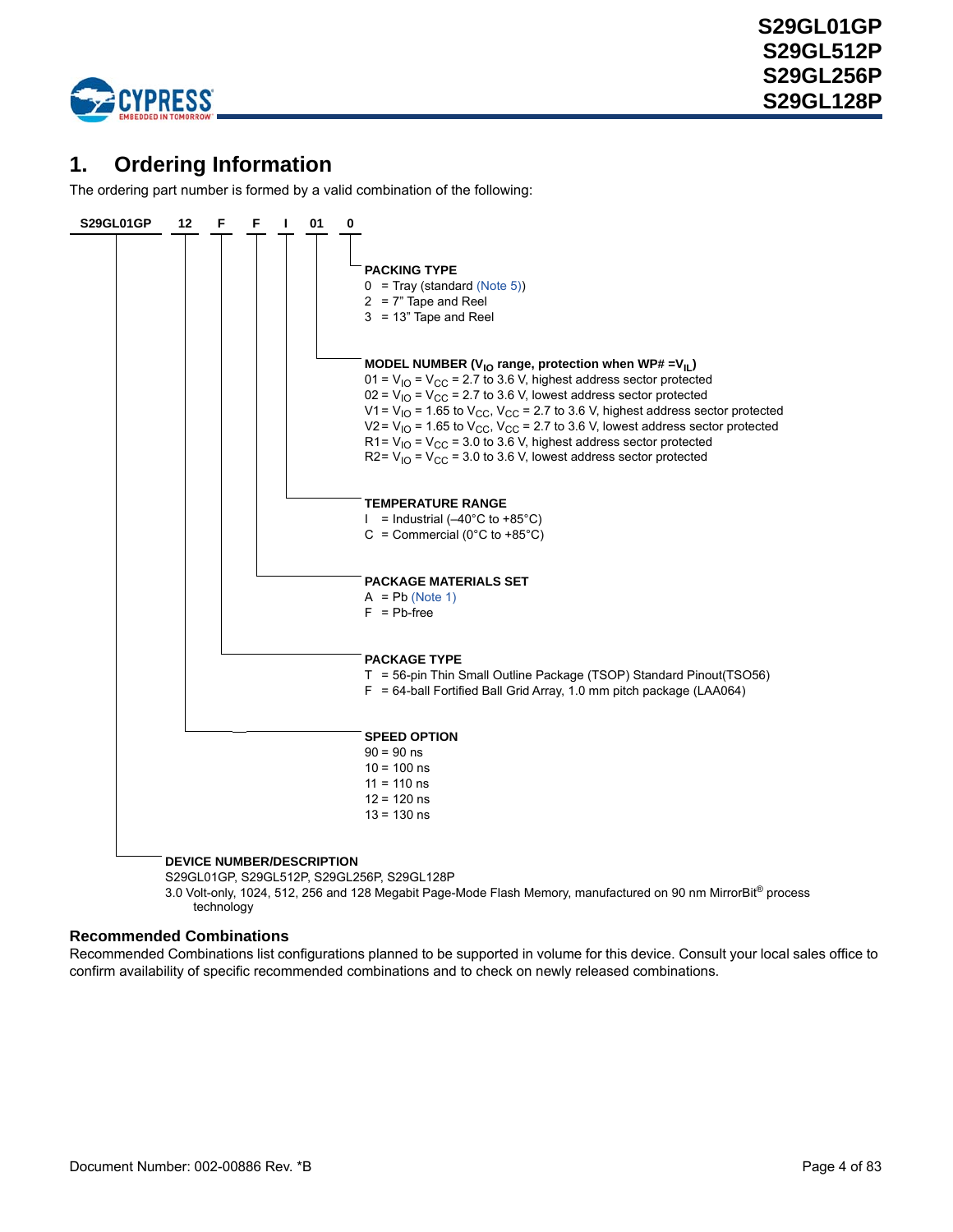

| <b>S29GL-P Valid Combinations</b> |                 |                  |                   |                                 |                            |  |
|-----------------------------------|-----------------|------------------|-------------------|---------------------------------|----------------------------|--|
| <b>Base Part</b><br><b>Number</b> | <b>Speed</b>    | Package $(2)(3)$ | Temperature $(4)$ | <b>Model Number</b>             | <b>Packing Type</b><br>(5) |  |
|                                   | 11              |                  | I, C              | R <sub>1</sub> , R <sub>2</sub> |                            |  |
|                                   | 12              | $TA(1)$ , TF     |                   | 01, 02                          | 0, 3                       |  |
| S29GL01GP                         | 13              |                  |                   | V1, V2                          |                            |  |
|                                   | 11              |                  | I, C              | R1, R2                          |                            |  |
|                                   | 12              | FA (1), FF       |                   | 01, 02                          | 0, 2, 3                    |  |
|                                   | 13              |                  |                   | V1, V2                          |                            |  |
|                                   | 10 <sub>1</sub> | $TA(1)$ , TF     | I, C              | R1, R2                          |                            |  |
|                                   | 11              |                  |                   | 01, 02                          | 0, 3<br>0, 2, 3            |  |
| S29GL512P                         | 12              |                  |                   | V1, V2                          |                            |  |
|                                   | 10              |                  | I, C              | R1, R2                          |                            |  |
|                                   | 11              | FA (1), FF       |                   | 01, 02                          |                            |  |
|                                   | 12              |                  |                   | V1, V2                          |                            |  |
|                                   | 90              |                  | I, C              | R1, R2                          |                            |  |
|                                   | 10, 11          | TA (1), TF       |                   | 01, 02                          | 0, 3                       |  |
| S29GL128P,                        | 11              |                  |                   | V1, V2                          |                            |  |
| S29GL256P                         | 90              |                  | I, C              | R <sub>1</sub> , R <sub>2</sub> | 0, 2, 3                    |  |
|                                   | 10, 11          | FA (1), FF       |                   | 01, 02                          |                            |  |
|                                   | 11              |                  |                   | V1, V2                          |                            |  |

#### *Notes*

<span id="page-4-1"></span>*1. Contact a local sales representative for availability.*

<span id="page-4-2"></span>*2. TSOP package marking omits packing type designator from ordering part number.*

<span id="page-4-3"></span>*3. BGA package marking omits leading "S29" and packing type designator from ordering part number.*

<span id="page-4-4"></span>*4. Operating Temperature range: I = Industrial (–40°C to +85°C)*

*C = Commercial (0°C to +85°C)*

<span id="page-4-0"></span>*5. Type 0 is standard. Specify other options as required.*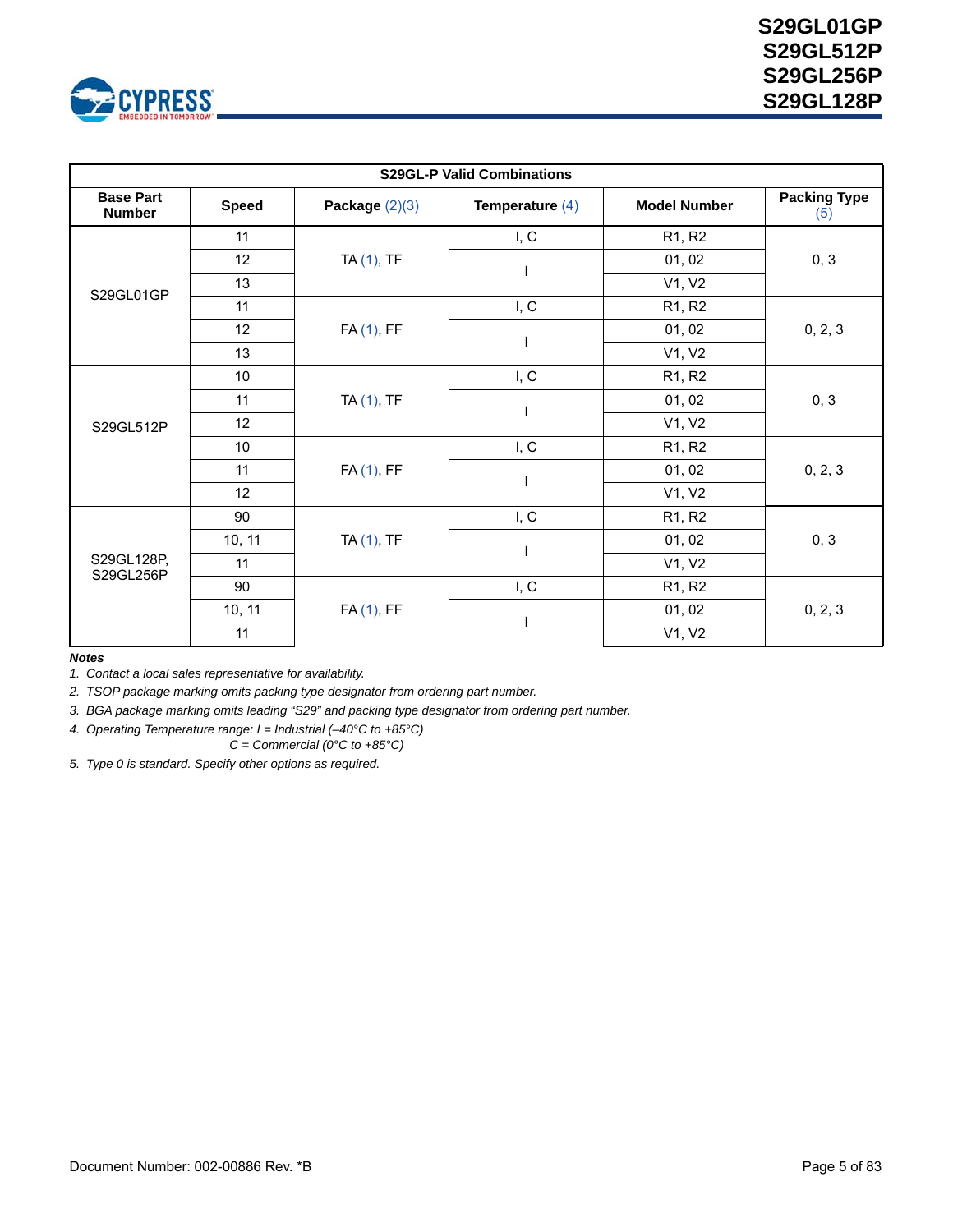

# <span id="page-5-0"></span>**2. Input/Output Descriptions & Logic Symbol**

[Table](#page-5-1) identifies the input and output package connections provided on the device.

### <span id="page-5-1"></span> **Input/Output Descriptions**

| Symbol       | <b>Type</b> | <b>Description</b>                                                                                                                                                                                                                                                                                                                                        |  |  |  |  |
|--------------|-------------|-----------------------------------------------------------------------------------------------------------------------------------------------------------------------------------------------------------------------------------------------------------------------------------------------------------------------------------------------------------|--|--|--|--|
| $A25 - A0$   | Input       | Address lines for GL01GP<br>A24-A0 for GL512P<br>A23-A0 for GL256P.<br>A22-A0 for GI 128P.                                                                                                                                                                                                                                                                |  |  |  |  |
| DO14-DO0     | $UO$        | Data input/output.                                                                                                                                                                                                                                                                                                                                        |  |  |  |  |
| DQ15/A-1     | $II$        | DQ15: Data input/output in word mode.<br>A-1: LSB address input in byte mode.                                                                                                                                                                                                                                                                             |  |  |  |  |
| CE#          | Input       | Chip Enable.                                                                                                                                                                                                                                                                                                                                              |  |  |  |  |
| OE#          | Input       | Output Enable.                                                                                                                                                                                                                                                                                                                                            |  |  |  |  |
| WE#          | Input       | Write Enable.                                                                                                                                                                                                                                                                                                                                             |  |  |  |  |
| $V_{\rm CC}$ | Supply      | Device Power Supply.                                                                                                                                                                                                                                                                                                                                      |  |  |  |  |
| $V_{10}$     | Supply      | Versatile IO Input.                                                                                                                                                                                                                                                                                                                                       |  |  |  |  |
| $V_{SS}$     | Supply      | Ground.                                                                                                                                                                                                                                                                                                                                                   |  |  |  |  |
| <b>NC</b>    | No Connect  | Not connected internally.                                                                                                                                                                                                                                                                                                                                 |  |  |  |  |
| RY/BY#       | Output      | Ready/Busy. Indicates whether an Embedded Algorithm is in progress or complete. At $V_{II}$ , the device<br>is actively erasing or programming. At High Z, the device is in ready.                                                                                                                                                                        |  |  |  |  |
| BYTE#        | Input       | Selects data bus width. At VIL, the device is in byte configuration and data I/O pins DQ0-DQ7 are<br>active and DQ15/A-1 becomes the LSB address input. At VIH, the device is in word configuration and<br>data I/O pins DQ0-DQ15 are active.                                                                                                             |  |  |  |  |
| RESET#       | Input       | Hardware Reset. Low = device resets and returns to reading array data.                                                                                                                                                                                                                                                                                    |  |  |  |  |
| WP#/ACC      | Input       | Write Protect/Acceleration Input. At $V_{\parallel}$ , disables program and erase functions in the outermost<br>sectors. At V <sub>HH</sub> , accelerates programming; automatically places device in unlock bypass mode.<br>Should be at $V_{H}$ for all other conditions. WP# has an internal pull-up; when unconnected, WP# is at<br>V <sub>IH</sub> . |  |  |  |  |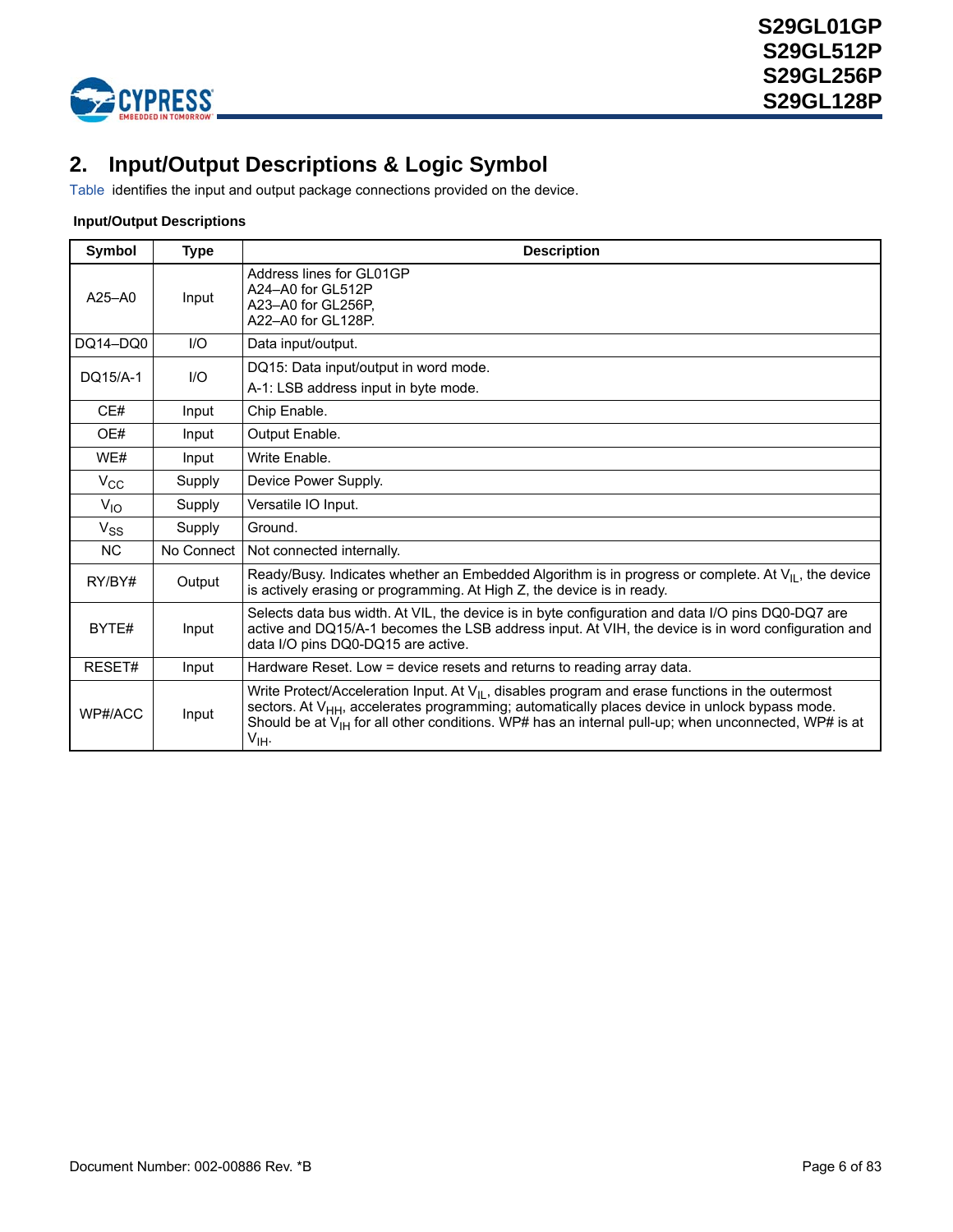

# <span id="page-6-0"></span>**3. Block Diagram**



**Figure 3.1** S29GL-P Block Diagram

*\*\* AMax GL01GP=A25, AMax GL512P = A24, AMax GL256P = A23, AMax GL128P = A22*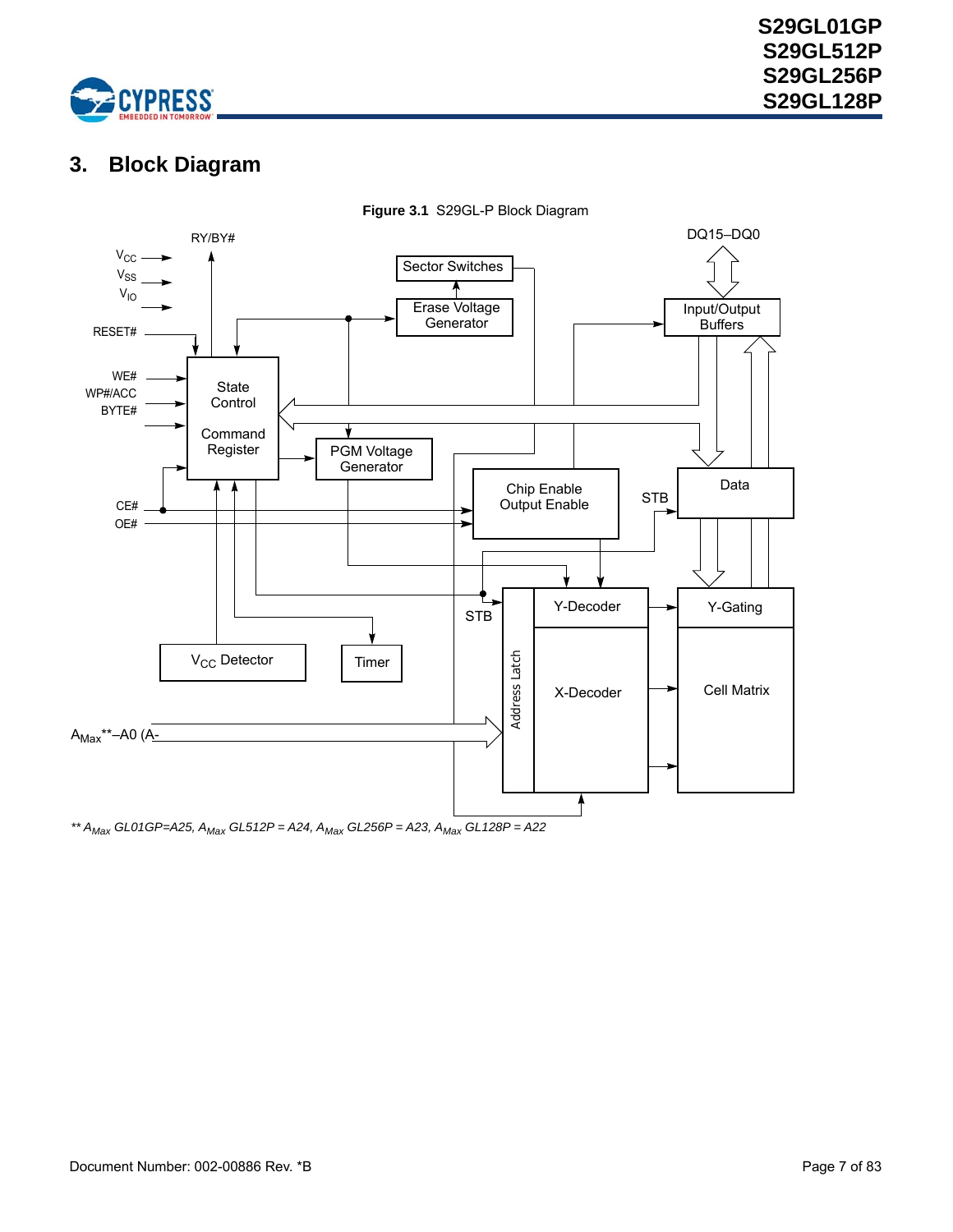

# <span id="page-7-0"></span>**4. Physical Dimensions/Connection Diagrams**

This section shows the I/O designations and package specifications for the S29GL-P family.

## <span id="page-7-1"></span>**4.1 Related Documents**

The following documents contain information relating to the S29GL-P devices. Click on the title or go to [www.cypress.com](www.spansion.com) download the PDF file, or request a copy from your sales office.

■ [Considerations for X-ray Inspection of Surface-Mounted Flash Integrated Circuits](http://www.spansion.com/application_notes/26831a.pdf)

# <span id="page-7-2"></span>**4.2 Special Handling Instructions for BGA Package**

Special handling is required for Flash Memory products in BGA packages.

Flash memory devices in BGA packages may be damaged if exposed to ultrasonic cleaning methods. The package and/or data integrity may be compromised if the package body is exposed to temperatures above 150°C for prolonged periods of time.

**Figure 4.1** 64-ball Fortified Ball Grid Array

Top View, Balls Facing Down

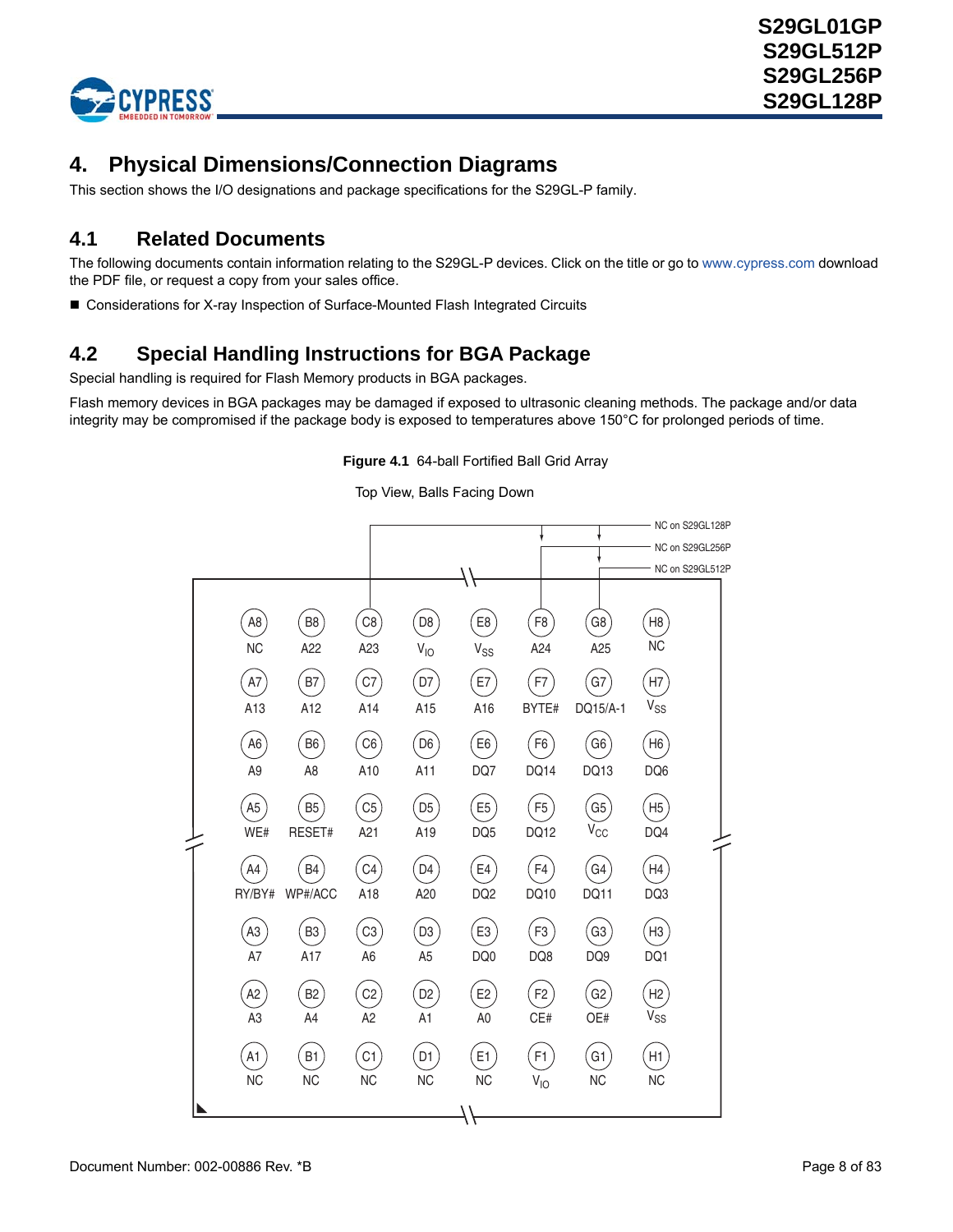

# <span id="page-8-0"></span>**4.3 LAA064—64 ball Fortified Ball Grid Array, 11 x 13 mm**



**Figure 4.2** LAA064—64ball Fortified Ball Grid Array (FBGA), 11 x 13 mm

| PACKAGE        | LAA 064                               |             |       |                                 |
|----------------|---------------------------------------|-------------|-------|---------------------------------|
| <b>JEDEC</b>   | N/A                                   |             |       |                                 |
|                | 13.00 mm x 11.00 mm<br><b>PACKAGE</b> |             |       |                                 |
| <b>SYMBOL</b>  | <b>MIN</b>                            | <b>NOM</b>  | MAX   | <b>NOTE</b>                     |
| Α              | ---                                   |             | 1.40  | PROFILE HEIGHT                  |
| A1             | 0.40                                  | ---         | ---   | <b>STANDOFF</b>                 |
| A2             | 0.60                                  | ---         | $---$ | <b>BODY THICKNESS</b>           |
| D              |                                       | 13.00 BSC.  |       | <b>BODY SIZE</b>                |
| E              | 11.00 BSC.                            |             |       | <b>BODY SIZE</b>                |
| D <sub>1</sub> |                                       | 7.00 BSC.   |       | <b>MATRIX FOOTPRINT</b>         |
| E1             |                                       | 7.00 BSC.   |       | <b>MATRIX FOOTPRINT</b>         |
| <b>MD</b>      |                                       | 8           |       | MATRIX SIZE D DIRECTION         |
| ME             |                                       | 8           |       | MATRIX SIZE E DIRECTION         |
| N              |                                       | 64          |       | <b>BALL COUNT</b>               |
| øЬ             | 0.50<br>0.60<br>0.70                  |             |       | <b>BALL DIAMETER</b>            |
| eD             | $1:00$ BSC.                           |             |       | <b>BALL PITCH - D DIRECTION</b> |
| eE             |                                       | 1.00 BSC.   |       | <b>BALL PITCH - E DIRECTION</b> |
| SD / SE        |                                       | $0.50$ BSC. |       | SOLDER BALL PLACEMENT           |
|                | <b>NONE</b>                           |             |       | DEPOPULATED SOLDER BALLS        |

#### NOTES:

- 1. DIMENSIONING AND TOLERANCING PER ASME Y14.5M-1994.
- 2. ALL DIMENSIONS ARE IN MILLIMETERS.
- 3. BALL POSITION DESIGNATION PER JESD 95-1, SPP-010 (EXCEPT AS NOTED).
- 4. **e** REPRESENTS THE SOLDER BALL GRID PITCH.
- 5. SYMBOL "MD" IS THE BALL ROW MATRIX SIZE IN THE "D" DIRECTION.

SYMBOL "ME" IS THE BALL COLUMN MATRIX SIZE IN THE "E" DIRECTION.

N IS THE TOTAL NUMBER OF SOLDER BALLS.

 $\frac{76}{6}$  DIMENSION "b" IS MEASURED AT THE MAXIMUM BALL DIAMETER IN A PLANE PARALLEL TO DATUM C.

 $\frac{7}{2}$  SD AND SE ARE MEASURED WITH RESPECT TO DATUMS A AND B AND DEFINE THE POSITION OF THE CENTER SOLDER BALL IN THE OUTER ROW. WHEN THERE IS AN ODD NUMBER OF SOLDER BALLS IN

THE OUTER ROW PARALLEL TO THE D OR E DIMENSION, RESPECTIVELY, SD OR SE = 0.000. WHEN THERE IS AN EVEN NUMBER OF SOLDER BALLS IN THE OUTER ROW, SD OR  $SE =  $\frac{e}{2}$$ 

- 8. NOT USED.
- 9. "+" INDICATES THE THEORETICAL CENTER OF DEPOPULATED BALLS.

3354 \ 16-038.12d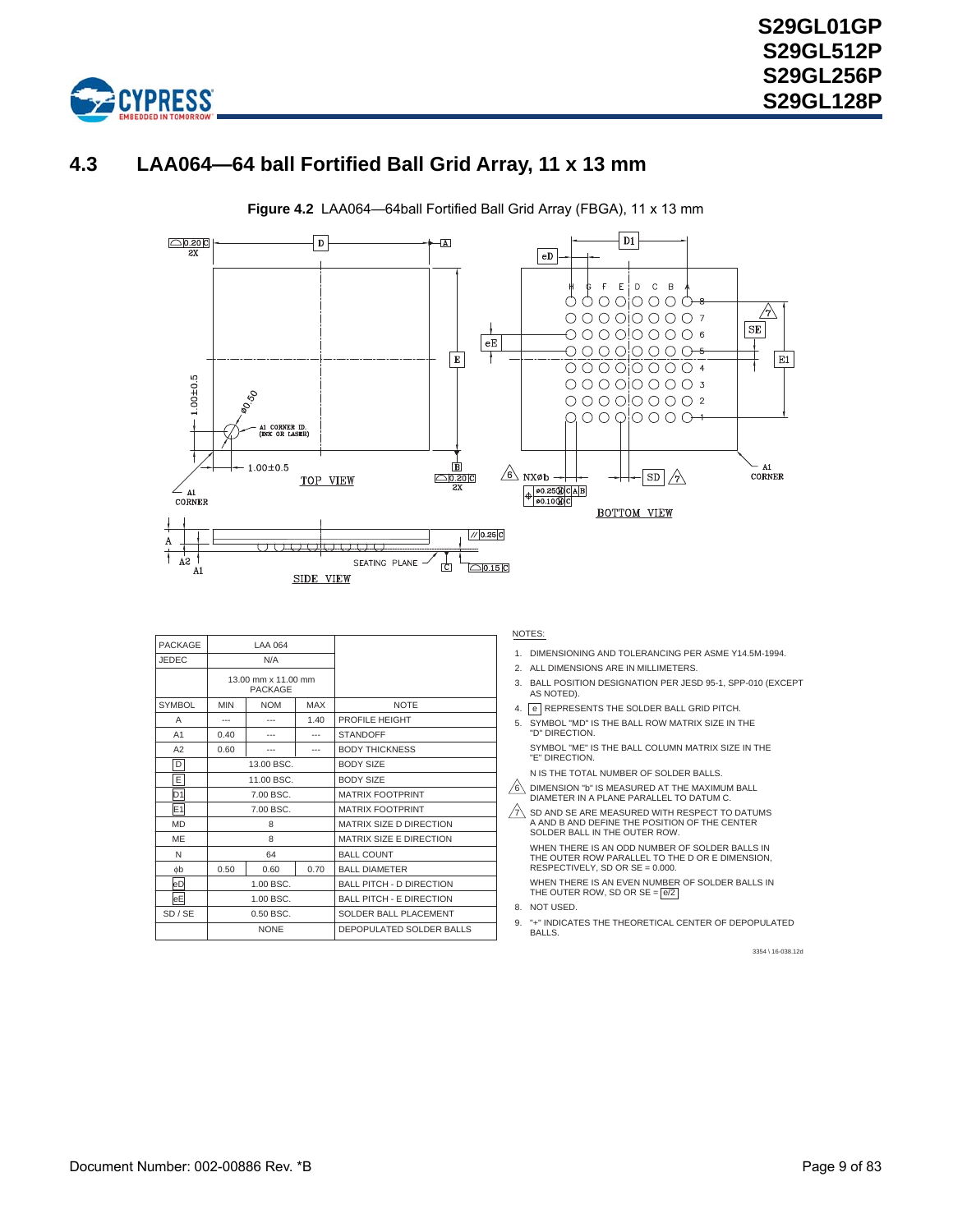



**Figure 4.3** 56-pin Standard TSOP (Top View)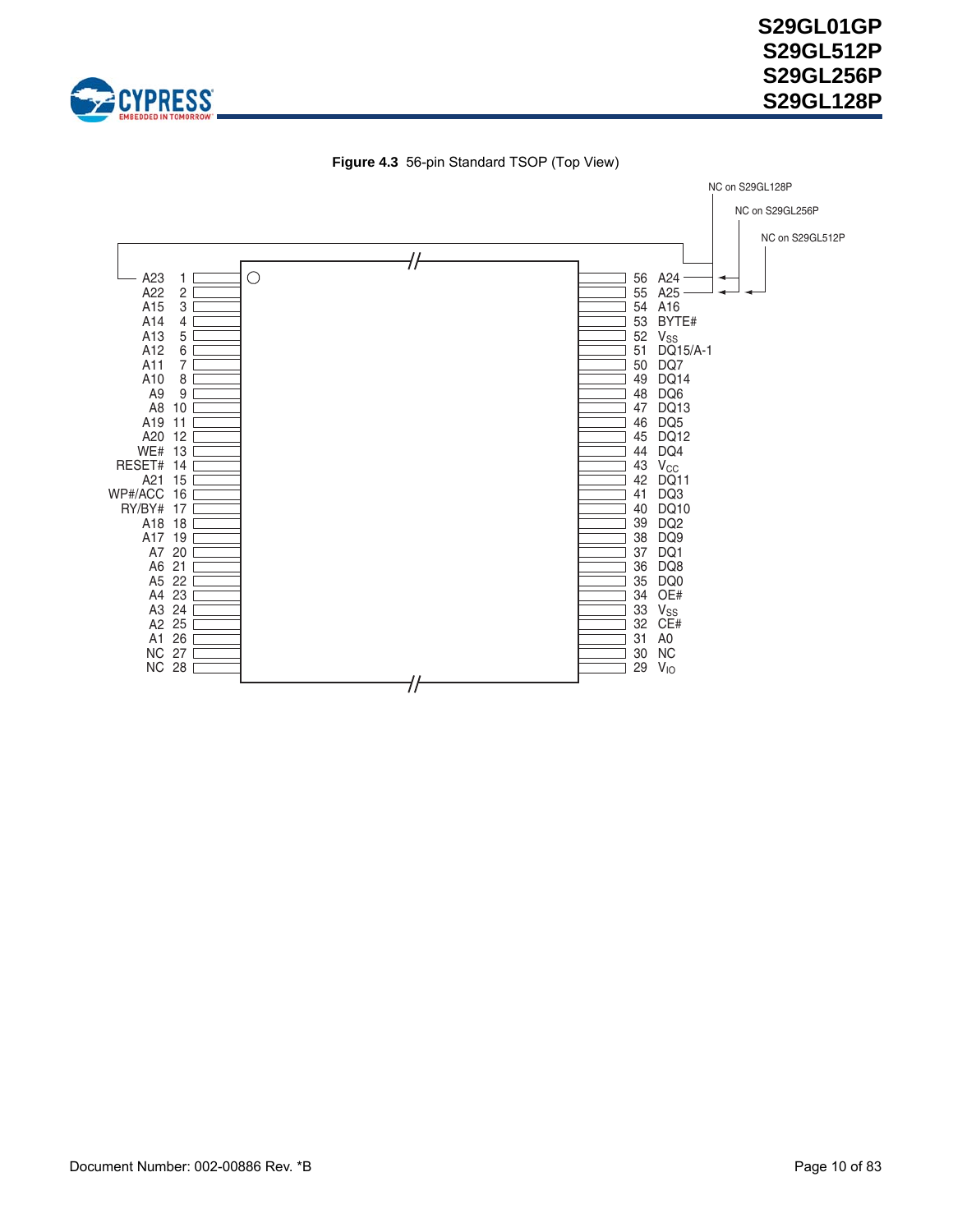

# <span id="page-10-0"></span>**4.4 TS056—56-Pin Standard Thin Small Outline Package (TSOP)**

**Figure 4.4** 56-Pin Thin Small Outline Package (TSOP), 14 x 20 mm



| <b>PACKAGE</b> | <b>TS 56</b>  |       |           |  |  |  |
|----------------|---------------|-------|-----------|--|--|--|
| <b>JEDEC</b>   | MO-142 (B) EC |       |           |  |  |  |
| <b>SYMBOL</b>  | MIN.          | NOM.  | MAX.      |  |  |  |
| A              |               |       | 1.20      |  |  |  |
| A <sub>1</sub> | 0.05          |       | 0.15      |  |  |  |
| A2             | 0.95          | 1.00  | 1.05      |  |  |  |
| b <sub>1</sub> | 0.17          | 0.20  | 0.23      |  |  |  |
| b              | 0.17          | 0.22  | 0.27      |  |  |  |
| c <sub>1</sub> | 0.10          |       | 0.16      |  |  |  |
| C              | 0.10          |       | 0.21      |  |  |  |
| D              | 19.80         | 20.00 | 20.20     |  |  |  |
| D <sub>1</sub> | 18.30         | 18.40 | 18.50     |  |  |  |
| E              | 13.90         | 14.00 | 14.10     |  |  |  |
| e              | 0.50 BASIC    |       |           |  |  |  |
| L              | 0.50          | 0.60  | 0.70      |  |  |  |
| Ø              | $0^{\circ}$   |       | $8^\circ$ |  |  |  |
| R              | 0.08          |       | 0.20      |  |  |  |
| N              | 56            |       |           |  |  |  |

#### NOTES:

- $\sqrt{1}$  CONTROLLING DIMENSIONS ARE IN MILLIMETERS (mm). (DIMENSIONING AND TOLERANCING CONFORMS TO ANSI Y14.5M-1982.)
- $\sqrt{2}$  PIN 1 IDENTIFIER FOR STANDARD PIN OUT (DIE UP).
- $\sqrt{3}$  to be determined at the seating plane  $\,$  -C- . The seating plane is DEFINED AS THE PLANE OF CONTACT THAT IS MADE WHEN THE PACKAGE LEADS ARE ALLOWED TO REST FREELY ON A FLAT HORIZONTAL SURFACE.
- $\sqrt{4}$  dimensions d1 and E do not include mold protrusion. Allowable MOLD PROTUSION IS 0.15 mm PER SIDE.
- $\sqrt{5}$  DIMENSION b DOES NOT INCLUDE DAMBAR PROTUSION. ALLOWABLE DAMBAR PROTUSION SHALL BE 0.08 mm TOTAL IN EXCESS OF b DIMENSION AT MAX MATERIAL CONDITION. MINIMUM SPACE BETWEEN PROTRUSION AND AN ADJACENT LEAD TO BE 0.07 mm.
- $\sqrt{6}$  THESE DIMESIONS APPLY TO THE FLAT SECTION OF THE LEAD BETWEEN 0.10 mm AND 0.25 mm FROM THE LEAD TIP.
- $\sqrt{7}$  LEAD COPLANARITY SHALL BE WITHIN 0.10 mm AS MEASURED FROM THE SEATING PLANE.
- $\sqrt{8}$  DIMENSION "e" IS MEASURED AT THE CENTERLINE OF THE LEADS.

3160\38.10A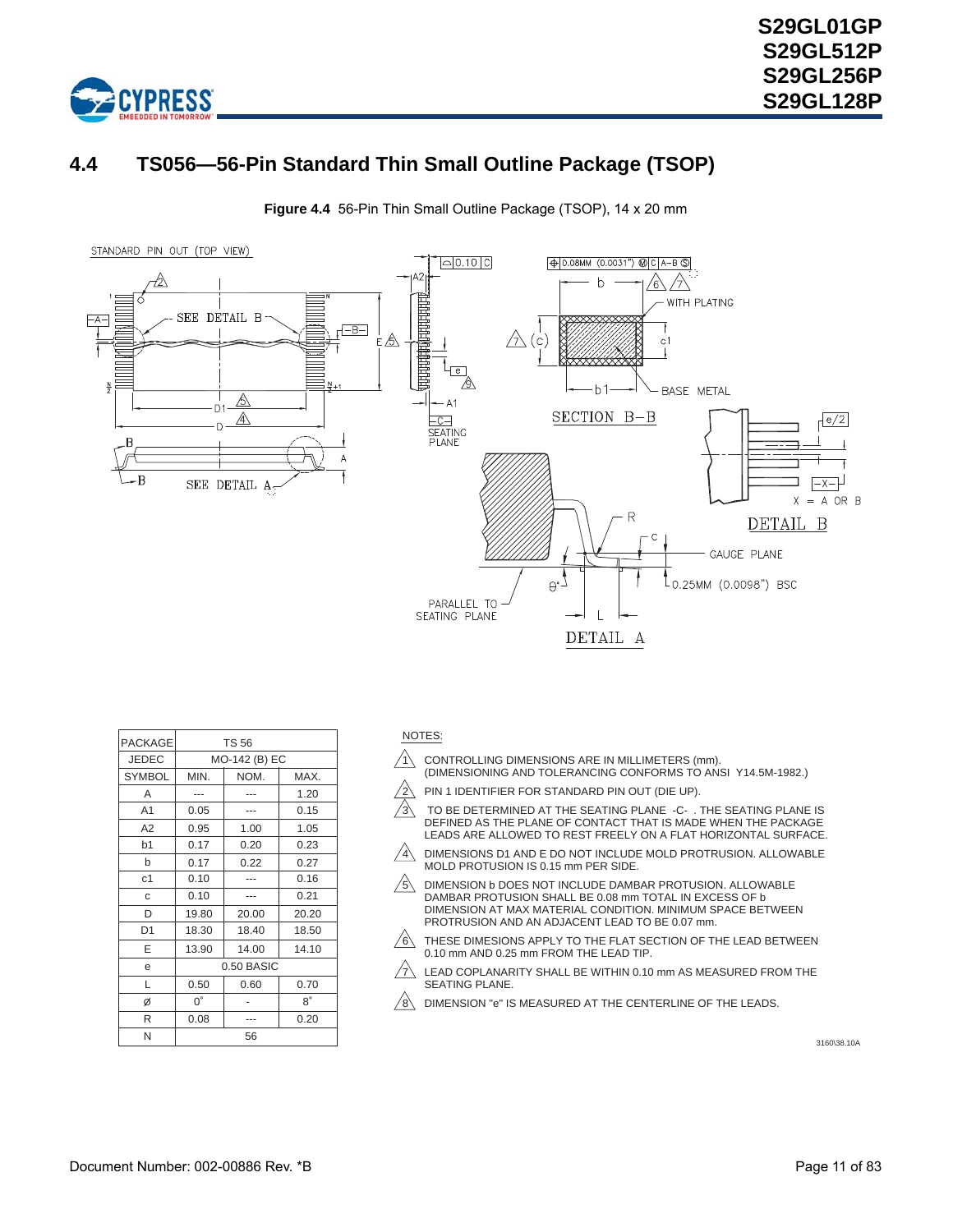

# <span id="page-11-0"></span>**5. Additional Resources**

Visit [www.cypress.com](http://www.spansion.com) to obtain the following related documents:

# <span id="page-11-1"></span>**5.1 Application Notes**

The following is a list of application notes related to this product. All Cypress application notes are available at [http://](http://www.spansion.com/Support/TechnicalDocuments/Pages/ApplicationNotes.aspx) [www.cypress.com/Support/TechnicalDocuments/Pages/ApplicationNotes.aspx](http://www.spansion.com/Support/TechnicalDocuments/Pages/ApplicationNotes.aspx)

- Using the Operation Status Bits in AMD Devices
- Understanding Page Mode Flash Memory Devices
- MirrorBit<sup>®</sup> Flash Memory Write Buffer Programming and Page Buffer Read
- Common Flash Interface Version 1.4 Vendor Specific Extensions
- MirrorBit<sup>®</sup> Flash Memory Write Buffer Programming and Page Buffer Read
- Taking Advantage of Page Mode Read on the MCF5407 Coldfire
- Migration to S29GL128N and S29GL256N based on 110nm MirrorBit<sup>®</sup> Technology
- Optimizing Program/Erase Times
- **Pactical Guide to Endurance and Data Retention**
- Configuring FPGAs using Cypress S29GL-N Flash
- Connecting Cypress™ Flash Memory to a System Address Bus
- Connecting Unused Data Lines of MirrorBit<sup>®</sup> Flash
- Reset Voltage and Timing Requirements for MirrorBit<sup>®</sup> Flash
- Versatile IO: DQ and Enhanced

## <span id="page-11-2"></span>**5.2 Specification Bulletins**

Contact your local sales office for details.

## <span id="page-11-3"></span>**[5.3 Hardware and Software Support](http://www.amd.com/us-en/FlashMemory/ProductInformation/0,,37_1447_2248_9557^11580^11581,00.html)**

Downloads and related information on Flash device support is available at [http://www.cypress.com/Support/Pages/DriversSoftware.aspx](http://www.spansion.com/Support/Pages/DriversSoftware.aspx)

- Cypress low-level drivers
- Enhanced Flash drivers
- **Flash file system**

Downloads and related information on simulation modeling and CAD modeling support is available at [http://www.cypress.com/Support/Pages/SimulationModels.aspx](http://www.spansion.com/Support/Pages/SimulationModels.aspx)

- VHDL and Verilog
- $IBIS$
- ORCAD

# <span id="page-11-4"></span>**5.4 Contacting Cypress**

Obtain the latest list of company locations and contact information on our web site at [http://www.cypress.com/About/Pages/Locations.aspx](http://www.spansion.com/About/Pages/Locations.aspx)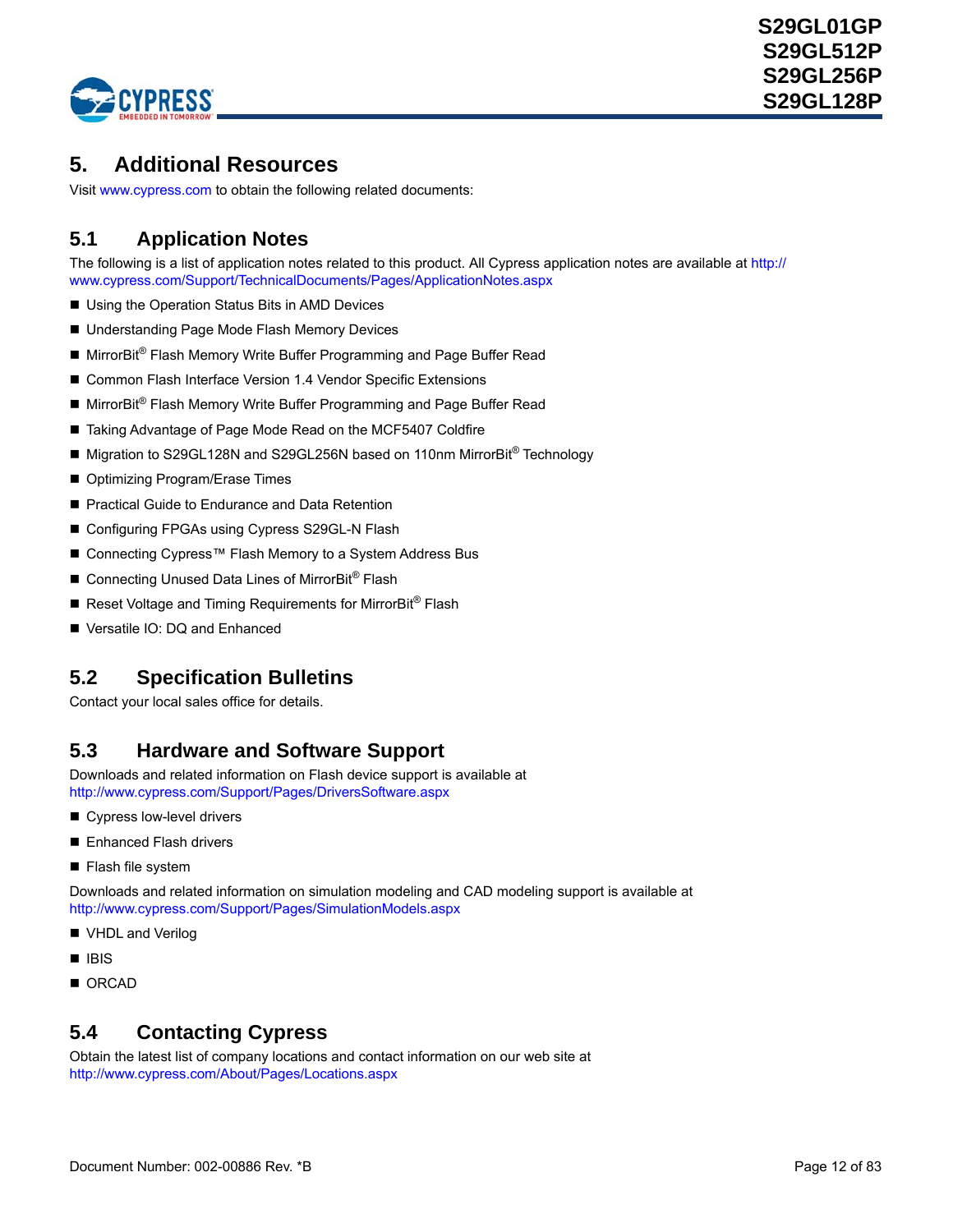

# <span id="page-12-0"></span>**6. Product Overview**

The S29GL-P family consists of 1 Gb, 512 Mb, 256 Mb and 128 Mb, 3.0-volt-only, page mode Flash devices optimized for today's embedded designs that demand a large storage array and rich functionality. These devices are manufactured using 90 nm MirrorBit technology. These products offer uniform 64 Kword (128 Kbyte) uniform sectors and feature VersatileIO control, allowing control and I/O signals to operate from 1.65 V to  $V_{CC}$ . Additional features include:

- Single word programming or a 32-word programming buffer for an increased programming speed
- Program Suspend/Resume and Erase Suspend/Resume
- Advanced Sector Protection methods for protecting sectors as required

■ 128 words/256 bytes of Secured Silicon area for storing customer and factory secured information. The Secured Silicon Sector is One Time Programmable.

### <span id="page-12-1"></span>**6.1 Memory Map**

The S29GL-P devices consist of uniform 64 Kword (128 Kbyte) sectors organized as shown in [Table](#page-12-2) –[Table](#page-13-0) .

### <span id="page-12-2"></span> **S29GL01GP Sector & Memory Address Map**

| <b>Uniform Sector</b><br><b>Size</b> |      | Sector Count   Sector Range | <b>Address Range (16-bit)</b> | <b>Notes</b>                   |
|--------------------------------------|------|-----------------------------|-------------------------------|--------------------------------|
|                                      |      | SA00                        | 0000000h - 000FFFFh           | <b>Sector Starting Address</b> |
| 64 Kword/128 Kbyte                   | 1024 |                             |                               |                                |
|                                      |      | SA1023                      | 3FF0000H - 3FFFFFFh           | Sector Ending Address          |

*Note*

*This table has been condensed to show sector-related information for an entire device on a single page. Sectors and their address ranges that are not explicitly listed (such as SA001-SA1022) have sector starting and ending addresses that form the same pattern as all other sectors of that size. For example, all 128 Kb sectors have the pattern xxx0000h-xxxFFFFh.*

#### **S29GL512P Sector & Memory Address Map**

| <b>Uniform Sector Size</b> | <b>Sector Count</b> | <b>Sector</b><br>Range | <b>Address Range (16-bit)</b> | <b>Notes</b>                   |
|----------------------------|---------------------|------------------------|-------------------------------|--------------------------------|
|                            |                     | <b>SA00</b>            | 0000000h - 000FFFFh           | <b>Sector Starting Address</b> |
| 64 Kword/128 Kbyte         | 512                 |                        |                               |                                |
|                            |                     | SA511                  | 1FF0000H - 1FFFFFFh           | Sector Ending Address          |

*Note*

*This table has been condensed to show sector-related information for an entire device on a single page. Sectors and their address ranges that are not explicitly listed (such as SA001-SA510) have sector starting and ending addresses that the same pattern as all other sectors of that size. For example, all 128 Kb sectors have the pattern xxx0000h-xxxFFFFh.*

#### **S29GL256P Sector & Memory Address Map**

| <b>Uniform Sector</b><br><b>Size</b> | <b>Sector</b><br>Count | <b>Sector</b><br>Range | <b>Address Range (16-bit)</b> | <b>Notes</b>                   |
|--------------------------------------|------------------------|------------------------|-------------------------------|--------------------------------|
| 64 Kword/<br>128 Kbyte               | 256                    | SA00                   | 0000000h - 000FFFFh           | <b>Sector Starting Address</b> |
|                                      |                        |                        |                               |                                |
|                                      |                        | SA255                  | OFF0000H - OFFFFFFh           | Sector Ending Address          |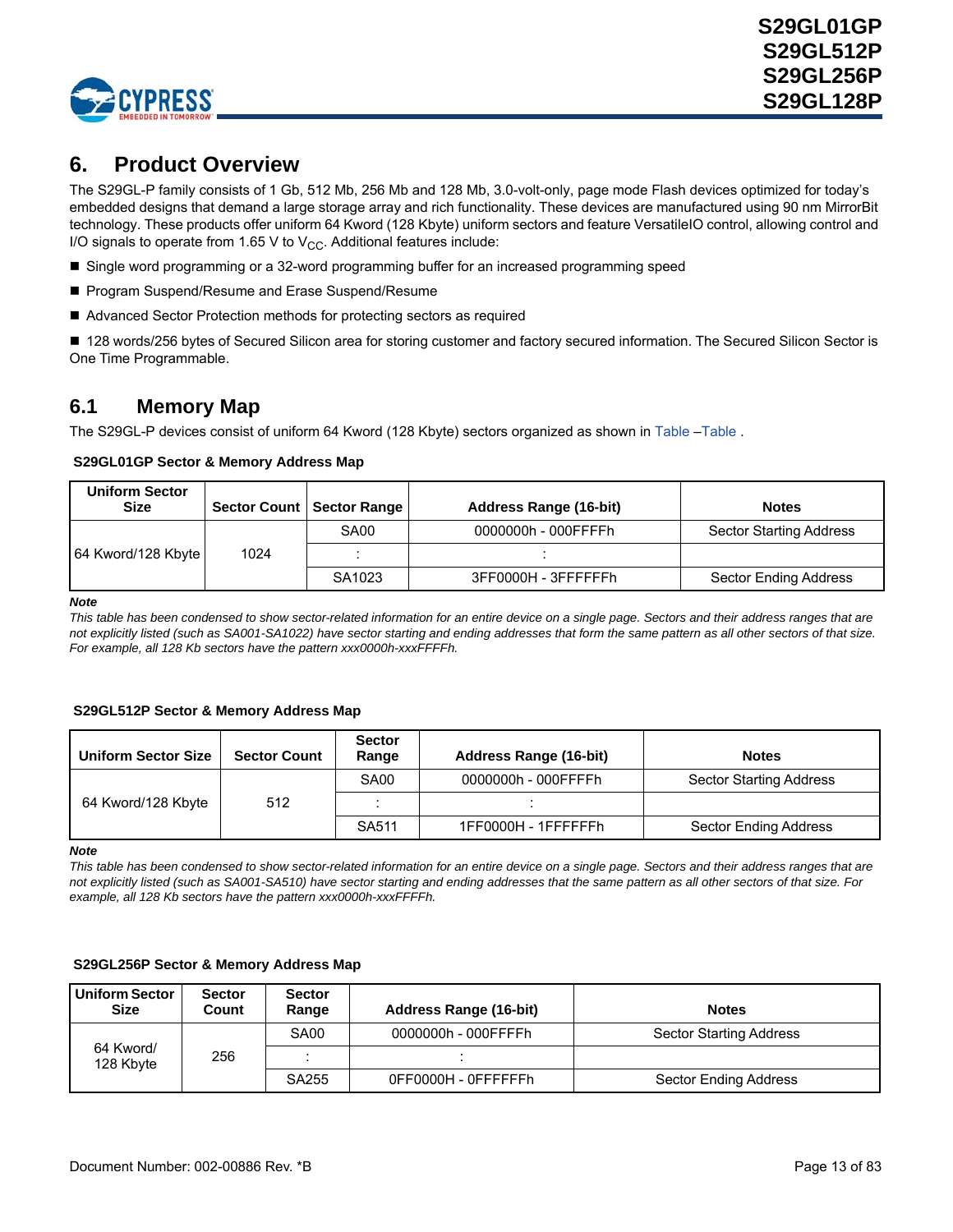

#### *Note*

*This table has been condensed to show sector-related information for an entire device on a single page. Sectors and their address ranges that are not explicitly listed (such as SA001-SA254) have sector starting and ending addresses that form the same pattern as all other sectors of that size. For example, all 128 Kb sectors have the pattern xxx0000h-xxxFFFFh.*

### <span id="page-13-0"></span> **S29GL128P Sector & Memory Address Map**

| <b>Uniform Sector</b><br><b>Size</b> | <b>Sector</b><br>Count | <b>Sector</b><br>Range | Address Range (16-bit) | <b>Notes</b>                   |
|--------------------------------------|------------------------|------------------------|------------------------|--------------------------------|
|                                      |                        | SA <sub>00</sub>       | 0000000h - 000FFFFh    | <b>Sector Starting Address</b> |
| 64 Kword/<br>128 Kbyte               | 128                    |                        |                        |                                |
|                                      |                        | SA127                  | 07F0000 - 7FFFFF       | Sector Ending Address          |

#### *Note*

*This table has been condensed to show sector-related information for an entire device on a single page. Sectors and their address ranges that are not explicitly listed (such as SA001-SA510) have sector starting and ending addresses that form the same pattern as all other sectors of that size. For example, all 128 Kb sectors have the pattern xxx0000h-xxxFFFFh.*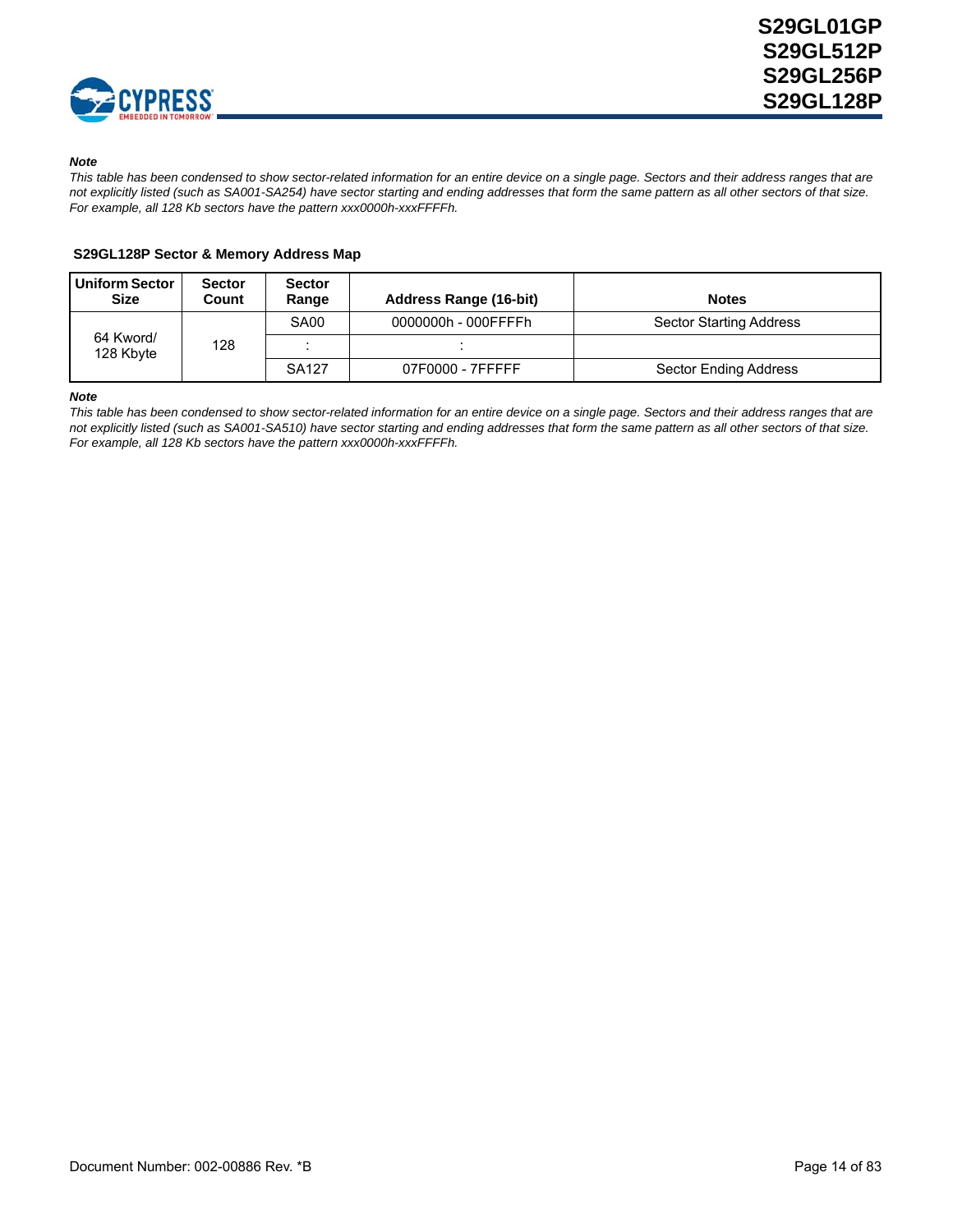

# <span id="page-14-0"></span>**7. Device Operations**

This section describes the read, program, erase, handshaking, and reset features of the Flash devices.

Operations are initiated by writing specific commands or a sequence with specific address and data patterns into the command registers (see [Table](#page-63-0) through [Table](#page-69-0) ). The command register itself does not occupy any addressable memory location; rather, it is composed of latches that store the commands, along with the address and data information needed to execute the command. The contents of the register serve as input to the internal state machine and the state machine outputs dictate the function of the device. Writing incorrect address and data values or writing them in an improper sequence may place the device in an unknown state, in which case the system must pull the RESET# pin low or power cycle the device to return the device to the reading array data mode.

# <span id="page-14-1"></span>**7.1 Device Operation Table**

The device must be setup appropriately for each operation. [Table](#page-14-5) describes the required state of each control pin for any particular operation.

<span id="page-14-5"></span>

|  | <b>Device Operations</b> |
|--|--------------------------|
|--|--------------------------|

|                           |                      |     |     |                         |                 | <b>Addresses</b> |                |                        | <b>DQ8-DQ15</b>                         |
|---------------------------|----------------------|-----|-----|-------------------------|-----------------|------------------|----------------|------------------------|-----------------------------------------|
| <b>Operation</b>          | CE#                  | OE# | WE# | <b>RESET#</b>           | <b>WP#/ACC</b>  | (Note 1)         | <b>DQ0-DQ7</b> | BYTE#= $V_{\text{IH}}$ | BYTE#= $V_{II}$                         |
| Read                      |                      |     | Н   | н                       | х               | $A_{IN}$         | $D_{OUT}$      | $D_{OUT}$              |                                         |
| Write (Program/<br>Erase) |                      | н   |     | н                       | (Note 2)        | $A_{IN}$         | (Note 3)       | (Note 3)               | DQ8-DQ14<br>$=$ High-Z,<br>$DQ15 = A-1$ |
| Accelerated Program       |                      | н   |     | н                       | V <sub>HH</sub> | $A_{IN}$         | (Note 3)       | (Note 3)               |                                         |
| Standby                   | $V_{\rm CC} \pm 0.3$ | X   | X   | $V_{\text{CC}} \pm 0.3$ | H               | X                | High-Z         | High-Z                 | High-Z                                  |
| <b>Output Disable</b>     |                      | н   | н   | н                       | X               | X                | High-Z         | High-Z                 | High-Z                                  |
| Reset                     | x                    | х   | Χ   |                         | Χ               | Χ                | High-Z         | High-Z                 | High-Z                                  |

*Legend*

 $L =$  *Logic Low = V<sub>IL</sub>, H = Logic High = V<sub>IH</sub>, V<sub>HH</sub> = 11.5–12.5V, X = Don't Care, A<sub>IN</sub> = Address In, D<sub>IN</sub> = Data In, D<sub>OUT</sub> = Data Out* 

#### *Notes*

<span id="page-14-2"></span>1. Addresses are AMax:A0 in word mode; A<sub>Max</sub>:A-1 in byte mode.

<span id="page-14-3"></span>2. If WP# = V<sub>IL</sub>, on the outermost sector remains protected. If WP# = V<sub>IH</sub>, the outermost sector is unprotected. WP# has an internal pull-up; when *unconnected, WP# is at VIH. All sectors are unprotected when shipped from the factory (The Secured Silicon Sector can be factory protected depending on version ordered.)*

<span id="page-14-4"></span>*3. DIN or DOUT as required by command sequence, data polling, or sector protect algorithm.*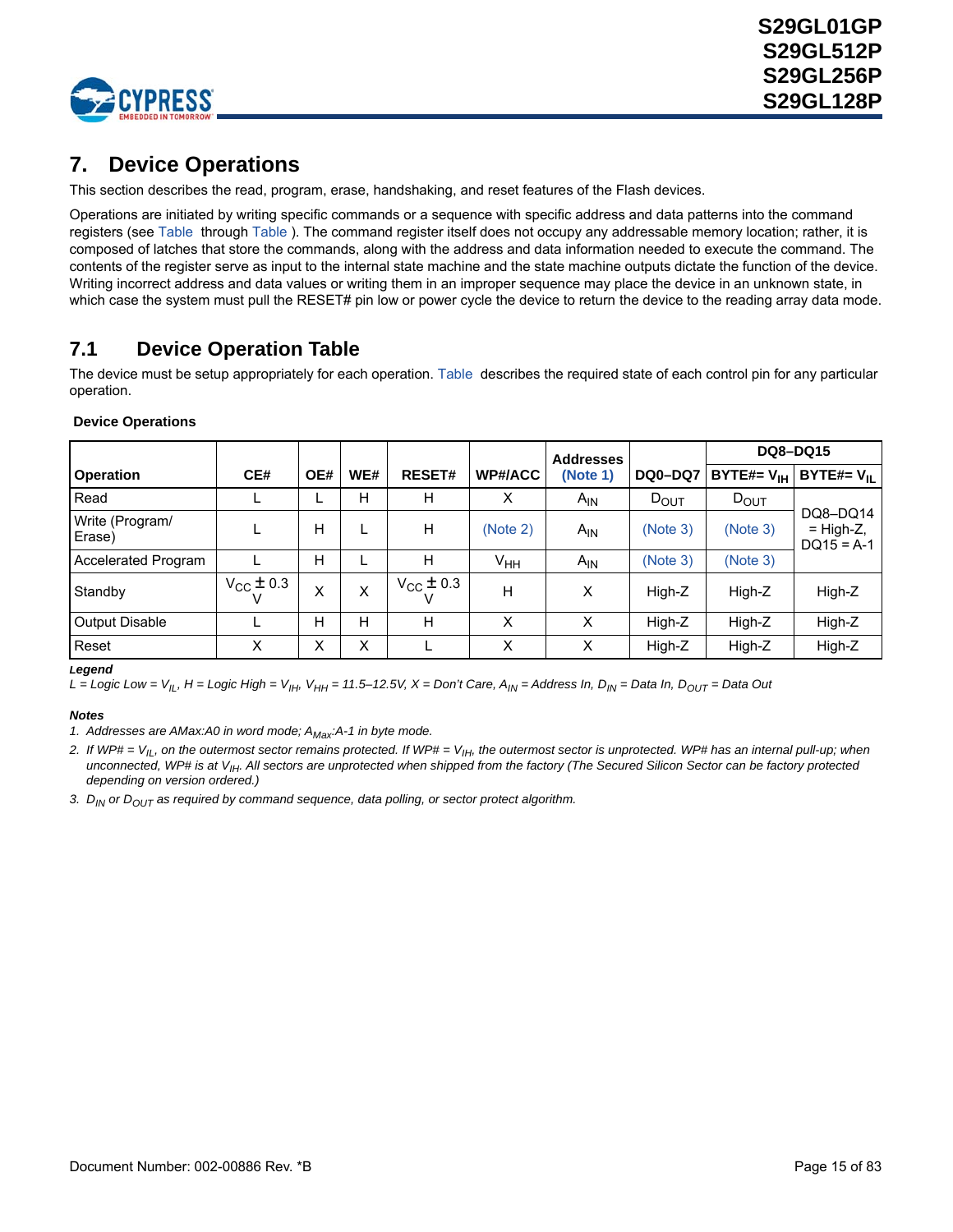

# <span id="page-15-0"></span>**7.2 Word/Byte Configuration**

The BYTE# pin controls whether the device data I/O pins operate in the byte or word configuration. If the BYTE# pin is set at logic '1', the device is in word configuration, DQ0-DQ15 are active and controlled by CE# and OE#.

If the BYTE# pin is set at logic '0', the device is in byte configuration, and only data I/O pins DQ0-DQ7 are active and controlled by CE# and OE#. The data I/O pins DQ8-DQ14 are tri-stated, and the DQ15 pin is used as an input for the LSB (A-1) address function.

# <span id="page-15-1"></span>**7.3 Versatile IOTM (VIO) Control**

The VersatileIO<sup>TM</sup> (V<sub>IO</sub>) control allows the host system to set the voltage levels that the device generates and tolerates on all inputs and outputs (address, control, and DQ signals). V<sub>IO</sub> range is 1.65 to V<sub>CC</sub>. See *[Ordering Information](#page-3-1)* on page 4 for V<sub>IO</sub> options on this device.

For example, a  $V_{1O}$  of 1.65-3.6 volts allows for I/O at the 1.8 or 3 volt levels, driving and receiving signals to and from other 1.8 or 3 V devices on the same data bus.

# <span id="page-15-2"></span>**7.4 Read**

All memories require access time to output array data. In a read operation, data is read from one memory location at a time. Addresses are presented to the device in random order, and the propagation delay through the device causes the data on its outputs to arrive with the address on its inputs.

The device defaults to reading array data after device power-up or hardware reset. To read data from the memory array, the system must first assert a valid address on Amax-A0, while driving OE# and CE# to V<sub>IL</sub>. WE# must remain at V<sub>IH</sub>. All addresses are latched on the falling edge of CE#. Data will appear on DQ15-DQ0 after address access time  $(t_{ACC})$ , which is equal to the delay from stable addresses to valid output data. The OE# signal must be driven to V<sub>IL</sub>. Data is output on DQ15-DQ0 pins after the access time (t<sub>OE</sub>) has elapsed from the falling edge of OE#, assuming the  $t_{\mathsf{ACC}}$  access time has been meet.

# <span id="page-15-3"></span>**7.5 Page Read Mode**

The device is capable of fast page mode read and is compatible with the page mode Mask ROM read operation. This mode provides faster read access speed for random locations within a page. The page size of the device is 8 words/16 bytes. The appropriate page is selected by the higher address bits A(max)-A3. Address bits A2-A0 in word mode (A2 to A-1 in byte mode) determine the specific word within a page. The microprocessor supplies the specific word location.

The random or initial page access is equal to  $t_{\rm ACC}$  or  $t_{\rm CE}$  and subsequent page read accesses (as long as the locations specified by the microprocessor falls within that page) is equivalent to t<sub>PACC</sub>. When CE# is de-asserted and reasserted for a subsequent access, the access time is  $t_{\text{ACC}}$  or  $t_{\text{CE}}$ . Fast page mode accesses are obtained by keeping the "read-page addresses" constant and changing the "intra-read page" addresses.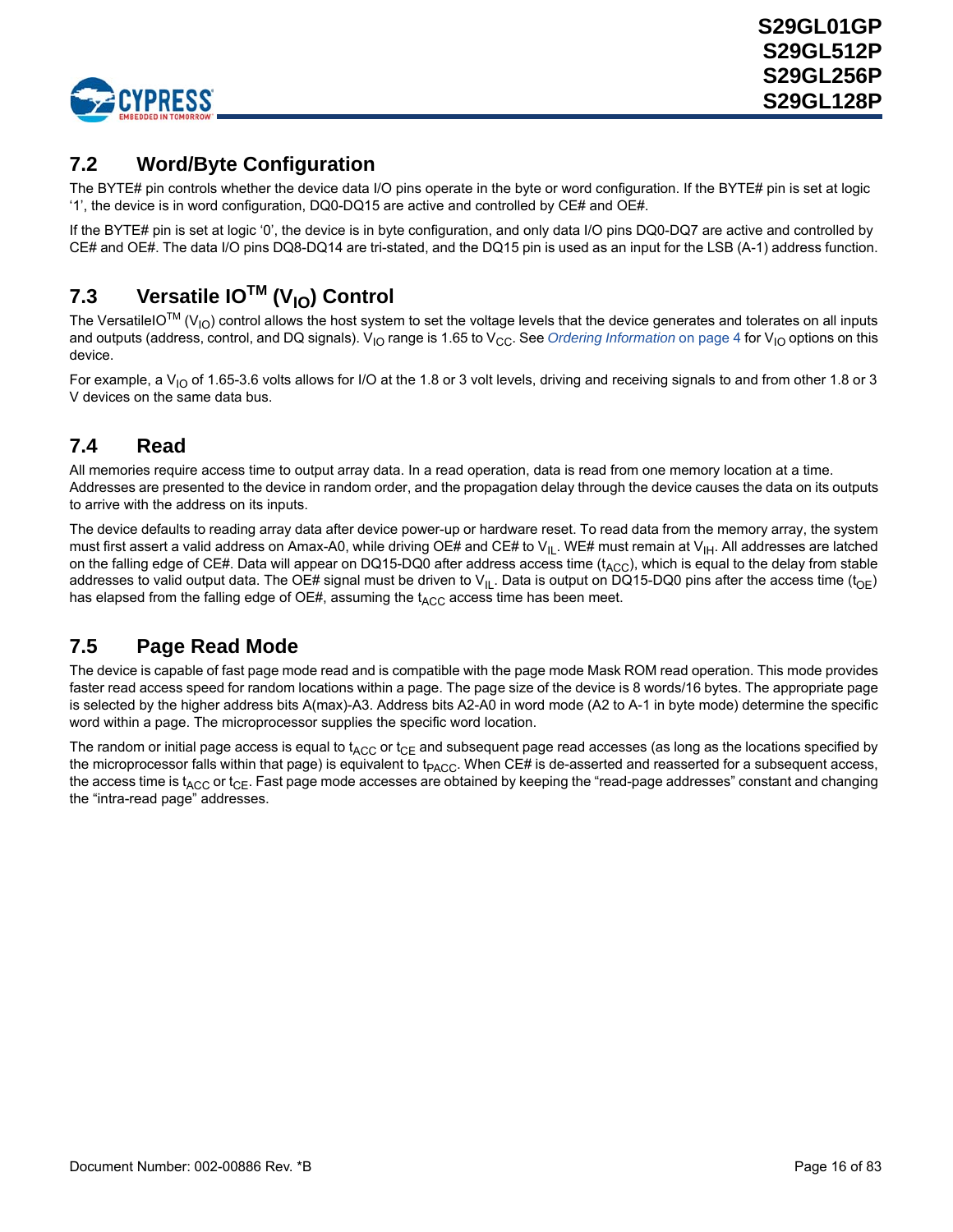

## <span id="page-16-0"></span>**7.6 Autoselect**

The Autoselect mode provides manufacturer ID, Device identification, and sector protection information, through identifier codes output from the internal register (separate from the memory array) on DQ7-DQ0. This mode is primarily intended for programming equipment to automatically match a device to be programmed with its corresponding programming algorithm (see [Table](#page-17-0) ). The Autoselect codes can also be accessed in-system.

There are two methods to access autoselect codes. One uses the autoselect command, the other applies  $V_{ID}$  on address pin A9.

When using programming equipment, the autoselect mode requires  $V_{\text{ID}}$  (11.5 V to 12.5 V) on address pin A9. Address pins must be as shown in [Table](#page-17-1) .

■ To access Autoselect mode without using high voltage on A9, the host system must issue the Autoselect command.

■ The Autoselect command sequence may be written to an address within a sector that is either in the read or erase-suspend-read mode.

The Autoselect command may not be written while the device is actively programming or erasing.

■ The system must write the reset command to return to the read mode (or erase-suspend-read mode if the sector was previously in Erase Suspend).

It is recommended that A9 apply V<sub>ID</sub> after power-up sequence is completed. In addition, it is recommended that A9 apply from V<sub>ID</sub> to  $V_{IH}/V_{II}$  before power-down the  $V_{CC}/V_{IO}$ .

See [Table on page 65](#page-63-0) for command sequence details.

When verifying sector protection, the sector address must appear on the appropriate highest order address bits (see [Table](#page-18-0) to [Table](#page-18-1) ). The remaining address bits are don't care. When all necessary bits have been set as required, the programming equipment may then read the corresponding identifier code on DQ15-DQ0. The Autoselect codes can also be accessed in-system through the command register.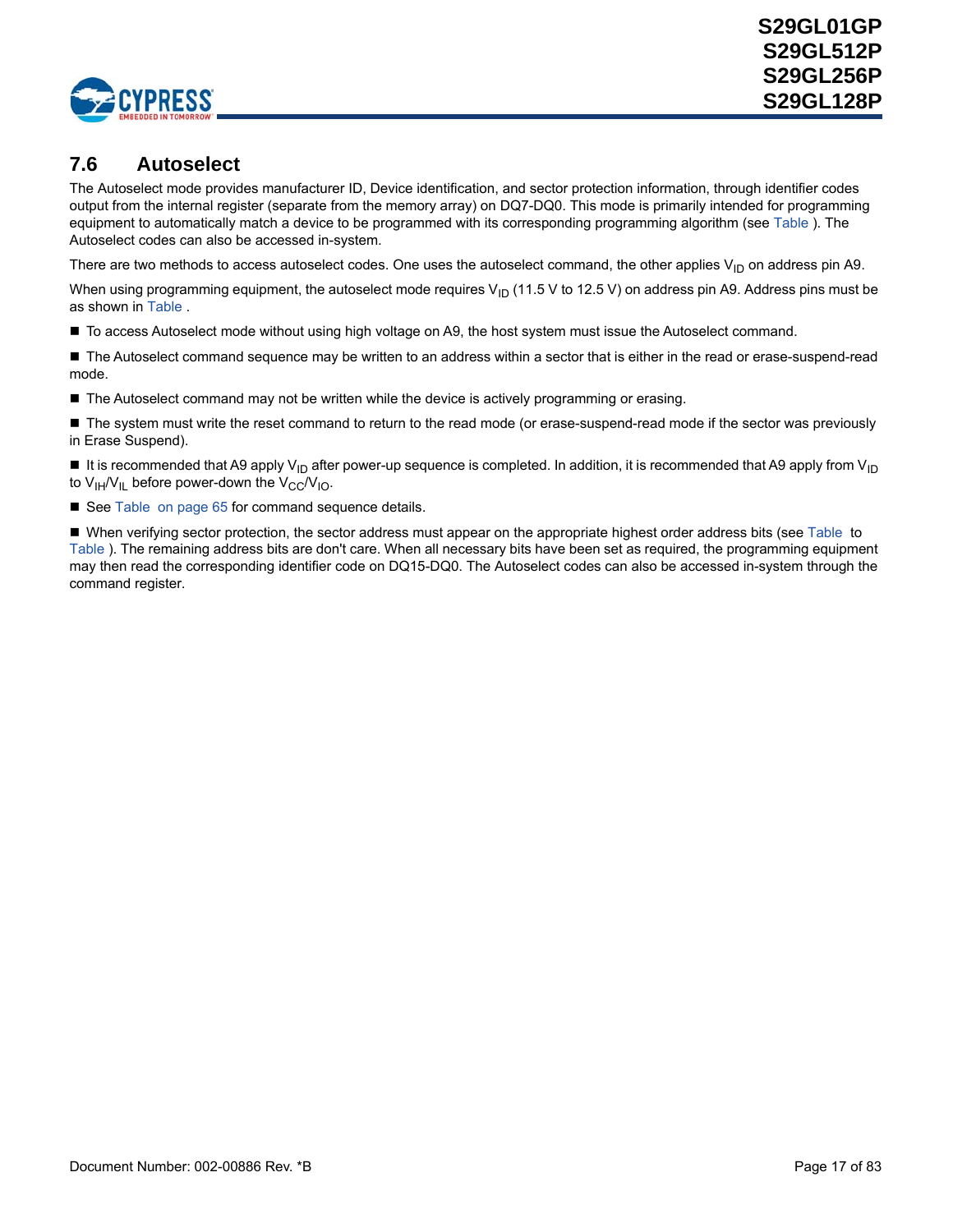

### <span id="page-17-1"></span> **Autoselect Codes, (High Voltage Method)**

|                                                                                                   |                                            |              |   |         |                    | A1                 |                |                                   |                |                            |                |    |                |                                  | DQ8 to DQ15                 |                                                         |
|---------------------------------------------------------------------------------------------------|--------------------------------------------|--------------|---|---------|--------------------|--------------------|----------------|-----------------------------------|----------------|----------------------------|----------------|----|----------------|----------------------------------|-----------------------------|---------------------------------------------------------|
|                                                                                                   | <b>Description</b>                         | CE#          |   | OE# WE# | Ama<br>x to<br>A16 | 4<br>to<br>A1<br>0 | A <sub>9</sub> | A <sub>8</sub><br>to<br><b>A7</b> | A <sub>6</sub> | A <sub>5</sub><br>to<br>A4 | A3<br>to<br>A2 | A1 | A <sub>0</sub> | <b>BYTE</b><br>$#=V_{\text{IH}}$ | <b>BYTE</b><br>$# = V_{II}$ | DQ7 to DQ0                                              |
|                                                                                                   | Manufacturer ID:<br><b>Cypress Product</b> | $\mathsf{L}$ | L | H       | $\times$           | X                  | $V_{ID}$       | $\mathsf{X}$                      | L              | X                          | L              | L  | L              | 00                               | X                           | 01h                                                     |
|                                                                                                   | Cycle 1                                    |              |   |         |                    |                    |                |                                   |                |                            | L              | L  | H              | 22                               | $\mathsf{x}$                | 7Eh                                                     |
|                                                                                                   | Cycle 2                                    | L            | L | H       | X                  | X                  | $V_{ID}$       | X                                 | L              | $\pmb{\times}$             | H              | H  | L              | 22                               | $\pmb{\times}$              | 28h                                                     |
| S29GL01GP<br>Device ID                                                                            | Cycle 3                                    |              |   |         |                    |                    |                |                                   |                |                            | H              | H  | H              | 22                               | X                           | 01h                                                     |
|                                                                                                   | Cycle 1                                    |              |   |         |                    |                    |                |                                   |                |                            | L              | L  | H              | 22                               | X                           | 7Eh                                                     |
|                                                                                                   | Cycle 2                                    | L            | L | H       | X                  | X                  | $V_{ID}$       | X                                 | L              | $\times$                   | H              | H  | L              | 22                               | $\mathsf{X}$                | 23h                                                     |
| S29GL512P<br>Device ID                                                                            | Cycle 3                                    |              |   |         |                    |                    |                |                                   |                |                            | H              | H  | H              | 22                               | X                           | 01h                                                     |
|                                                                                                   | Cycle 1                                    |              |   |         |                    |                    |                |                                   |                |                            | L              | L  | H              | 22                               | $\mathsf{X}$                | 7Eh                                                     |
|                                                                                                   | Cycle 2                                    | L            | L | H       | X                  | X                  | $V_{ID}$       | $\pmb{\times}$                    | L              | X                          | H              | H  | L              | 22                               | X                           | 22h                                                     |
| S29GL256P<br>Device ID                                                                            | Cycle 3                                    |              |   |         |                    |                    |                |                                   |                |                            | H              | H  | H              | 22                               | X                           | 01h                                                     |
|                                                                                                   | Cycle 1                                    |              |   | H       | X                  | X                  | $V_{ID}$       | X                                 | L              | $\pmb{\times}$             | L              | L  | H              | 22                               | $\boldsymbol{\mathsf{X}}$   | 7Eh                                                     |
|                                                                                                   | Cycle 2                                    | L            | L |         |                    |                    |                |                                   |                |                            | Н              | H  | L              | 22                               | $\pmb{\times}$              | 21h                                                     |
| 529GL128P<br>Device ID                                                                            | Cycle 3                                    |              |   |         |                    |                    |                |                                   |                |                            | H              | H  | H              | 22                               | Χ                           | 01h                                                     |
| Protection<br>Verification                                                                        | Sector Group                               | L            | Г | H       | <b>SA</b>          | X                  | $V_{ID}$       | X                                 | Г              | X                          | L              | H  | L              | X                                | $\times$                    | 01h (protected),<br>00h (unprotected)                   |
| Secured Silicon<br>Sector Indicator Bit<br>(DQ7), WP# protects<br>highest address<br>sector       |                                            | L            | L | н       | $\times$           | X                  | $V_{ID}$       | X                                 | L              | X                          | L              | H  | H              | X                                | X                           | 99h (factory<br>locked),<br>19h (not factory<br>locked) |
| <b>Secured Silicon</b><br>Sector Indicator Bit<br>(DQ7), WP# protects<br>lowest address<br>sector |                                            | L            | L | H       | X                  | X                  | $V_{ID}$       | X                                 | L              | X                          | L              | H  | H              | X                                | X                           | 89h (factory<br>locked),<br>09h (not factory<br>locked) |

*Legend*

*L* = *Logic Low = V<sub>IL</sub>, H = Logic High = V<sub>IH</sub>, SA = Sector Address, X = Don't care. V<sub>ID</sub> = 11.5V to 12.5V* 

### <span id="page-17-0"></span> **Autoselect Addresses in System**

| <b>Description</b> | <b>Address</b> | Read Data (word/byte mode)                                                           |
|--------------------|----------------|--------------------------------------------------------------------------------------|
| Manufacturer ID    | Base $+00h$    | xx01h/1h                                                                             |
| Device ID, Word 1  | $Base + 01h$   | l 227Eh/7Eh                                                                          |
| Device ID, Word 2  | Base + 0Eh     | 2228h/28h (GL01GP)<br>2223h/23h (GL512P)<br>2222h/22h (GL256P)<br>2221h/21h (GL128P) |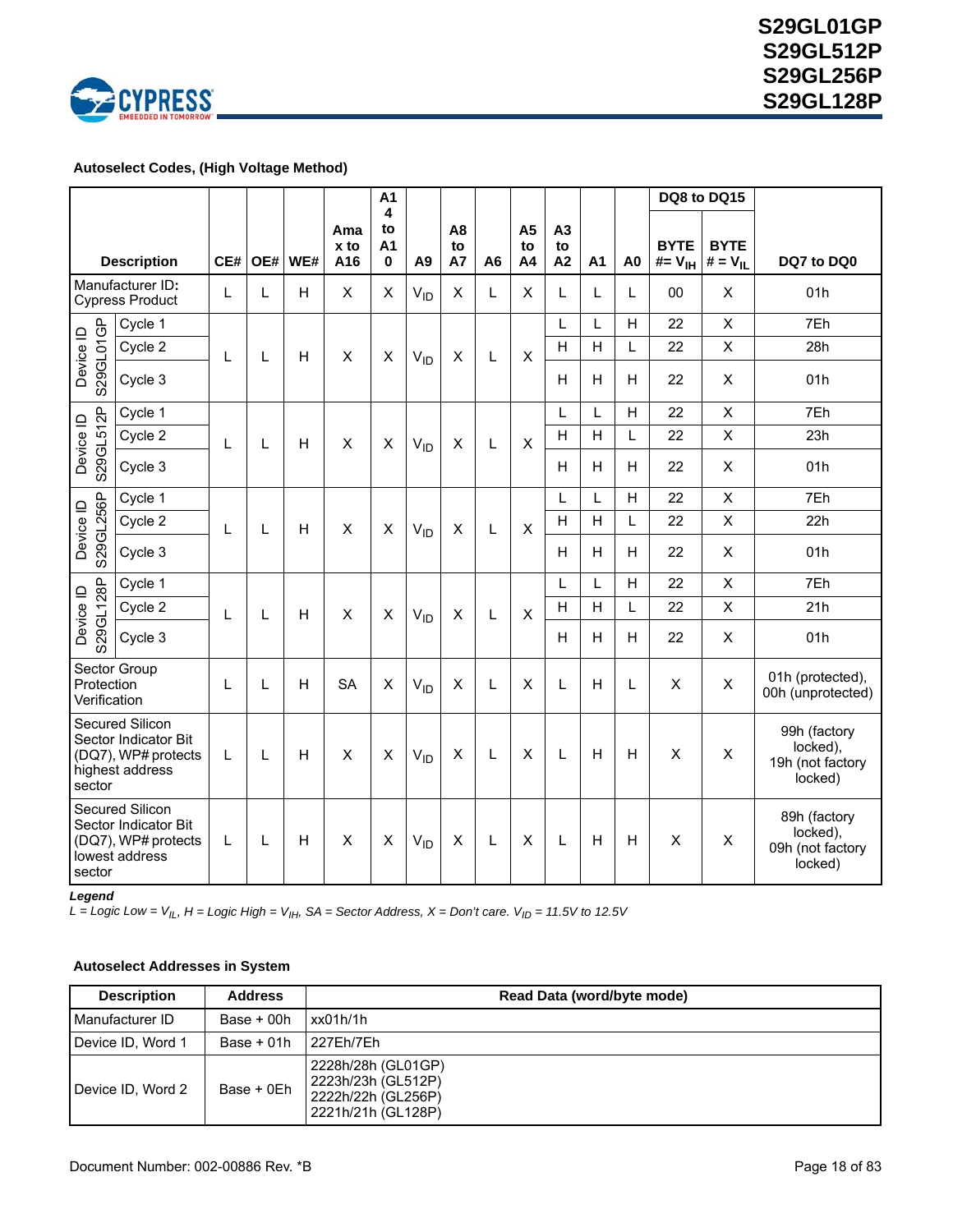

### **Autoselect Addresses in System**

| <b>Description</b>       | <b>Address</b> | Read Data (word/byte mode)                                                                                                                                 |
|--------------------------|----------------|------------------------------------------------------------------------------------------------------------------------------------------------------------|
| Device ID, Word 3        | Base + 0Fh     | 2201h/01h                                                                                                                                                  |
| Secure Device<br>Verify  | Base $+$ 03h   | For S29GLxxxPH: XX19h/19h = Not Factory Locked. XX99h/99h = Factory Locked.<br>For S29GLxxxPL: XX09h/09h = Not Factory Locked. XX89h/89h = Factory Locked. |
| Sector Protect<br>Verify | $(SA) + 02h$   | $\frac{1}{2}$ xx01h/01h = Locked, xx00h/00h = Unlocked                                                                                                     |

### **Software Functions and Sample Code**

#### <span id="page-18-0"></span> **Autoselect Entry in System**

(LLD Function = lld\_AutoselectEntryCmd)

| Cycle              | <b>Operation</b> | <b>Byte Address</b> | <b>Word Address</b> | Data    |
|--------------------|------------------|---------------------|---------------------|---------|
| Unlock Cycle 1     | Write            | Base + AAAh         | Base + 555h         | 0x00AAh |
| Unlock Cycle 2     | Write            | Base + 555h         | Base + 2AAh         | 0x0055h |
| Autoselect Command | Write            | Base + AAAh         | Base + 555h         | 0x0090h |

#### <span id="page-18-1"></span> **Autoselect Exit**

(LLD Function = lld\_AutoselectExitCmd)

| Cvcle                   | Operation | <b>B</b> vte<br>Address | Word<br>Address | Data    |
|-------------------------|-----------|-------------------------|-----------------|---------|
| Autoselect Exit Command | Write     | base + XXXh             | base + XXXh     | 0x00F0h |

*Note*

*1. Any offset within the device works.*

*2. base = base address.*

The following is a C source code example of using the autoselect function to read the manufacturer ID. Refer to the *Cypress Low Level Driver User's Guide* [\(available on w](http://www.spansion.com)ww.cypress.com) for general information on Cypress Flash memory software development guidelines.

```
/* Here is an example of Autoselect mode (getting manufacturer ID) */
/* Define UINT16 example: typedef unsigned short UINT16; */
UINT16 manuf_id; 
/* Auto Select Entry */
*( (UINT16 *)base addr + 0x555 ) = 0x00AA; /* write unlock cycle 1 */
*( (UINT16 *)base addr + 0x2AA ) = 0x0055; /* write unlock cycle 2 */
*( (UINT16 *)base addr + 0x555 ) = 0x0090; /* write autoselect command */
/* multiple reads can be performed after entry */
manuf_id = *( (UINT16 *)base_addr + 0x000 ); /* read manuf. id */
/* Autoselect exit */ 
*( (UINT16 *)base addr + 0x000 ) = 0x00F0; /* exit autoselect (write reset command) */
```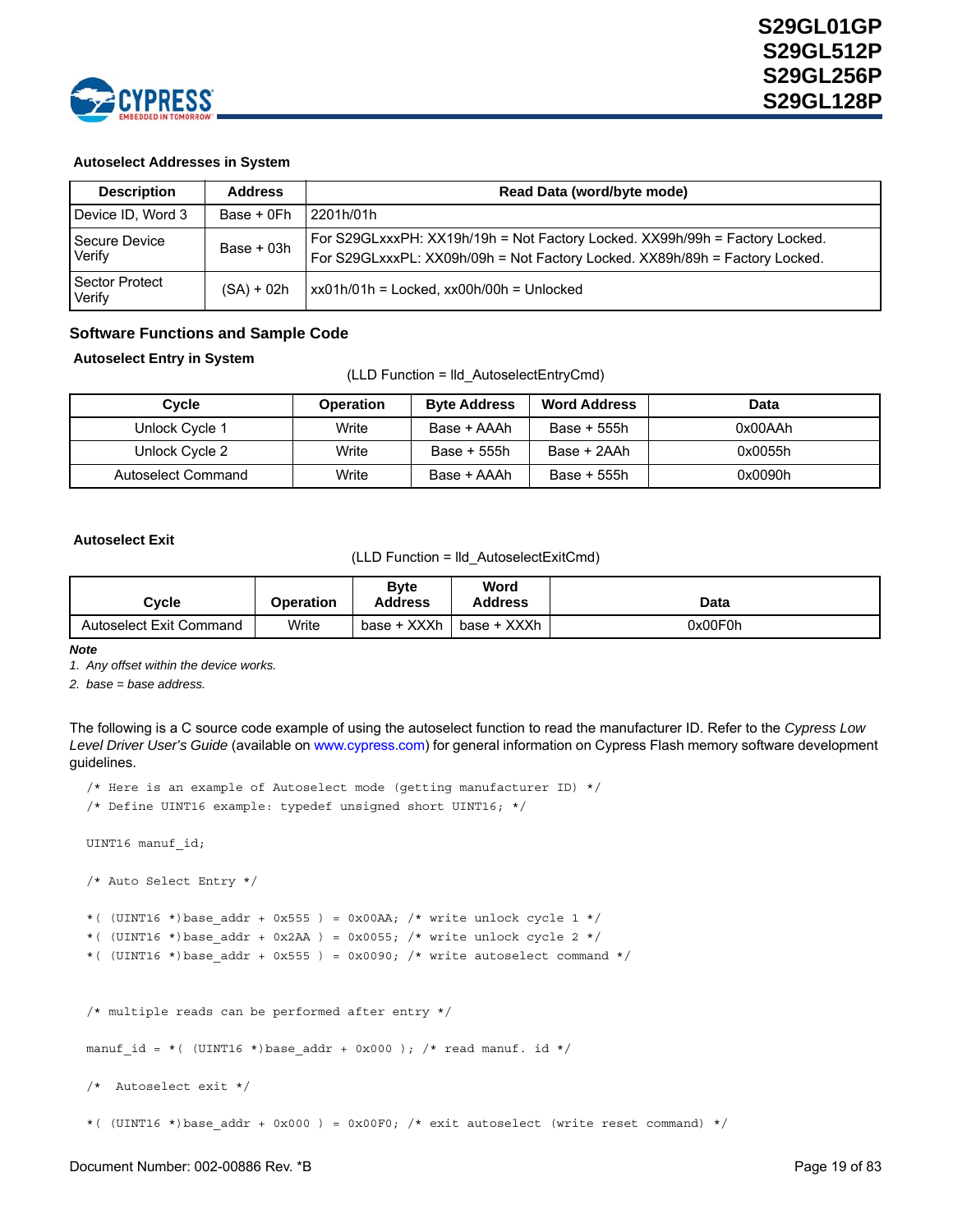

# <span id="page-19-0"></span>**7.7 Program/Erase Operations**

These devices are capable of several modes of programming and or erase operations which are described in detail in the following sections.

During a write operation, the system must drive CE# and WE# to V<sub>IL</sub> and OE# to V<sub>IH</sub> when providing address, command, and data. Addresses are latched on the last falling edge of WE# or CE#, while data is latched on the 1st rising edge of WE# or CE#.

The Unlock Bypass feature allows the host system to send program commands to the Flash device without first writing unlock cycles within the command sequence. See [Section 7.7.8](#page-29-0) for details on the Unlock Bypass function.

Note the following:

- When the Embedded Program algorithm is complete, the device returns to the read mode.
- The system can determine the status of the program operation by reading the DQ status bits. Refer to the *[Write Operation Status](#page-30-0)* [on page 32](#page-30-0) for information on these status bits.
- An "0" cannot be programmed back to a "1." A succeeding read shows that the data is still "0."
- Only erase operations can convert a "0" to a "1."
- Any commands written to the device during the Embedded Program/Erase are ignored except the Suspend commands.
- Secured Silicon Sector, Autoselect, and CFI functions are unavailable when a program operation is in progress.

A hardware reset and/or power removal immediately terminates the Program/Erase operation and the Program/Erase command sequence should be reinitiated once the device has returned to the read mode to ensure data integrity.

 Programming is allowed in any sequence and across sector boundaries for single word programming operation. See *[Write Buffer](#page-21-0)  [Programming](#page-21-0)* [on page 23](#page-21-0) when using the write buffer.

Programming to the same word address multiple times without intervening erases is permitted.

### **7.7.1 Single Word Programming**

Single word programming mode is one method of programming the Flash. In this mode, four Flash command write cycles are used to program an individual Flash address. The data for this programming operation could be 8 or 16-bits wide.

While the single word programming method is supported by most Cypress devices, in general Single Word Programming is not recommended for devices that support Write Buffer Programming. See [Table on page 65](#page-63-0) for the required bus cycles and [Figure 7.1](#page-20-0) for the flowchart.

When the Embedded Program algorithm is complete, the device then returns to the read mode and addresses are no longer latched. The system can determine the status of the program operation by reading the DQ status bits. Refer to *[Write Operation Status](#page-30-0)* [on page 32](#page-30-0) for information on these status bits.

- During programming, any command (except the Suspend Program command) is ignored.
- The Secured Silicon Sector, Autoselect, and CFI functions are unavailable when a program operation is in progress.

 A hardware reset immediately terminates the program operation. The program command sequence should be reinitiated once the device has returned to the read mode, to ensure data integrity.

**Programming to the same address multiple times continuously (for example, "walking" a bit within a word) is permitted.**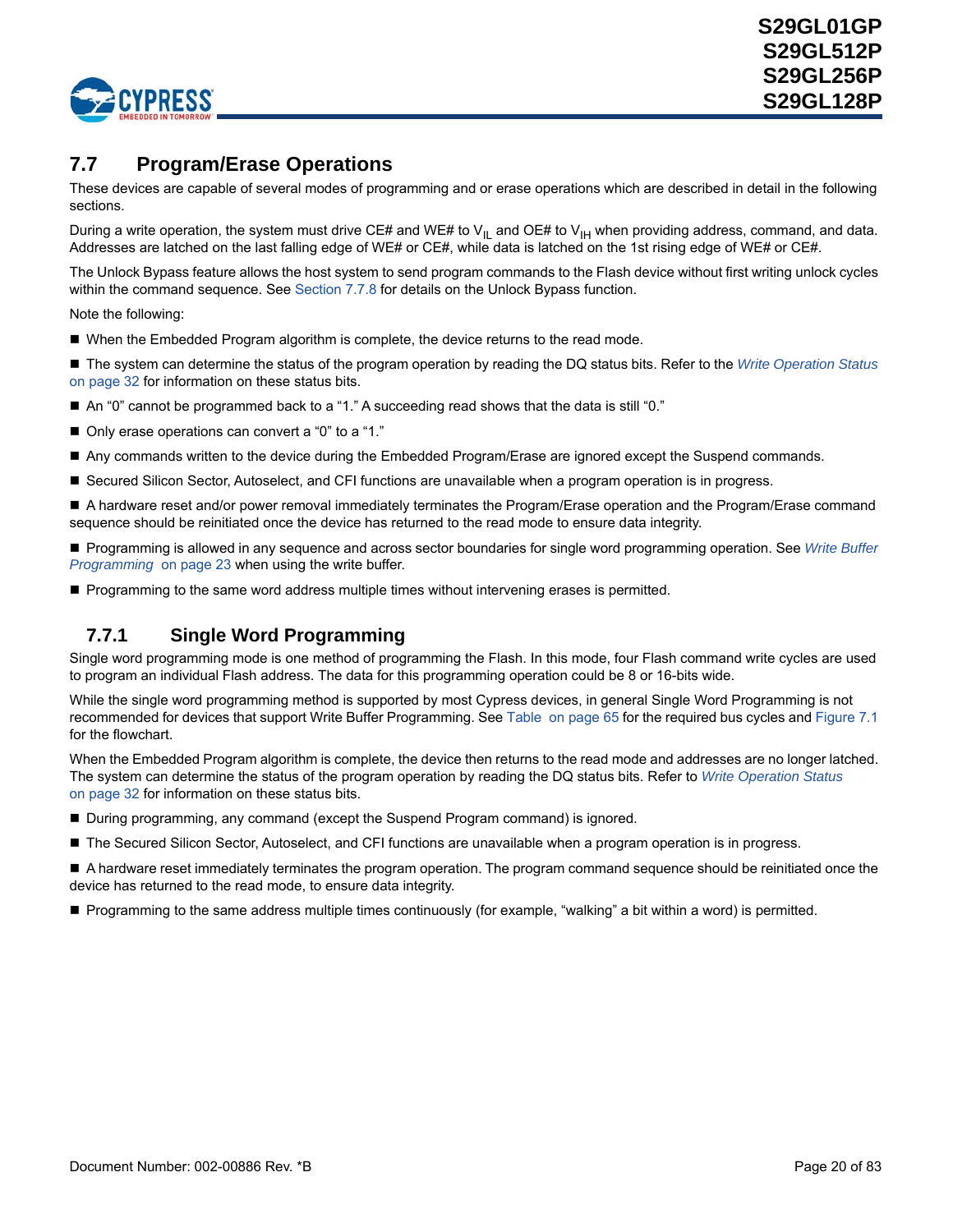<span id="page-20-0"></span>



**Figure 7.1** Single Word Program

### **Software Functions and Sample Code**

### **Single Word/Byte Program**

(LLD Function = lld\_ProgramCmd)

| Cycle          | <b>Operation</b> | <b>Byte Address</b> | <b>Word Address</b> | Data  |
|----------------|------------------|---------------------|---------------------|-------|
| Unlock Cycle 1 | Write            | Base + AAAh         | Base + 555h         | 00AAh |
| Unlock Cycle 2 | Write            | Base + 555h         | Base + 2AAh         | 0055h |
| Program Setup  | Write            | Base + AAAh         | Base + 555h         | 00A0h |
| Program        | Write            | <b>Byte Address</b> | Word Address        | Data  |

*Note*

*Base = Base Address.*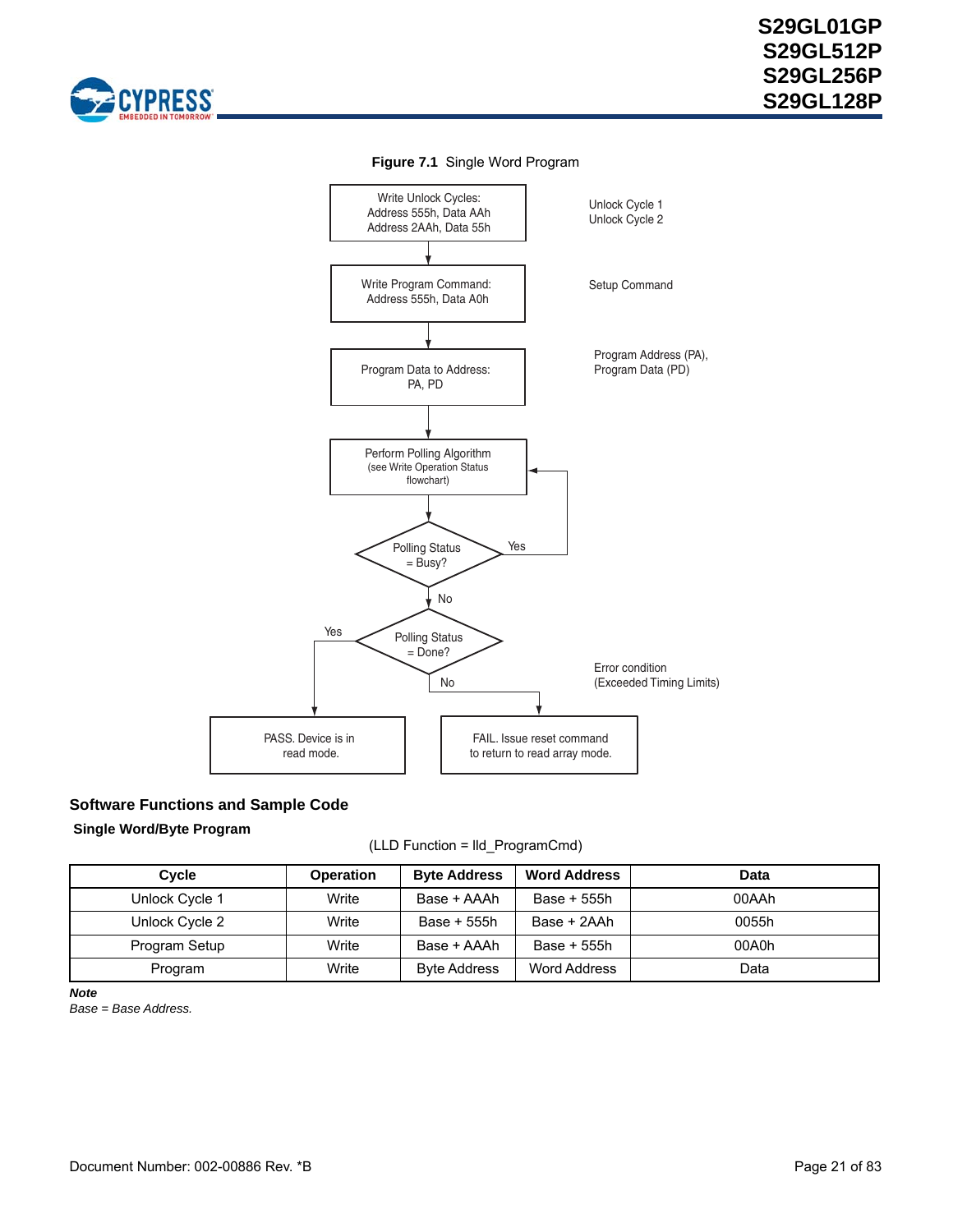

The following is a C source code example of using the single word program function. Refer to the *Cypress Low Level Driver User's Guide* [\(available on w](http://www.spansion.com)ww.cypress.com) for general information on Cypress Flash memory software development guidelines.

|  | $\mu$ brunners. In $\alpha$ is community $\mu$ |  |  |                                                                              |          |
|--|------------------------------------------------|--|--|------------------------------------------------------------------------------|----------|
|  |                                                |  |  | *( $(UINT16 * )$ base addr + 0x555) = 0x00AA; /* write unlock cycle 1        | $\star/$ |
|  |                                                |  |  | *( $(UINT16 * )$ base addr + 0x2AA) = 0x0055; /* write unlock cycle 2        | $\star/$ |
|  |                                                |  |  | *( $(UINT16 * )$ base addr + 0x555) = 0x00A0; /* write program setup command | $\star/$ |
|  | $*($ (UINT16 *)pa)                             |  |  | $=$ data; $/*$ write data to be programmed                                   | $\star/$ |
|  | /* Poll for program completion */              |  |  |                                                                              |          |

## <span id="page-21-0"></span>**7.7.2 Write Buffer Programming**

/\* Example: Program Command \*/

Write Buffer Programming allows the system to write a maximum of 32 words in one programming operation. This results in a faster effective word programming time than the standard "word" programming algorithms. The Write Buffer Programming command sequence is initiated by first writing two unlock cycles. This is followed by a third write cycle containing the Write Buffer Load command written at the Sector Address in which programming occurs. At this point, the system writes the number of "word locations minus 1" that are loaded into the page buffer at the Sector Address in which programming occurs. This tells the device how many write buffer addresses are loaded with data and therefore when to expect the "Program Buffer to Flash" confirm command. The number of locations to program cannot exceed the size of the write buffer or the operation aborts. (Number loaded = the number of locations to program minus 1. For example, if the system programs 6 address locations, then 05h should be written to the device.)

The system then writes the starting address/data combination. This starting address is the first address/data pair to be programmed, and selects the "write-buffer-page" address. All subsequent address/data pairs must fall within the elected write-buffer-page.

The "write-buffer-page" is selected by using the addresses  $A_{MAX}$ -A5.

The "write-buffer-page" addresses must be the same for all address/data pairs loaded into the write buffer. (This means Write Buffer Programming cannot be performed across multiple "write-buffer-pages." This also means that Write Buffer Programming cannot be performed across multiple sectors. If the system attempts to load programming data outside of the selected "write-buffer-page", the operation ABORTs.)

After writing the Starting Address/Data pair, the system then writes the remaining address/data pairs into the write buffer.

Note that if a Write Buffer address location is loaded multiple times, the "address/data pair" counter is decremented for every data load operation. Also, the last data loaded at a location before the "Program Buffer to Flash" confirm command is the data programmed into the device. It is the software's responsibility to comprehend ramifications of loading a write-buffer location more than once. The counter decrements for each data load operation, NOT for each unique write-buffer-address location. Once the specified number of write buffer locations have been loaded, the system must then write the "Program Buffer to Flash" command at the Sector Address. Any other address/data write combinations abort the Write Buffer Programming operation. The Write Operation Status bits should be used while monitoring the last address location loaded into the write buffer. This eliminates the need to store an address in memory because the system can load the last address location, issue the program confirm command at the last loaded address location, and then check the write operation status at that same address. DQ7, DQ6, DQ5, DQ2, and DQ1 should be monitored to determine the device status during Write Buffer Programming.

The write-buffer "embedded" programming operation can be suspended using the standard suspend/resume commands. Upon successful completion of the Write Buffer Programming operation, the device returns to READ mode.

The Write Buffer Programming Sequence is ABORTED under any of the following conditions:

- **Load a value that is greater than the page buffer size during the "Number of Locations to Program" step.**
- Write to an address in a sector different than the one specified during the Write-Buffer-Load command.

■ Write an Address/Data pair to a different write-buffer-page than the one selected by the "Starting Address" during the "write buffer data loading" stage of the operation.

Writing anything other than the *Program to Buffer Flash* Command after the specified number of "data load" cycles.

The ABORT condition is indicated by DQ1 = 1, DQ7 = DATA# (for the "last address location loaded"), DQ6 = TOGGLE, DQ5 = 0. This indicates that the Write Buffer Programming Operation was ABORTED. A "Write-to-Buffer-Abort reset" command sequence is required when using the write buffer Programming features in Unlock Bypass mode. Note that the Secured Silicon sector, autoselect, and CFI functions are unavailable when a program operation is in progress.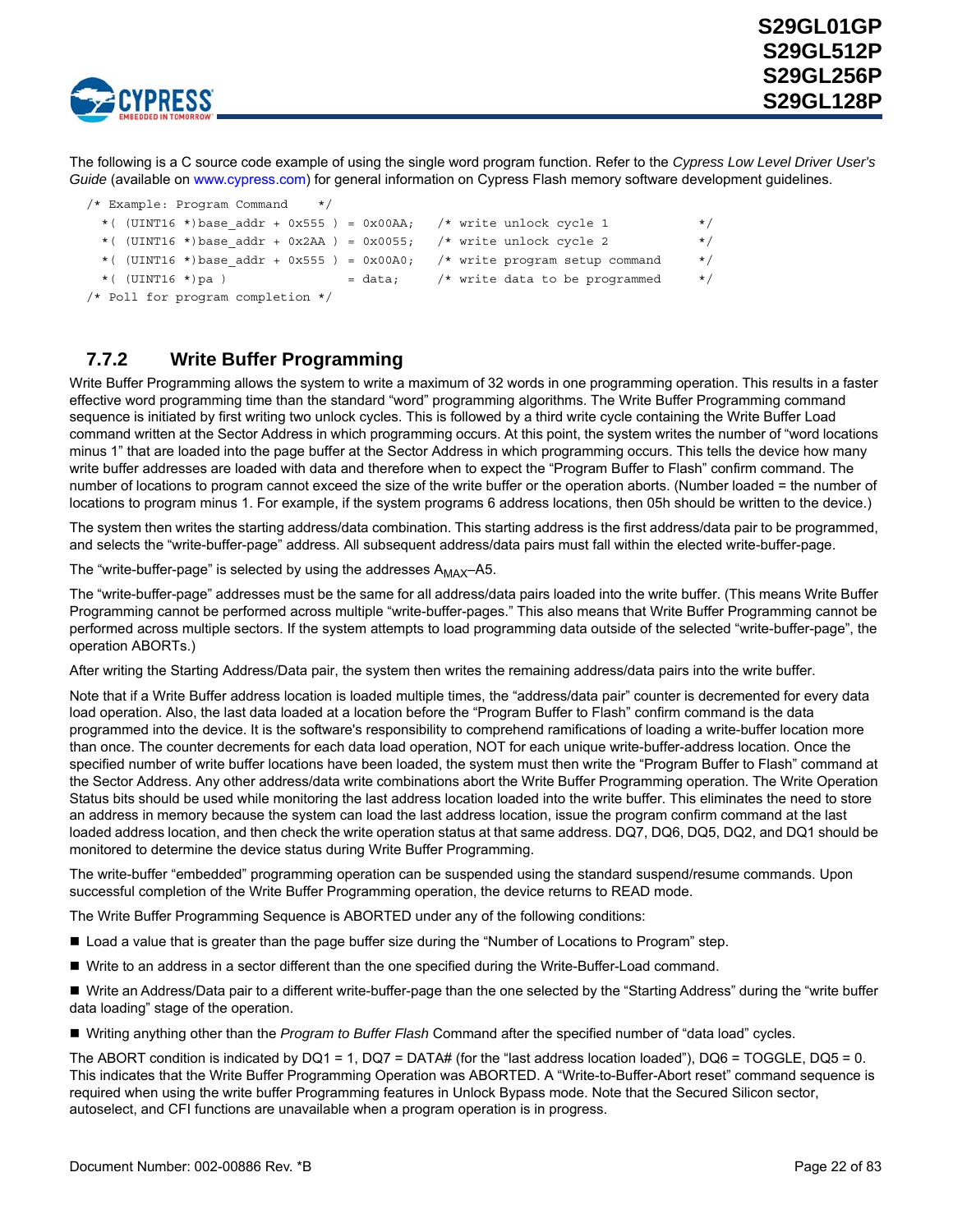

Write buffer programming is allowed in any sequence of memory (or address) locations. These flash devices are capable of handling multiple write buffer programming operations on the same write buffer address range without intervening erases.

Use of the write buffer is strongly recommended for programming when multiple words are to be programmed.

### **Software Functions and Sample Code**

#### **Write Buffer Program**

(LLD Functions Used = lld\_WriteToBufferCmd, lld\_ProgramBufferToFlashCmd)

| Cycle   | <b>Description</b>        | <b>Operation</b> | <b>Byte Address</b><br><b>Word Address</b> |                       | Data                                                                                        |
|---------|---------------------------|------------------|--------------------------------------------|-----------------------|---------------------------------------------------------------------------------------------|
|         | Unlock                    | Write            | Base + AAAh<br>Base + 555h                 |                       | 00AAh                                                                                       |
| 2       | Unlock                    | Write            | Base + 2AAh<br>Base + 555h                 |                       | 0055h                                                                                       |
| 3       | Write Buffer Load Command | Write            |                                            | <b>Sector Address</b> | 0025h                                                                                       |
| 4       | Write Word Count          | Write            |                                            | Sector Address        | Word Count (N-1)h                                                                           |
|         |                           |                  |                                            |                       | Number of words (N) loaded into the write buffer can be from 1 to 32 words (1 to 64 bytes). |
| 5 to 36 | Load Buffer Word N        | Write            | Program Address, Word N                    |                       | Word N                                                                                      |
| Last    | Write Buffer to Flash     | Write            |                                            | Sector Address        | 0029h                                                                                       |

#### *Notes*

*1. Base = Base Address.* 

*2. Last = Last cycle of write buffer program operation; depending on number of words written, the total number of cycles may be from 6 to 37.*

*3. For maximum efficiency, it is recommended that the write buffer be loaded with the highest number of words (N words) possible.*

The following is a C source code example of using the write buffer program function. Refer to the *Cypress Low Level Driver User's Guide* [\(available on w](http://www.spansion.com)ww.cypress.com) for general information on Cypress Flash memory software development guidelines.

```
/* Example: Write Buffer Programming Command */
/* NOTES: Write buffer programming limited to 16 words. */
/* All addresses to be written to the flash in *//* one operation must be within the same flash *//* page. A flash page begins at addresses */
/* evenly divisible by 0x20.
 UINT16 *src = source_of_data; \rightarrow /* address of source data */
UINT16 *dst = destination of data; /* flash destination address */
UINT16 wc = words to program -1; / /* word count (minus 1) */
 *( (UINT16 *)base addr + 0x555 ) = 0x00AA; /* write unlock cycle 1 */
 *( (UINT16 *)base addr + 0x2AA ) = 0x0055; /* write unlock cycle 2 */
 *( (UINT16 *) sector_address ) = 0x0025; /* write write buffer load command */
 *( (UINT16 *) sector address ) = wc; /* write word count (minus 1) */
for (i=0; i<=wc; i++){
*dst++ = *src++; /* ALL dst MUST BE in same Write Buffer */
}
*( (UINT16 *) sector_address ) = 0x0029; /* write confirm command */
  /* poll for completion */
/* Example: Write Buffer Abort Reset */
 *( (UINT16 *)addr + 0x555 ) = 0x00AA; /* write unlock cycle 1 */
 *( (UINT16 *)addr + 0x2AA ) = 0x0055; /* write unlock cycle 2 */
 *( (UINT16 *)addr + 0x555 ) = 0x00F0; /* write buffer abort reset */
```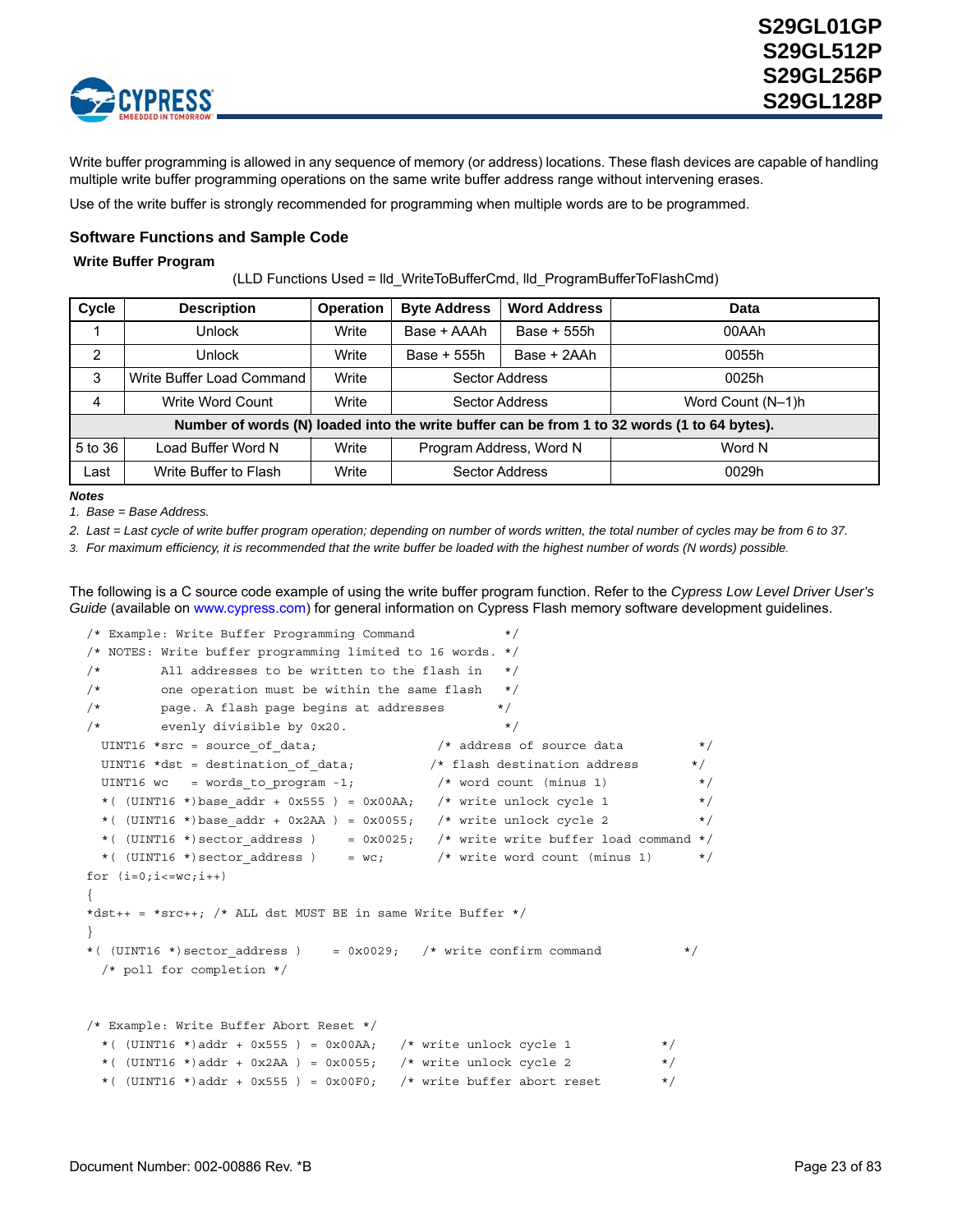



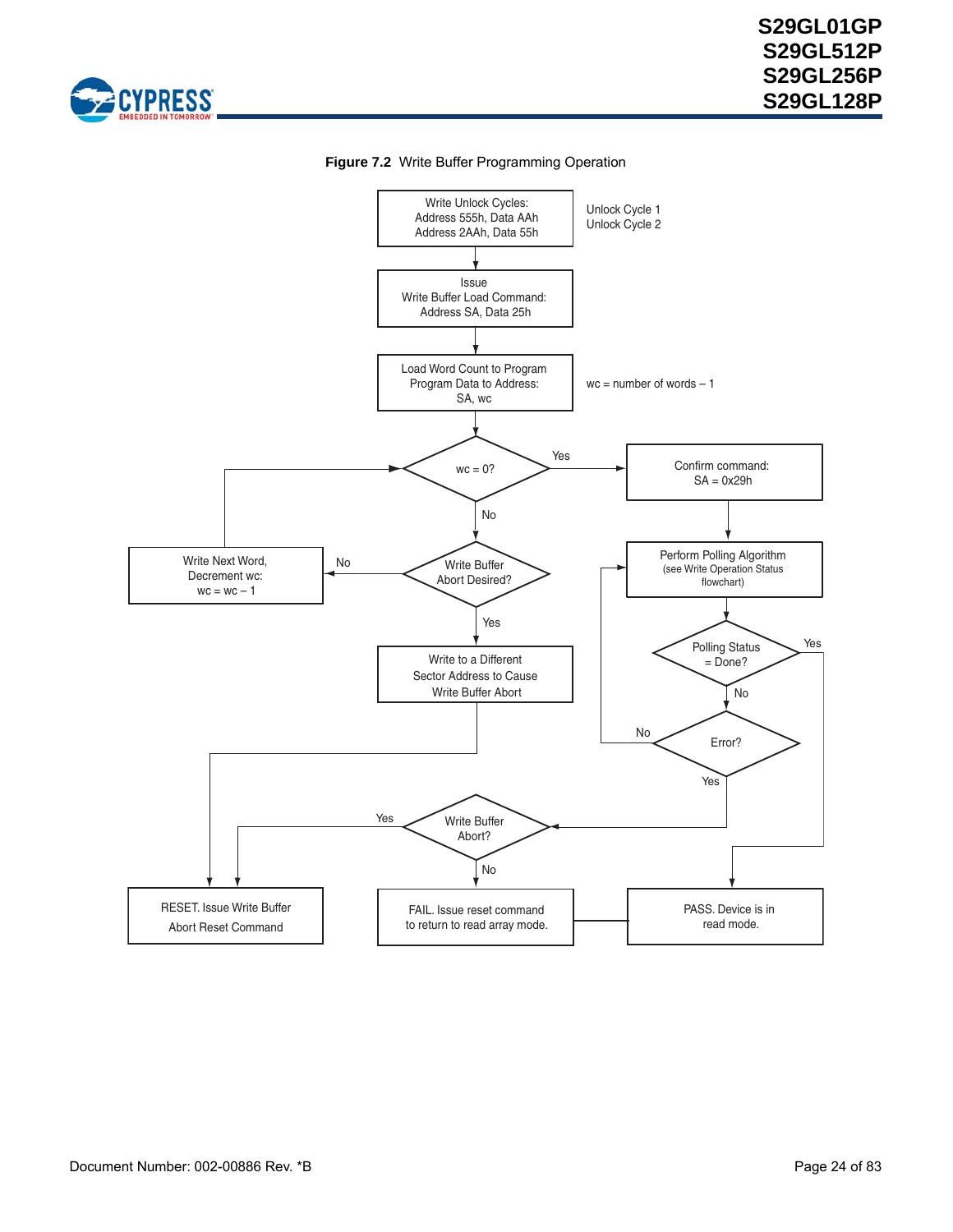

## <span id="page-24-0"></span>**7.7.3 Sector Erase**

The sector erase function erases one or more sectors in the memory array. (See [Table on page 65](#page-63-0) and [Figure 7.3.](#page-25-0)) The device does not require the system to preprogram a sector prior to erase. The Embedded Erase algorithm automatically programs and verifies the entire memory to an all zero data pattern prior to electrical erase. After a successful sector erase, all locations within the erased sector contain FFFFh. The system is not required to provide any controls or timings during these operations.

After the command sequence is written, the sector erase time-out  $t_{SEA}$  (50 µs) occurs. During the time-out period, additional sector addresses may be written. Loading the sector erase buffer may be done in any sequence, and the number of sectors may be from one sector to all sectors. The time between these additional cycles must be less than 50 µs. Any sector erase address and command following the exceeded time-out (50 µs) may or may not be accepted. Any command other than Sector Erase or Erase Suspend during the time-out period resets that sector to the read mode. The system can monitor DQ3 to determine if the sector erase timer has timed out (See [Section 7.8.6.](#page-33-0)) The time-out begins from the rising edge of the final WE# pulse in the command sequence.

When the Embedded Erase algorithm is complete, the sector returns to reading array data and addresses are no longer latched. The system can determine the status of the erase operation by reading DQ7 or DQ6/DQ2 in the erasing sector. Refer to [Section 7.8](#page-30-0) for information on these status bits.

Once the sector erase operation has begun, only the Erase Suspend command is valid. All other commands are ignored. However, note that a hardware reset immediately terminates the erase operation. If that occurs, the sector erase command sequence should be reinitiated once that sector has returned to reading array data, to ensure the sector is properly erased.

The Unlock Bypass feature allows the host system to send program commands to the Flash device without first writing unlock cycles within the command sequence. See [Section 7.7.8](#page-29-0) for details on the Unlock Bypass function.

[Figure 7.3](#page-25-0) illustrates the algorithm for the erase operation. Refer to [Section 11.7.5](#page-61-0) for parameters and timing diagrams.

### **Software Functions and Sample Code**

#### **Sector Erase**

| Cycle          | <b>Description</b>                                                                               | Operatio<br>n | <b>Byte Address</b>   | <b>Word Address</b> | <b>Data</b> |  |  |  |  |
|----------------|--------------------------------------------------------------------------------------------------|---------------|-----------------------|---------------------|-------------|--|--|--|--|
|                | <b>Unlock</b>                                                                                    | Write         | Base + AAAh           | Base + 555h         | 00AAh       |  |  |  |  |
| $\overline{2}$ | Unlock                                                                                           | Write         | Base + 555h           | Base + 2AAh         | 0055h       |  |  |  |  |
| 3              | Setup Command                                                                                    | Write         | Base + AAAh           | Base + 555h         | 0080h       |  |  |  |  |
| $\overline{4}$ | Unlock                                                                                           | Write         | Base + AAAh           | Base + 555h         | 00AAh       |  |  |  |  |
| 5              | <b>Unlock</b>                                                                                    | Write         | Base + 555h           | Base + 2AAh         | 0055h       |  |  |  |  |
| 6              | Sector Erase Command                                                                             | Write         | <b>Sector Address</b> | Sector Address      | 0030h       |  |  |  |  |
|                | Unlimited additional sectors may be selected for erase; command(s) must be written within 50 µs. |               |                       |                     |             |  |  |  |  |

#### (LLD Function = lld\_SectorEraseCmd)

The following is a C source code example of using the sector erase function. Refer to the *Cypress Low Level Driver User's Guid[e](http://www.spansion.com)* [\(available on](http://www.spansion.com) www.cypress.com) for general information on Cypress Flash memory software development guidelines.

|  | /* Example: Sector Erase Command */ |  |  |                                                                                     |          |
|--|-------------------------------------|--|--|-------------------------------------------------------------------------------------|----------|
|  |                                     |  |  | *( $(UINT16 * )$ base addr + 0x555) = 0x00AA; /* write unlock cycle 1               | $\star/$ |
|  |                                     |  |  | *( $(UINT16 * )$ base addr + 0x2AA) = 0x0055; /* write unlock cycle 2               | $\star/$ |
|  |                                     |  |  | * ( $\text{UINT16}$ *) base addr + 0x555 ) = 0x0080; /* write setup command         | $\star/$ |
|  |                                     |  |  | *( $(UINT16 * )$ base addr + 0x555) = 0x00AA; /* write additional unlock cycle 1 */ |          |
|  |                                     |  |  | *( $(UINT16 * )$ base addr + 0x2AA) = 0x0055; /* write additional unlock cycle 2 */ |          |
|  |                                     |  |  | *( $(UINT16 * )$ sector address) = 0x0030; /* write sector erase command */         |          |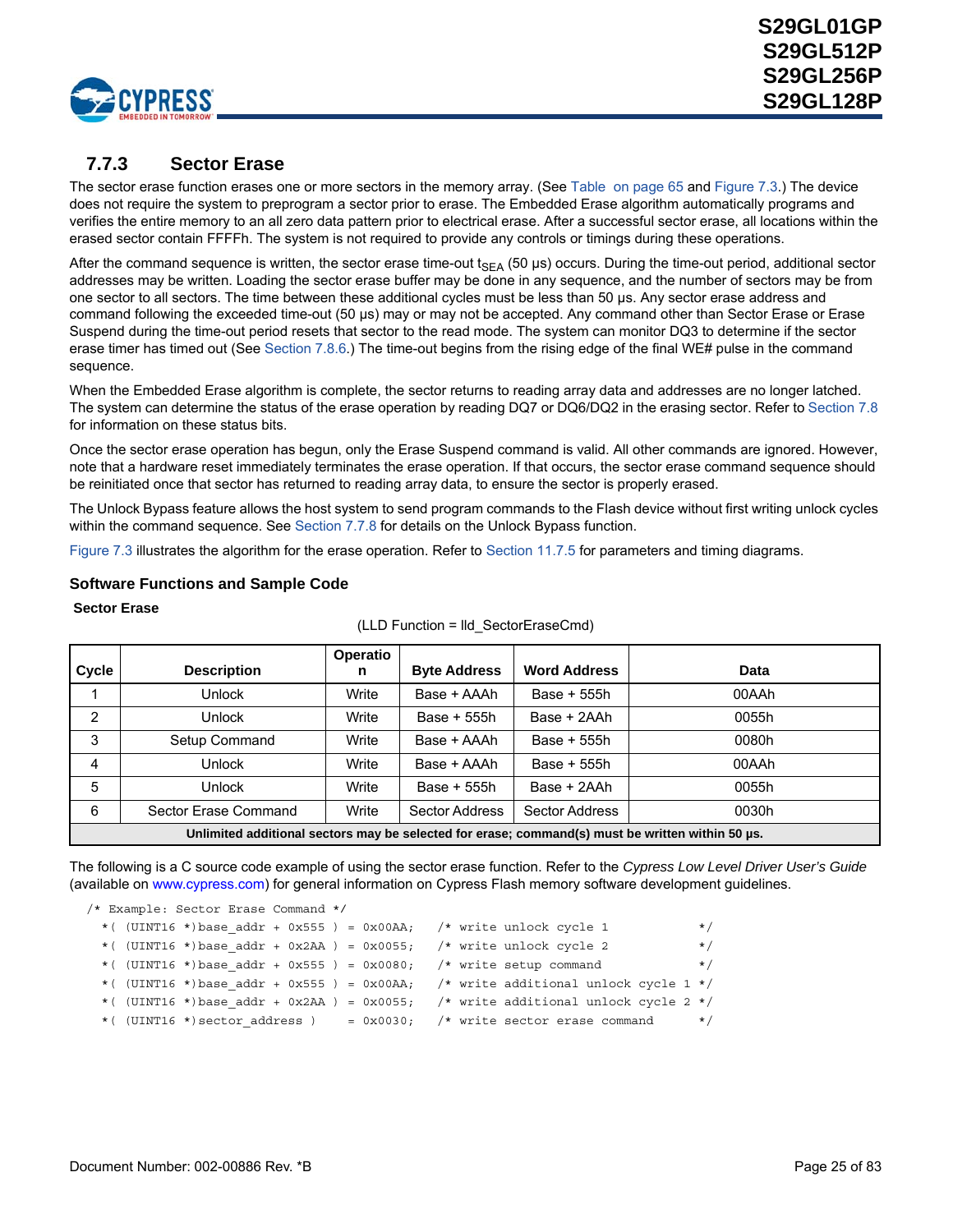

### **Figure 7.3** Sector Erase Operation

<span id="page-25-0"></span>

#### *Notes*

- *1. See [Table on page 65](#page-63-0) for erase command sequence.*
- *2. See [DQ3: Sector Erase Timeout State Indicator on page 35](#page-33-0) for information on the sector erase timeout.*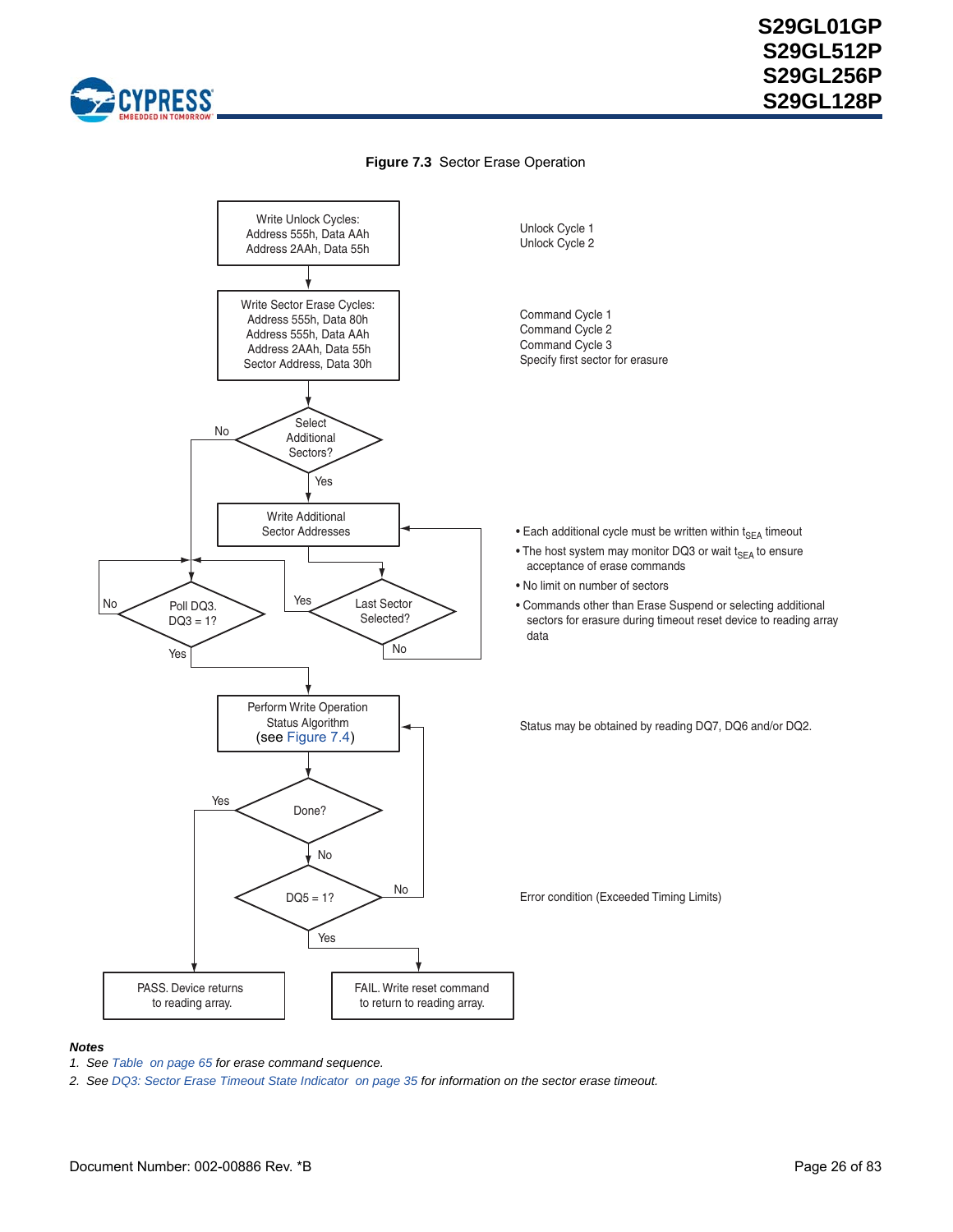

# **7.7.4 Chip Erase Command Sequence**

Chip erase is a six-bus cycle operation as indicated by [Table on page 65.](#page-63-0) These commands invoke the Embedded Erase algorithm, which does not require the system to preprogram prior to erase. The Embedded Erase algorithm automatically preprograms and verifies the entire memory to an all zero data pattern prior to electrical erase. After a successful chip erase, all locations of the chip contain FFFFh. The system is not required to provide any controls or timings during these operations. The *[Command Definitions](#page-62-1)* [on page 64](#page-62-1) shows the address and data requirements for the chip erase command sequence.

When the Embedded Erase algorithm is complete, that sector returns to the read mode and addresses are no longer latched. The system can determine the status of the erase operation by using DQ7 or DQ6/DQ2. Refer to "Write Operation Status" for information on these status bits.

The Unlock Bypass feature allows the host system to send program commands to the Flash device without first writing unlock cycles within the command sequence. See [Section 7.7.8](#page-29-0) for details on the Unlock Bypass function.

Any commands written during the chip erase operation are ignored. However, note that a hardware reset immediately terminates the erase operation. If that occurs, the chip erase command sequence should be reinitiated once that sector has returned to reading array data, to ensure the entire array is properly erased.

### **Software Functions and Sample Code**

#### **Chip Erase**

| Cycle | <b>Description</b> | <b>Operation</b> | <b>Byte Address</b> | <b>Word Address</b> | Data  |
|-------|--------------------|------------------|---------------------|---------------------|-------|
|       | Unlock             | Write            | Base + AAAh         | Base + 555h         | 00AAh |
| 2     | Unlock             | Write            | Base + 555h         | Base + 2AAh         | 0055h |
| 3     | Setup Command      | Write            | Base + AAAh         | Base + 555h         | 0080h |
| 4     | Unlock             | Write            | Base + AAAh         | Base + 555h         | 00AAh |
| 5     | Unlock             | Write            | Base + 555h         | Base + 2AAh         | 0055h |
| 6     | Chip Erase Command | Write            | Base + AAAh         | Base + 555h         | 0010h |

(LLD Function = lld\_ChipEraseCmd)

The following is a C source code example of using the chip erase function. Refer to the *Cypress Low Level Driver User's Guid[e](http://www.spansion.com)* [\(available on](http://www.spansion.com) www.cypress.com) for general information on Cypress Flash memory software development guidelines.

```
/* Example: Chip Erase Command */
/* Note: Cannot be suspended */ 
 *( (UINT16 *)base addr + 0x555 ) = 0x00AA; /* write unlock cycle 1 */
 *( (UINT16 *)base addr + 0x2AA ) = 0x0055; /* write unlock cycle 2 */
 *( (UINT16 *)base addr + 0x555 ) = 0x0080; /* write setup command */
 *( (UINT16 *)base addr + 0x555 ) = 0x00AA; /* write additional unlock cycle 1 */
 *( (UINT16 *)base addr + 0x2AA ) = 0x0055; /* write additional unlock cycle 2 */
 *( (UINT16 *)base addr + 0x555 ) = 0x0010; /* write chip erase command */
```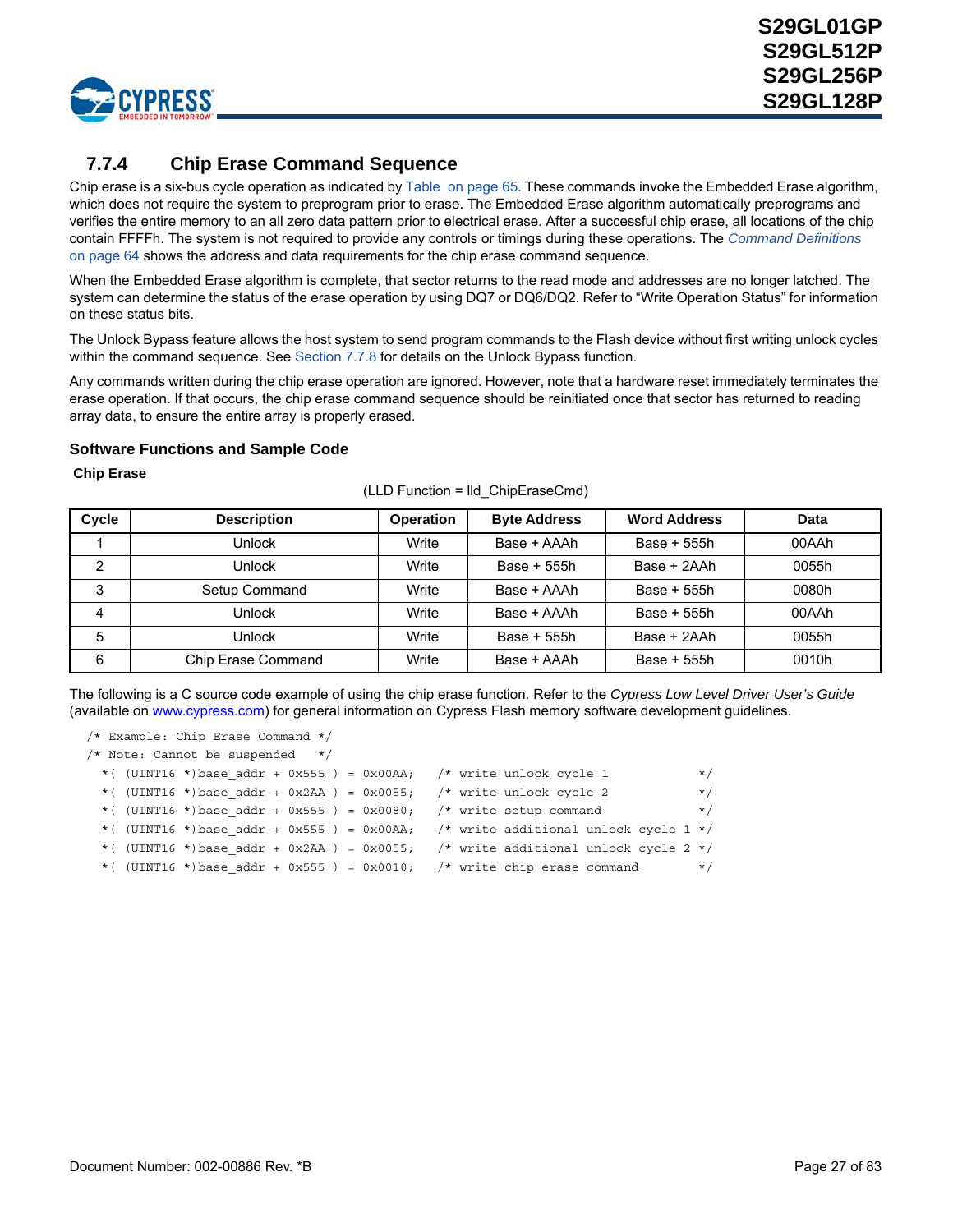

## **7.7.5 Erase Suspend/Erase Resume Commands**

The Erase Suspend command allows the system to interrupt a sector erase operation and then read data from, or program data to, any sector not selected for erasure. The sector addresses are "don't-cares" when writing this command. This command is valid only during the sector erase operation, including the  $t_{SFA}$  time-out period during the sector erase command sequence. The Erase Suspend command is ignored if written during the chip erase operation.

When the Erase Suspend command is written during the sector erase operation, the device requires a maximum of 20 µs (5 µs typical) to suspend the erase operation. However, when the Erase Suspend command is written during the sector erase time-out, the device immediately terminates the time-out period and suspends the erase operation.

After the erase operation has been suspended, the device enters the erase-suspend-read mode. The system can read data from or program data to any sector not selected for erasure. (The device "erase suspends" all sectors selected for erasure.) Reading at any address within erase-suspended sectors produces status information on DQ7-DQ0. The system can use DQ7, or DQ6, and DQ2 together, to determine if a sector is actively erasing or is erase-suspended. Refer to Table 7.35 for information on these status bits.

After an erase-suspended program operation is complete, the device returns to the erase-suspend-read mode. The system can determine the status of the program operation using write operation status bits, just as in the standard program operation.

In the erase-suspend-read mode, the system can also issue the Autoselect command sequence. Refer to *[Write Buffer Programming](#page-21-0)* [on page 23](#page-21-0) and the *Autoselect* [on page 17](#page-16-0) for details.

To resume the sector erase operation, the system must write the Erase Resume command. The address of the erase-suspended sector is a "don't-care" when writing this command. Further writes of the Resume command are ignored. Another Erase Suspend command can be written after the chip has resumed erasing.

### **Software Functions and Sample Code**

#### **Erase Suspend**

(LLD Function = lld\_EraseSuspendCmd)

| Cycle | <b>Byte Address</b><br>Operation |                     | Word<br>Address     | Data  |
|-------|----------------------------------|---------------------|---------------------|-------|
|       | Write                            | <b>XXXh</b><br>Base | <b>XXXh</b><br>Base | ገ0B0h |

The following is a C source code example of using the erase suspend function. Refer to the *Cypress Low Level Driver User's Guide* (available on [www.cypress.com](www.spansion.com)) for general information on Cypress Flash memory software development guidelines.

/\* Example: Erase suspend command \*/ \*( (UINT16 \*)base addr ) = 0x00B0; /\* write suspend command \*/

#### **Erase Resume**

(LLD Function = lld\_EraseResumeCmd)

| Operation<br>Cvcle |       | <b>Byte Address</b> | <b>Word Address</b> | Data  |
|--------------------|-------|---------------------|---------------------|-------|
|                    | Write | Sector Address      | Sector Address      | 0030h |

The following is a C source code example of using the erase resume function. Refer to the *Cypress Low Level Driver User's Guide* (available on [www.cypress.com](www.spansion.com)) for general information on Cypress Flash memory software development guidelines.

/\* Example: Erase resume command \*/

\*( (UINT16 \*)sector\_addr ) = 0x0030; /\* write resume command \*/

/\* The flash needs adequate time in the resume state \*/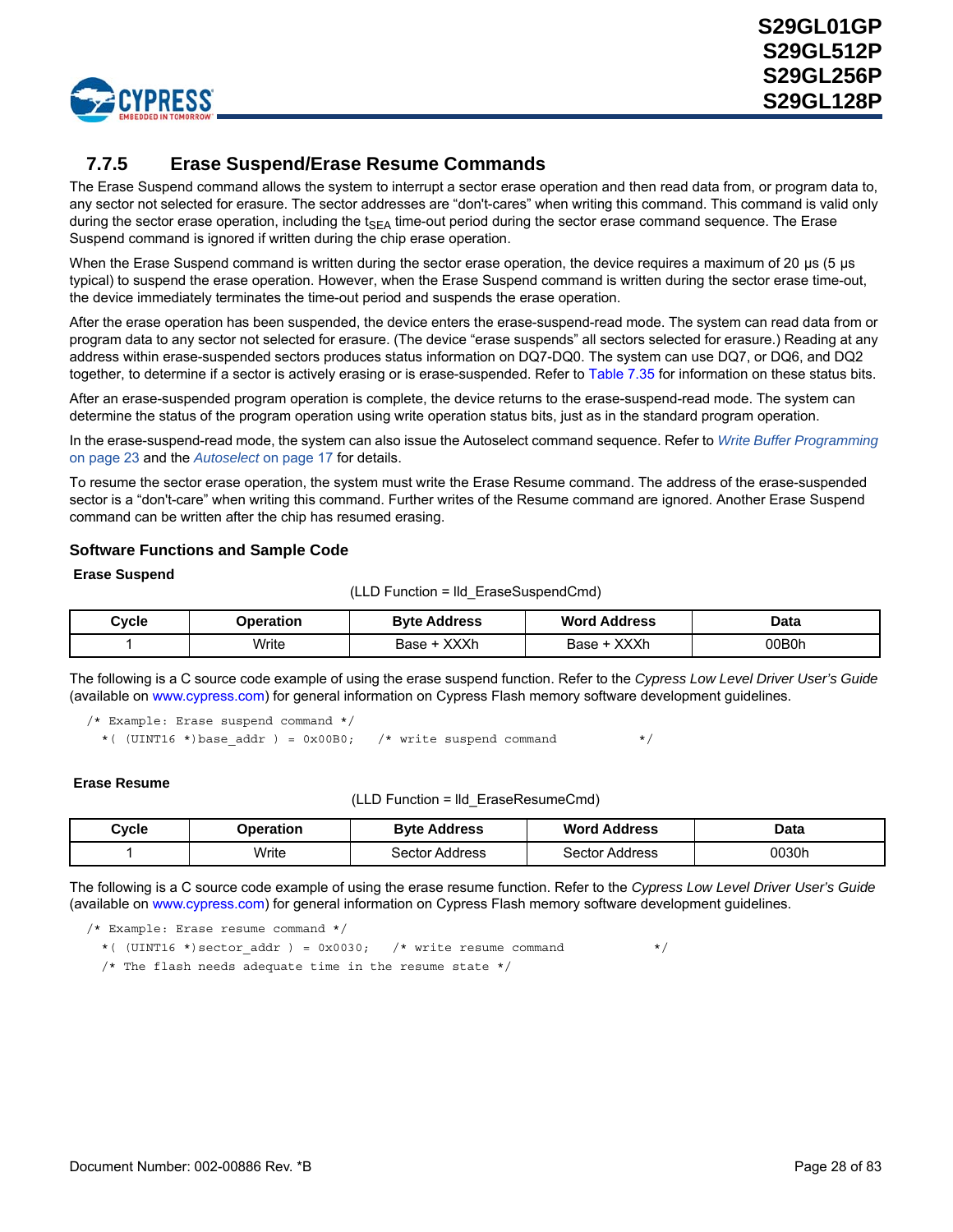

## **7.7.6 Program Suspend/Program Resume Commands**

The Program Suspend command allows the system to interrupt an embedded programming operation or a "Write to Buffer" programming operation so that data can read from any non-suspended sector. When the Program Suspend command is written during a programming process, the device halts the programming operation within 15 µs maximum (5 µs typical) and updates the status bits. Addresses are "don't-cares" when writing the Program Suspend command.

After the programming operation has been suspended, the system can read array data from any non-suspended sector. The Program Suspend command may also be issued during a programming operation while an erase is suspended. In this case, data may be read from any addresses not within a sector in Erase Suspend or Program Suspend. If a read is needed from the Secured Silicon Sector area, then user must use the proper command sequences to enter and exit this region.

The system may also write the Autoselect Command Sequence when the device is in Program Suspend mode. The device allows reading Autoselect codes in the suspended sectors, since the codes are not stored in the memory array. When the device exits the Autoselect mode, the device reverts to Program Suspend mode, and is ready for another valid operation. See *[Autoselect](#page-16-0)* [on page 17](#page-16-0) for more information.

After the Program Resume command is written, the device reverts to programming. The system can determine the status of the program operation using the write operation status bits, just as in the standard program operation. See *[Write Operation Status](#page-30-0)* [on page 32](#page-30-0) for more information.

The system must write the Program Resume command (address bits are "don't care") to exit the Program Suspend mode and continue the programming operation. Further writes of the Program Resume command are ignored. Another Program Suspend command can be written after the device has resumed programming.

### **Software Functions and Sample Code**

### **Program Suspend**

(LLD Function = lld\_ProgramSuspendCmd)

| Cvcle | Operation | <b>Byte Address</b> | <b>Word Address</b>   | Data  |
|-------|-----------|---------------------|-----------------------|-------|
|       | Write     | <b>XXXh</b><br>Base | <b>XXXh</b><br>Base + | 00B0h |

The following is a C source code example of using the program suspend function. Refer to the *Cypress Low Level Driver User's Guide* [\(available on w](http://www.spansion.com)ww.cypress.com) for general information on Cypress Flash memory software development guidelines.

/\* Example: Program suspend command \*/

\*( (UINT16 \*)base addr ) = 0x00B0; /\* write suspend command \*/

#### **Program Resume**

(LLD Function = lld\_ProgramResumeCmd)

| Cycle | <b>Dperation</b> | <b>Byte Address</b> | <b>Word Address</b>   | Data  |
|-------|------------------|---------------------|-----------------------|-------|
|       | Write            | <b>XXXh</b><br>Base | <b>XXXh</b><br>Base - | 0030h |

The following is a C source code example of using the program resume function. Refer to the *Cypress Low Level Driver User's Guide* [\(available on w](http://www.spansion.com)ww.cypress.com) for general information on Cypress Flash memory software development guidelines.

```
/* Example: Program resume command */
 *( (UINT16 *)base addr ) = 0x0030; /* write resume command */
```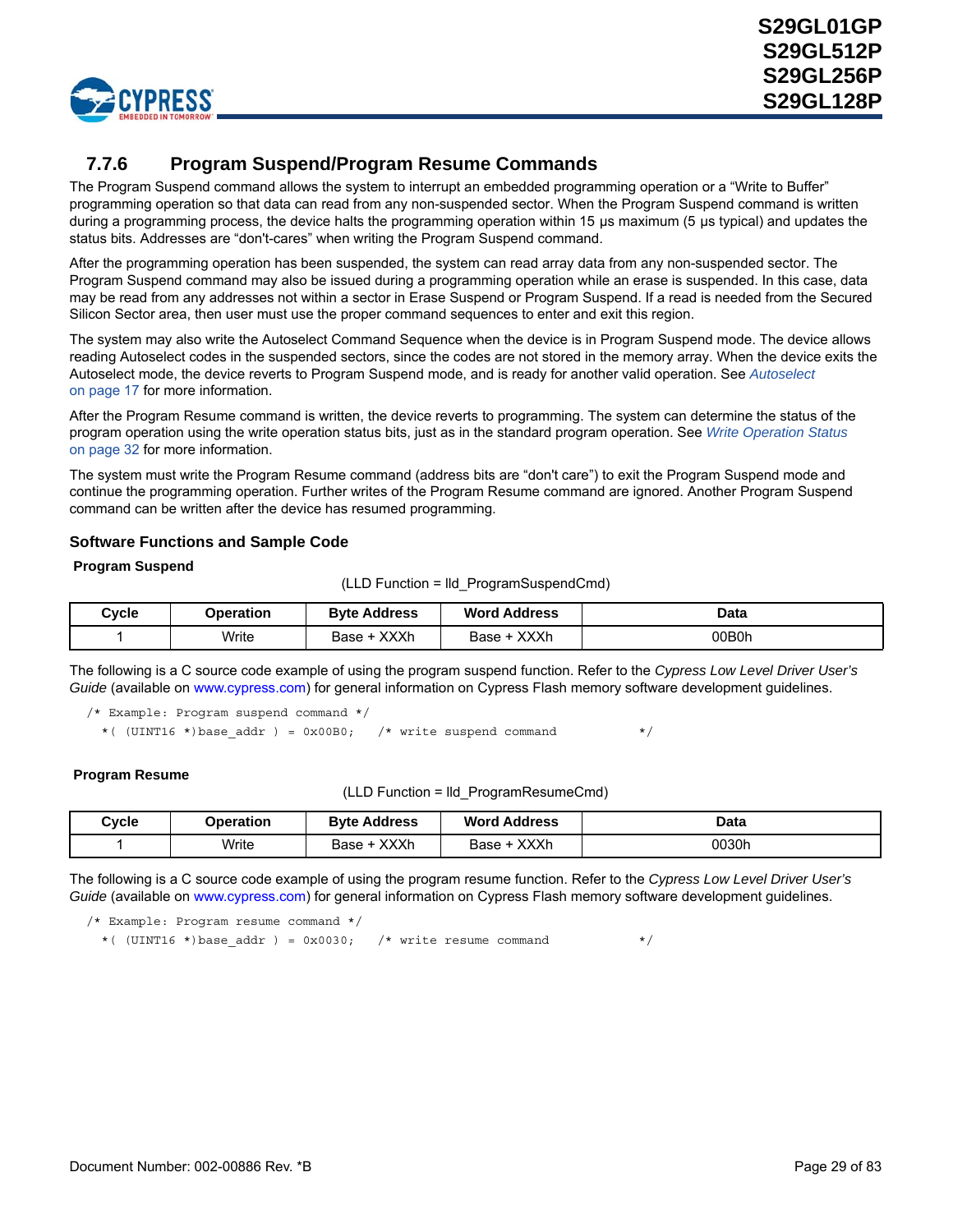

## **7.7.7 Accelerated Program**

Accelerated single word programming and write buffer programming operations are enabled through the WP#/ACC pin. This method is faster than the standard program command sequences.

### **Note**

The accelerated program functions must not be used more than 10 times per sector.

If the system asserts  $V_{HH}$  on this input, the device automatically enters the aforementioned Unlock Bypass mode and uses the higher voltage on the input to reduce the time required for program operations. The system can then use the Write Buffer Load command sequence provided by the Unlock Bypass mode. Note that if a "Write-to-Buffer-Abort Reset" is required while in Unlock Bypass mode, the full 3-cycle RESET command sequence must be used to reset the device. Removing V<sub>HH</sub> from the ACC input, upon completion of the embedded program operation, returns the device to normal operation.

- Sectors must be unlocked prior to raising WP#/ACC to  $V_{HH}$ .
- The WP#/ACC pin must not be at  $V_{HH}$  for operations other than accelerated programming, or device damage may result.

It is recommended that WP#/ACC apply V<sub>HH</sub> after power-up sequence is completed. In addition, it is recommended that WP#/ ACC apply from  $V_{HH}$  to  $V_{HH}/V_{IL}$  before powering down  $V_{CC}/V_{IO}$ .

### <span id="page-29-0"></span>**7.7.8 Unlock Bypass**

This device features an Unlock Bypass mode to facilitate shorter programming commands. Once the device enters the Unlock Bypass mode, only two write cycles are required to program data, instead of the normal four cycles.

This mode dispenses with the initial two unlock cycles required in the standard program command sequence, resulting in faster total programming time. The *[Command Definitions](#page-62-1)* on page 64 shows the requirements for the unlock bypass command sequences.

During the unlock bypass mode, only the Read, Program, Write Buffer Programming, Write-to-Buffer-Abort Reset, Unlock Bypass Sector Erase, Unlock Bypass Chip Erase and Unlock Bypass Reset commands are valid. To exit the unlock bypass mode, the system must issue the two-cycle unlock bypass reset command sequence. The first cycle address is "don't care" and the data 90h. The second cycle need only contain the data 00h. The sector then returns to the read mode.

### **Software Functions and Sample Code**

The following are C source code examples of using the unlock bypass entry, program, and exit functions. Refer to the *Cypress Low Level Driver User's Guide* [\(available soon on](http://www.spansion.com) www.cypress.com) for general information on Cypress Flash memory software development guidelines.

### **Unlock Bypass Entry**

| Cycle | <b>Description</b>   | <b>Operation</b> | <b>Byte Address</b> | <b>Word Address</b> | Data  |
|-------|----------------------|------------------|---------------------|---------------------|-------|
|       | Jnlock               | Write            | Base + AAAh         | Base + 555h         | 00AAh |
|       | Jnlock               | Write            | Base + 555h         | Base + 2AAh         | 0055h |
|       | <b>Entry Command</b> | Write            | Base + AAAh         | Base + 555h         | 0020h |

(LLD Function = lld\_UnlockBypassEntryCmd)

/\* Example: Unlock Bypass Entry Command \*/

| *( $(UINT16 * )$ base addr + 0x555) = 0x00AA; /* write unlock cycle 1        |           | $\star/$ |
|------------------------------------------------------------------------------|-----------|----------|
| *( $(UINT16 * )$ base addr + 0x2AA) = 0x0055; /* write unlock cycle 2        |           | $\star/$ |
| *( $(UINT16 * )$ base addr + 0x555) = 0x0020; /* write unlock bypass command |           | $\star/$ |
| $\prime\star$ At this point, programming only takes two write cycles.        | $\star$ / |          |
| /* Once you enter Unlock Bypass Mode, do a series of like                    | $\star$ / |          |
| $/*$ operations (programming or sector erase) and then exit                  | $\star$ / |          |
| /* Unlock Bypass Mode before beginning a different type of                   | $\star$ / |          |
| $/*$ operations.                                                             | $\star$   |          |
|                                                                              |           |          |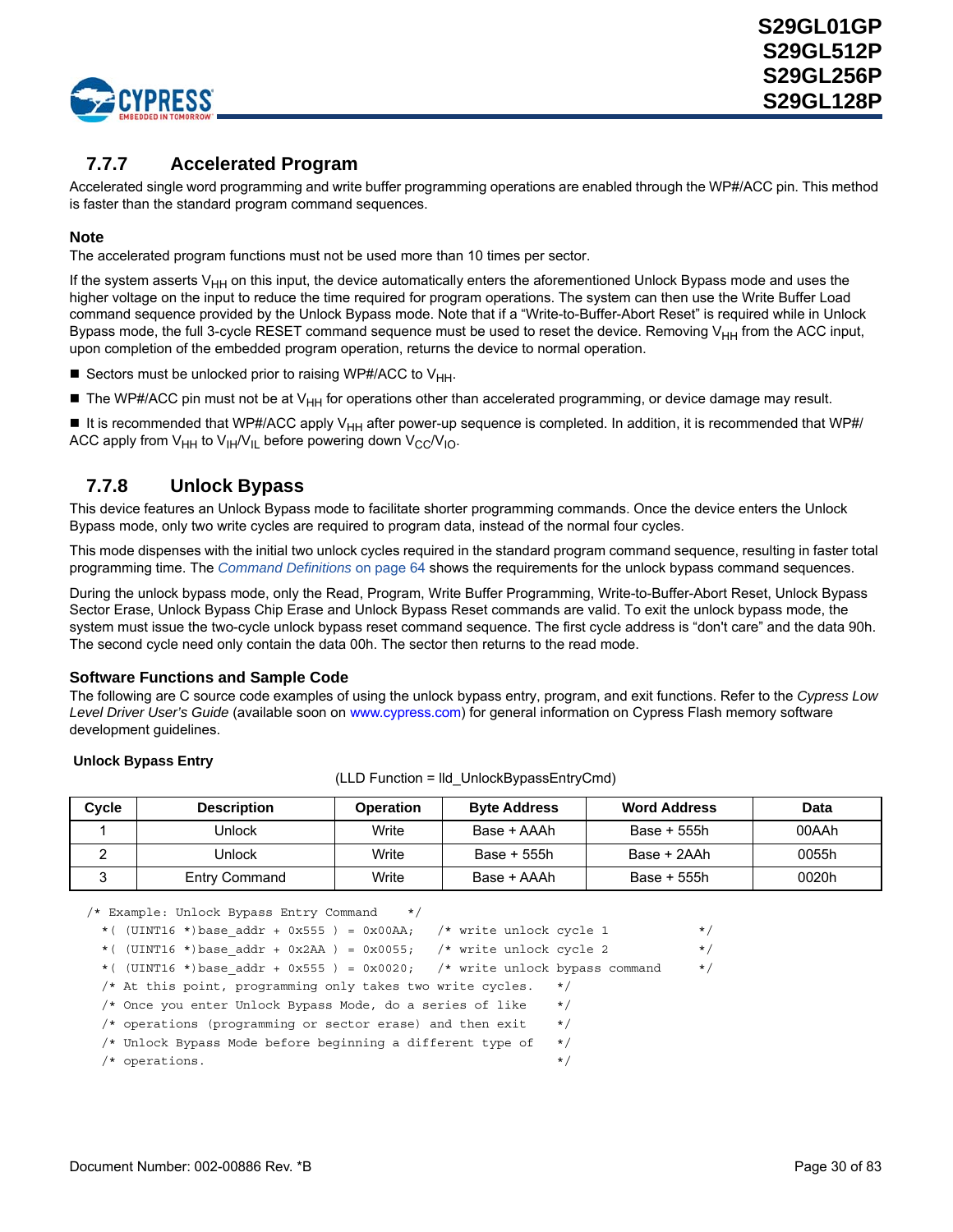

### **Unlock Bypass Program**

| Cycle | <b>Description</b> | <b>Operation</b> | <b>Byte Address</b>    | <b>Word Address</b> | Data         |
|-------|--------------------|------------------|------------------------|---------------------|--------------|
|       | Program Setup      | Write            | Base + XXXh            | Base + XXXh         | 00A0h        |
|       | Program Command    | Write            | <b>Program Address</b> | Program Address     | Program Data |

#### (LLD Function = lld\_UnlockBypassProgramCmd)

/\* Example: Unlock Bypass Program Command \*/

/\* Do while in Unlock Bypass Entry Mode! \*/

\*( (UINT16 \*)base addr ) =  $0x00A0$ ; /\* write program setup command \*/

\*( (UINT16 \*)pa ) = data;  $\gamma$  write data to be programmed \*/

/\* Poll until done or error. \*/

/\* If done and more to program, \*/

 $/*$  do above two cycles again.

#### **Unlock Bypass Reset**

(LLD Function = lld\_UnlockBypassResetCmd)

| Cvcle | <b>Description</b> | <b>Operation</b> | <b>Byte Address</b> | <b>Word Address</b> | Data  |
|-------|--------------------|------------------|---------------------|---------------------|-------|
|       | Reset Cycle 1      | Write            | Base + XXXh         | Base + XXXh         | 0090h |
|       | Reset Cycle 2      | Write            | Base + XXXh         | Base + XXXh         | 0000h |

/\* Example: Unlock Bypass Exit Command \*/

\*( (UINT16 \*)base\_addr ) = 0x0090;

\*(  $(UINT16 * )base addr$  ) = 0x0000;

### <span id="page-30-0"></span>**7.8 Write Operation Status**

The device provides several bits to determine the status of a program or erase operation. The following subsections describe the function of DQ1, DQ2, DQ3, DQ5, DQ6, and DQ7.

### <span id="page-30-1"></span>**7.8.1 DQ7: Data# Polling**

The Data# Polling bit, DQ7, indicates to the host system whether an Embedded Program or Erase algorithm is in progress or completed, or whether the device is in Erase Suspend. Data# Polling is valid after the rising edge of the final WE# pulse in the command sequence. Note that the Data# Polling is valid only for the last word being programmed in the write-buffer-page during Write Buffer Programming. Reading Data# Polling status on any word other than the last word to be programmed in the write-bufferpage returns false status information.

During the Embedded Program algorithm, the device outputs on DQ7 the complement of the datum programmed to DQ7. This DQ7 status also applies to programming during Erase Suspend. When the Embedded Program algorithm is complete, the device outputs the datum programmed to DQ7. The system must provide the program address to read valid status information on DQ7. If a program address falls within a protected sector, Data# polling on DQ7 is active, then that sector returns to the read mode.

During the Embedded Erase Algorithm, Data# polling produces a "0" on DQ7. When the Embedded Erase algorithm is complete, or if the device enters the Erase Suspend mode, Data# Polling produces a "1" on DQ7. The system must provide an address within any of the sectors selected for erasure to read valid status information on DQ7.

After an erase command sequence is written, if all sectors selected for erasing are protected, Data# Polling on DQ7 is active for approximately 100 µs, then the device returns to the read mode. If not all selected sectors are protected, the Embedded Erase algorithm erases the unprotected sectors, and ignores the selected sectors that are protected. However, if the system reads DQ7 at an address within a protected sector, the status may not be valid.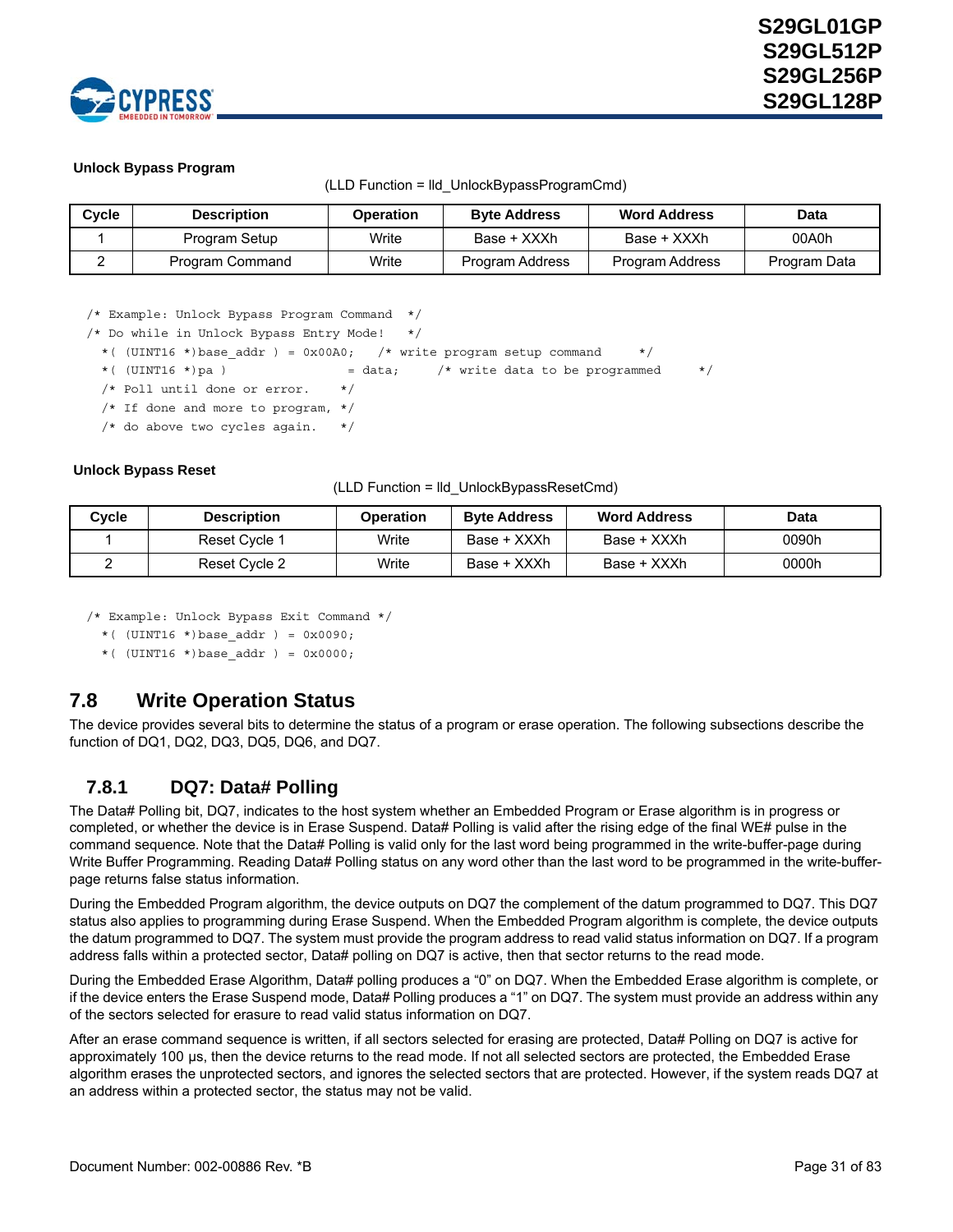

Just prior to the completion of an Embedded Program or Erase operation, DQ7 may change asynchronously with DQ6-DQ0 while Output Enable (OE#) is asserted low. That is, the device may change from providing status information to valid data on DQ7. Depending on when the system samples the DQ7 output, it may read the status or valid data. Even if the device has completed the program or erase operation and DQ7 has valid data, the data outputs on DQ6-DQ0 may be still invalid. Valid data on DQ7-D00 appears on successive read cycles.

See the following for more information: [Table](#page-34-1) , shows the outputs for Data# Polling on DQ7. [Figure 7.4](#page-31-0), shows the Data# Polling algorithm; and [Figure 11.7,](#page-53-0) shows the Data# Polling timing diagram.

<span id="page-31-0"></span>

**Figure 7.4** Write Operation Status Flowchart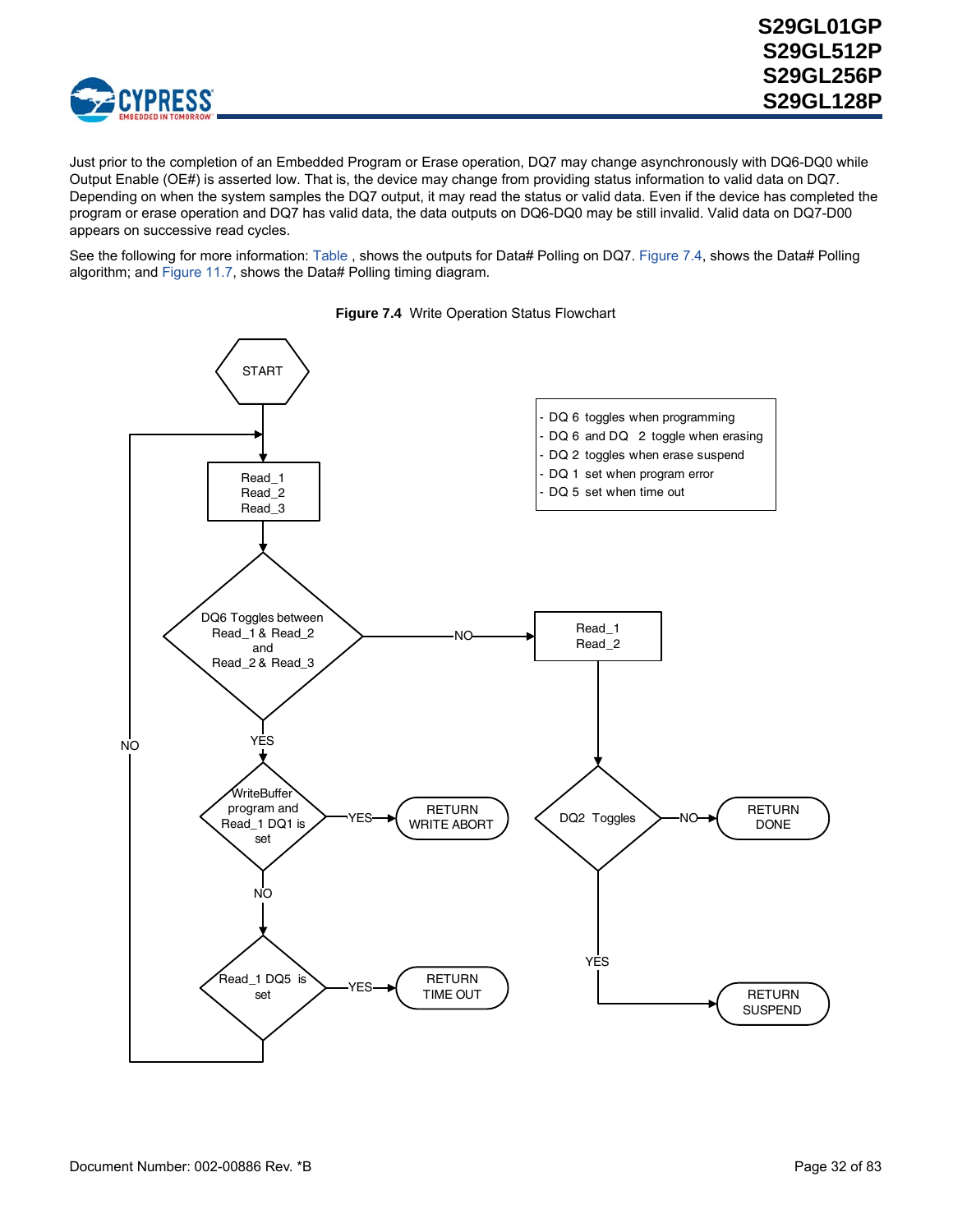

## **7.8.2 DQ6: Toggle Bit I**

Toggle Bit I on DQ6 indicates whether an Embedded Program or Erase algorithm is in progress or complete, or whether the device has entered the Erase Suspend mode. Toggle Bit I may be read at any address, and is valid after the rising edge of the final WE# pulse in the command sequence (prior to the program or erase operation), and during the sector erase time-out.

During an Embedded Program or Erase algorithm operation, successive read cycles to any address that is being programmed or erased causes DQ6 to toggle. When the operation is complete, DQ6 stops toggling.

After an erase command sequence is written, if all sectors selected for erasing are protected, DQ6 toggles for approximately 100µs, then returns to reading array data. If not all selected sectors are protected, the Embedded Erase algorithm erases the unprotected sectors, and ignores the selected sectors that are protected.

The system can use DQ6 and DQ2 together to determine whether a sector is actively erasing or is erase-suspended. When the device is actively erasing (that is, the Embedded Erase algorithm is in progress), DQ6 toggles. When the device enters the Erase Suspend mode, DQ6 stops toggling. However, the system must also use DQ2 to determine which sectors are erasing or erasesuspended. Alternatively, the system can use DQ7 (see *[DQ7: Data# Polling](#page-30-1)* on page 32).

If a program address falls within a protected sector, DQ6 toggles for approximately  $1\mu s$  after the program command sequence is written, then returns to reading array data.

DQ6 also toggles during the erase-suspend-program mode, and stops toggling once the Embedded Program Algorithm is complete.

See the following for additional information: [Figure 7.4,](#page-31-0) [Figure 11.13 on page 60](#page-58-0), and [Table](#page-34-1) .

Toggle Bit I on DQ6 requires either OE# or CE# to be de-asserted and reasserted to show the change in state.

## **7.8.3 DQ2: Toggle Bit II**

The "Toggle Bit II" on DQ2, when used with DQ6, indicates whether a particular sector is actively erasing (that is, the Embedded Erase algorithm is in progress), or whether that sector is erase-suspended. Toggle Bit II is valid after the rising edge of the final WE# pulse in the command sequence. DQ2 toggles when the system reads at addresses within those sectors that have been selected for erasure. But DQ2 cannot distinguish whether the sector is actively erasing or is erase-suspended. DQ6, by comparison, indicates whether the device is actively erasing, or is in Erase Suspend, but cannot distinguish which sectors are selected for erasure. Thus, both status bits are required for sector and mode information. Refer to [Table](#page-34-1) to compare outputs for DQ2 and DQ6. See [Figure 11.14 on page 60](#page-58-1) for additional information.

## **7.8.4 Reading Toggle Bits DQ6/DQ2**

Whenever the system initially begins reading toggle bit status, it must read DQ7–DQ0 at least twice in a row to determine whether a toggle bit is toggling. Typically, the system would note and store the value of the toggle bit after the first read. After the second read, the system would compare the new value of the toggle bit with the first. If the toggle bit is not toggling, the device has completed the program or erases operation. The system can read array data on DQ7–DQ0 on the following read cycle. However, if after the initial two read cycles, the system determines that the toggle bit is still toggling, the system also should note whether the value of DQ5 is high (see *[DQ5: Exceeded Timing Limits](#page-33-1)* on page 35). If it is, the system should then determine again whether the toggle bit is toggling, since the toggle bit may have stopped toggling just as DQ5 went high. If the toggle bit is no longer toggling, the device has successfully completed the program or erases operation. If it is still toggling, the device did not complete the operation successfully, and the system must write the reset command to return to reading array data. The remaining scenario is that the system initially determines that the toggle bit is toggling and DQ5 has not gone high. The system may continue to monitor the toggle bit and DQ5 through successive read cycles, determining the status as described in the previous paragraph. Alternatively, it may choose to perform other system tasks. In this case, the system must start at the beginning of the algorithm when it returns to determine the status of the operation. Refer to [Figure 7.4](#page-31-0) for more details.

### **Note**

When verifying the status of a write operation (embedded program/erase) of a memory sector, DQ6 and DQ2 toggle between high and low states in a series of consecutive and contiguous status read cycles. In order for this toggling behavior to be properly observed, the consecutive status bit reads must not be interleaved with read accesses to other memory sectors. If it is not possible to temporarily prevent reads to other memory sectors, then it is recommended to use the DQ7 status bit as the alternative method of determining the active or inactive status of the write operation.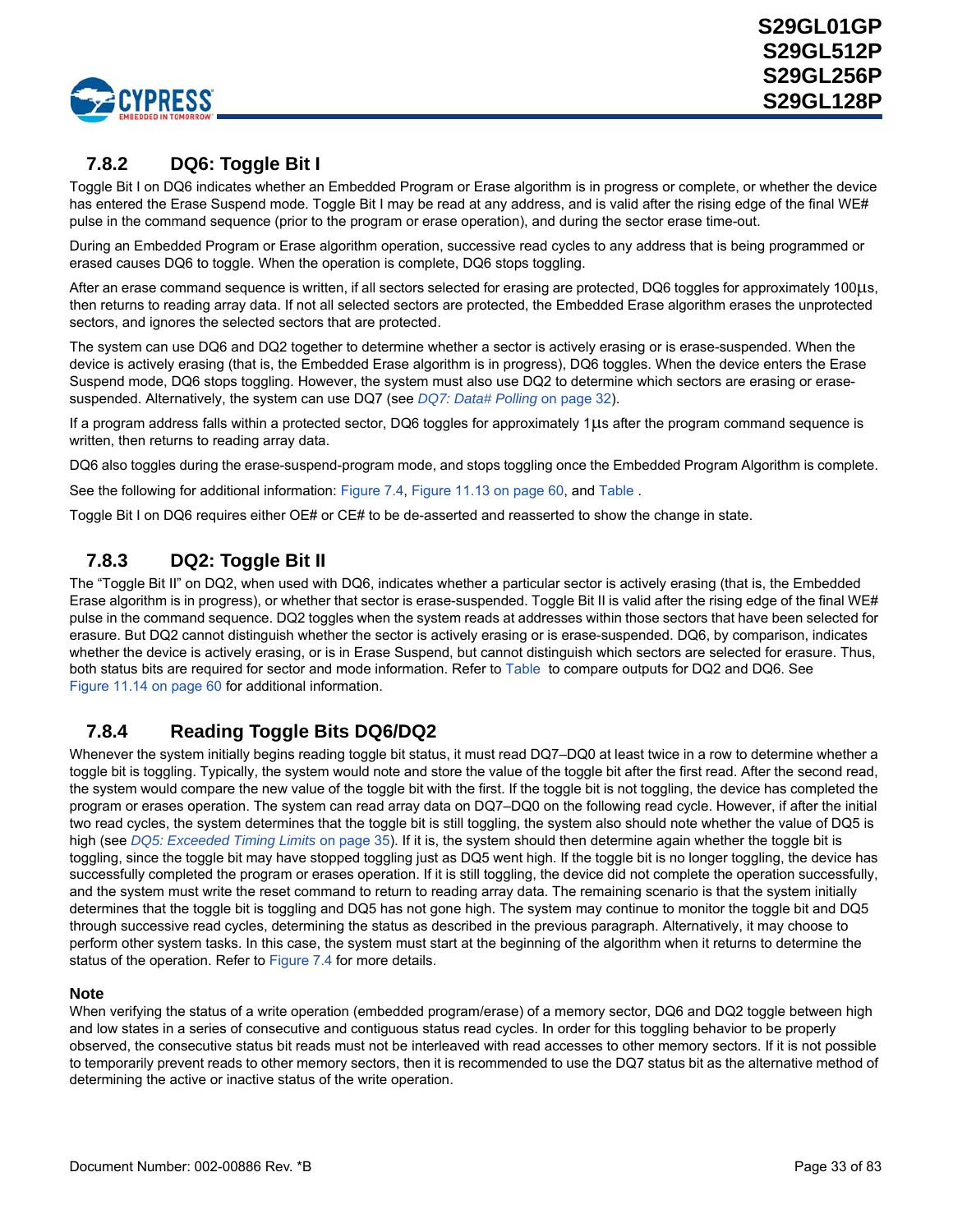

# <span id="page-33-1"></span>**7.8.5 DQ5: Exceeded Timing Limits**

DQ5 indicates whether the program or erase time has exceeded a specified internal pulse count limit. Under these conditions DQ5 produces a "1," indicating that the program or erase cycle was not successfully completed. The device does not output a 1 on DQ5 if the system tries to program a 1 to a location that was previously programmed to 0. Only an erase operation can change a 0 back to a 1. Under this condition, the device ignores the bit that was incorrectly instructed to be programmed from a 0 to a 1, while any other bits that were correctly requested to be changed from 1 to 0 are programmed. Attempting to program a 0 to a 1 is masked during the programming operation. Under valid DQ5 conditions, the system must write the reset command to return to the read mode (or to the erase-suspend-read mode if a sector was previously in the erase-suspend-program mode).

## <span id="page-33-0"></span>**7.8.6 DQ3: Sector Erase Timeout State Indicator**

After writing a sector erase command sequence, the system may read DQ3 to determine whether or not erasure has begun. (The sector erase timer does not apply to the chip erase command.) If additional sectors are selected for erasure, the entire time-out also applies after each additional sector erase command. When the time-out period is complete, DQ3 switches from a "0" to a "1." If the time between additional sector erase commands from the system can be assumed to be less than  $t_{SFA}$ , then the system need not monitor DQ3. See *[Sector Erase](#page-24-0)* on page 26 for more details.

After the sector erase command is written, the system should read the status of DQ7 (Data# Polling) or DQ6 (Toggle Bit I) to ensure that the device has accepted the command sequence, and then read DQ3. If DQ3 is "1," the Embedded Erase algorithm has begun; all further commands (except Erase Suspend) are ignored until the erase operation is complete. If DQ3 is "0," the device accepts additional sector erase commands. To ensure the command has been accepted, the system software should check the status of DQ3 prior to and following each sub-sequent sector erase command. If DQ3 is high on the second status check, the last command might not have been accepted. [Table](#page-34-1) shows the status of DQ3 relative to the other status bits.

## **7.8.7 DQ1: Write to Buffer Abort**

DQ1 indicates whether a Write to Buffer operation was aborted. Under these conditions DQ1 produces a "1". The system must issue the "Write to Buffer Abort Reset" command sequence to return the device to reading array data. See *[Write Buffer Programming](#page-21-0)* [on page 23](#page-21-0) for more details.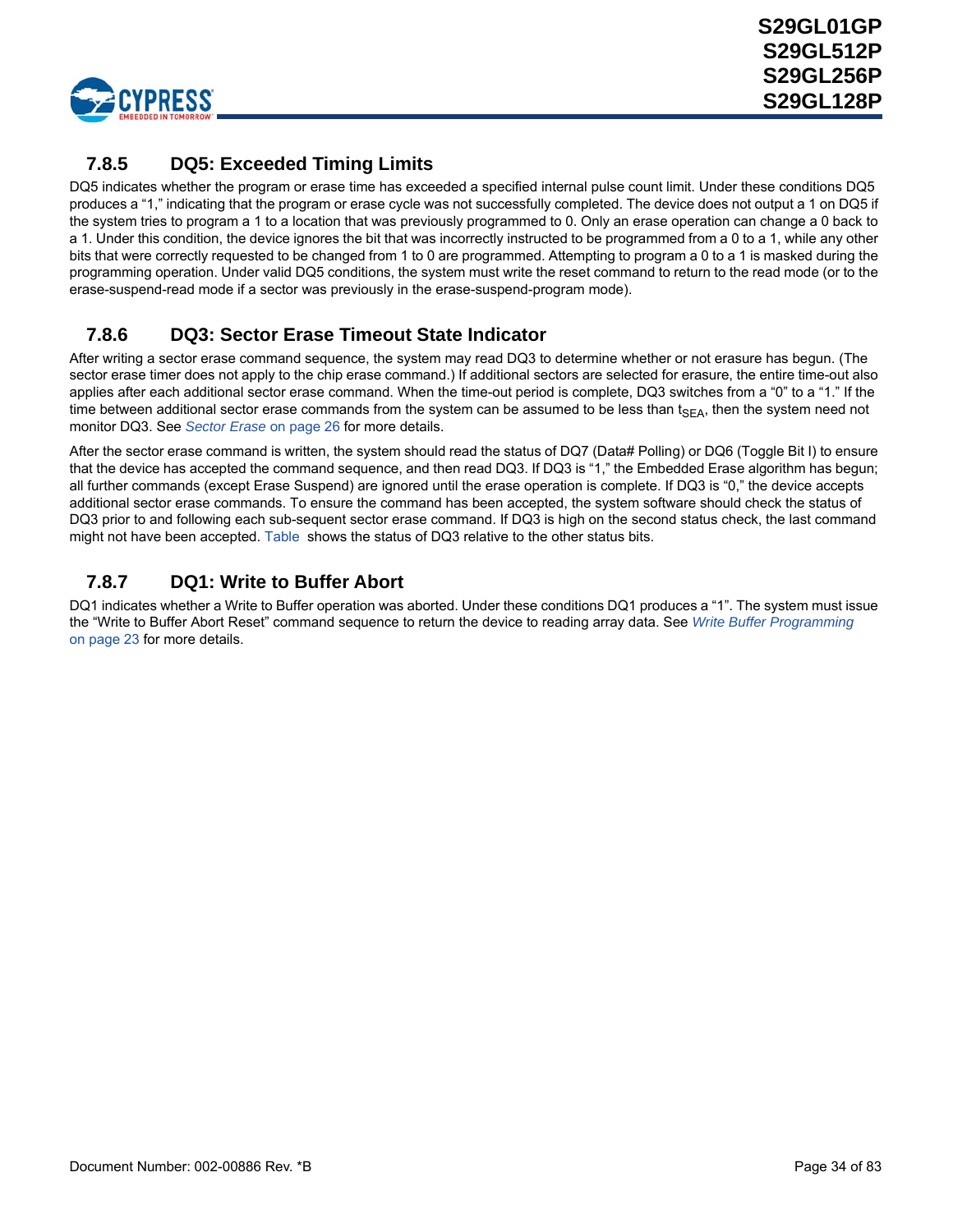

### <span id="page-34-1"></span> **Write Operation Status**

|                          | <b>Status</b>              |                                             | DQ7<br>(Note 2) | DQ <sub>6</sub>       | DQ <sub>5</sub><br>(Note 1) | DQ3                                         | DQ <sub>2</sub><br>(Note 2) | DQ1 | RY/<br>BY# |
|--------------------------|----------------------------|---------------------------------------------|-----------------|-----------------------|-----------------------------|---------------------------------------------|-----------------------------|-----|------------|
| Standard                 | Embedded Program Algorithm |                                             | DQ7#            | Toggle                | 0                           | N/A                                         | No toggle                   | 0   | 0          |
| Mode                     |                            | <b>Embedded Erase Algorithm</b>             | 0               | Toggle                | 0                           | 1                                           | Toggle                      | N/A | 0          |
| Program                  | Program-<br>Suspend        | Program-Suspended<br>Sector                 |                 | Invalid (not allowed) |                             |                                             |                             |     |            |
| Suspend<br>Mode          | Read                       | Non-Program<br>Suspended Sector             | Data            |                       |                             |                                             |                             |     |            |
|                          | Erase-                     | Erase-Suspended<br>Sector                   |                 | No toggle             | 0                           | N/A                                         | Toggle                      | N/A |            |
| Erase<br>Suspend<br>Mode | Suspend<br>Read            | Non-Erase Suspended<br>Sector               | Data            |                       |                             | N/A<br>N/A<br>N/A<br>N/A<br>N/A<br>$\Omega$ |                             |     |            |
|                          |                            | Erase-Suspend-Program<br>(Embedded Program) | DQ7#            | Toggle                | 0                           |                                             |                             |     | 0          |
| Write-to-                |                            | Busy (Note 3)                               | DQ7#            | Toggle                | 0                           |                                             |                             |     | $\Omega$   |
| <b>Buffer</b>            |                            | Abort (Note 4)                              | DQ7#            | Toggle                | 0                           | N/A                                         | N/A                         | 1   | 0          |

*Notes*

<span id="page-34-3"></span>*1. DQ5 switches to* 1 *when an Embedded Program, Embedded Erase, or Write-to-Buffer operation has exceeded the maximum timing limits. Refer t[oDQ5: Exceeded Timing Limits on page 35](#page-33-1) for more information.*

<span id="page-34-2"></span>*2. DQ7 and DQ2 require a valid address when reading status information. Refer to the appropriate subsection for further details.*

<span id="page-34-4"></span>*3. The Data# Polling algorithm should be used to monitor the last loaded write-buffer address location.*

<span id="page-34-5"></span>*4. DQ1 switches to 1 when the device has aborted the write-to-buffer operation*

# <span id="page-34-0"></span>**7.9 Writing Commands/Command Sequences**

During a write operation, the system must drive CE# and WE# to  $V_{II}$  and OE# to  $V_{II}$  when providing an address, command, and data. Addresses are latched on the last falling edge of WE# or CE#, while data is latched on the 1st rising edge of WE# or CE#. An erase operation can erase one sector, multiple sectors, or the entire device. [Table](#page-12-2) – [Table](#page-13-0) indicate the address space that each sector occupies. The device address space is divided into uniform 64KW/128KB sectors. A sector address is the set of address bits required to uniquely select a sector.  $I_{CC2}$  in "DC Characteristics" represents the active current specification for the write mode. "AC Characteristics" contains timing specification tables and timing diagrams for write operations.

## **7.9.1 RY/BY#**

The RY/BY# is a dedicated, open-drain output pin that indicates whether an Embedded Algorithm is in progress or complete. The RY/BY# status is valid after the rising edge of the final WE# pulse in the command sequence. Since RY/BY# is an open-drain output, several RY/BY# pins can be tied together in parallel with a pull-up resistor to  $V_{CC}$ . This feature allows the host system to detect when data is ready to be read by simply monitoring the RY/BY# pin, which is a dedicated output.

### **7.9.2 Hardware Reset**

The RESET# input provides a hardware method of resetting the device to reading array data. When RESET# is driven low for at least a period of t<sub>RP</sub> (RESET# Pulse Width), the device immediately terminates any operation in progress, tristates all outputs, resets the configuration register, and ignores all read/write commands for the duration of the RESET# pulse. The device also resets the internal state machine to reading array data.

To ensure data integrity Program/Erase operations that were interrupted should be reinitiated once the device is ready to accept another command sequence.

When RESET# is held at  $V_{SS}$ , the device draws  $V_{CC}$  reset current ( $I_{CC5}$ ). If RESET# is held at  $V_{IL}$ , but not at  $V_{SS}$ , the standby current is greater. RESET# may be tied to the system reset circuitry which enables the system to read the boot-up firmware from the Flash memory upon a system reset. See [Figure 11.7 on page 55](#page-53-0) and [Figure 11.8 on page 56](#page-54-0) for timing diagrams.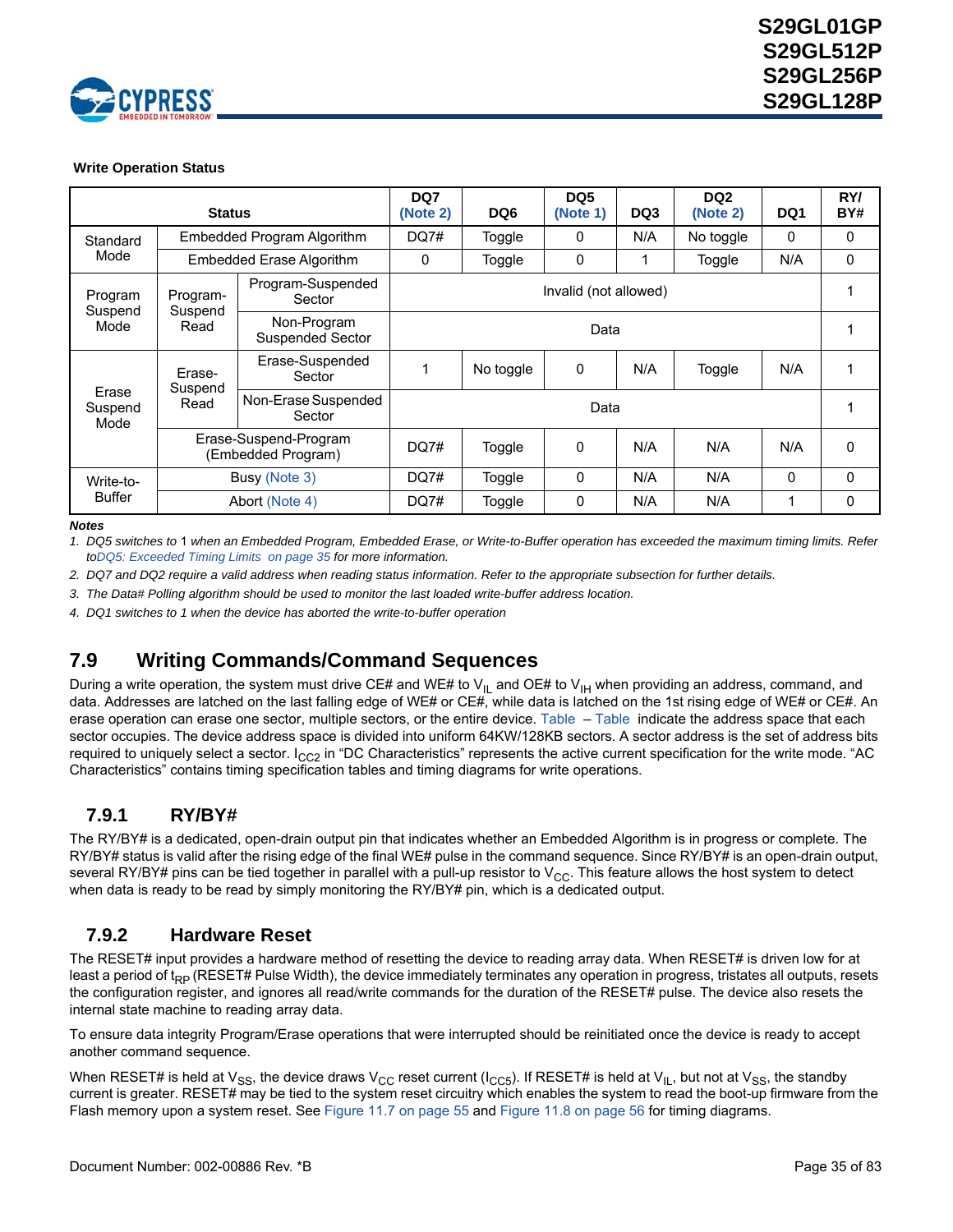

### **7.9.3 Software Reset**

Software reset is part of the command set (see [Table on page 65\)](#page-63-0) that also returns the device to array read mode and must be used for the following conditions:

- 1. to exit Autoselect mode
- 2. when DQ5 goes high during write status operation that indicates program or erase cycle was not successfully completed
- 3. exit sector lock/unlock operation.
- 4. to return to erase-suspend-read mode if the device was previously in Erase Suspend mode.
- 5. after any aborted operations

### **Software Functions and Sample Code**

#### **Reset**

(LLD Function = lld\_ResetCmd)

| Cvcle                | Operation | <b>Byte Address</b> | <b>Word Address</b> | Data  |
|----------------------|-----------|---------------------|---------------------|-------|
| <b>Reset Command</b> | Write     | Base + xxxh         | Base + xxxh         | 00F0h |

*Note*

*Base = Base Address.*

The following is a C source code example of using the reset function. Refer to the *Cypress Low Level Driver User's Guide* [\(available](http://www.spansion.com)  [on](http://www.spansion.com) www.cypress.com) for general information on Cypress Flash memory software development guidelines.

/\* Example: Reset (software reset of Flash state machine) \*/ \*(  $(UINT16 *) base\_addr$  ) =  $0x00F0$ ;

The following are additional points to consider when using the reset command:

■ This command resets the sectors to the read and address bits are ignored.

Reset commands are ignored during program and erase operations.

■ The reset command may be written between the cycles in a program command sequence before programming begins (prior to the third cycle). This resets the sector to which the system was writing to the read mode.

■ If the program command sequence is written to a sector that is in the Erase Suspend mode, writing the reset command returns that sector to the erase-suspend-read mode.

■ The reset command may be written during an Autoselect command sequence.

 If a sector has entered the Autoselect mode while in the Erase Suspend mode, writing the reset command returns that sector to the erase-suspend-read mode.

■ If DQ1 goes high during a Write Buffer Programming operation, the system must write the "Write to Buffer Abort Reset" command sequence to RESET the device to reading array data. The standard RESET command does not work during this condition.

 To exit the unlock bypass mode, the system must issue a two-cycle unlock bypass reset command sequence [see *[Command](#page-62-1)  [Definitions](#page-62-1)* [on page 64](#page-62-1) for details].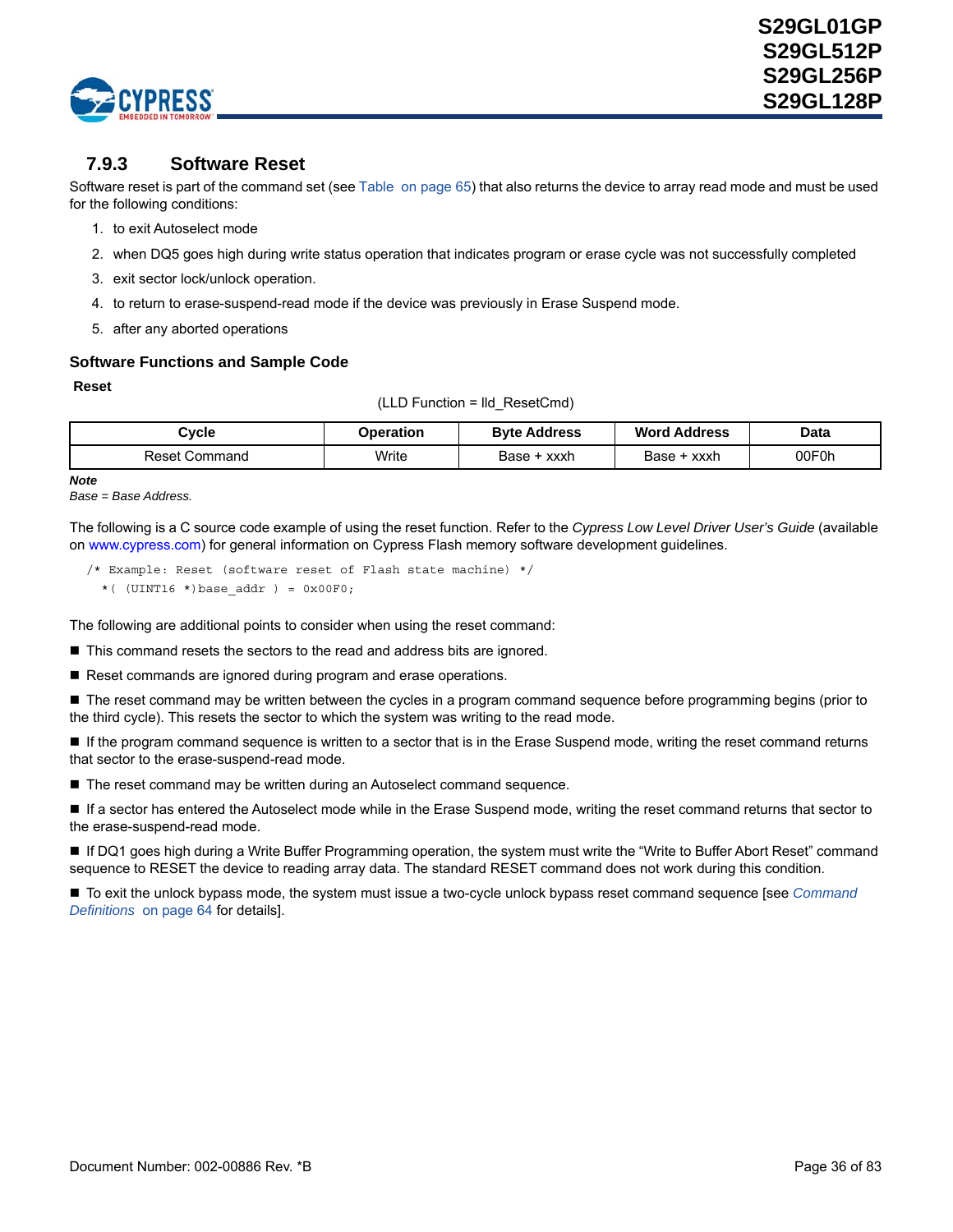

# <span id="page-36-1"></span>**8. Advanced Sector Protection/Unprotection**

The Advanced Sector Protection/Unprotection feature disables or enables programming or erase operations in any or all sectors and can be implemented through software and/or hardware methods, which are independent of each other. This section describes the various methods of protecting data stored in the memory array. An overview of these methods in shown in [Figure 8.1](#page-36-0).

<span id="page-36-0"></span>

(unprotected).

9. Volatile Bits: defaults to user choice upon power-up (see ordering options).

**Figure 8.1** Advanced Sector Protection/Unprotection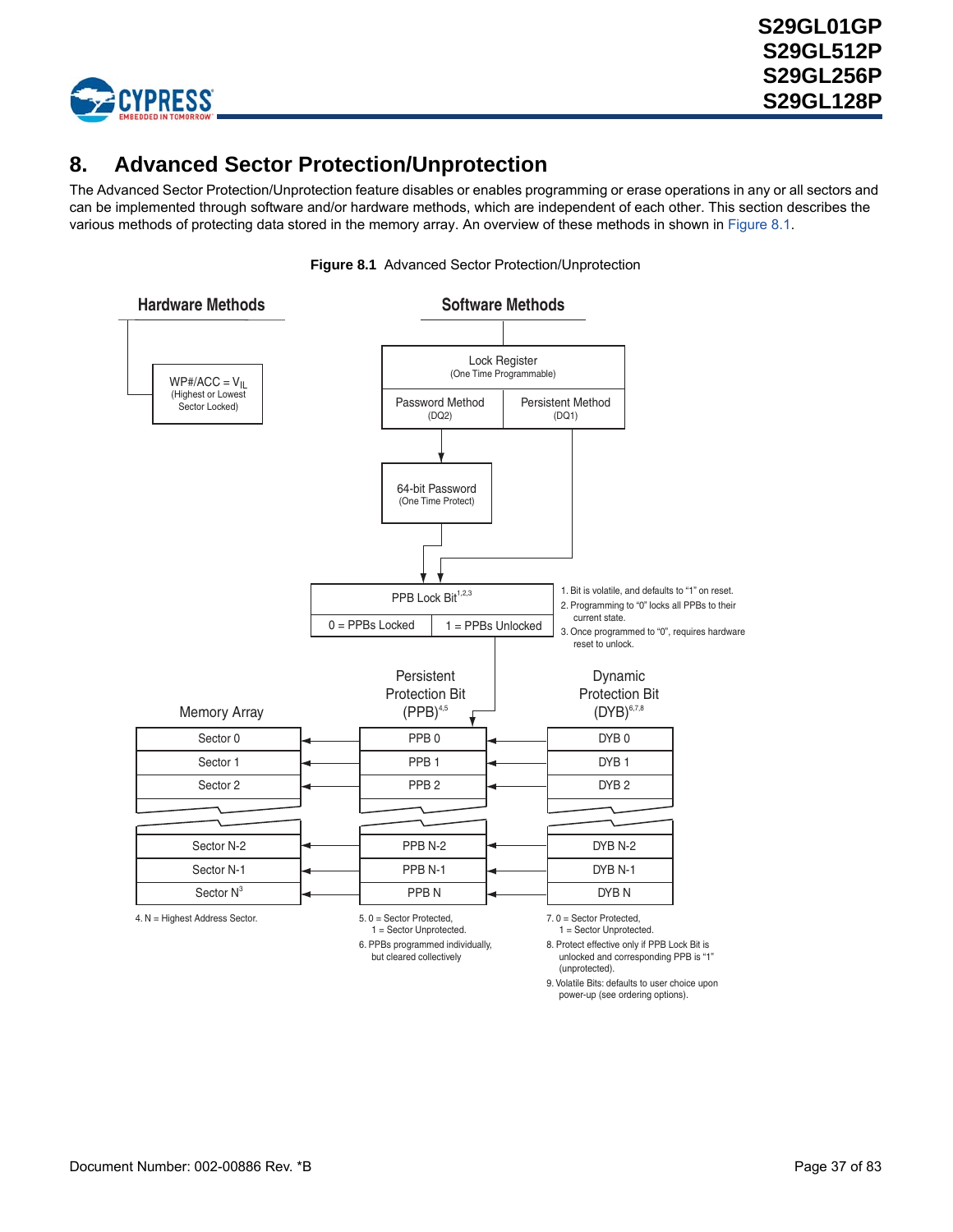

## **8.1 Lock Register**

As shipped from the factory, all devices default to the persistent mode when power is applied, and all sectors are unprotected, unless otherwise chosen through the DYB ordering option (see *[Ordering Information](#page-3-0)* on page 4). The device programmer or host system must then choose which sector protection method to use. Programming (setting to "0") any one of the following two one-time programmable, non-volatile bits locks the part permanently in that mode:

- Lock Register Persistent Protection Mode Lock Bit (DQ1)
- Lock Register Password Protection Mode Lock Bit (DQ2)

### **Lock Register**

| DQ15-3     | DQ2                      | DQ1                        | DQ0                    |
|------------|--------------------------|----------------------------|------------------------|
| Don't Care | Password Protection Mode | Persistent Protection Mode | Secured Silicon Sector |
|            | .ock Bit                 | ∟ock Bit                   | <b>Protection Bit</b>  |

For programming lock register bits refer to [Table on page 67](#page-65-0) and [Table on page 71](#page-69-0).

### **Notes**

- 1. If the password mode is chosen, the password must be programmed before setting the corresponding lock register bit.
- 2. After the Lock Register Bits Command Set Entry command sequence is written, reads and writes for Sector 0 are disabled, while reads from other sectors are allowed until exiting this mode.
- 3. If both lock bits are selected to be programmed (to zeros) at the same time, the operation aborts.
- 4. Once the Password Mode Lock Bit is programmed, the Persistent Mode Lock Bit is permanently disabled, and no changes to the protection scheme are allowed. Similarly, if the Persistent Mode Lock Bit is programmed, the Password Mode is permanently disabled.

After selecting a sector protection method, each sector can operate in any of the following three states:

- 1. *Constantly locked.* The selected sectors are protected and can not be reprogrammed unless PPB lock bit is cleared via a password, hardware reset, or power cycle.
- 2. *Dynamically locked.* The selected sectors are protected and can be altered via software commands.
- 3. *Unlocked.* The sectors are unprotected and can be erased and/or programmed.

These states are controlled by the bit types described in [Section 8.2](#page-37-0)–[Section 8.5](#page-42-0).

## <span id="page-37-0"></span>**8.2 Persistent Protection Bits**

The Persistent Protection Bits are unique and nonvolatile for each sector and have the same endurances as the Flash memory. Preprogramming and verification prior to erasure are handled by the device, and therefore do not require system monitoring.

- 1. Each PPB is individually programmed and all are erased in parallel.
- 2. While programming PPB for a sector, array data can be read from any other sector, except Sector 0 (used for Data# Polling) and the sector in which sector PPB is being programmed.
- 3. Entry command disables reads and writes for the sector selected.
- 4. Reads within that sector return the PPB status for that sector.
- 5. All Reads must be performed using the read mode.
- 6. The specific sector address (A25-A16 GL01GP, A24-A16 GL512P, A23-A16 GL256P, A22-A16 GL128P) are written at the same time as the program command.
- 7. If the PPB Lock Bit is set, the PPB Program or erase command does not execute and times-out without programming or erasing the PPB.
- 8. There are no means for individually erasing a specific PPB and no specific sector address is required for this operation.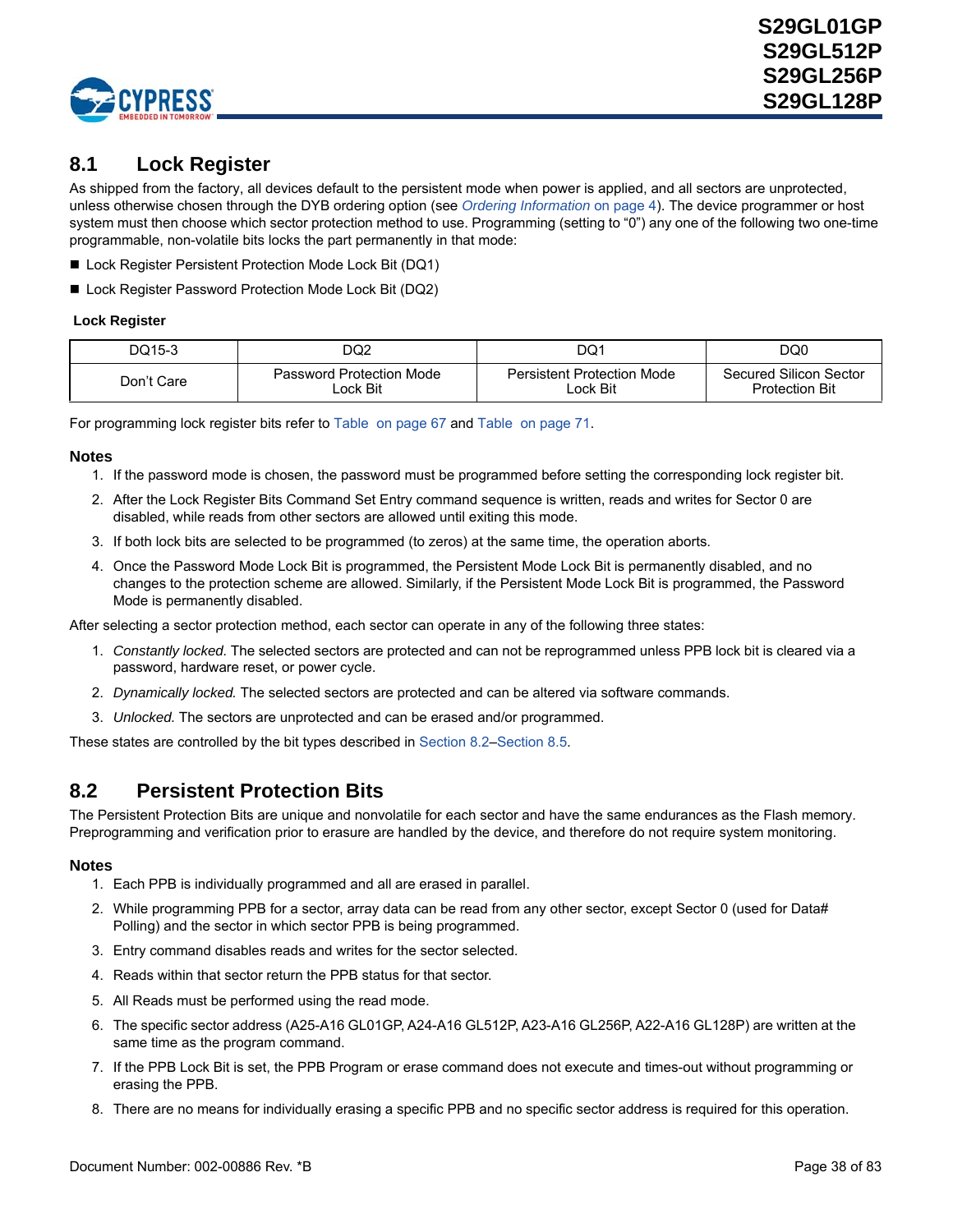

- 9. Exit command must be issued after the execution which resets the device to read mode and re-enables reads and writes for Sector 0.
- <span id="page-38-0"></span>10.The programming state of the PPB for a given sector can be verified by writing a PPB Status Read Command to the device as described by the flow chart shown in [Figure 8.2](#page-38-0).



#### **Figure 8.2** PPB Program Algorithm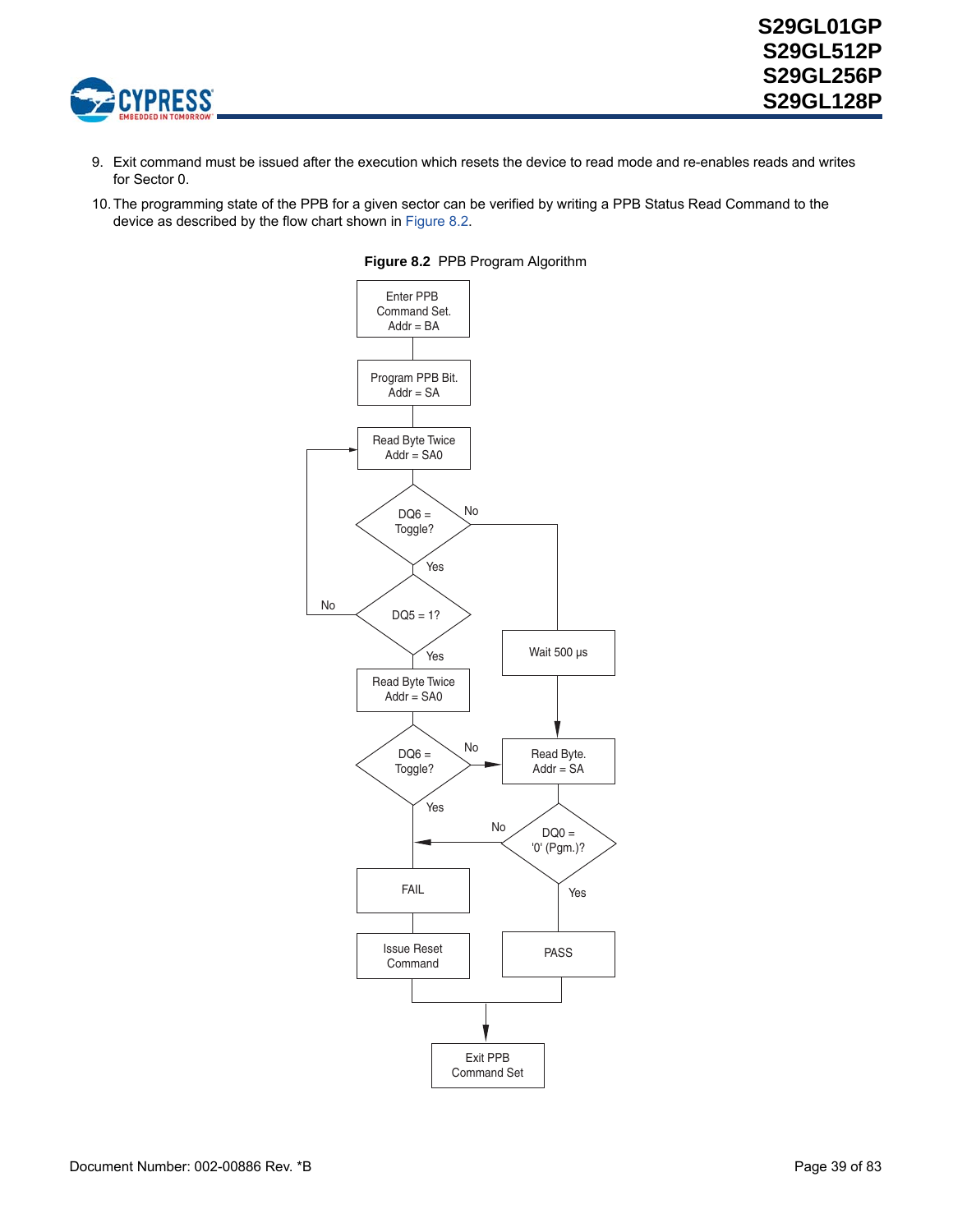

### **8.2.1 Dynamic Protection Bits**

Dynamic Protection Bits are volatile and unique for each sector and can be individually modified. DYBs only control the protection scheme for unprotected sectors that have their PPBs cleared (erased to "1"). By issuing the DYB Set or Clear command sequences, the DYBs are set (programmed to "0") or cleared (erased to "1"), thus placing each sector in the protected or unprotected state respectively. This feature allows software to easily protect sectors against inadvertent changes yet does not prevent the easy removal of protection when changes are needed.

### **Notes**

- 1. The DYBs can be set (programmed to "0") or cleared (erased to "1") as often as needed. When the parts are first shipped, the PPBs are cleared (erased to "1") and upon power up or reset, the DYBs can be set or cleared depending upon the ordering option chosen.
- 2. If the option to clear the DYBs after power up is chosen, (erased to "1"), then the sectorsmay be modified depending upon the PPB state of that sector (see [Table](#page-42-1) ).
- 3. The sectors would be in the protected state If the option to set the DYBs after power up is chosen (programmed to "0").
- 4. It is possible to have sectors that are persistently locked with sectors that are left in the dynamic state.
- 5. The DYB Set or Clear commands for the dynamic sectors signify protected or unprotectedstate of the sectors respectively. However, if there is a need to change the status of the persistently locked sectors, a few more steps are required. First, the PPB Lock Bit must be cleared by either putting the device through a power-cycle, or hardware reset. The PPBs can then be changed to reflect the desired settings. Setting the PPB Lock Bit once again locks the PPBs, and the device operates normally again.
- 6. To achieve the best protection, it is recommended to execute the PPB Lock Bit Set command early in the boot code and protect the boot code by holding WP#/ACC =  $V_{II}$ . Note that the PPB and DYB bits have the same function when WP#/ ACC =  $V_{HH}$  as they do when ACC = $V_{HH}$ .

## **8.3 Persistent Protection Bit Lock Bit**

The Persistent Protection Bit Lock Bit is a global volatile bit for all sectors. When set (programmed to "0"), it locks all PPBs and when cleared (programmed to "1"), allows the PPBs to be changed. There is only one PPB Lock Bit per device.

### **Notes**

- 1. No software command sequence unlocks this bit unless the device is in the password protection mode; only a hardware reset or a power-up clears this bit.
- 2. The PPB Lock Bit must be set (programmed to "0") only after all PPBs are configured to the desired settings.

## **8.4 Password Protection Method**

The Password Protection Method allows an even higher level of security than the Persistent Sector Protection Mode by requiring a 64-bit password for unlocking the device PPB Lock Bit. In addition to this password requirement, after power up and reset, the PPB Lock Bit is set "0" to maintain the password mode of operation. Successful execution of the Password Unlock command by entering the entire password clears the PPB Lock Bit, allowing for sector PPBs modifications.

- 1. There is no special addressing order required for programming the password. Once the Password is written and verified, the Password Mode Locking Bit must be set in order to prevent access.
- 2. The Password Program Command is only capable of programming "0"s. Programming a "1" after a cell is programmed as a "0" results in a time-out with the cell as a "0".
- 3. The password is all "1"s when shipped from the factory.
- 4. All 64-bit password combinations are valid as a password.
- 5. There is no means to verify what the password is after it is set.
- 6. The Password Mode Lock Bit, once set, prevents reading the 64-bit password on the data bus and further password programming.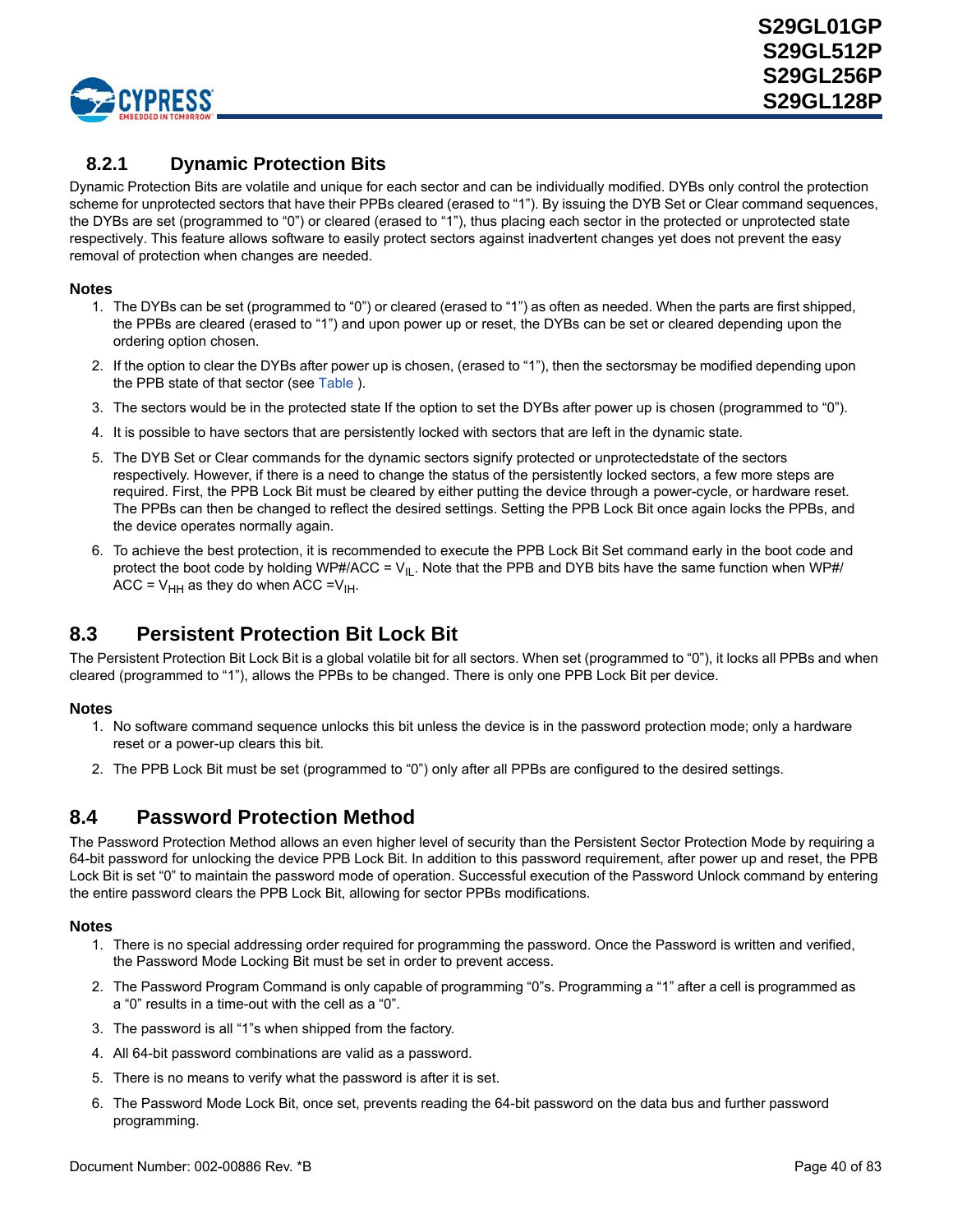

- 7. The Password Mode Lock Bit is not erasable.
- 8. The lower two address bits (A1–A0) are valid during the Password Read, Password Program, and Password Unlock.
- 9. The exact password must be entered in order for the unlocking function to occur.
- 10.The Password Unlock command cannot be issued any faster than 1 µs at a time to prevent a hacker from running through all the 64-bit combinations in an attempt to correctly match a password.
- 11. Approximately 1 µs is required for unlocking the device after the valid 64-bit password is given to the device.
- 12.Password verification is only allowed during the password programming operation.
- 13.All further commands to the password region are disabled and all operations are ignored.
- 14.If the password is lost after setting the Password Mode Lock Bit, there is no way to clear the PPB Lock Bit.
- 15.Entry command sequence must be issued prior to any of any operation and it disables reads and writes for Sector 0. Reads and writes for other sectors excluding Sector 0 are allowed.
- 16.If the user attempts to program or erase a protected sector, the device ignores the command and returns to read mode.
- 17.A program or erase command to a protected sector enables status polling and returns to read mode without having modified the contents of the protected sector.
- 18.The programming of the DYB, PPB, and PPB Lock for a given sector can be verified by writing individual status read commands DYB Status, PPB Status, and PPB Lock Status to the device.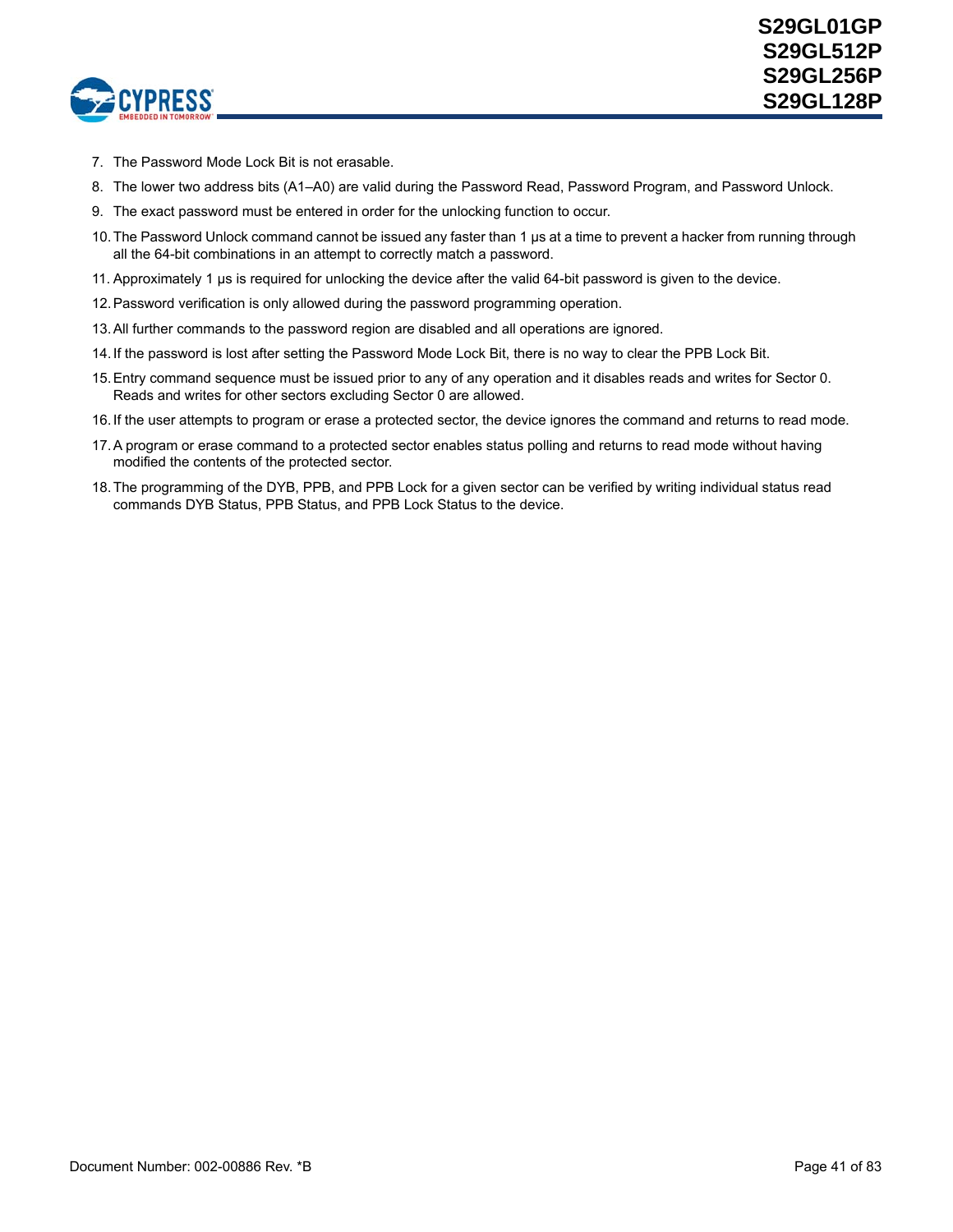



### **Figure 8.3** Lock Register Program Algorithm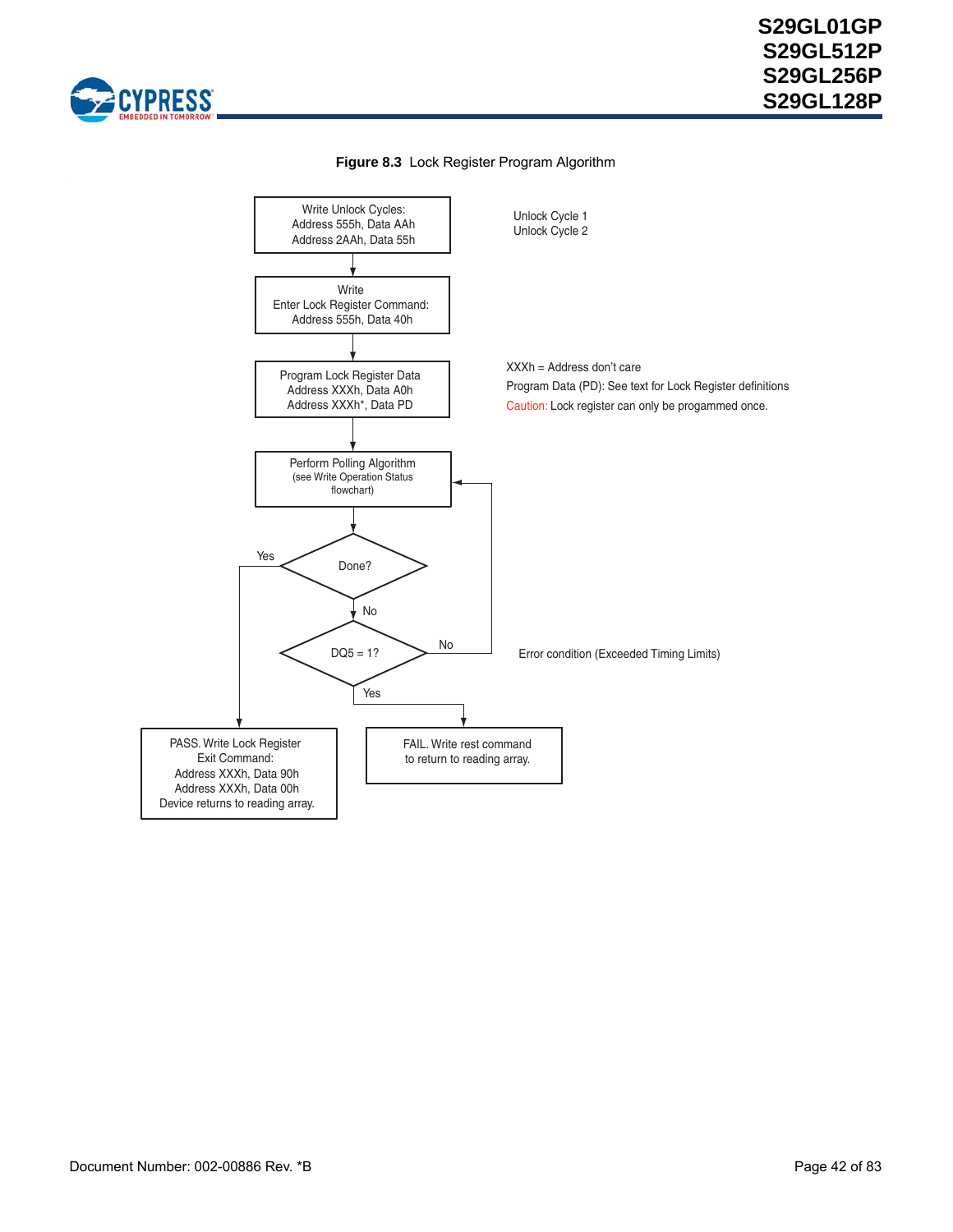

## <span id="page-42-0"></span>**8.5 Advanced Sector Protection Software Examples**

<span id="page-42-1"></span> **Sector Protection Schemes: DYB, PPB and PPB Lock Bit Combinations**

| <b>Unique Device PPB Lock Bit</b><br>$0 =$ locked<br>$1 =$ unlocked |   | <b>Sector PPB</b><br>$0 =$ protected<br>$1 =$ unprotected | <b>Sector DYB</b><br>$0 =$ protected<br>$1 =$ unprotected | <b>Sector Protection Status</b> |
|---------------------------------------------------------------------|---|-----------------------------------------------------------|-----------------------------------------------------------|---------------------------------|
| Any Sector                                                          | 0 |                                                           | x                                                         | Protected through PPB           |
| Any Sector                                                          | 0 |                                                           | x                                                         | Protected through PPB           |
| Any Sector                                                          | 0 |                                                           |                                                           | Unprotected                     |
| Any Sector                                                          | ი |                                                           | 0                                                         | Protected through DYB           |
| Any Sector                                                          |   |                                                           | x                                                         | Protected through PPB           |
| Any Sector                                                          |   |                                                           | x                                                         | Protected through PPB           |
| Any Sector                                                          |   |                                                           | 0                                                         | Protected through DYB           |
| Any Sector                                                          |   |                                                           |                                                           | Unprotected                     |

[Table](#page-42-1) contains all possible combinations of the DYB, PPB, and PPB Lock Bit relating to the status of the sector. In summary, if the PPB Lock Bit is locked (set to "0"), no changes to the PPBs are allowed. The PPB Lock Bit can only be unlocked (reset to "1") through a hardware reset or power cycle. See also [Figure 8.1](#page-36-0) for an overview of the Advanced Sector Protection feature.

## **8.6 Hardware Data Protection Methods**

The device offers two main types of data protection at the sector level via hardware control:

When WP#/ACC is at  $V_{\text{IL}}$ , the either the highest or lowest sector is locked (device specific).

There are additional methods by which intended or accidental erasure of any sectors can be prevented via hardware means. The following subsections describes these methods:

### **8.6.1 WP#/ACC Method**

The Write Protect feature provides a hardware method of protecting one outermost sector. This function is provided by the WP#/ ACC pin and overrides the previously discussed Sector Protection/Unprotection method.

If the system asserts  $V_{I_L}$  on the WP#/ACC pin, the device disables program and erase functions in the highest or lowest sector independently of whether the sector was protected or unprotected using the method described in *[Advanced Sector Protection/](#page-36-1) [Unprotection](#page-36-1)* on page 38.

If the system asserts  $V_{H}$  on the WP#/ACC pin, the device reverts to whether the boot sectors were last set to be protected or unprotected. That is, sector protection or unprotection for these sectors depends on whether they were last protected or unprotected.

The WP#/ACC pin must be held stable during a command sequence execution. WP# has an internal pull-up; when unconnected, WP# is set at  $V_{\text{IH}}$ .

### **Note**

If WP#/ACC is at  $V_{II}$  when the device is in the standby mode, the maximum input load current is increased. See Table 11.2 [on page 50](#page-48-0) for details.

### **8.6.2** Low V<sub>CC</sub> Write Inhibit

When  $V_{CC}$  is less than  $V_{LKO}$ , the device does not accept any write cycles. This protects data during  $V_{CC}$  power-up and power-down.

The command register and all internal program/erase circuits are disabled, and the device resets to reading array data. Subsequent writes are ignored until V<sub>CC</sub> is greater than V<sub>LKO</sub>. The system must provide the proper signals to the control inputs to prevent unintentional writes when  $V_{CC}$  is greater than  $V_{LKO}$ .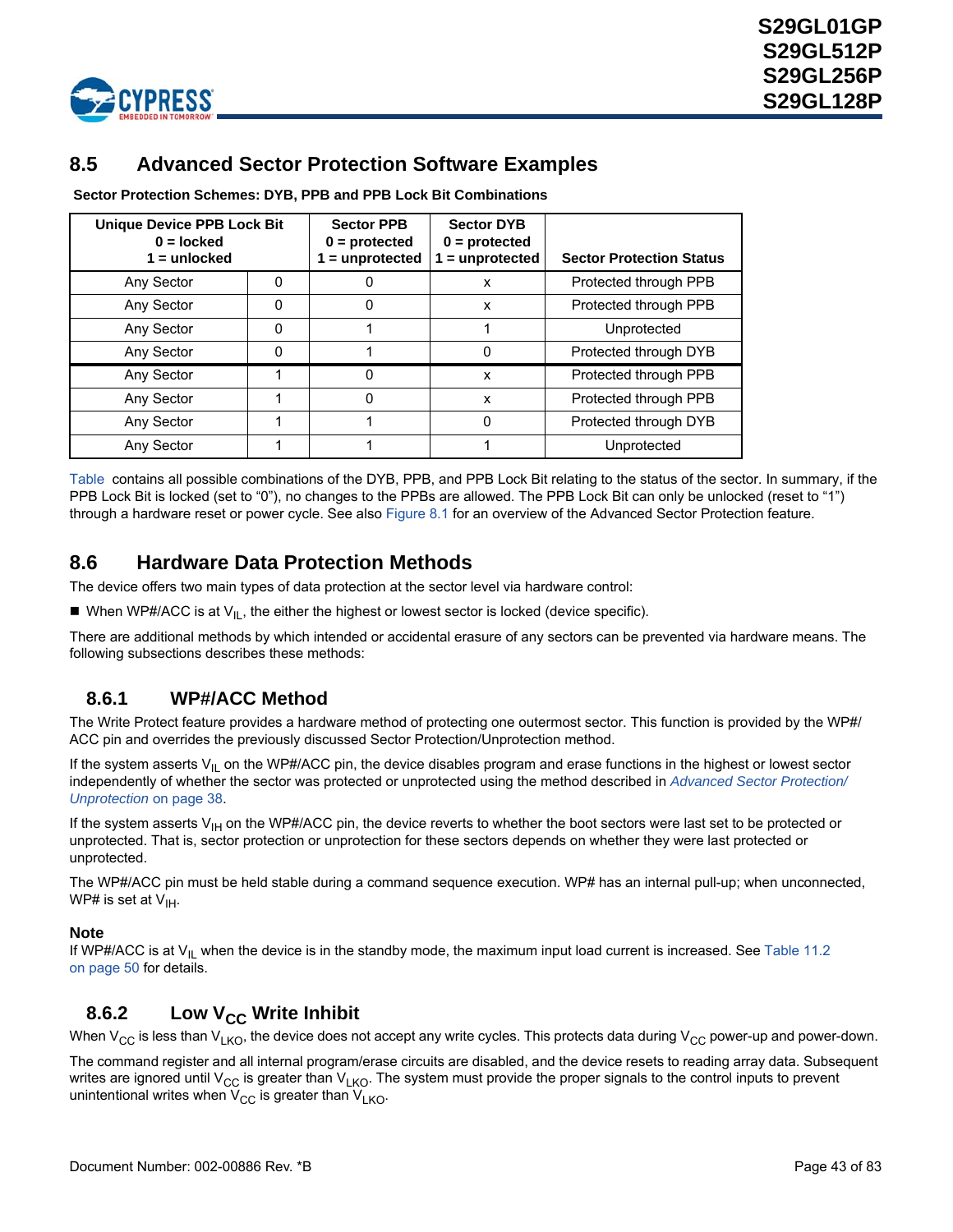

### **8.6.3 Write Pulse "Glitch Protection"**

Noise pulses of less than 5 ns (typical) on OE#, CE# or WE# do not initiate a write cycle.

### **8.6.4 Power-Up Write Inhibit**

If WE# = CE# = RESET# =  $V_{IL}$  and OE# =  $V_{IH}$  during power up, the device does not accept commands on the rising edge of WE#. The internal state machine is automatically reset to the read mode on power-up.

## **9. Power Conservation Modes**

### **9.1 Standby Mode**

When the system is not reading or writing to the device, it can place the device in the standby mode. In this mode, current consumption is greatly reduced, and the outputs are placed in the high impedance state, independent of the OE# input. The device enters the CMOS standby mode when the CE# and RESET# inputs are both held at  $V_{CC}$  ± 0.3 V. The device requires standard access time ( $t_{CF}$ ) for read access, before it is ready to read data. If the device is deselected during erasure or programming, the device draws active current until the operation is completed.  $I_{CCA}$  in "DC Characteristics" represents the standby current specification

## **9.2 Automatic Sleep Mode**

The automatic sleep mode minimizes Flash device energy consumption. The device automatically enables this mode when addresses remain stable for  $t_{ACC}$  + 30 ns. The automatic sleep mode is independent of the CE#, WE#, and OE# control signals. Standard address access timings provide new data when addresses are changed. While in sleep mode, output data is latched and always available to the system.  $I_{CC6}$  in [Section 11.6](#page-50-0) represents the automatic sleep mode current specification.

## **9.3 Hardware RESET# Input Operation**

The RESET# input provides a hardware method of resetting the device to reading array data. When RESET# is driven low for at least a period of t<sub>RP</sub>, the device immediately terminates any operation in progress, tristates all outputs, and ignores all read/write commands for the duration of the RESET# pulse. The device also resets the internal state machine to reading array data. The operation that was interrupted should be reinitiated once the device is ready to accept another command sequence to ensure data integrity.

When RESET# is held at V<sub>SS</sub> ± 0.3 V, the device draws I<sub>CC</sub> reset current (I<sub>CC5</sub>). If RESET# is held at V<sub>IL</sub> but not within V<sub>SS</sub> ± 0.3 V, the standby current is greater.

RESET# may be tied to the system reset circuitry and thus, a system reset would also reset the Flash memory, enabling the system to read the boot-up firmware from the Flash memory.

## **9.4 Output Disable (OE#)**

When the OE# input is at  $V_{IH}$ , output from the device is disabled. The outputs are placed in the high impedance state. (With the exception of RY/BY#.)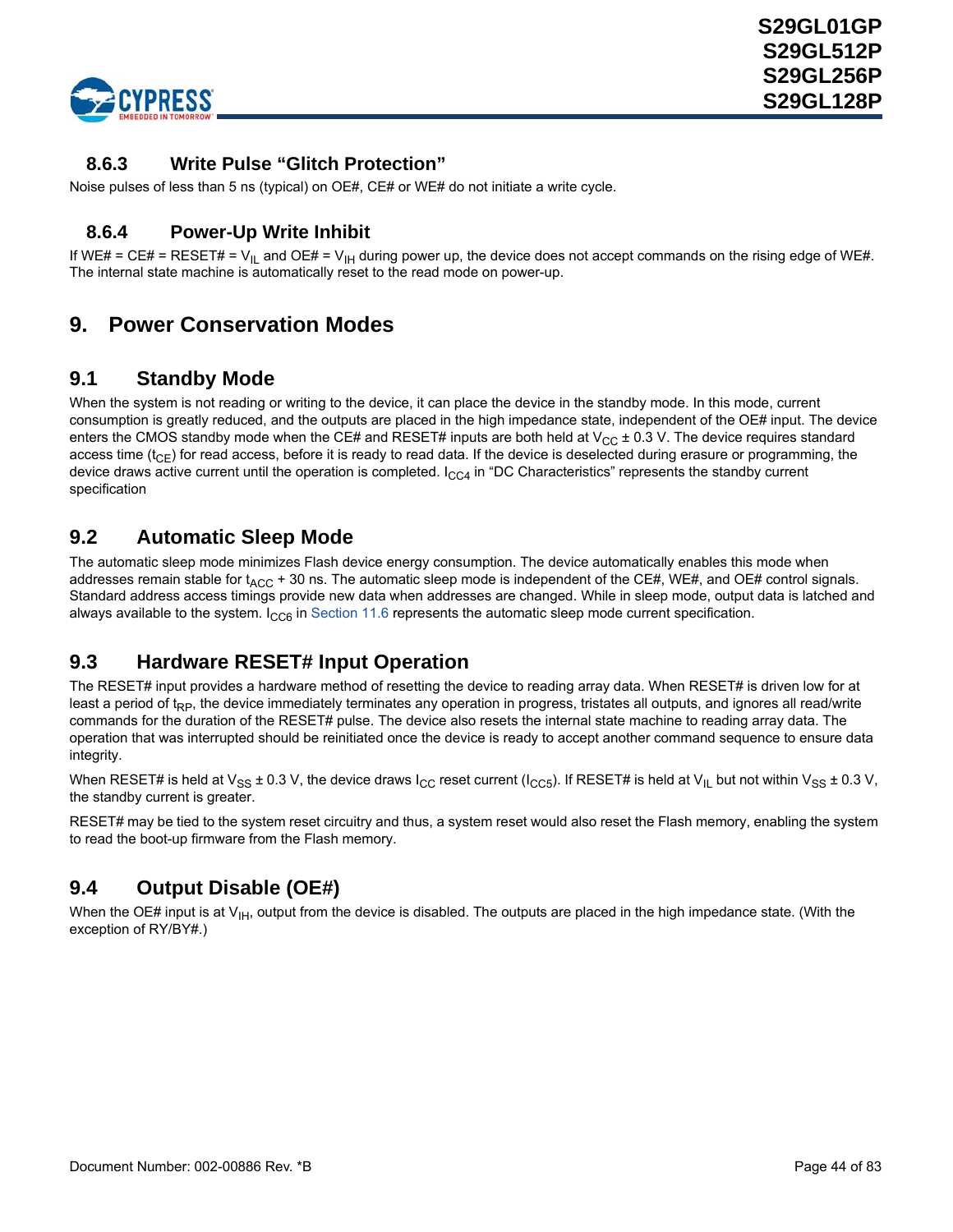

# **10. Secured Silicon Sector Flash Memory Region**

The Secured Silicon Sector provides an extra Flash memory region that enables permanent part identification through an Electronic Serial Number (ESN). The Secured Silicon Sector is 128 words in length and all Secured Silicon reads outside of the 128-word address range returns invalid data. The Secured Silicon Sector Indicator Bit, DQ7, (at Autoselect address 03h) is used to indicate whether or not the Secured Silicon Sector is locked when shipped from the factory.

Please note the following general conditions:

- On power-up, or following a hardware reset, the device reverts to sending commands to the normal address space.
- Reads outside of sector SA0 return memory array data.
- Sector SA0 is remapped from memory array to Secured Silicon Sector array.

Once the Secured Silicon Sector Entry Command is issued, the Secured Silicon Sector Exit command must be issued to exit Secured Silicon Sector Mode.

- The Secured Silicon Sector is not accessible when the device is executing an Embedded Program or Embedded Erase algorithm.
- The ACC function and unlock bypass modes are not available when the Secured Silicon Sector is enabled.

#### **Secured Silicon Sector Addresses**

| <b>Secured Silicon Sector</b><br><b>Address Range</b> | <b>Customer Lockable</b> | <b>ESN Factory Locked</b> | <b>ExpressFlash Factory Locked</b> |
|-------------------------------------------------------|--------------------------|---------------------------|------------------------------------|
| 000000h-000007h                                       | Determined by customer   | <b>ESN</b>                | ESN or determined by customer      |
| 000008h-00007Fh                                       |                          | Unavailable               | Determined by customer             |

## **10.1 Factory Locked Secured Silicon Sector**

The Factory Locked Secured Silicon Sector is always protected when shipped from the factory and has the Secured Silicon Sector Indicator Bit (DQ7) permanently set to a "1". This prevents cloning of a factory locked part and ensures the security of the ESN and customer code once the product is shipped to the field.

These devices are available pre-programmed with one of the following:

- A random, 8 Word secure ESN only within the Secured Silicon Sector (at addresses 000000H 000007H)
- Both a random, secure ESN and customer code through the Cypress programming service.

Customers may opt to have their code programmed through the Cypress programming services. Cypress programs the customer's code, with or without the random ESN. The devices are then shipped from the Cypress factory with the Secured Silicon Sector permanently locked. Contact your local representative for details on using Cypress programming services.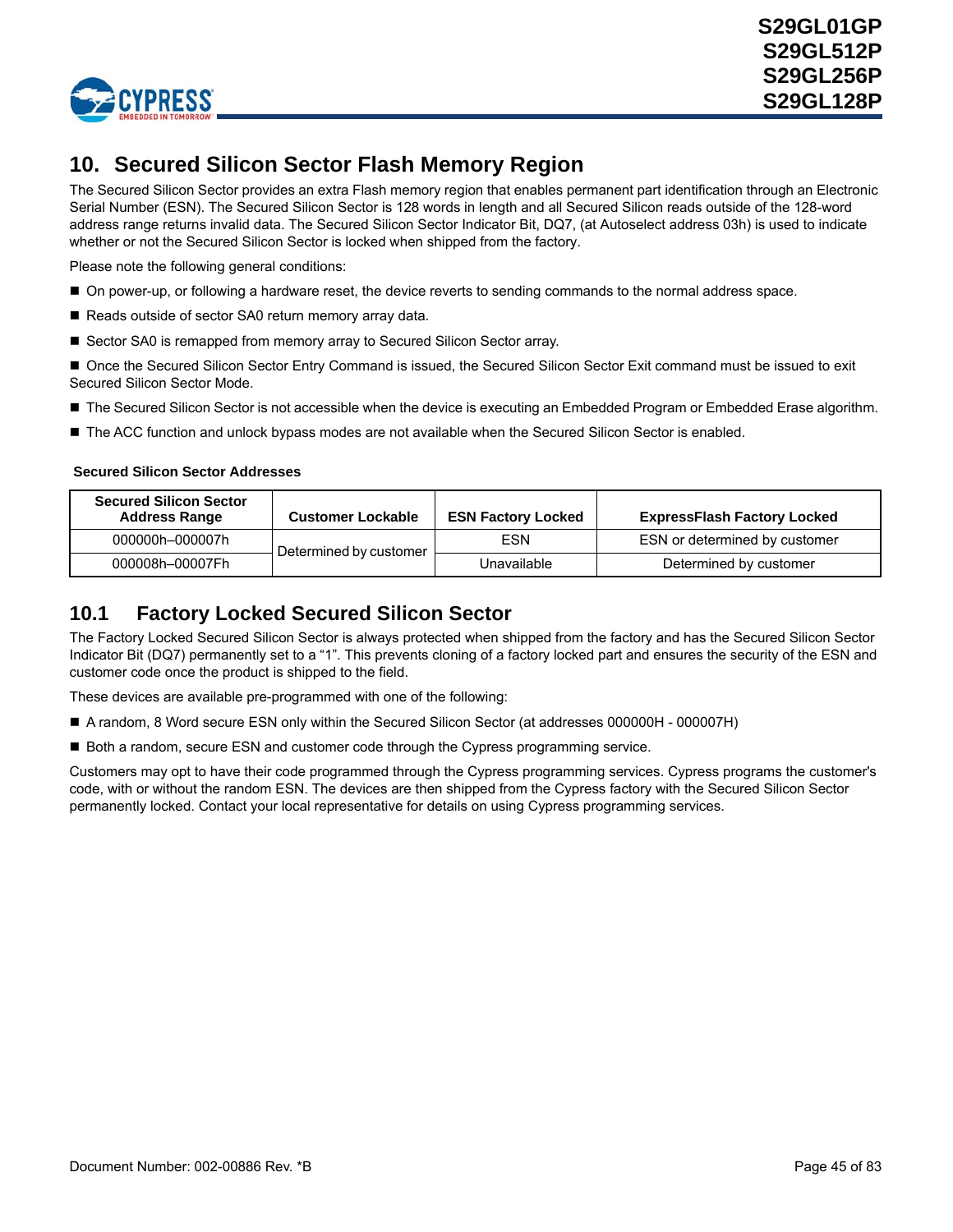

## **10.2 Customer Lockable Secured Silicon Sector**

The Customer Lockable Secured Silicon Sector is always shipped unprotected (DQ7 set to "0"), allowing customers to utilize that sector in any manner they choose. If the security feature is not required, the Secured Silicon Sector can be treated as an additional Flash memory space.

Please note the following:

Once the Secured Silicon Sector area is protected, the Secured Silicon Sector Indicator Bit is permanently set to "0."

■ The Secured Silicon Sector can be read any number of times, but can be programmed and locked only once. The Secured Silicon Sector lock must be used with caution as once locked, there is no procedure available for unlocking the Secured Silicon Sector area and none of the bits in the Secured Silicon Sector memory space can be modified in any way.

■ The accelerated programming (ACC) and unlock bypass functions are not available when the Secured Silicon Sector is enabled.

■ Once the Secured Silicon Sector is locked and verified, the system must write the Exit Secured Silicon Sector Region command sequence which return the device to the memory array at sector 0.

## **10.3 Secured Silicon Sector Entry/Exit Command Sequences**

The system can access the Secured Silicon Sector region by issuing the three-cycle Enter Secured Silicon Sector command sequence. The device continues to access the Secured Silicon Sector region until the system issues the four-cycle Exit Secured Silicon Sector command sequence.

See *[Command Definitions](#page-62-0)* on page 64 [Secured Silicon Sector Command Table, Appendix [Table on page 65](#page-63-0) through [Table on page 71](#page-69-0) for address and data requirements for both command sequences.

The Secured Silicon Sector Entry Command allows the following commands to be executed

- Read customer and factory Secured Silicon areas
- Program the customer Secured Silicon Sector

After the system has written the Enter Secured Silicon Sector command sequence, it may read the Secured Silicon Sector by using the addresses normally occupied by sector SA0 within the memory array. This mode of operation continues until the system issues the Exit Secured Silicon Sector command sequence, or until power is removed from the device.

### **Software Functions and Sample Code**

The following are C functions and source code examples of using the Secured Silicon Sector Entry, Program, and exit commands. Refer to the *Cypress Low Level Driver User's Guide* [\(available soon on](http://www.spansion.com) www.cypress.com) for general information on Cypress Flash memory software development guidelines.

#### **Secured Silicon Sector Entry**

(LLD Function = lld\_SecSiSectorEntryCmd)

| Cycle              | <b>Operation</b> | <b>Byte Address</b> | <b>Word Address</b> | <b>Data</b> |
|--------------------|------------------|---------------------|---------------------|-------------|
| Unlock Cycle 1     | Write            | Base + AAAh         | Base + 555h         | 00AAh       |
| Unlock Cycle 2     | Write            | Base + 555h         | Base + 2AAh         | 0055h       |
| <b>Entry Cycle</b> | Write            | Base + AAAh         | Base + 555h         | 0088h       |

*Note*

*Base = Base Address.*

```
/* Example: SecSi Sector Entry Command */
 *( (UINT16 *)base addr + 0x555 ) = 0x00AA; /* write unlock cycle 1 */
 *( (UINT16 *)base addr + 0x2AA ) = 0x0055; /* write unlock cycle 2 */
```
\*( (UINT16 \*)base addr + 0x555 ) = 0x0088; /\* write Secsi Sector Entry Cmd \*/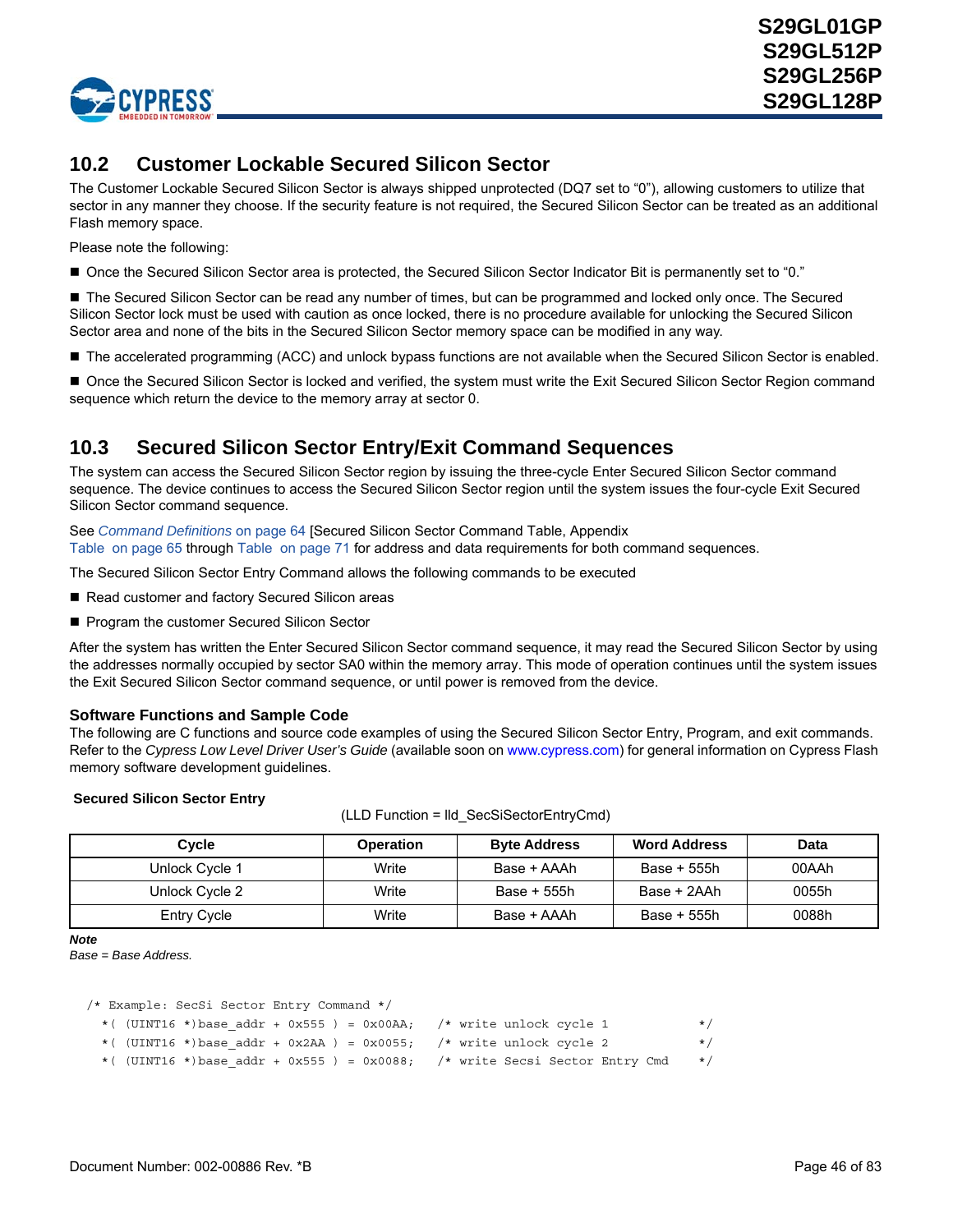

#### **Secured Silicon Sector Program**

| Cycle          | <b>Operation</b> | <b>Byte Address</b> | <b>Word Address</b> | Data      |
|----------------|------------------|---------------------|---------------------|-----------|
| Unlock Cycle 1 | Write            | Base + AAAh         | Base + 555h         | 00AAh     |
| Unlock Cycle 2 | Write            | Base + 555h         | Base + 2AAh         | 0055h     |
| Program Setup  | Write            | Base + AAAh         | Base + 555h         | 00A0h     |
| Program        | Write            | Word Address        | Word Address        | Data Word |

(LLD Function = lld\_ProgramCmd)

### *Note*

*Base = Base Address.*

/\* Example: Program Command \*/ \*( (UINT16 \*)base addr + 0x555 ) = 0x00AA; /\* write unlock cycle 1 \*/ \*( (UINT16 \*)base\_addr + 0x2AA ) = 0x0055; /\* write unlock cycle 2 \*/ \*( (UINT16 \*)base\_addr + 0x555 ) = 0x00A0; /\* write program setup command \*/ \*( (UINT16 \*)pa ) = data; /\* write data to be programmed \*/ /\* Poll for program completion \*/

#### **Secured Silicon Sector Exit**

(LLD Function = lld\_SecSiSectorExitCmd)

| Cvcle          | <b>Operation</b> | <b>Byte Address</b> | <b>Word Address</b> | Data  |
|----------------|------------------|---------------------|---------------------|-------|
| Unlock Cycle 1 | Write            | Base + AAAh         | Base + 555h         | 00AAh |
| Unlock Cycle 2 | Write            | Base + 555h         | Base + 2AAh         | 0055h |
| Exit Cycle 3   | Write            | Base + AAAh         | Base + 555h         | 0090h |
| Exit Cycle 4   | Write            | Base + XXXh         | Base + XXXh         | 0000h |

```
Note
```
*Base = Base Address.*

```
/* Example: SecSi Sector Exit Command */
 *( (UINT16 *)base addr + 0x555 ) = 0x00AA; /* write unlock cycle 1 */
 *( (UINT16 *)base_addr + 0x2AA ) = 0x0055; \rightarrow /* write unlock cycle 2 */
  *( (UINT16 *)base_addr + 0x555 ) = 0x0090; /* write SecSi Sector Exit cycle 3 */
 *( (UINT16 *)base_addr + 0x000 ) = 0x0000; /* write SecSi Sector Exit cycle 4 */
```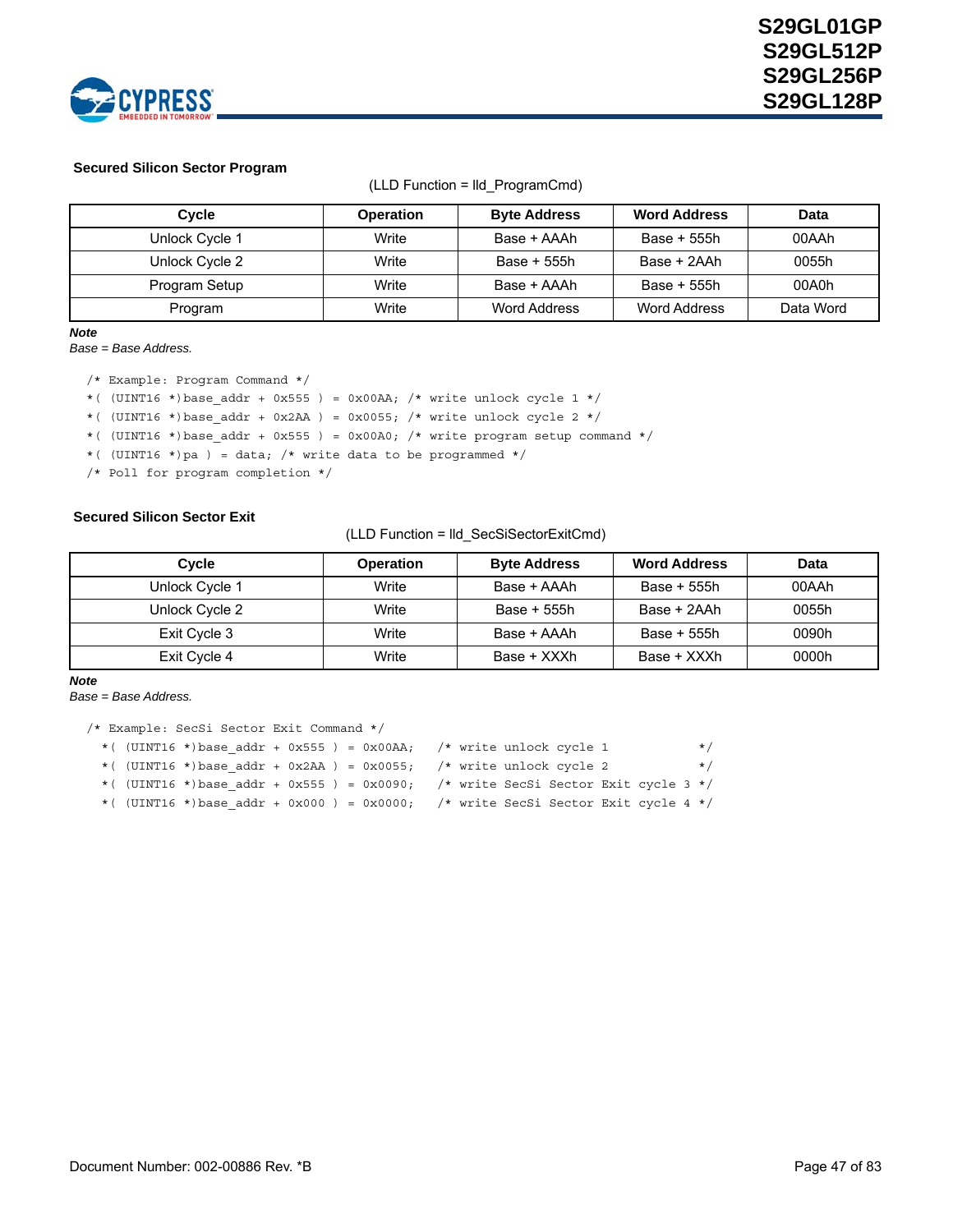

# **11. Electrical Specifications**

## **11.1 Absolute Maximum Ratings**

| <b>Description</b>                     |                                                 | Rating                               |
|----------------------------------------|-------------------------------------------------|--------------------------------------|
| Storage Temperature, Plastic Packages  |                                                 | $-65^{\circ}$ C to +150 $^{\circ}$ C |
| Ambient Temperature with Power Applied |                                                 | $-65^{\circ}$ C to +125 $^{\circ}$ C |
|                                        | All Inputs and I/Os except as noted below (Note | $-0.5$ V to V <sub>CC</sub> + 0.5 V  |
| Voltage with Respect to Ground         | $V_{CC}$ (Note 1)                               | $-0.5$ V to $+4.0$ V                 |
|                                        | $V_{1O}$                                        | $-0.5V$ to $+4.0V$                   |
|                                        | A9 and ACC (Note 2)                             | $-0.5$ V to +12.5 V                  |
| Output Short Circuit Current (Note 3)  |                                                 | 200 mA                               |

#### *Notes*

*1. Minimum DC voltage on input or I/Os is –0.5 V. During voltage transitions, inputs or I/Os may undershoot VSS to –2.0 V for periods of up to 20 ns. See [Figure 11.1](#page-47-0). Maximum DC voltage on input or I/Os is VCC + 0.5 V. During voltage transitions inputs or I/Os may overshoot to VCC + 2.0 V for periods up to 20 ns. See [Figure 11.2.](#page-47-1)*

2. Minimum DC input voltage on pins A9 and ACC is -0.5V. During voltage transitions, A9 and ACC may overshoot V<sub>SS</sub> to -2.0 V for periods of up to *20 ns. See [Figure 11.1](#page-47-0). Maximum DC voltage on pins A9 and ACC is +12.5 V, which may overshoot to 14.0 V for periods up to 20 ns.* 

*3. No more than one output may be shorted to ground at a time. Duration of the short circuit should not be greater than one second.*

<span id="page-47-0"></span>*4. Stresses above those listed under "Absolute Maximum Ratings" may cause permanent damage to the device. This is a stress rating only;*  functional operation of the device at these or any other conditions above those indicated in the operational sections of this data sheet is not implied. *Exposure of the device to absolute maximum rating conditions for extended periods may affect device reliability.*





**Figure 11.2** Maximum Positive Overshoot Waveform

<span id="page-47-1"></span>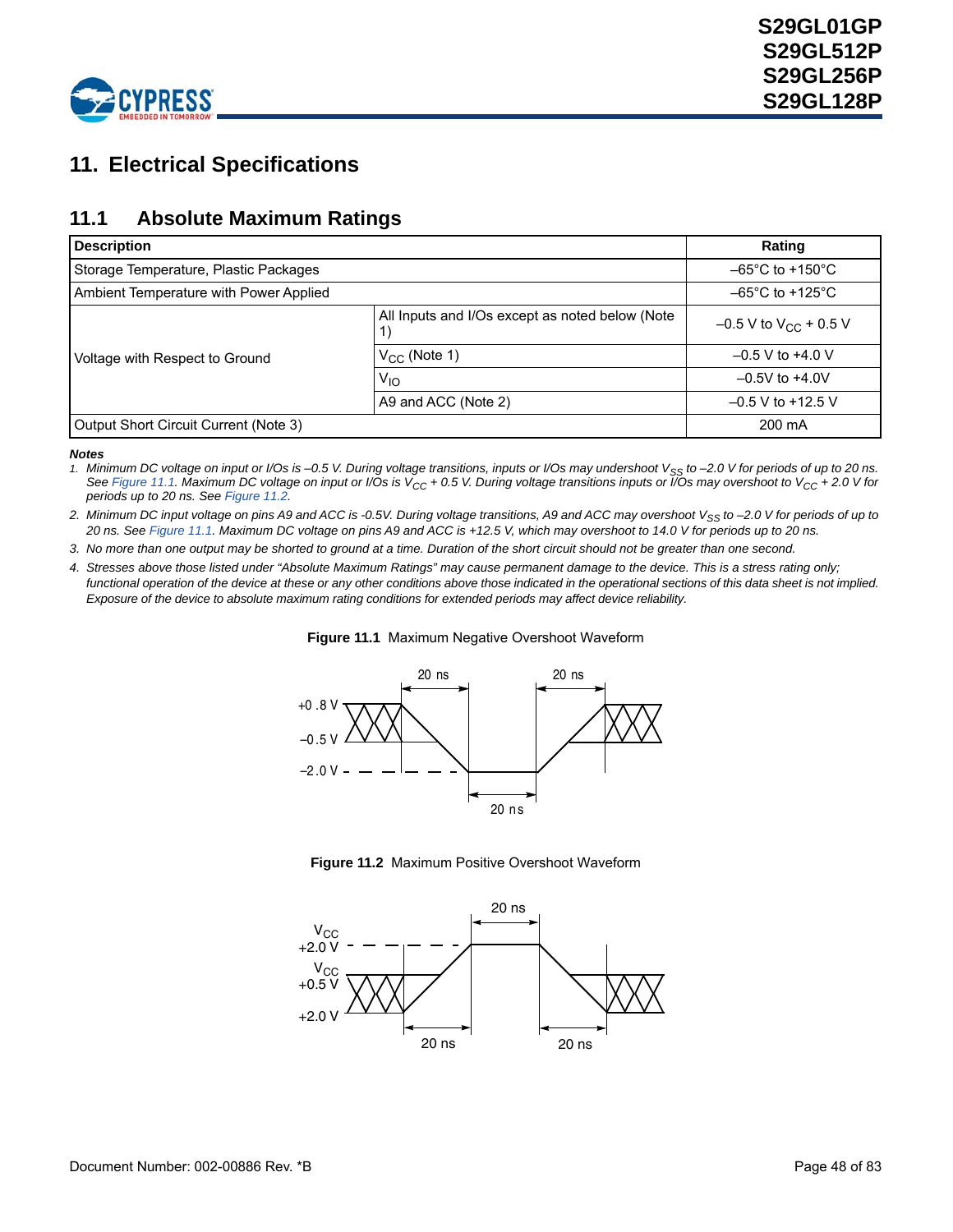

# <span id="page-48-0"></span>**11.2 Operating Ranges**

| <b>Specifications</b>                           | Range                               |                                           |  |
|-------------------------------------------------|-------------------------------------|-------------------------------------------|--|
| Ambient Temperature (TA), Industrial (I) Device | $-40^{\circ}$ C to +85 $^{\circ}$ C |                                           |  |
| Ambient Temperature (TA), Commercial (C) Device |                                     | $0^{\circ}$ C to +85 $^{\circ}$ C         |  |
| <b>Supply Voltages</b>                          | $V_{CC}$                            | $+2.7$ V to 3.6 V or<br>$+3.0$ V to 3.6 V |  |
| $V_{1O}$ Supply Voltages                        | $V_{\text{IO}}$                     | +1.65 V to $V_{CC}$                       |  |

#### *Notes*

*1. Operating ranges define those limits between which the functionality of the device is guaranteed.*

*2. See also [Ordering Information on page 4.](#page-3-0)*

3. For valid V<sub>CC</sub>/V<sub>IO</sub> range combinations, see [Ordering Information on page 4.](#page-3-0) The I/Os do not operate at 3 V when V<sub>IO</sub> = 1.8 V.

# <span id="page-48-1"></span>**11.3 Test Conditions**





### <span id="page-48-2"></span> **Test Specifications**

| <b>Test Condition</b>                                                  | <b>All Speeds</b>   | Unit |
|------------------------------------------------------------------------|---------------------|------|
| Output Load Capacitance, C <sub>1</sub><br>(including jig capacitance) | 30                  | рF   |
| Input Rise and Fall Times                                              |                     | ns   |
| Input Pulse Levels                                                     | $0.0 - V_{10}$      |      |
| Input timing measurement reference levels (See Note)                   | $0.5V_{10}$         |      |
| Output timing measurement reference levels                             | 0.5 V <sub>10</sub> |      |

*Note*

*If*  $V_{IO}$  <  $V_{CC}$ , the reference level is 0.5  $V_{IO}$ .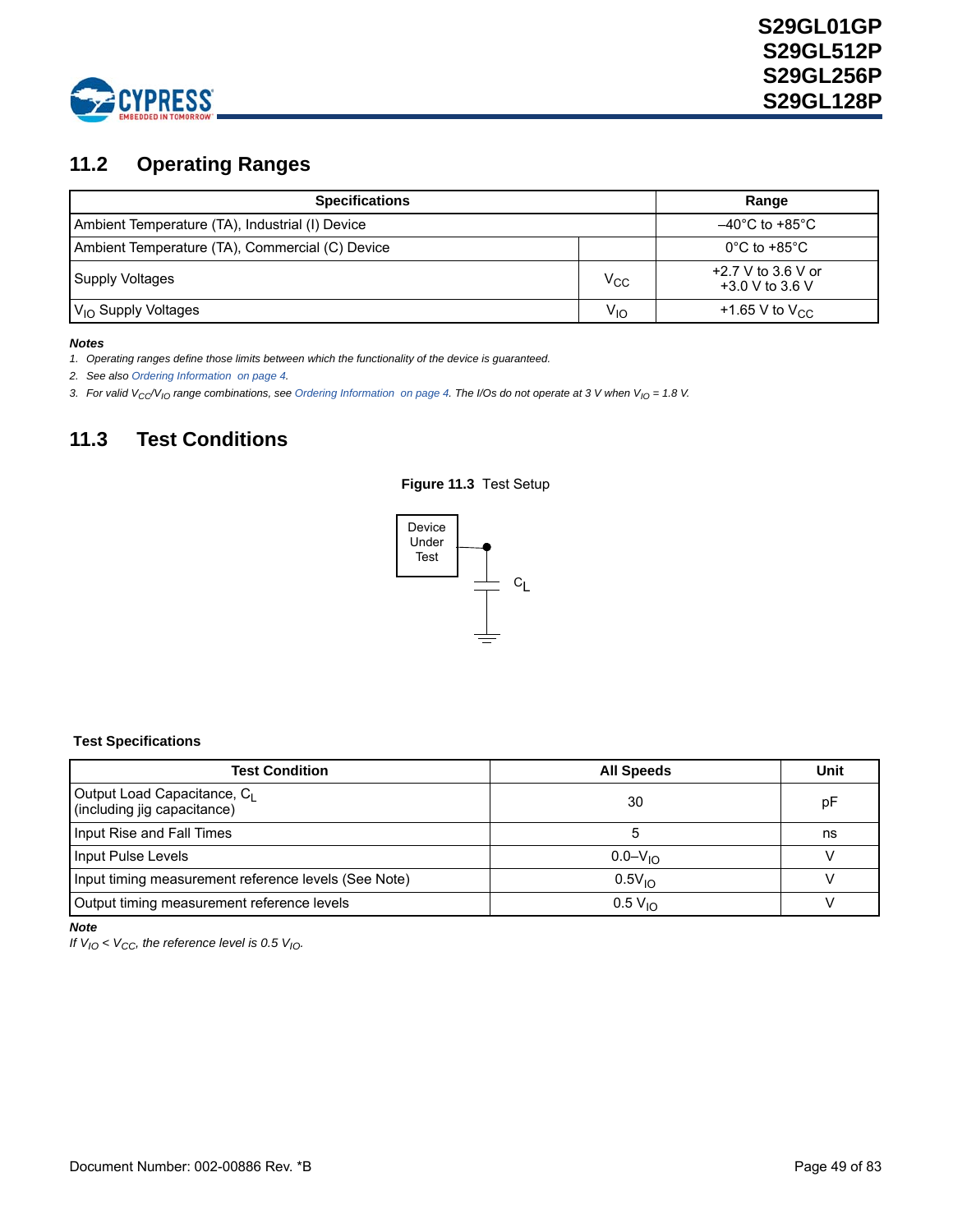

## **11.4 Key to Switching Waveforms**

| <b>Waveform</b> | <b>Inputs</b>                    | <b>Outputs</b>                               |  |  |
|-----------------|----------------------------------|----------------------------------------------|--|--|
|                 |                                  | Steady                                       |  |  |
|                 |                                  | Changing from H to L                         |  |  |
|                 | Changing from L to H             |                                              |  |  |
|                 | Don't Care, Any Change Permitted | Changing, State Unknown                      |  |  |
|                 | Does Not Apply                   | Center Line is High Impedance State (High Z) |  |  |

## **11.5 Switching Waveforms**





*Note*

*If*  $V_{10}$  <  $V_{CC}$ , the input measurement reference level is 0.5  $V_{10}$ .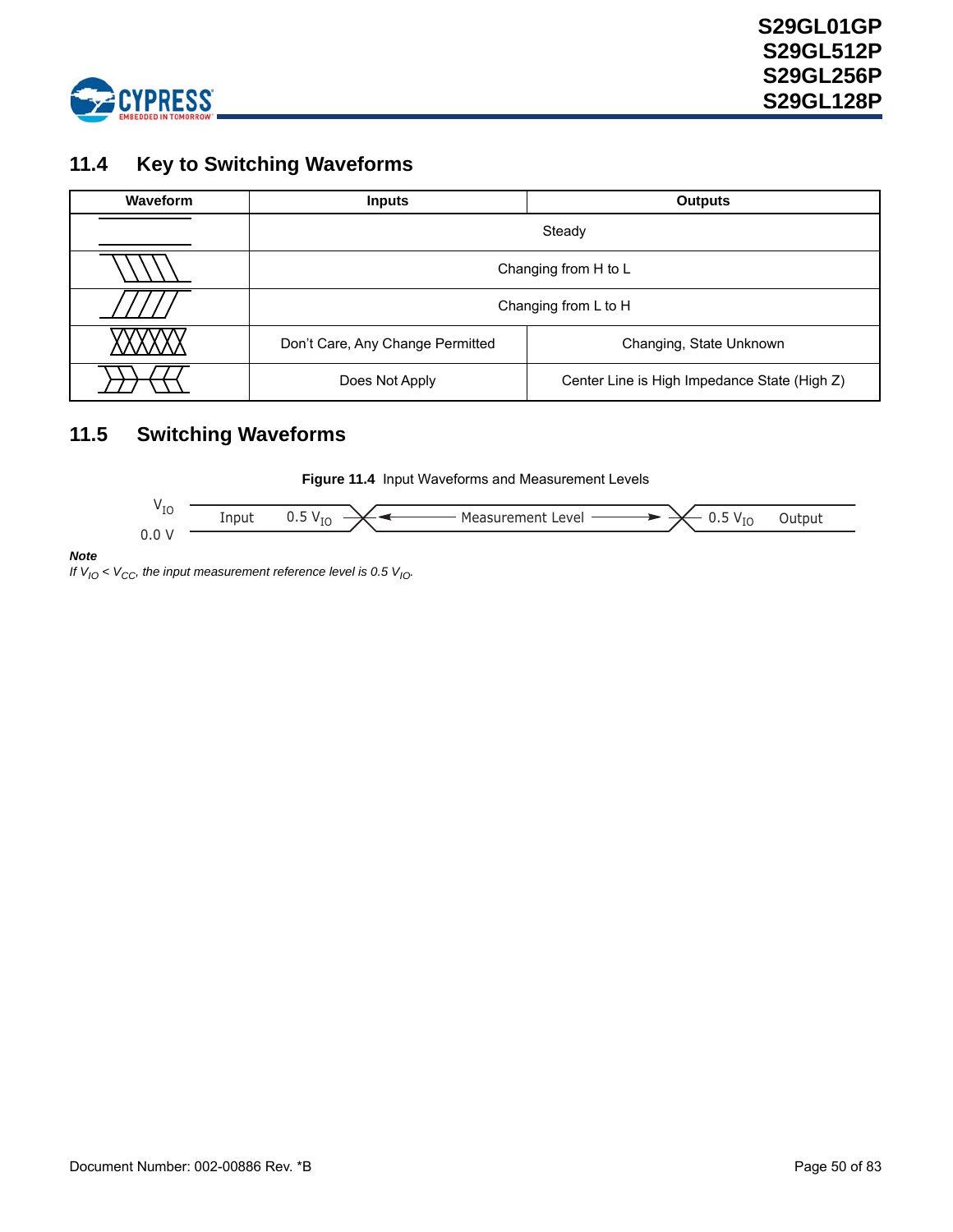

## <span id="page-50-0"></span>**11.6 DC Characteristics**

### **S29GL-P DC Characteristics (CMOS Compatible)**

| <b>Parameter</b><br>Symbol | <b>Parameter Description</b><br>(Notes)                         | <b>Test Conditions</b>                                                                                          |              | Min                  | Ty<br>p      | <b>Max</b>           | Unit   |
|----------------------------|-----------------------------------------------------------------|-----------------------------------------------------------------------------------------------------------------|--------------|----------------------|--------------|----------------------|--------|
| ŀц                         | Input Load Current                                              | $V_{IN}$ = $V_{SS}$ to $V_{CC}$                                                                                 | WP/ACC       |                      |              | ±5.0                 | μA     |
|                            |                                                                 | $V_{\text{CC}} = V_{\text{CC max}}$                                                                             | Others       |                      |              | ±2.0                 |        |
| I <sub>LIТ</sub>           | A9 Input Load Current                                           | $V_{CC}$ = $V_{CC \, max}$ ; A9 = 12.5 V                                                                        |              |                      |              | 35                   | μA     |
| $I_{LO}$                   | Output Leakage Current                                          | $V_{\text{OUT}}$ = $V_{SS}$ to $V_{\text{CC}}$ , $V_{\text{CC}}$ = $V_{\text{CC max}}$                          |              |                      |              | ±1.0                 | μA     |
|                            |                                                                 | CE# = $V_{IL}$ , OE# = $V_{IH}$ , $V_{CC}$ = $V_{CCmax}$ , $f = 1$<br><b>MHz</b>                                |              |                      | 6            | 20                   |        |
| $I_{\rm CC1}$              | V <sub>CC</sub> Active Read Current (1)                         | CE# = $V_{IL}$ , OE# = $V_{IH}$ , $V_{CC}$ = $V_{CCmax}$ , f = 5<br>MHz                                         |              |                      | 30           | 55                   | mA     |
|                            |                                                                 | CE# = $V_{IL}$ , OE# = $V_{IH}$ , $V_{CC}$ = $V_{CCmax}$ , $f = 10$<br>MHz                                      |              |                      | 60           | 110                  |        |
| I <sub>IO2</sub>           | V <sub>IO</sub> Non-Active Output                               | $CE# = V_{IL}$ OE# = $V_{IH}$                                                                                   |              |                      | 0.2          | 10                   | mA     |
|                            | V <sub>CC</sub> Intra-Page Read Current                         | CE# = $V_{IL}$ , OE# = $V_{IH}$ , $V_{CC}$ = $V_{CCmax}$ , $f = 10$<br><b>MHz</b>                               |              |                      | $\mathbf{1}$ | 10                   |        |
| $I_{CC2}$                  | (1)                                                             | CE# = $V_{II}$ , OE# = $V_{IH}$ , $V_{CC}$ = $V_{CCmax}$ , f = 33<br>MHz                                        |              |                      | 5            | 20                   | mA     |
| $I_{CC3}$                  | V <sub>CC</sub> Active Erase/<br>Program Current (2, 3)         | CE# = $V_{IL}$ OE# = $V_{IH}$ V <sub>CC</sub> = V <sub>CCmax</sub>                                              |              | 50                   | 90           | mA                   |        |
| $I_{CC4}$                  | V <sub>CC</sub> Standby Current                                 | CE#, RESET# = $V_{CC}$ ± 0.3 V,<br>OE# = $V_{IH}$ , $V_{CC}$ = $V_{CCmax}$<br>$V_{IL} = V_{SS} + 0.3 V/-0.1 V,$ |              |                      | $\mathbf{1}$ | 5                    | μA     |
| $I_{CC5}$                  | V <sub>CC</sub> Reset Current                                   | $V_{CC}$ = $V_{CCmax}$ , $V_{IL}$ = $V_{SS}$ + 0.3 V/-0.1V,<br>RESET# = $V_{SS}$ ± 0.3 V                        |              |                      | 250          | 500                  | μA     |
| $I_{CC6}$                  | Automatic Sleep Mode (4)                                        | $V_{CC}$ = $V_{CCmax}$ , $V_{IH}$ = $V_{CC}$ ± 0.3 V,<br>$V_{IL}$ = $V_{SS}$ + 0.3 V/-0.1V, WP#/ACC = $V_{IH}$  |              |                      | $\mathbf{1}$ | 5                    | μA     |
|                            | <b>ACC Accelerated</b>                                          | $CE# = V_{IL}$ OE# = V <sub>IH.</sub>                                                                           | WP#/ACC pin  |                      | 10           | 20                   | mA     |
| $I_{ACC}$                  | Program Current                                                 | $V_{CC}$ = $V_{CCmax}$ , WP#/ACC = $V_{HH}$                                                                     | $V_{CC}$ pin |                      | 50           | 80                   |        |
| $V_{IL}$                   | Input Low Voltage (5)                                           |                                                                                                                 |              | $-0.1$               |              | $0.3 \times V_{10}$  | V      |
| $V_{\text{IH}}$            | Input High Voltage (5)                                          |                                                                                                                 |              | $0.7 \times V_{10}$  |              | $V_{IO} + 0.3$       | V      |
| V <sub>HH</sub>            | Voltage for Program<br>Acceleration                             | $V_{CC}$ = 2.7 -3.6 V                                                                                           |              | 11.5                 |              | 12.5                 | V      |
| $V_{ID}$                   | Voltage for Autoselect and<br><b>Temporary Sector Unprotect</b> | $V_{CC}$ = 2.7 -3.6 V                                                                                           |              | 11.5                 |              | 12.5                 | V      |
| $V_{OL}$                   | Output Low Voltage (5)                                          | $I_{\text{OI}} = 100 \mu A$                                                                                     |              |                      |              | $0.15 \times V_{10}$ | V      |
| V <sub>OH</sub>            | Output High Voltage (5)                                         | $I_{OH}$ = -100 µA                                                                                              |              | $0.85 \times V_{IO}$ |              |                      | $\vee$ |
| V <sub>LKO</sub>           | Low $V_{CC}$ Lock-Out Voltage (3)                               |                                                                                                                 |              | 2.3                  |              | 2.5                  | V      |

#### *Notes*

<span id="page-50-1"></span>1. The I<sub>CC</sub> current listed is typically less than 2 mA/MHz, with OE# at V<sub>IH</sub>.

<span id="page-50-2"></span>*2. ICC active while Embedded Erase or Embedded Program or Write Buffer Programming is in progress.*

<span id="page-50-3"></span>*3. Not 100% tested.*

<span id="page-50-4"></span>4. Automatic sleep mode enables the lower power mode when addresses remain stable tor  $t_{\text{ACC}} + 30$  ns.

<span id="page-50-5"></span>*5. VIO = 1.65–3.6 V*

6.  $V_{CC} = 3$  V and  $V_{10} = 3V$  or 1.8V. When  $V_{10}$  is at 1.8V, I/O pins cannot operate at 3V.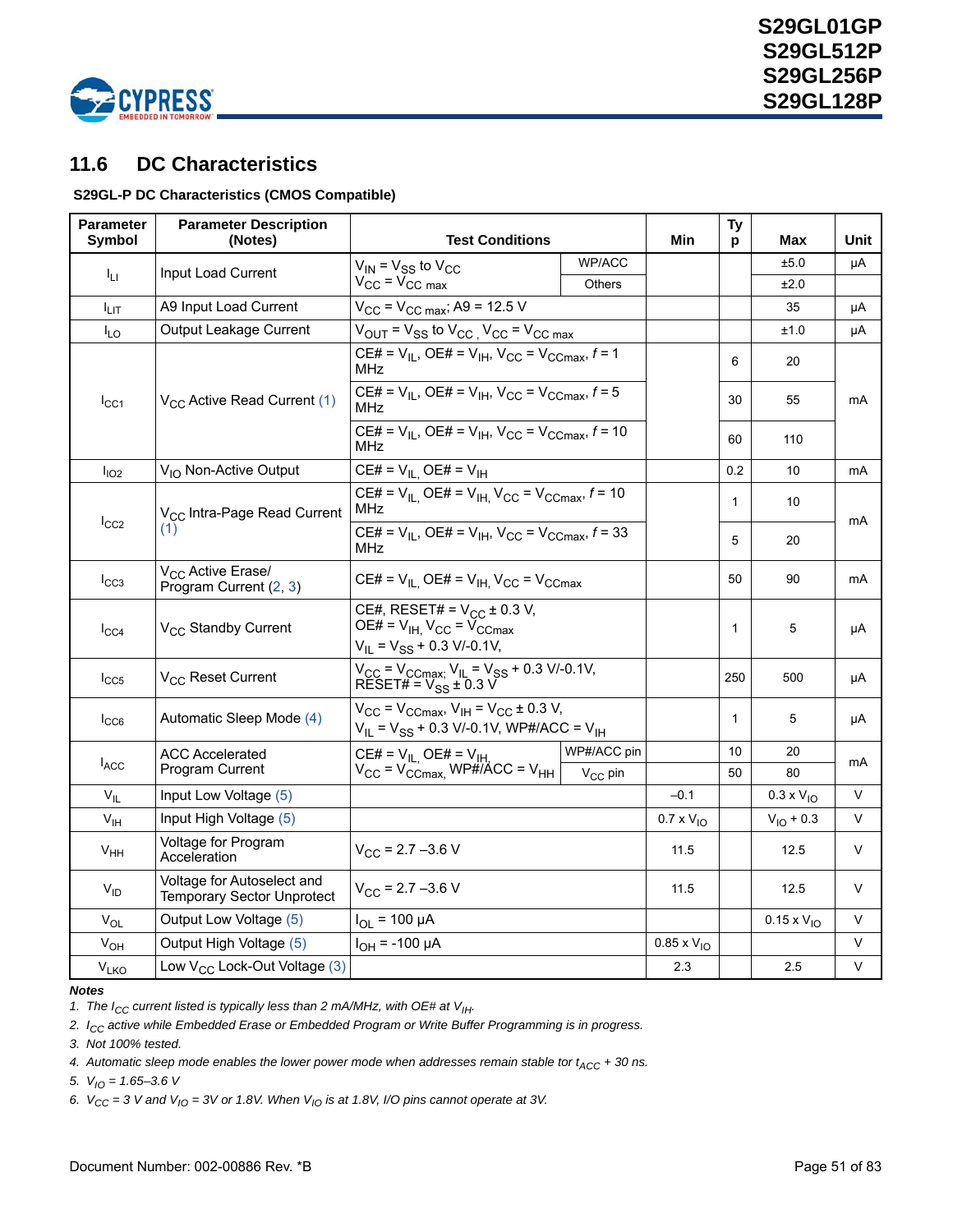

## **11.7 AC Characteristics**

### **11.7.1 S29GL-P Read Operations**

### **S29GL-P Read Operations**

| <b>Parameter</b>  |                   | <b>Description</b>                                                     |                             |                                                          |            | <b>Speed Options</b> |                          |                          |     |                          |      |  |
|-------------------|-------------------|------------------------------------------------------------------------|-----------------------------|----------------------------------------------------------|------------|----------------------|--------------------------|--------------------------|-----|--------------------------|------|--|
| <b>JEDEC</b>      | Std.              | (Notes)                                                                |                             |                                                          |            | 90                   | 100                      | 110                      | 120 | 130                      | Unit |  |
|                   |                   | $V_{IO} = V_{CC} = 2.7 V$                                              |                             | —                                                        | 100        | 110                  | 120                      | $\overline{\phantom{0}}$ |     |                          |      |  |
| t <sub>AVAV</sub> | $t_{RC}$          | Read Cycle Time                                                        |                             | $V_{IO}$ = 1.65 V to $V_{CC}$ ,<br>$V_{\text{CC}}$ = 3 V | Min        |                      | $\overline{\phantom{0}}$ | 110                      | 120 | 130                      | ns   |  |
|                   |                   |                                                                        |                             | $V_{IO} = V_{CC} = 3.0 V$                                |            | 90                   | 100                      | 110                      |     |                          |      |  |
|                   |                   |                                                                        |                             | $V_{IO} = V_{CC} = 2.7 V$                                |            | —                    | 100                      | 110                      | 120 | $\overline{\phantom{0}}$ |      |  |
| t <sub>AVQV</sub> | t <sub>ACC</sub>  | Address to Output Delay (1)                                            |                             | $V_{IO}$ = 1.65 V to $V_{CC}$ ,<br>$V_{\text{CC}}$ = 3 V | Max        |                      | $\overline{\phantom{0}}$ | 110                      | 120 | 130                      | ns   |  |
|                   |                   |                                                                        |                             | $V_{IO} = V_{CC} = 3.0 V$                                |            | 90                   | 100                      | 110                      |     |                          |      |  |
|                   |                   |                                                                        |                             | $V_{IO} = V_{CC} = 2.7 V$                                |            |                      | 100                      | 110                      | 120 |                          |      |  |
| <sup>t</sup> ELOV | $t_{CE}$          | Chip Enable to Output Delay (2)                                        |                             | $V_{IO}$ = 1.65 V to $V_{CC}$ ,<br>$V_{\text{CC}}$ = 3 V | Max        |                      | $\overline{\phantom{0}}$ | 110                      | 120 | 130                      | ns   |  |
|                   |                   |                                                                        |                             | $V_{IO} = V_{CC} = 3.0 V$                                |            | 90                   | 100                      | 110                      |     |                          |      |  |
|                   | t <sub>PACC</sub> | Page Access Time                                                       |                             |                                                          | Max        | 25                   |                          | ns                       |     |                          |      |  |
| t <sub>GLQV</sub> | $t_{OE}$          | Output Enable to Output Delay                                          |                             |                                                          | Max        | 25                   |                          |                          | ns  |                          |      |  |
| <sup>t</sup> EHQZ | $t_{DF}$          | Chip Enable to Output High $Z(3)$                                      |                             |                                                          | Max        |                      |                          | 20                       |     |                          | ns   |  |
| t <sub>GHQZ</sub> | $t_{\text{DF}}$   | Output Enable to Output High Z (3)                                     |                             |                                                          | Max        | 20                   |                          |                          | ns  |                          |      |  |
| t <sub>AXQX</sub> | $t_{OH}$          | Output Hold Time From Addresses, CE#<br>or OE#, Whichever Occurs First |                             |                                                          | Min        | 0                    |                          |                          | ns  |                          |      |  |
|                   |                   |                                                                        | Read                        |                                                          | <b>Min</b> |                      |                          | $\mathbf{0}$             |     |                          | ns   |  |
|                   | $t_{\text{OEH}}$  | Output Enable Hold Time<br>(3)                                         | Toggle and<br>Data# Polling |                                                          | Min        |                      |                          | 10                       |     |                          | ns   |  |
|                   | $t_{\sf CEH}$     | Chip Enable Hold Time                                                  | Read                        |                                                          | Min        |                      |                          | 35                       |     |                          | ns   |  |

*Notes*

<span id="page-51-0"></span>*1. CE#, OE# = VIL*

<span id="page-51-1"></span>*2. OE# = VIL*

<span id="page-51-2"></span>*3. Not 100% tested.*

*4. See [Figure 11.3](#page-48-1) and [Table](#page-48-2) for test specifications.*

5. Unless otherwise indicated, AC specifications for 110 ns speed options are tested with V<sub>IO</sub> = V<sub>CC</sub> = 2.7 V. AC specifications for 110 ns speed *options are tested with*  $V_{10} = 1.8$  *V and*  $V_{CC} = 3.0$  *V.*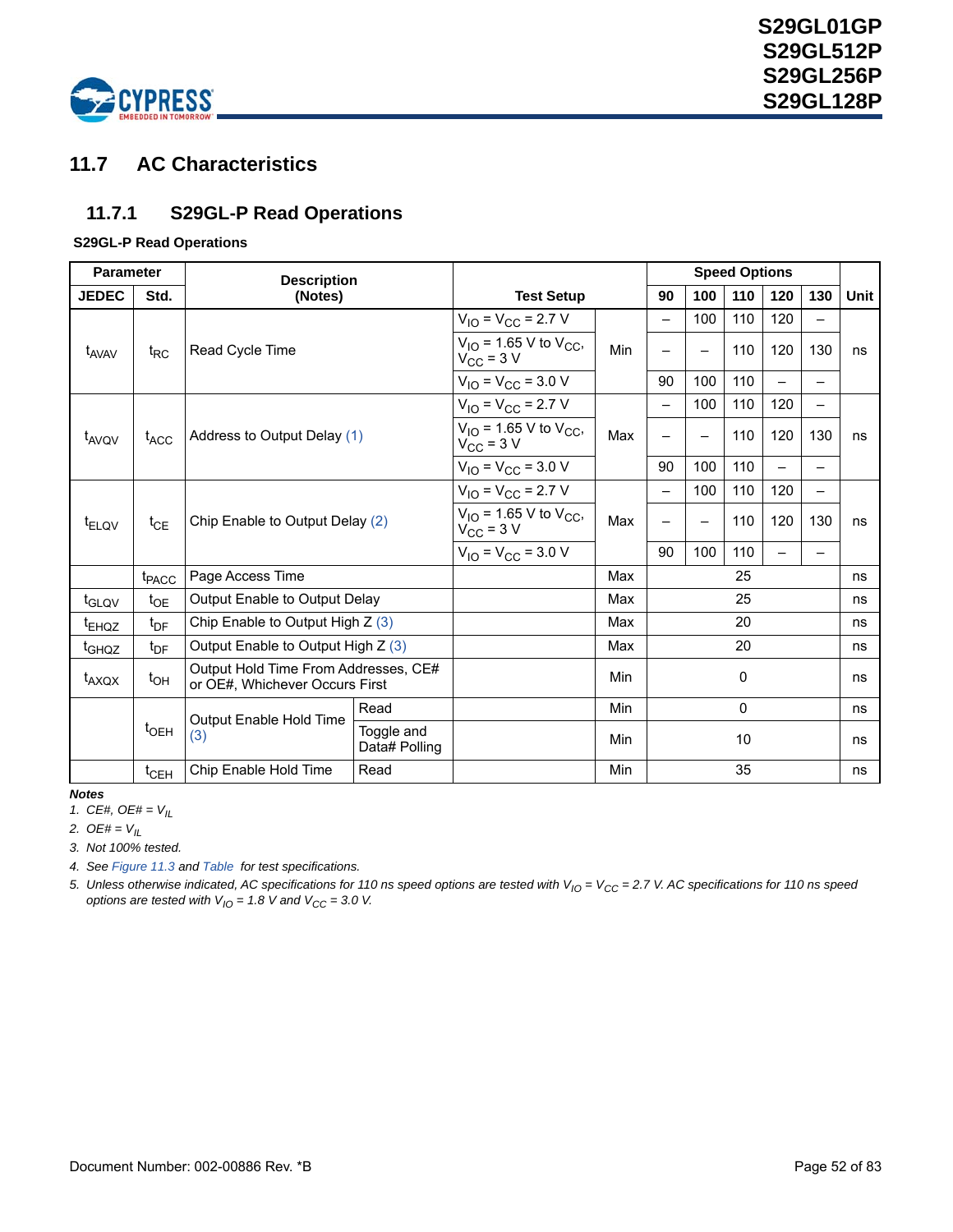<span id="page-52-0"></span>





#### *Note*

*For [Figure 11.5](#page-52-0), parameters t<sub>CEH</sub> and t<sub>OEH</sub> are specific to a read cycle following a flash write operation.* 

<span id="page-52-1"></span>

### **Figure 11.6** Page Read Timings

#### *Note*

<span id="page-52-2"></span>*[Figure 11.6](#page-52-1) shows word mode. Addresses are A2:A-1 for byte mode.*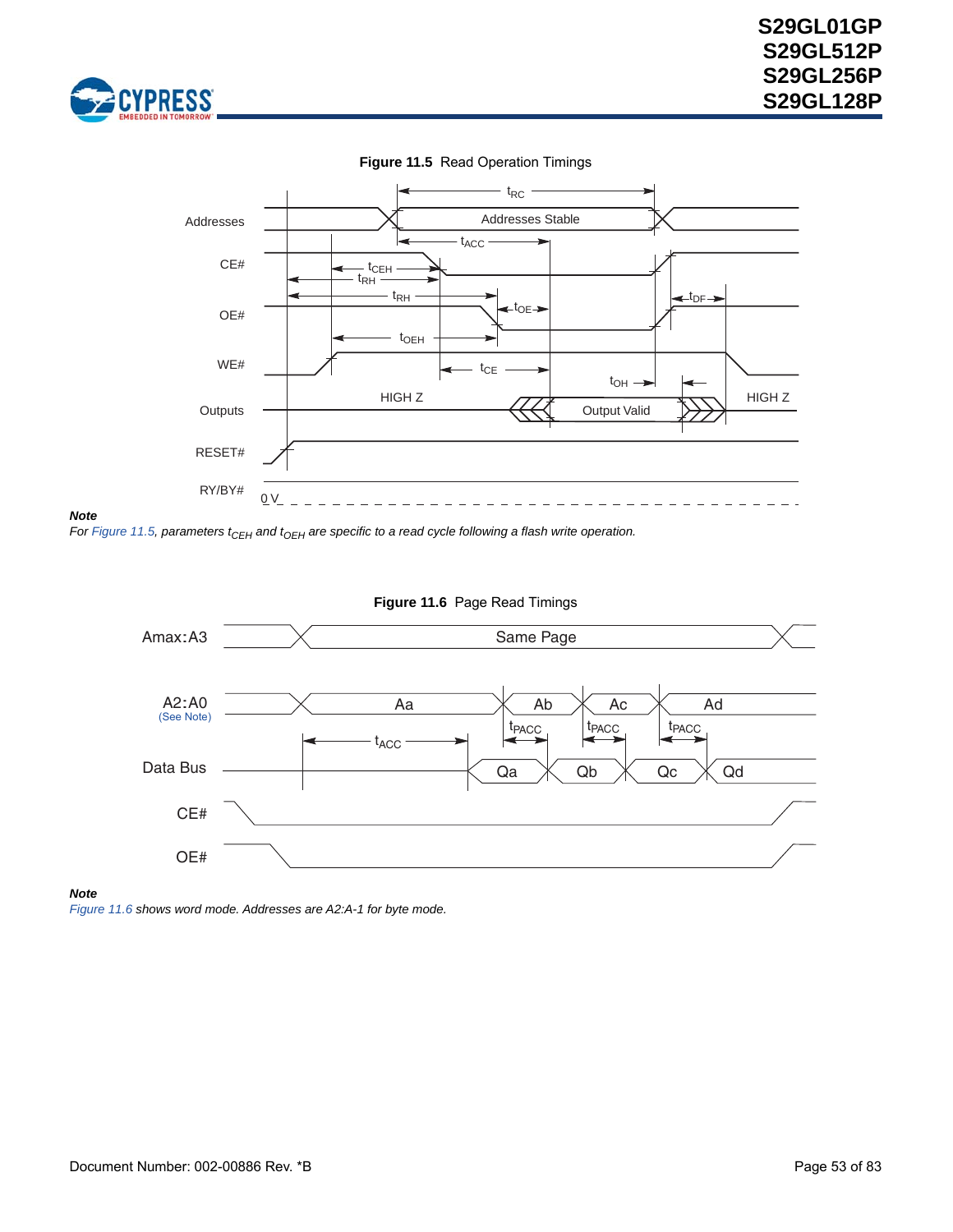

## **11.7.2 S29GL-P Hardware Reset (RESET#) Operation**

### **Hardware Reset (RESET#)**

| <b>Parameter</b> |                    |                                                                               |              |      |    |
|------------------|--------------------|-------------------------------------------------------------------------------|--------------|------|----|
| <b>JEDEC</b>     | Std.               | <b>Description</b>                                                            | <b>Speed</b> | Unit |    |
|                  | t <sub>Ready</sub> | RESET# Pin Low (During Embedded Algorithms) to<br>Read Mode or Write mode     | Min          | 35   | μs |
|                  | t <sub>Ready</sub> | RESET# Pin Low (NOT During Embedded<br>Algorithms) to Read Mode or Write mode | Min          | 35   | μs |
|                  | t <sub>RP</sub>    | <b>RESET# Pulse Width</b>                                                     | Min          | 35   | μs |
|                  | t <sub>RH</sub>    | Reset High Time Before Read                                                   | Min          | 200  | ns |
|                  | t <sub>RPD</sub>   | RESET# Low to Standby Mode                                                    | Min          | 10   | μs |
|                  | t <sub>RB</sub>    | RY/BY# Recovery Time                                                          | Min          | 0    | ns |

**Figure 11.7** Reset Timings

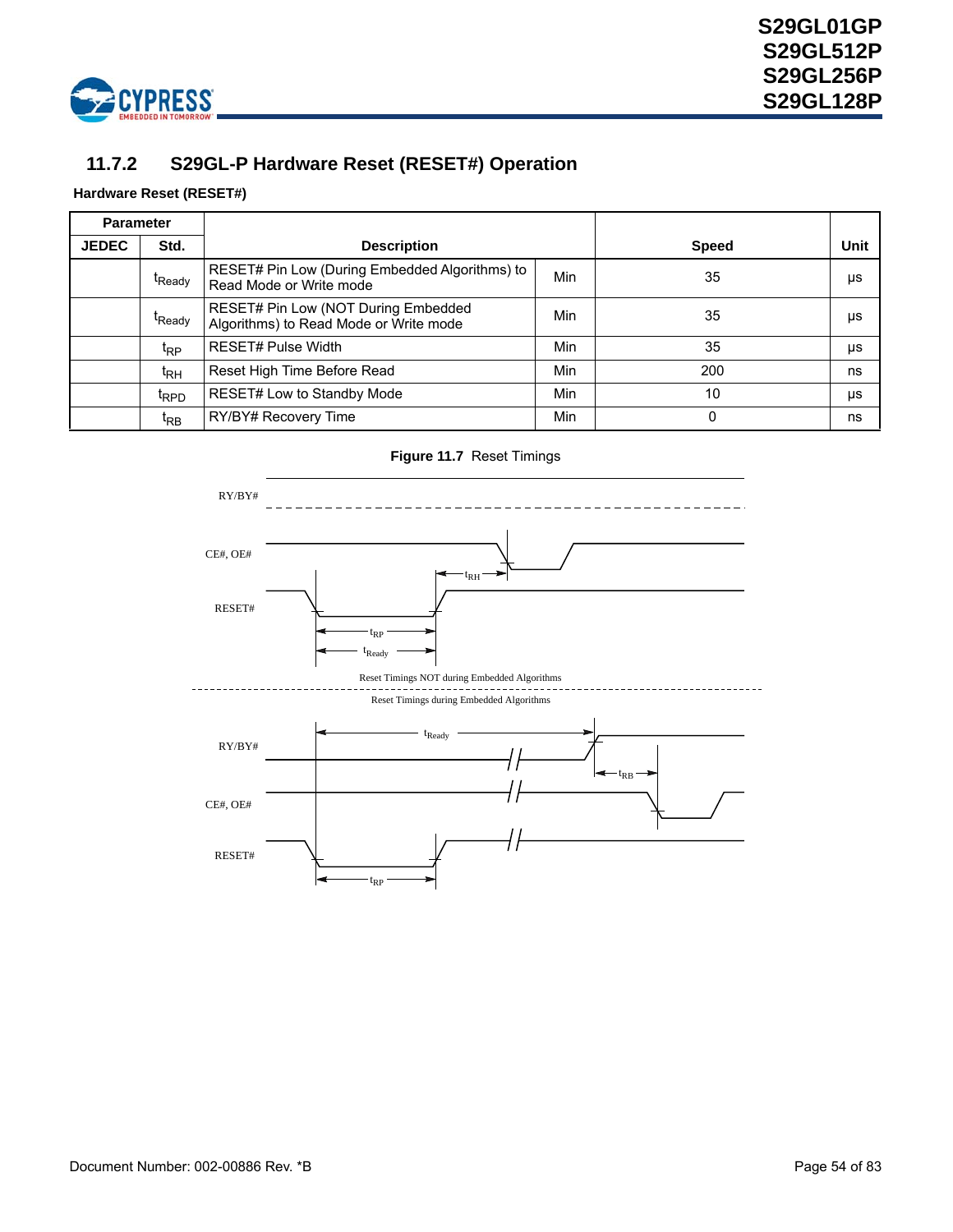

### **Power-up Sequence Timings**

| <b>Parameter</b>        | <b>Description</b>                                                                            |     | <b>Speed</b> | Unit |
|-------------------------|-----------------------------------------------------------------------------------------------|-----|--------------|------|
| <b>T</b> <sub>VCS</sub> | Reset Low Time from rising edge of $V_{CC}$ (or last Reset pulse) to<br>rising edge of RESET# | Min | 35           | μs   |
| <sup>I</sup> VIOS       | Reset Low Time from rising edge of $V_{10}$ (or last Reset pulse) to rising<br>edge of RESET# | Min | 35           | μs   |
| ΙRΗ                     | Reset High Time before Read                                                                   | Min | 200          | ns   |

#### *Notes*

*1. VIO < VCC + 200 mV.* 

2. V<sub>IO</sub> and V<sub>CC</sub> ramp must be synchronized during power up.

3. If RESET# is not stable for t<sub>VCS</sub> or t<sub>VIOS</sub>: *The device does not permit any read and write operations. A valid read operation returns FFh. A hardware reset is required.*

*4.*  $V_{CC}$  maximum power-up current (RST=V<sub>IL</sub>) is 20 mA.



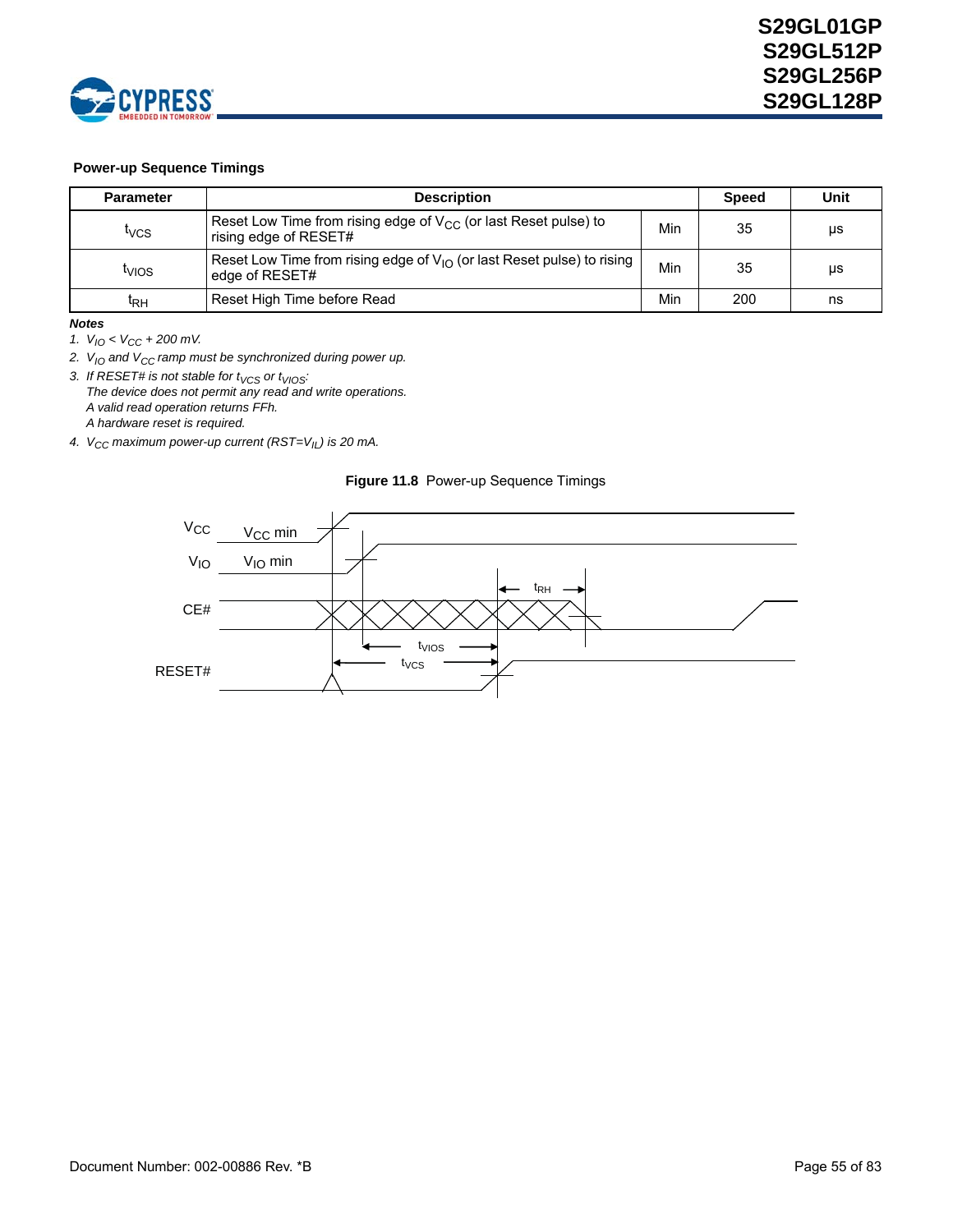

## **11.7.3 S29GL-P Erase and Program Operations**

### **S29GL-P Erase and Program Operations**

|                    | <b>Parameter</b>                   |                                                                      |          |            |              |     | <b>Speed Options</b> |     |         |             |  |
|--------------------|------------------------------------|----------------------------------------------------------------------|----------|------------|--------------|-----|----------------------|-----|---------|-------------|--|
| <b>JEDEC</b>       | Std.                               | <b>Description</b>                                                   |          |            | 90           | 100 | 110                  | 120 | 130     | <b>Unit</b> |  |
| t <sub>AVAV</sub>  | $t_{WC}$                           | Write Cycle Time (Note 1)                                            |          | Min        | 90           | 100 | 110                  | 120 | 130     | ns          |  |
| t <sub>AVWL</sub>  | $t_{AS}$                           | Address Setup Time                                                   |          | Min        | $\Omega$     |     |                      |     |         | ns          |  |
|                    | $t_{ASO}$                          | Address Setup Time to OE# low during toggle bit polling              |          | Min        | 15           |     |                      |     |         |             |  |
| t <sub>WLAX</sub>  | $t_{AH}$                           | Address Hold Time                                                    |          | Min        | 45           |     |                      |     |         |             |  |
|                    | $t_{\mathsf{AHT}}$                 | Address Hold Time From CE# or OE# high during toggle bit<br>polling  |          | <b>Min</b> | $\mathbf{0}$ |     |                      |     |         |             |  |
| t <sub>DVWH</sub>  | $t_{DS}$                           | Data Setup Time                                                      |          | Min        |              |     | 30                   |     |         | ns          |  |
| t <sub>WHDX</sub>  | $t_{DH}$                           | Data Hold Time                                                       |          | Min        |              |     | 0                    |     |         | ns          |  |
|                    | t <sub>CEPH</sub>                  | CE# High during toggle bit polling                                   |          | Min        |              |     | 20                   |     |         | ns          |  |
|                    | t <sub>OEPH</sub>                  | Output Enable High during toggle bit polling                         |          | Min        |              |     | 20                   |     |         | ns          |  |
| <sup>t</sup> ELWL  | $t_{CS}$                           | CE# Setup Time                                                       |          | Min        | $\Omega$     |     |                      |     |         | ns          |  |
| t <sub>WHEH</sub>  | $t_{CH}$                           | CE# Hold Time                                                        |          | Min        |              |     | 0                    |     |         | ns          |  |
| t <sub>WLWH</sub>  | $t_{WP}$                           | Write Pulse Width                                                    |          | Min        | 35           |     |                      |     |         | ns          |  |
| t <sub>WHDL</sub>  | t <sub>WPH</sub>                   | Write Pulse Width High                                               |          | Min        | 30           |     |                      |     |         | ns          |  |
|                    |                                    | Write Buffer Program Operation (Notes 2, 3)                          |          | Typ        | 480          |     |                      |     | $\mu s$ |             |  |
|                    |                                    | Effective Write Buffer Program Operation (Notes<br>2, 4)             | Per Word | Typ        | 15           |     |                      |     | $\mu s$ |             |  |
| t <sub>WHWH1</sub> | t <sub>WHWH1</sub>                 | Accelerated Effective Write Buffer Program<br>Operation (Notes 2, 4) | Per Word | Typ        |              |     | 13.5                 |     |         | μs          |  |
|                    | Program Operation (Note 2)<br>Word |                                                                      |          |            |              | 60  |                      |     |         |             |  |
|                    |                                    | Accelerated Programming Operation (Note 2)                           | Typ      |            |              | 54  |                      |     | μs      |             |  |
| t <sub>WHWH2</sub> | t <sub>WHWH2</sub>                 | Sector Erase Operation (Note 2)                                      |          | Typ        | 0.5          |     |                      |     | sec     |             |  |
|                    | $t_{\sf VHH}$                      | V <sub>HH</sub> Rise and Fall Time (Note 1)                          |          | Min        | 250          |     |                      |     |         | ns          |  |
|                    | t <sub>vcs</sub>                   | V <sub>CC</sub> Setup Time (Note 1)                                  |          | Min        | 35           |     |                      |     | $\mu s$ |             |  |
|                    | t <sub>BUSY</sub>                  | Erase/Program Valid to RY/BY# Delay                                  |          | Max        | 90           |     |                      |     | ns      |             |  |
|                    | $t_{\sf SEA}$                      | Sector Erase Timeout                                                 | Max      | 50<br>μs   |              |     |                      |     |         |             |  |

*Notes*

<span id="page-55-0"></span>*1. Not 100% tested.*

<span id="page-55-1"></span>*2. See [Section 11.6](#page-50-0) for more information.*

<span id="page-55-2"></span>*3. For 1–32 words/1–64 bytes programmed.*

<span id="page-55-3"></span>*4. Effective write buffer specification is based upon a 32-word/64-byte write buffer operation.*

*5. Unless otherwise indicated, AC specifications for 110 ns speed option are tested with*

 $V_{IO}$  =  $V_{CC}$  = 2.7 V. AC specifications for 110 ns speed options are tested with  $V_{IO}$  = 1.8 V and  $V_{CC}$  = 3.0 V.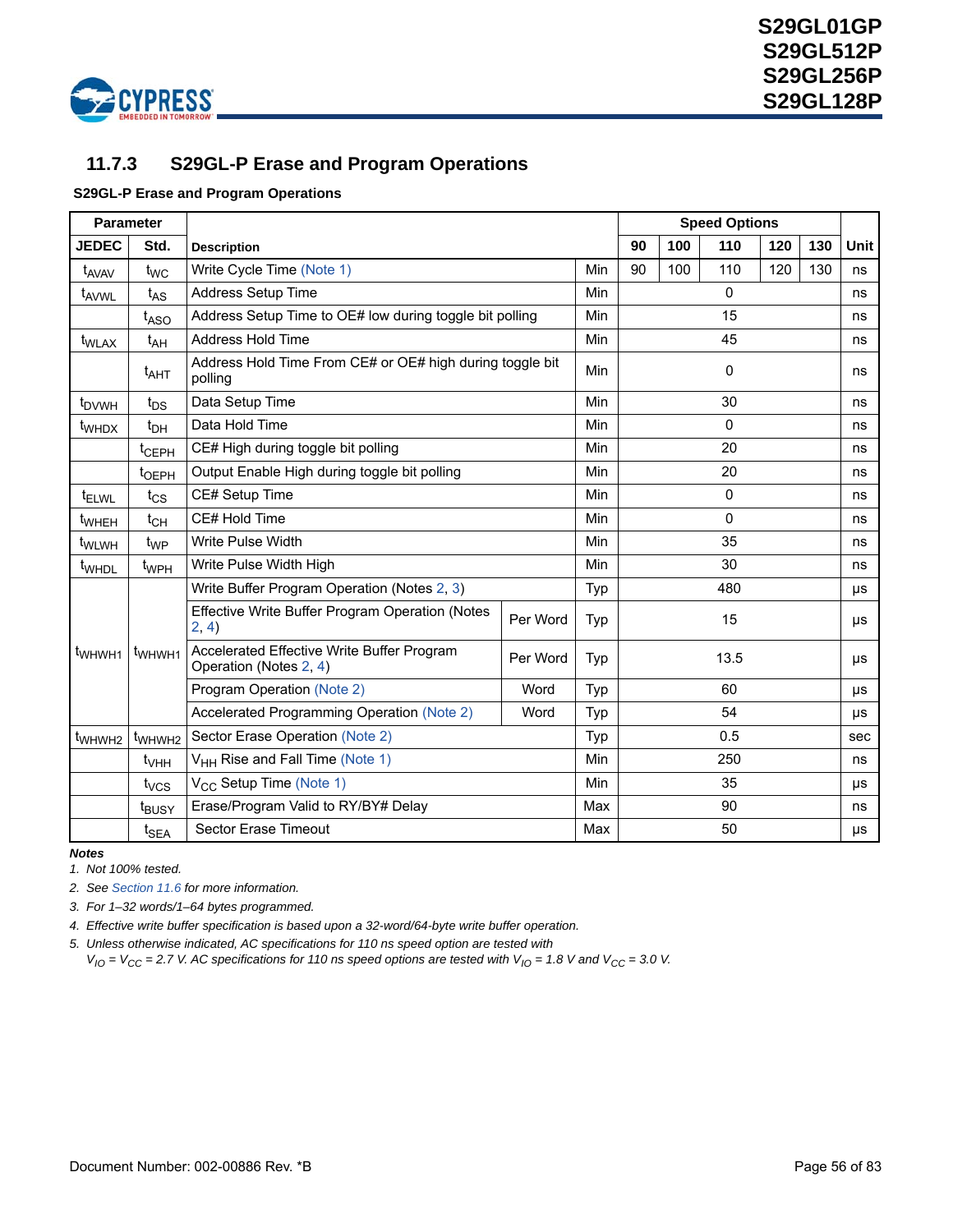



### **Figure 11.9** Program Operation Timings

#### *Notes*

1. PA = program address,  $PD = program$  data,  $D_{OUT}$  is the true data at the program address.

*2. Illustration shows device in word mode.*

#### **Figure 11.10** Accelerated Program Timing Diagram



- *1. Not 100% tested.*
- *2. CE#, OE# = VIL*
- 3.  $OE# = V_{IL}$
- *4. See [Figure 11.3](#page-48-1) and [Table](#page-48-2) for test specifications.*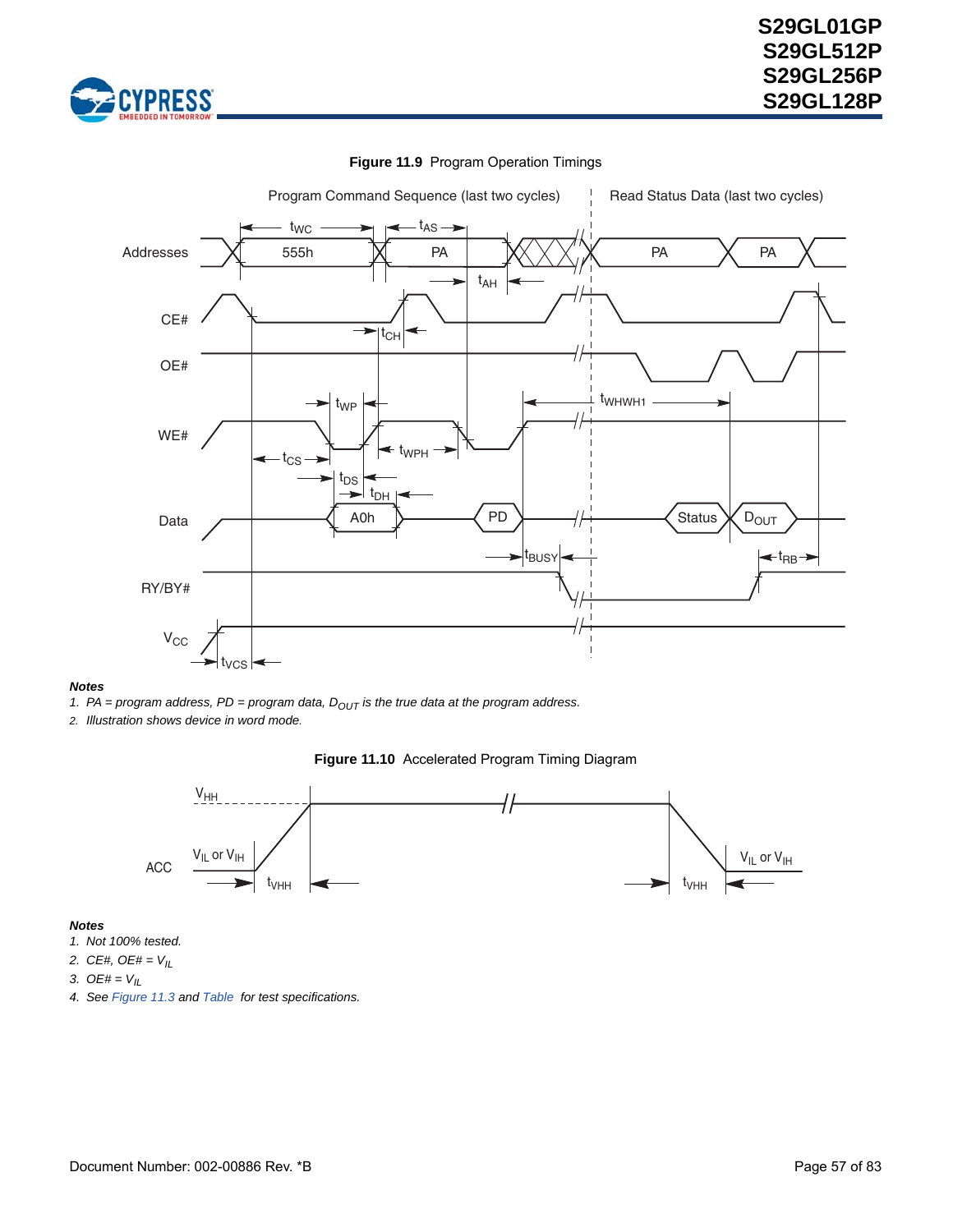



### **Figure 11.11** Chip/Sector Erase Operation Timings

- *1. SA = sector address (for Sector Erase), VA = Valid Address for reading status data (see [Write Operation Status on page 32.](#page-30-0))*
- *2. These waveforms are for the word mode*



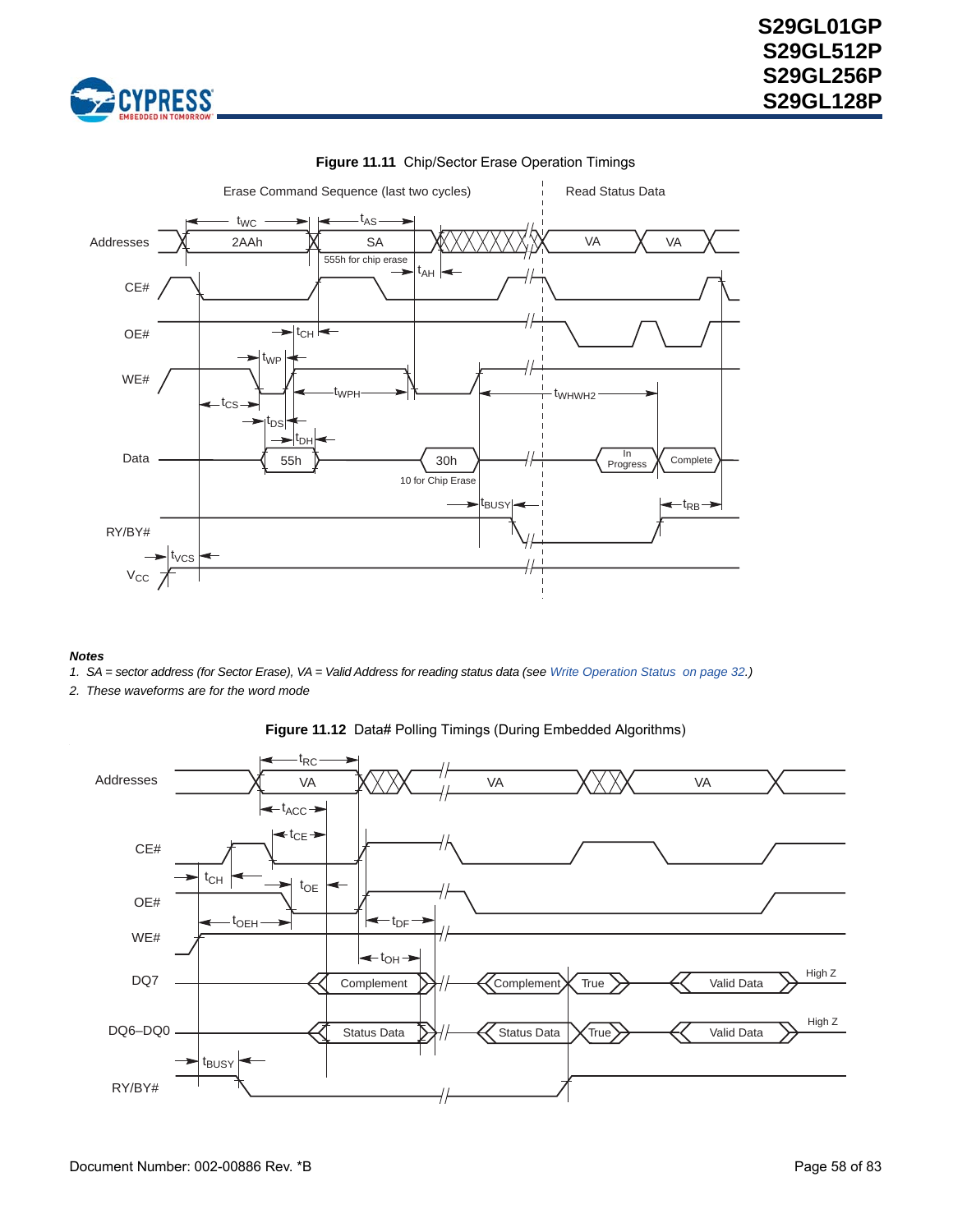

#### *Notes*

- *1. VA = Valid address. Illustration shows first status cycle after command sequence, last status read cycle, and array data read cycle.*
- 2.  $t_{OE}$  for data polling is 45 ns when  $V_{IO} = 1.65$  to 2.7 V and is 35 ns when  $V_{IO} = 2.7$  to 3.6 V
- *3. CE# does not need to go high between status bit reads*





#### *Note*

*A = Valid address; not required for DQ6. Illustration shows first two status cycle after command sequence, last status read cycle, and array data read cycle CE# does not need to go high between status bit reads*

#### **Figure 11.14** DQ2 vs. DQ6



#### *Note*

*DQ2 toggles only when read at an address within an erase-suspended sector. The system can use OE# or CE# to toggle DQ2 and DQ6.*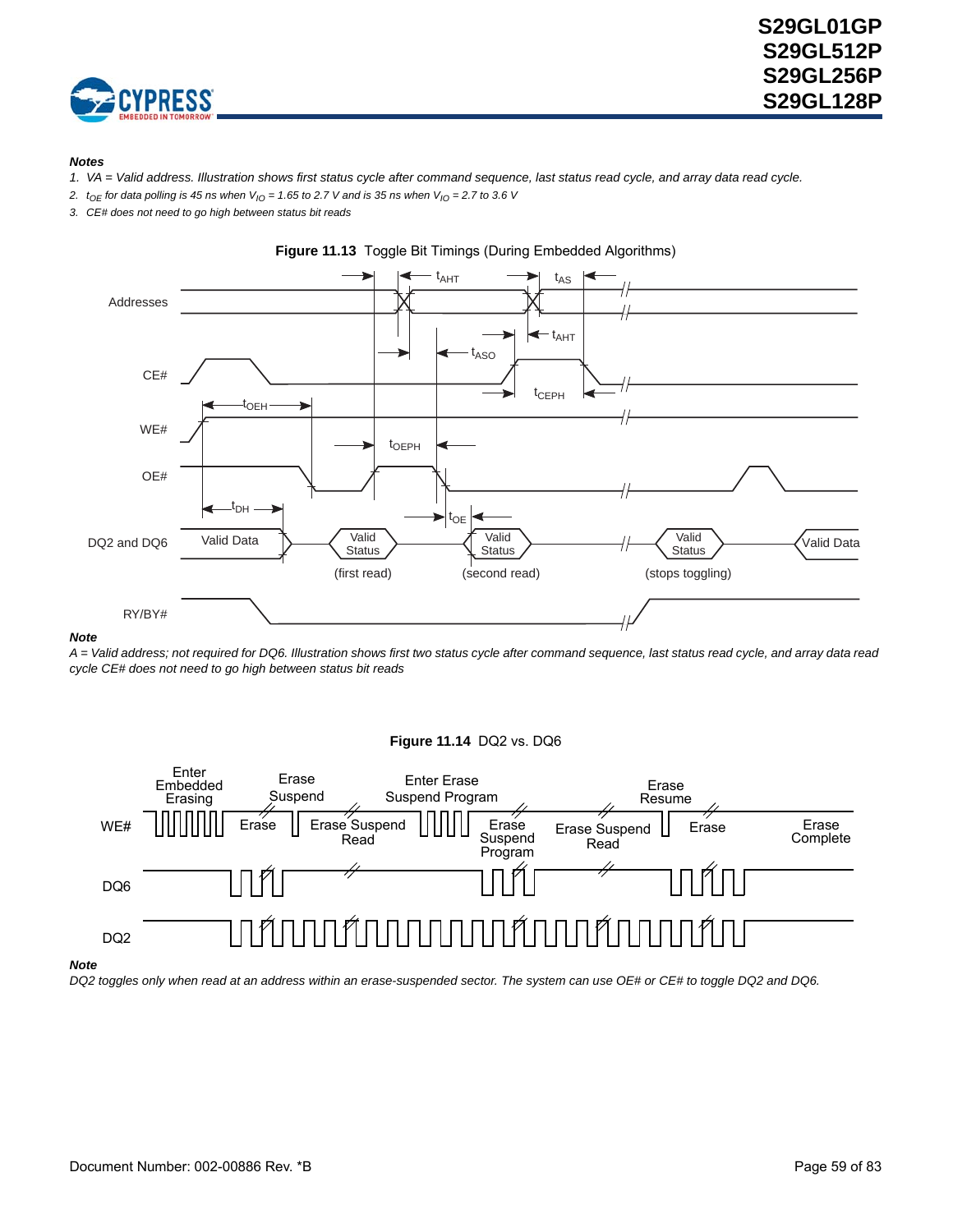

## **11.7.4 S29GL-P Alternate CE# Controlled Erase and Program Operations**

### **S29GL-P Alternate CE# Controlled Erase and Program Operations**

|                    | <b>Parameter</b>        | <b>Description</b>                                                         |      |     | <b>Speed Options</b> |      |              |     |     |      |
|--------------------|-------------------------|----------------------------------------------------------------------------|------|-----|----------------------|------|--------------|-----|-----|------|
| <b>JEDEC</b>       | Std.                    | (Notes)                                                                    |      |     | 90                   | 100  | 110          | 120 | 130 | Unit |
| t <sub>AVAV</sub>  | $t_{WC}$                | Write Cycle Time (Note 1)                                                  |      | Min | 90                   | 100  | 110          | 120 | 130 | ns   |
| t <sub>AVWL</sub>  | $t_{AS}$                | <b>Address Setup Time</b>                                                  |      | Min | $\Omega$             |      |              |     |     | ns   |
|                    | t <sub>ASO</sub>        | Address Setup Time to OE# low during toggle bit polling                    |      | Min | 15                   |      |              |     |     | ns   |
| $t_{\text{ELAX}}$  | t <sub>AH</sub>         | Address Hold Time                                                          |      | Min | 45                   |      |              |     |     | ns   |
|                    | $t_{\mathsf{AHT}}$      | Address Hold Time From CE# or OE# high during toggle bit<br>polling        |      | Min | 0                    |      |              |     |     | ns   |
| t <sub>DVEH</sub>  | $t_{DS}$                | Data Setup Time                                                            |      | 30  |                      |      | ns           |     |     |      |
| <sup>t</sup> EHDX  | $t_{\text{DH}}$         | Data Hold Time                                                             |      | Min |                      |      | $\mathbf{0}$ |     |     | ns   |
|                    | t <sub>CEPH</sub>       | CE# High during toggle bit polling                                         |      | Min | 20                   |      |              |     | ns  |      |
|                    | t <sub>OEPH</sub>       | OE# High during toggle bit polling                                         |      | Min |                      |      | 20           |     |     | ns   |
| t <sub>GHEL</sub>  | t <sub>GHEL</sub>       | Read Recovery Time Before Write<br>(OE# High to CE# Low)                   |      | Min |                      |      | 0            |     |     | ns   |
| t <sub>WLEL</sub>  | $t_{WS}$                | WE# Setup Time                                                             |      | Min | $\Omega$             |      |              |     | ns  |      |
| t <sub>EHWH</sub>  | $t_{WH}$                | WE# Hold Time                                                              |      | Min | 0                    |      |              |     | ns  |      |
| <sup>t</sup> ELEH  | $t_{CP}$                | CE# Pulse Width                                                            |      | Min | 35                   |      |              |     | ns  |      |
| <sup>t</sup> EHEL  | $t_{\text{CPH}}$        | CE# Pulse Width High                                                       |      | Min | 30                   |      |              |     | ns  |      |
| t <sub>WHWH1</sub> | t <sub>WHWH1</sub>      | Write Buffer Program Operation (Notes 2, 3)                                |      | Typ | 480                  |      |              |     | μs  |      |
|                    |                         | Effective Write Buffer Program Operation (Notes<br>2, 4)                   | Typ  |     |                      | 15   |              |     | μs  |      |
|                    |                         | Effective Accelerated Write Buffer Program<br>Operation<br>(Notes $2, 4$ ) | Typ  |     |                      | 13.5 |              |     | μs  |      |
|                    |                         | Program Operation (Note 2)                                                 | Word | Typ | 60                   |      |              |     | μs  |      |
|                    |                         | Accelerated Programming Operation (Note 2)                                 | Word | Typ | 54                   |      |              |     | μs  |      |
|                    | $t_{WHWH2}$ $t_{WHWH2}$ | 0.5<br>Sector Erase Operation (Note 2)<br>Typ                              |      |     |                      |      |              |     |     |      |

### *Notes*

*1. Not 100% tested.*

<span id="page-59-0"></span>*2. See [DC Characteristics on page 52](#page-50-0) for more information.*

<span id="page-59-1"></span>*3. For 1–32 words/1–64 bytes programmed.*

<span id="page-59-2"></span>*4. Effective write buffer specification is based upon a 32-word/64-byte write buffer operation.*

5. Unless otherwise indicated, AC specifications are tested with  $V_{10} = 1.8$  V and  $V_{CC} = 3.0$  V.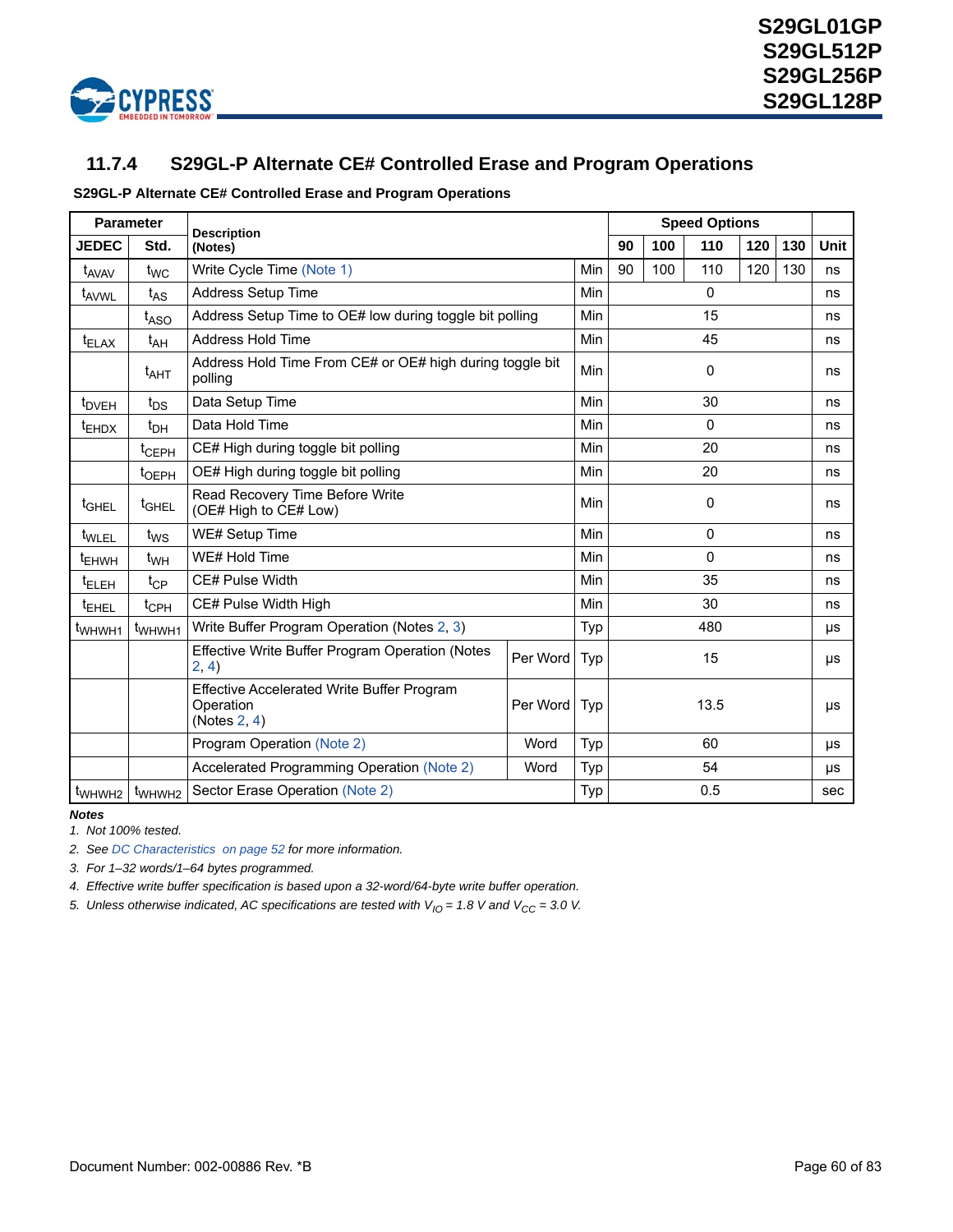

<span id="page-60-0"></span>

### **Figure 11.15** Alternate CE# Controlled Write (Erase/Program) Operation Timings

- *1. [Figure 11.15](#page-60-0) indicates last two bus cycles of a program or erase operation.*
- *2. PA = program address, SA = sector address, PD = program data.*
- 3. DQ7# is the complement of the data written to the device. D<sub>OUT</sub> is the data written to the device.
- *4. Waveforms are for the word mode.*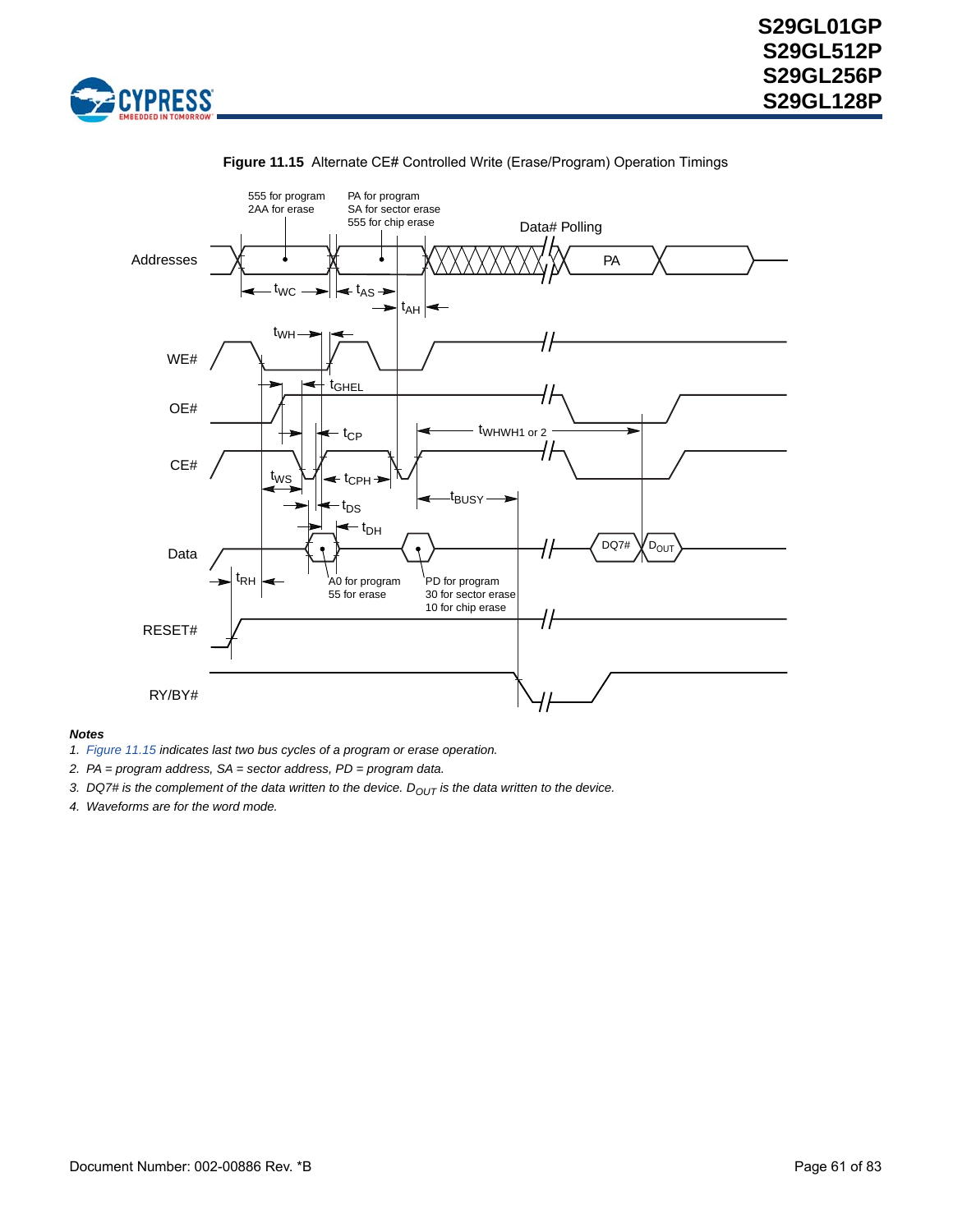



### **11.7.5 Erase And Programming Performance**

### **Erase And Programming Performance**

| <b>Parameter</b>                                            |           | <b>Typ</b><br>(Note 1) | <b>Max</b><br>(Note 2) | Unit | <b>Comments</b>                                       |  |  |  |
|-------------------------------------------------------------|-----------|------------------------|------------------------|------|-------------------------------------------------------|--|--|--|
| Sector Erase Time                                           |           | 0.5                    | 3.5                    | sec  |                                                       |  |  |  |
|                                                             | S29GL128P | 64                     | 256                    |      |                                                       |  |  |  |
|                                                             | S29GL256P | 128                    | 512                    |      | Excludes 00h programming<br>prior to erasure (Note 4) |  |  |  |
| Chip Erase Time                                             | S29GL512P | 256                    | 1024                   | sec  |                                                       |  |  |  |
|                                                             | S29GL01GP | 512                    | 2048                   |      |                                                       |  |  |  |
| Total Write Buffer Time (Note 3)                            |           | 480                    |                        | μs   |                                                       |  |  |  |
| Total Accelerated Write Buffer Programming Time<br>(Note 3) |           | 432                    |                        | μs   |                                                       |  |  |  |
|                                                             | S29GL128P | 123                    |                        |      | Excludes system level<br>overhead (Note 5)            |  |  |  |
| Chip Program Time                                           | S29GL256P | 246                    |                        |      |                                                       |  |  |  |
|                                                             | S29GL512P | 492                    |                        | sec  |                                                       |  |  |  |
|                                                             | S29GL01GP | 984                    |                        |      |                                                       |  |  |  |

#### *Notes*

<span id="page-61-0"></span>1. Typical program and erase times assume the following conditions: 25°C, 3.6 V V<sub>CC</sub>, 10,000 cycles, checkerboard pattern.

<span id="page-61-1"></span>2. Under worst case conditions of  $-40^{\circ}$ C,  $V_{CC} = 3.0$  V, 100,000 cycles.

<span id="page-61-3"></span>*3. Effective write buffer specification is based upon a 32-word write buffer operation.*

<span id="page-61-2"></span>*4. In the pre-programming step of the Embedded Erase algorithm, all bits are programmed to 00h before erasure.*

<span id="page-61-4"></span>*5. System-level overhead is the time required to execute the two- or four-bus-cycle sequence for the program command. See Tables [–.](#page-69-0)*

### **11.7.6 TSOP Pin and BGA Package Capacitance**

#### **Package Capacitance**

| <b>Parameter Symbol</b> | <b>Parameter Description</b> | <b>Test Setup</b>    | Typ | Max | Unit |
|-------------------------|------------------------------|----------------------|-----|-----|------|
| ${\sf C_{IN}}$          | Input Capacitance            | $V_{IN} = 0$         | 6   | 10  | рF   |
| $C_{\text{OUT}}$        | <b>Output Capacitance</b>    | $V_{\text{OUT}} = 0$ | 10  | 12  | рF   |
| C <sub>IN2</sub>        | Control Pin Capacitance      | $V_{IN} = 0$         | 8   | 10  | рF   |
| WP#/ACC                 | Separated Control Pin        | $V_{IN} = 0$         | 42  | 45  | рF   |
| RESET#                  | Separated Control Pin        | $V_{IN} = 0$         | 25  | 28  | рF   |
| CE#                     | Separated Control Pin        | $V_{IN} = 0$         | 22  | 25  | рF   |

*Notes*

*1. Sampled, not 100% tested.*

2. Test conditions  $T_A = 25^{\circ}$ C,  $f = 100$  MHz.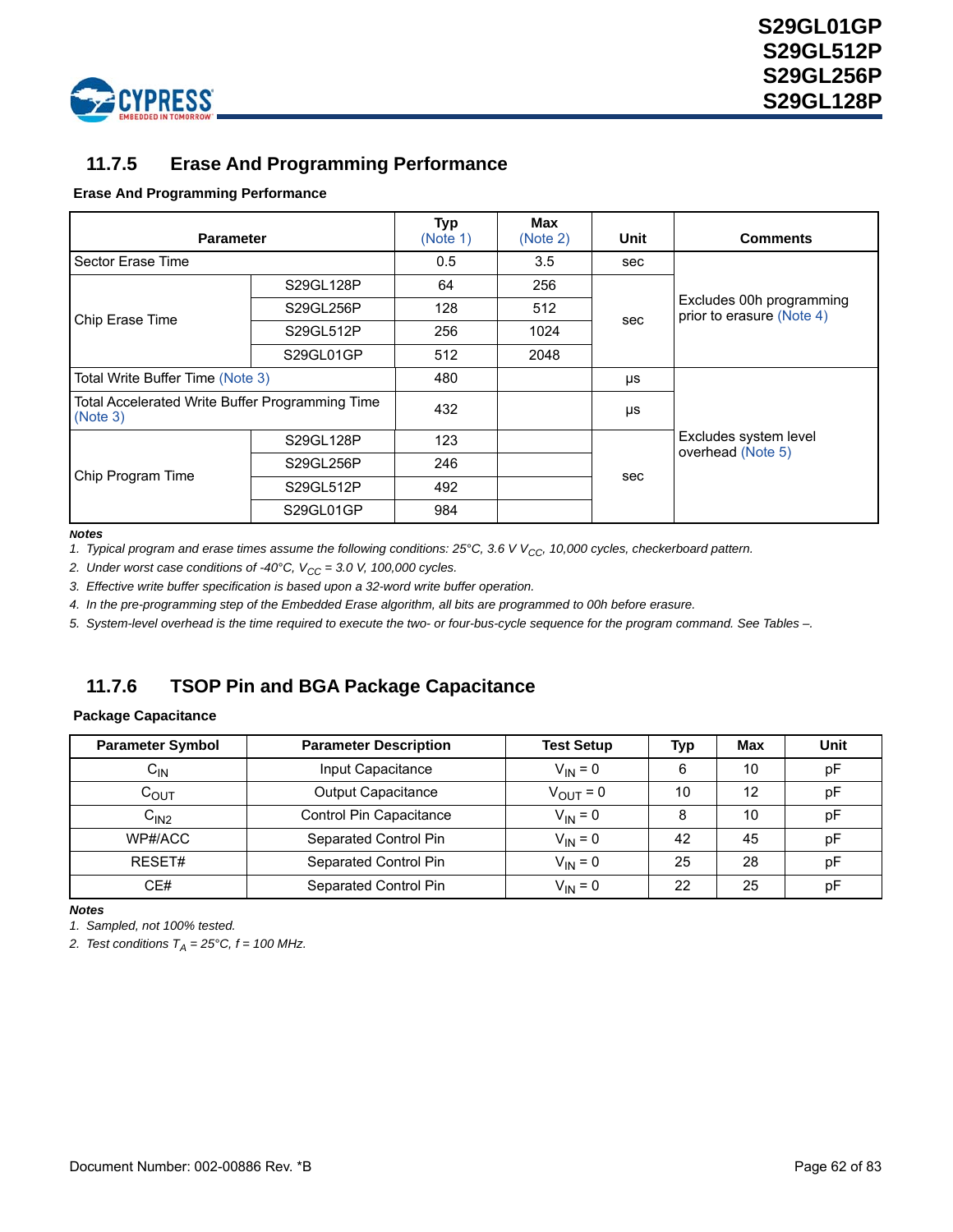

# **12. Appendix**

This section contains information relating to software control or interfacing with the Flash device. For additional information and assistance regarding software, see [Section 5.](#page-11-0) [For the latest information, explore the Cypress web site at w](http://www.spansion.com)ww.cypress.com.

# <span id="page-62-0"></span>**12.1 Command Definitions**

Writing specific address and data commands or sequences into the command register initiates device operations. Tables – define the valid register command sequences. *Writing incorrect address and data values or writing them in the improper sequence can place the device in an unknown state.* A reset command is then required to return the device to reading array data.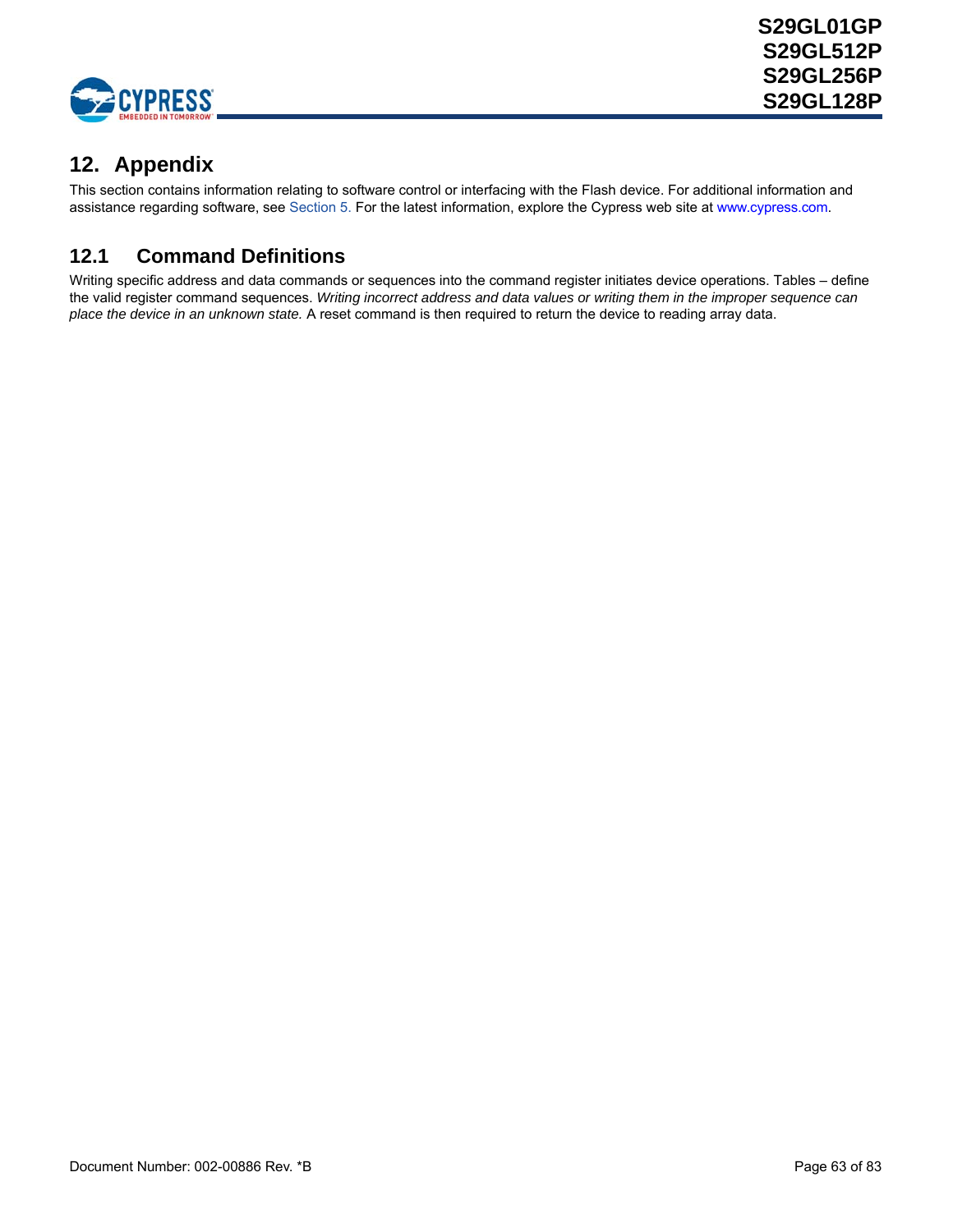

### <span id="page-63-0"></span> **S29GL-P Memory Array Command Definitions, x16**

|                                       |                                  |                |              |                |            |             |           |                | Bus Cycles (Notes 1-5) |             |              |             |                  |             |
|---------------------------------------|----------------------------------|----------------|--------------|----------------|------------|-------------|-----------|----------------|------------------------|-------------|--------------|-------------|------------------|-------------|
|                                       |                                  | Cycles         | <b>First</b> |                |            | Second      |           | <b>Third</b>   | <b>Fourth</b>          |             | <b>Fifth</b> |             | <b>Sixth</b>     |             |
|                                       | <b>Command (Notes)</b>           |                | Addr         | <b>Data</b>    | Addr       | <b>Data</b> | Addr      | <b>Data</b>    | Addr                   | <b>Data</b> | Addr         | <b>Data</b> | Addr             | <b>Data</b> |
|                                       | Read $(6)$                       | $\mathbf{1}$   | <b>RA</b>    | <b>RD</b>      |            |             |           |                |                        |             |              |             |                  |             |
|                                       | Reset (7)                        | 1              | <b>XXX</b>   | F <sub>0</sub> |            |             |           |                |                        |             |              |             |                  |             |
| $\widehat{\mathcal{O}}$               | Manufacturer ID                  | 4              | 555          | AA             | 2AA        | 55          | 555       | 90             | X00                    | 01          |              |             |                  |             |
|                                       | Device ID (8)                    | 6              | 555          | AA             | 2AA        | 55          | 555       | 90             | X01                    | 227E        | X0E          | (8)         | X <sub>0</sub> F | (8)         |
| Autoselect (8                         | Sector Protect Verify (10)       | 4              | 555          | AA             | 2AA        | 55          | 555       | 90             | [SA]X<br>02            | (10)        |              |             |                  |             |
|                                       | Secure Device Verify (11)        | 4              | 555          | AA             | 2AA        | 55          | 555       | 90             | X03                    | (11)        |              |             |                  |             |
| CFI Query (12)                        |                                  | 1              | 55           | 98             |            |             |           |                |                        |             |              |             |                  |             |
| Program                               |                                  | 4              | 555          | AA             | 2AA        | 55          | 555       | A <sub>0</sub> | <b>PA</b>              | PD          |              |             |                  |             |
| Write to Buffer (13)                  |                                  | 6              | 555          | AA             | 2AA        | 55          | <b>SA</b> | 25             | <b>SA</b>              | <b>WC</b>   | <b>WBL</b>   | PD          | <b>WBL</b>       | <b>PD</b>   |
| Program Buffer to Flash (Confirm)     |                                  | $\mathbf{1}$   | <b>SA</b>    | 29             |            |             |           |                |                        |             |              |             |                  |             |
|                                       | Write-to-Buffer-Abort Reset (14) | 3              | 555          | AA             | 2AA        | 55          | 555       | F <sub>0</sub> |                        |             |              |             |                  |             |
|                                       | Enter                            | $\mathbf{3}$   | 555          | AA             | 2AA        | 55          | 555       | 20             |                        |             |              |             |                  |             |
| Unlock Bypass                         | Program (15)                     | $\overline{2}$ | <b>XXX</b>   | A <sub>0</sub> | PA         | PD          |           |                |                        |             |              |             |                  |             |
|                                       | Sector Erase (15)                | $\overline{2}$ | <b>XXX</b>   | 80             | <b>SA</b>  | 30          |           |                |                        |             |              |             |                  |             |
|                                       | Chip Erase (15)                  | $\overline{2}$ | <b>XXX</b>   | 80             | <b>XXX</b> | 10          |           |                |                        |             |              |             |                  |             |
|                                       | <b>Reset (16)</b>                | $\overline{2}$ | <b>XXX</b>   | 90             | <b>XXX</b> | 00          |           |                |                        |             |              |             |                  |             |
|                                       | Chip Erase                       | 6              | 555          | AA             | 2AA        | 55          | 555       | 80             | 555                    | AA          | 2AA          | 55          | 555              | 10          |
|                                       | Sector Erase                     | 6              | 555          | AA             | 2AA        | 55          | 555       | 80             | 555                    | AA          | 2AA          | 55          | <b>SA</b>        | 30          |
| Erase Suspend/Program Suspend<br>(17) |                                  | 1              | <b>XXX</b>   | B <sub>0</sub> |            |             |           |                |                        |             |              |             |                  |             |
| Erase Resume/Program Resume<br>(18)   |                                  | 1              | <b>XXX</b>   | 30             |            |             |           |                |                        |             |              |             |                  |             |
|                                       | Secured Silicon Sector Entry     | 3              | 555          | AA             | 2AA        | 55          | 555       | 88             |                        |             |              |             |                  |             |
|                                       | Secured Silicon Sector Exit (19) | 4              | 555          | AA             | 2AA        | 55          | 555       | 90             | XX                     | 00          |              |             |                  |             |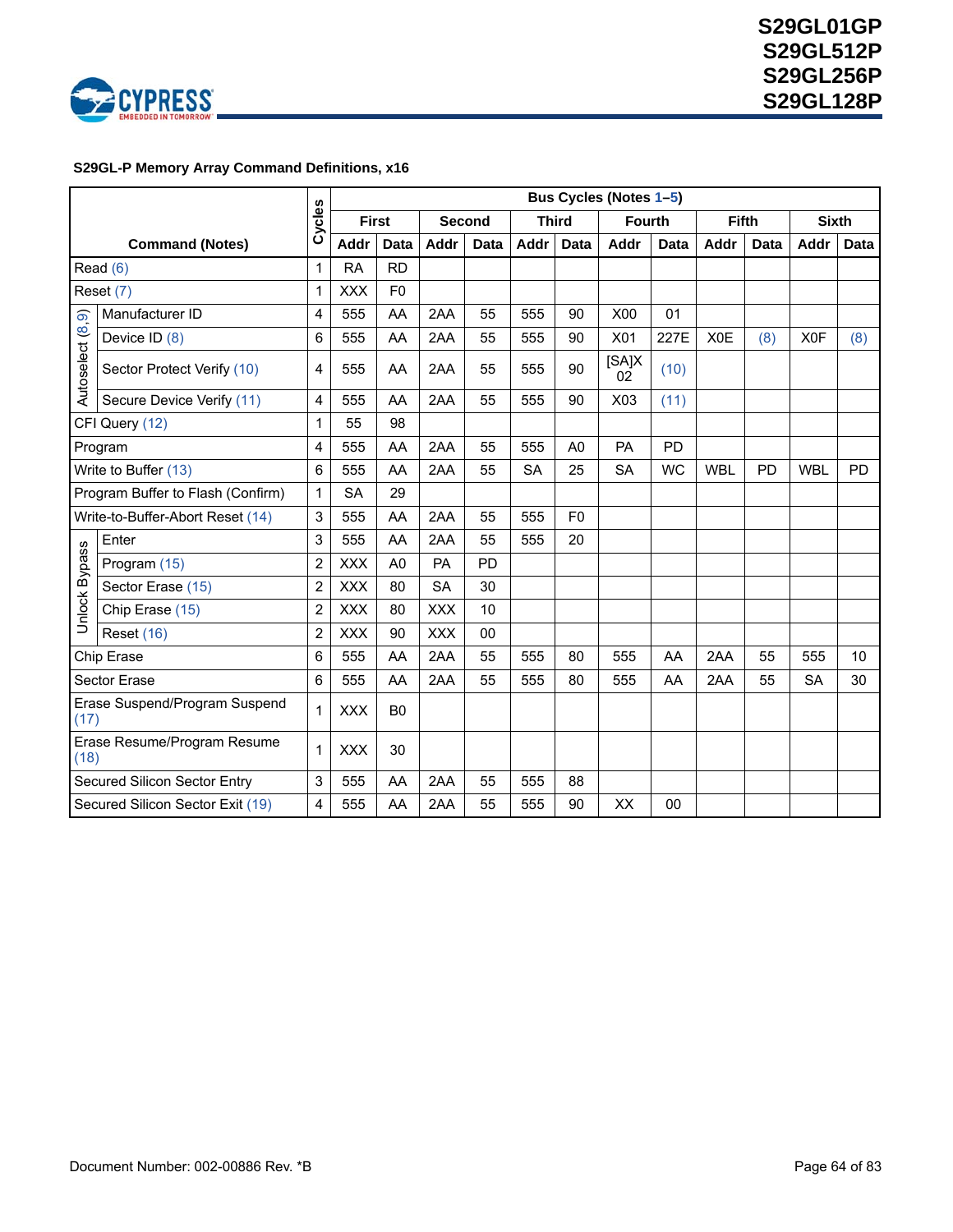

#### *Legend*

*X = Don't care*

*RA = Address of the memory to be read.*

*RD = Data read from location RA during read operation.* 

*PA = Address of the memory location to be programmed. Addresses latch on the falling edge of the WE# or CE# pulse, whichever happens later.*

*PD = Data to be programmed at location PA. Data latches on the rising edge of the WE# or CE# pulse, whichever happens first. SA = Address of the sector to be verified (in autoselect mode) or erased. Address bits Amax–A16 uniquely select any sector.*

*WBL = Write Buffer Location. The address must be within the same write buffer page as PA.*

*WC = Word Count is the number of write buffer locations to load minus 1.*

- <span id="page-64-0"></span>*1. See [Table on page 15](#page-14-0) for description of bus operations.*
- *2. All values are in hexadecimal.*
- *3. All bus cycles are write cycles unless otherwise noted.*
- *4. Data bits DQ15-DQ8 are don't cares for unlock and command cycles.*
- <span id="page-64-1"></span>5. Address bits A<sub>MAX</sub>:A16 are don't cares for unlock and command cycles, unless SA or PA required. (A<sub>MAX</sub> is the Highest Address pin.).
- <span id="page-64-2"></span>*6. No unlock or command cycles required when reading array data.*
- <span id="page-64-3"></span>*7. The Reset command is required to return to reading array data when device is in the autoselect mode, or if DQ5 goes high (while the device is providing status data).*
- <span id="page-64-4"></span>*8. See [Table on page 18](#page-17-0) for device ID values and definitions.*
- <span id="page-64-5"></span>*9. The fourth, fifth, and sixth cycles of the autoselect command sequence are read cycles.*
- <span id="page-64-6"></span>10. The data is 00h for an unprotected sector and 01h for a protected sector. See [Autoselect on page 17](#page-16-0) for more information. This is same as *PPB Status Read except that the protect and unprotect statuses are inverted here.*
- <span id="page-64-7"></span>*11.The data value for DQ7 is "1" for a serialized, protected Secured Silicon Sector region and "0" for an unserialized, unprotected region. See [Table on page 18](#page-17-1) for data and definitions.*
- <span id="page-64-8"></span>*12.Command is valid when device is ready to read array data or when device is in autoselect mode.*
- <span id="page-64-9"></span>*13.Depending on the number of words written, the total number of cycles may be from 6 to 37.*
- <span id="page-64-10"></span>*14.Command sequence returns device to reading array after being placed in a Write-to-Buffer-Abort state. Full command sequence is required if resetting out of abort while in Unlock Bypass mode.*
- <span id="page-64-11"></span>*15.The Unlock-Bypass command is required prior to the Unlock-Bypass-Program command.*
- <span id="page-64-12"></span>*16.The Unlock-Bypass-Reset command is required to return to reading array data when the device is in the unlock bypass mode.*
- <span id="page-64-13"></span>17. The system can read and program/program suspend in non-erasing sectors, or enter the autoselect mode, when in the Erase Suspend *mode. The Erase Suspend command is valid only during a sector erase operation.*
- <span id="page-64-14"></span>*18.The Erase Resume/Program Resume command is valid only during the Erase Suspend/Program Suspend modes.*
- <span id="page-64-15"></span>*19.The Exit command returns the device to reading the array.*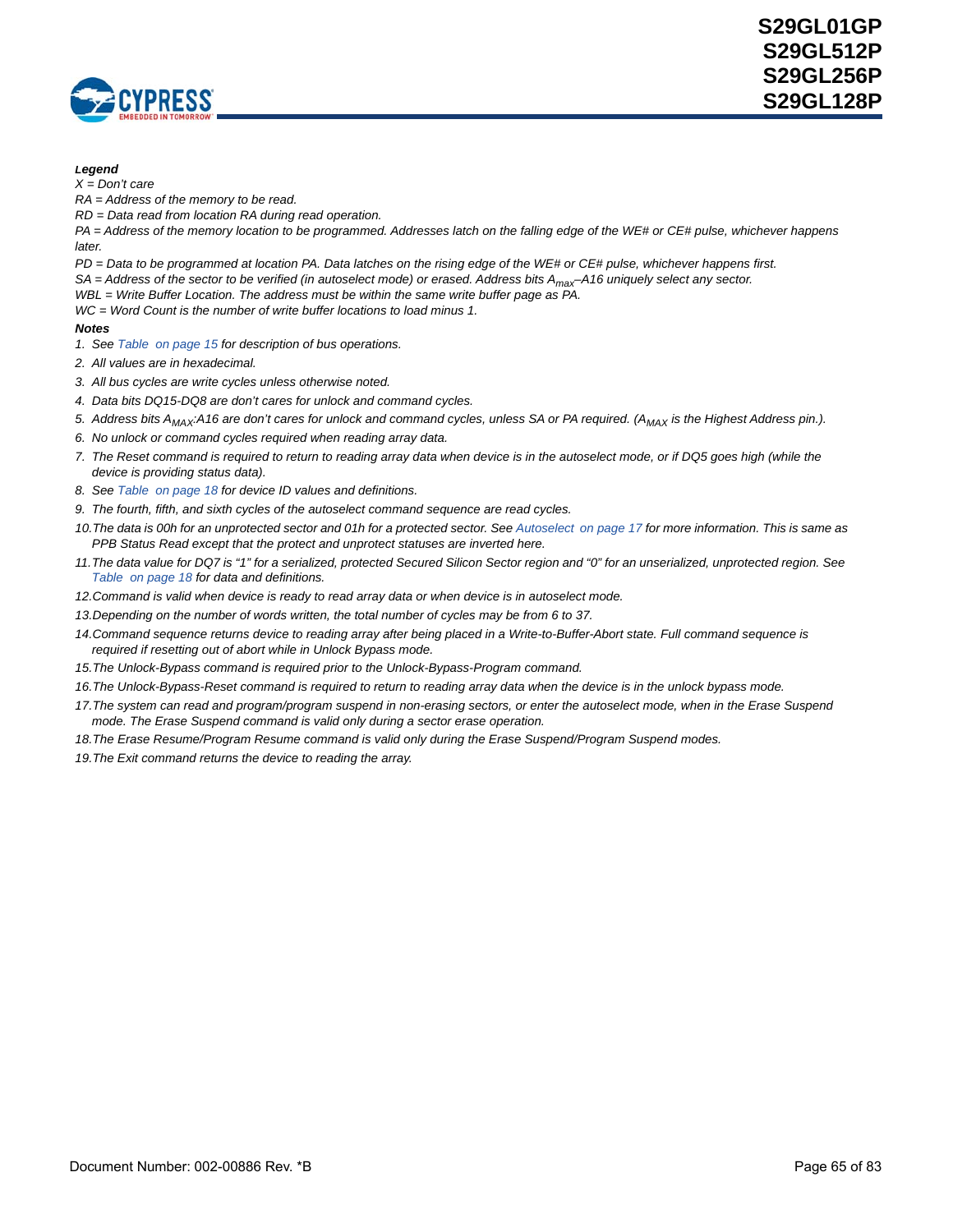

### <span id="page-65-0"></span> **S29GL-P Sector Protection Command Definitions, x16**

|                        |                                     |                | Bus Cycles (Notes 1-5)   |                  |                 |                 |      |                              |      |                 |              |                              |              |                 |  |  |
|------------------------|-------------------------------------|----------------|--------------------------|------------------|-----------------|-----------------|------|------------------------------|------|-----------------|--------------|------------------------------|--------------|-----------------|--|--|
|                        |                                     | Cycles         | First/<br><b>Seventh</b> |                  |                 | Second          |      | <b>Third</b>                 |      | <b>Fourth</b>   | <b>Fifth</b> |                              | <b>Sixth</b> |                 |  |  |
|                        | <b>Command (Notes)</b>              |                | Addr                     | Data             | <b>Addr</b>     | Data            | Addr | <b>Data</b>                  | Addr | Data            | Addr         | Data                         | Addr         | <b>Data</b>     |  |  |
|                        | <b>Command Set Entry</b>            | 3              | 555                      | AA               | 2AA             | 55              | 555  | 40                           |      |                 |              |                              |              |                 |  |  |
| Register<br>Lock       | Program (6)                         | $\overline{2}$ | <b>XXX</b>               | A <sub>0</sub>   | <b>XXX</b>      | <b>DATA</b>     |      |                              |      |                 |              |                              |              |                 |  |  |
|                        | Read (6)                            | $\mathbf{1}$   | 00                       | <b>RD</b>        |                 |                 |      |                              |      |                 |              |                              |              |                 |  |  |
|                        | Command Set Exit (7, 8)             | $\overline{2}$ | <b>XXX</b>               | 90               | <b>XXX</b>      | 00              |      |                              |      |                 |              |                              |              |                 |  |  |
|                        | <b>Command Set Entry</b>            | 3              | 555                      | AA               | 2AA             | 55              | 555  | 60                           |      |                 |              |                              |              |                 |  |  |
|                        | Password Program (9)                | $\overline{2}$ | <b>XXX</b>               | A <sub>0</sub>   | <b>PWA</b><br>x | <b>PWD</b><br>X |      |                              |      |                 |              |                              |              |                 |  |  |
| Password<br>Protection | Password Read (10)                  | 4              | 00                       | <b>PWD</b><br>0  | 01              | <b>PWD</b><br>1 | 02   | <b>PWD</b><br>$\overline{2}$ | 03   | <b>PWD</b><br>3 |              |                              |              |                 |  |  |
|                        | Password Unlock (10)                | $\overline{7}$ | 00                       | 25               | 00              | 03              | 00   | <b>PWD</b><br>0              | 01   | <b>PWD</b><br>1 | 02           | <b>PWD</b><br>$\overline{2}$ | 03           | <b>PWD</b><br>3 |  |  |
|                        |                                     |                | 00                       | 29               |                 |                 |      |                              |      |                 |              |                              |              |                 |  |  |
|                        | Command Set Exit (7, 8)             | 2              | <b>XXX</b>               | 90               | <b>XXX</b>      | 00              |      |                              |      |                 |              |                              |              |                 |  |  |
|                        | PPB Command Set Entry               | 3              | 555                      | AA               | 2AA             | 55              | 555  | C <sub>0</sub>               |      |                 |              |                              |              |                 |  |  |
|                        | PPB Program (11, 12)                | $\overline{2}$ | <b>XXX</b>               | A <sub>0</sub>   | <b>SA</b>       | 00              |      |                              |      |                 |              |                              |              |                 |  |  |
|                        | All PPB Erase (13)                  | $\overline{c}$ | <b>XXX</b>               | 80               | 00              | 30              |      |                              |      |                 |              |                              |              |                 |  |  |
| Non-Volatil<br>Global  | PPB Status Read (12)                | 1              | SА                       | <b>RD</b><br>(0) |                 |                 |      |                              |      |                 |              |                              |              |                 |  |  |
|                        | PPB Command Set Exit (7,<br>8)      | $\overline{2}$ | <b>XXX</b>               | 90               | <b>XXX</b>      | 00              |      |                              |      |                 |              |                              |              |                 |  |  |
|                        | PPB Lock Command Set<br>Entry       | 3              | 555                      | AA               | 2AA             | 55              | 555  | 50                           |      |                 |              |                              |              |                 |  |  |
|                        | PPB Lock Set (12)                   | $\overline{2}$ | <b>XXX</b>               | A <sub>0</sub>   | <b>XXX</b>      | 00              |      |                              |      |                 |              |                              |              |                 |  |  |
| atile Freeze<br>Global | PPB Lock Status Read (12)           | 1              | <b>XXX</b>               | <b>RD</b><br>(0) |                 |                 |      |                              |      |                 |              |                              |              |                 |  |  |
| 3                      | PPB Lock Command Set<br>Exit (7, 8) | $\overline{2}$ | <b>XXX</b>               | 90               | <b>XXX</b>      | 00              |      |                              |      |                 |              |                              |              |                 |  |  |
|                        | <b>DYB Command Set Entry</b>        | 3              | 555                      | AA               | 2AA             | 55              | 555  | E0                           |      |                 |              |                              |              |                 |  |  |
|                        | DYB Set (11, 12)                    | $\overline{c}$ | <b>XXX</b>               | A <sub>0</sub>   | <b>SA</b>       | 00              |      |                              |      |                 |              |                              |              |                 |  |  |
| Volatile               | DYB Clear (12)                      | $\overline{2}$ | <b>XXX</b>               | A <sub>0</sub>   | <b>SA</b>       | 01              |      |                              |      |                 |              |                              |              |                 |  |  |
|                        | DYB Status Read (12)                | $\mathbf{1}$   | <b>SA</b>                | <b>RD</b><br>(0) |                 |                 |      |                              |      |                 |              |                              |              |                 |  |  |
|                        | DYB Command Set Exit (7,<br>8)      | $\overline{2}$ | <b>XXX</b>               | 90               | <b>XXX</b>      | 00              |      |                              |      |                 |              |                              |              |                 |  |  |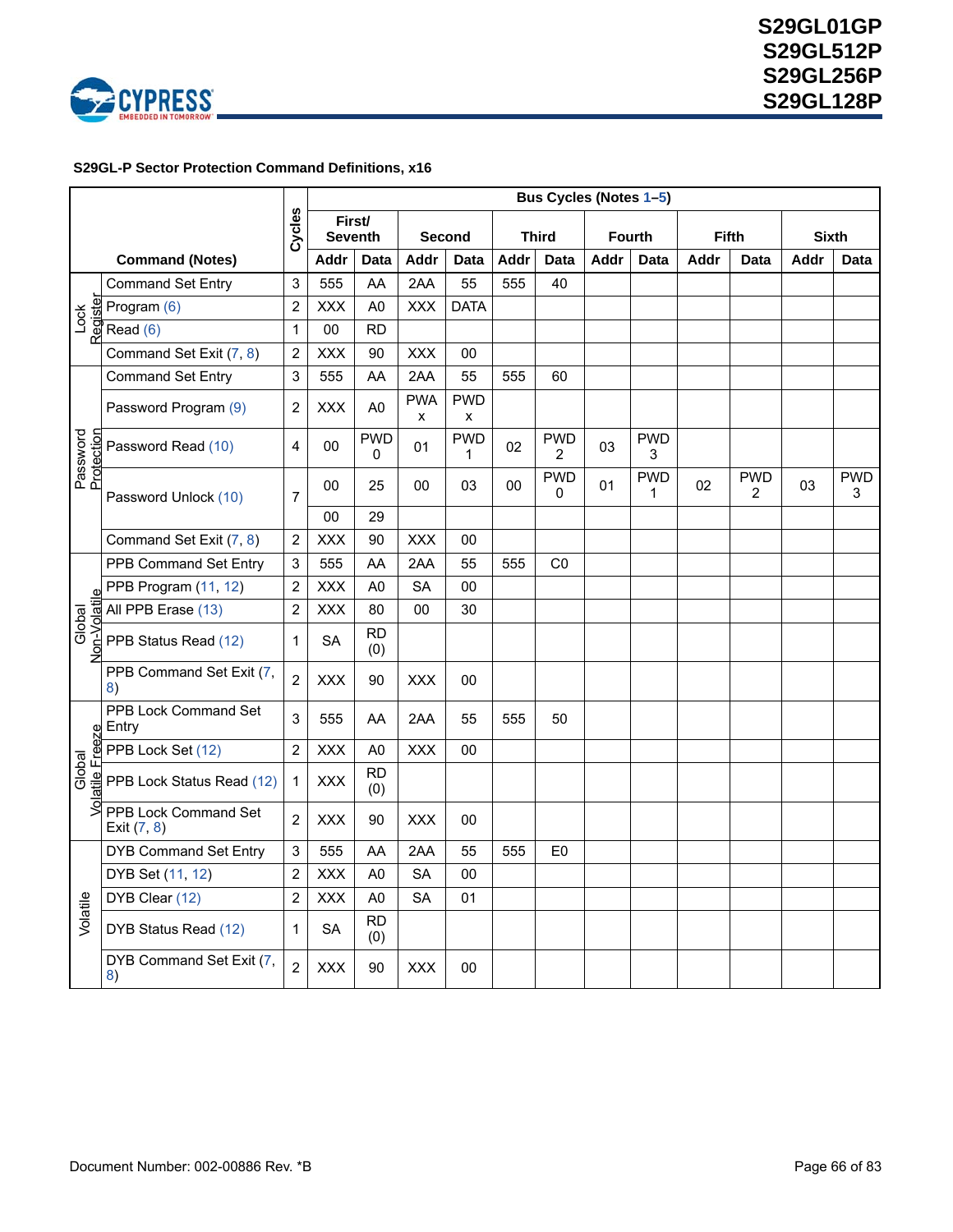

#### *Legend*

*X = Don't care*

*RD(0) = Read data.* 

*SA = Sector Address. Address bits Amax–A16 uniquely select any sector.*

*PWD = Password*

*PWDx = Password word0, word1, word2, and word3.*

*Data = Lock Register Contents: PD(0) = Secured Silicon Sector Protection Bit, PD(1) = Persistent Protection Mode Lock Bit, PD(2) = Password Protection Mode Lock Bit.*

- <span id="page-66-0"></span>*1. See [Table on page 15](#page-14-0) for description of bus operations.*
- *2. All values are in hexadecimal.*
- *3. All bus cycles are write cycles unless otherwise noted.*
- *4. Data bits DQ15-DQ8 are don't cares for unlock and command cycles.*
- <span id="page-66-1"></span>5. Address bits A<sub>MAX</sub>:A16 are don't cares for unlock and command cycles, unless SA or PA required. (A<sub>MAX</sub> is the Highest Address pin.)
- <span id="page-66-2"></span>*6. All Lock Register bits are one-time programmable. Program state = "0" and the erase state = "1." The Persistent Protection Mode Lock Bit and the Password Protection Mode Lock Bit cannot be programmed at the same time or the Lock Register Bits Program operation aborts*  and returns the device to read mode. Lock Register bits that are reserved for future use default to "1's." The Lock Register is shipped out *as "FFFF's" before Lock Register Bit program execution.*
- <span id="page-66-3"></span>*7. The Exit command returns the device to reading the array.*
- <span id="page-66-4"></span>*8. If any Command Set Entry command was written, an Exit command must be issued to reset the device into read mode.*
- <span id="page-66-5"></span>*9. For PWDx, only one portion of the password can be programmed per each "A0" command.*
- <span id="page-66-6"></span>*10.Note that the password portion can be entered or read in any order as long as the entire 64-bit password is entered or read.*
- <span id="page-66-7"></span>*11.If ACC =*  $V_{HH}$ *, sector protection matches when ACC =*  $V_{HH}$ *.*
- <span id="page-66-8"></span>*12.Protected State = "00h," Unprotected State = "01h."*
- <span id="page-66-9"></span>*13.The All PPB Erase command embeds programming of all PPB bits before erasure.*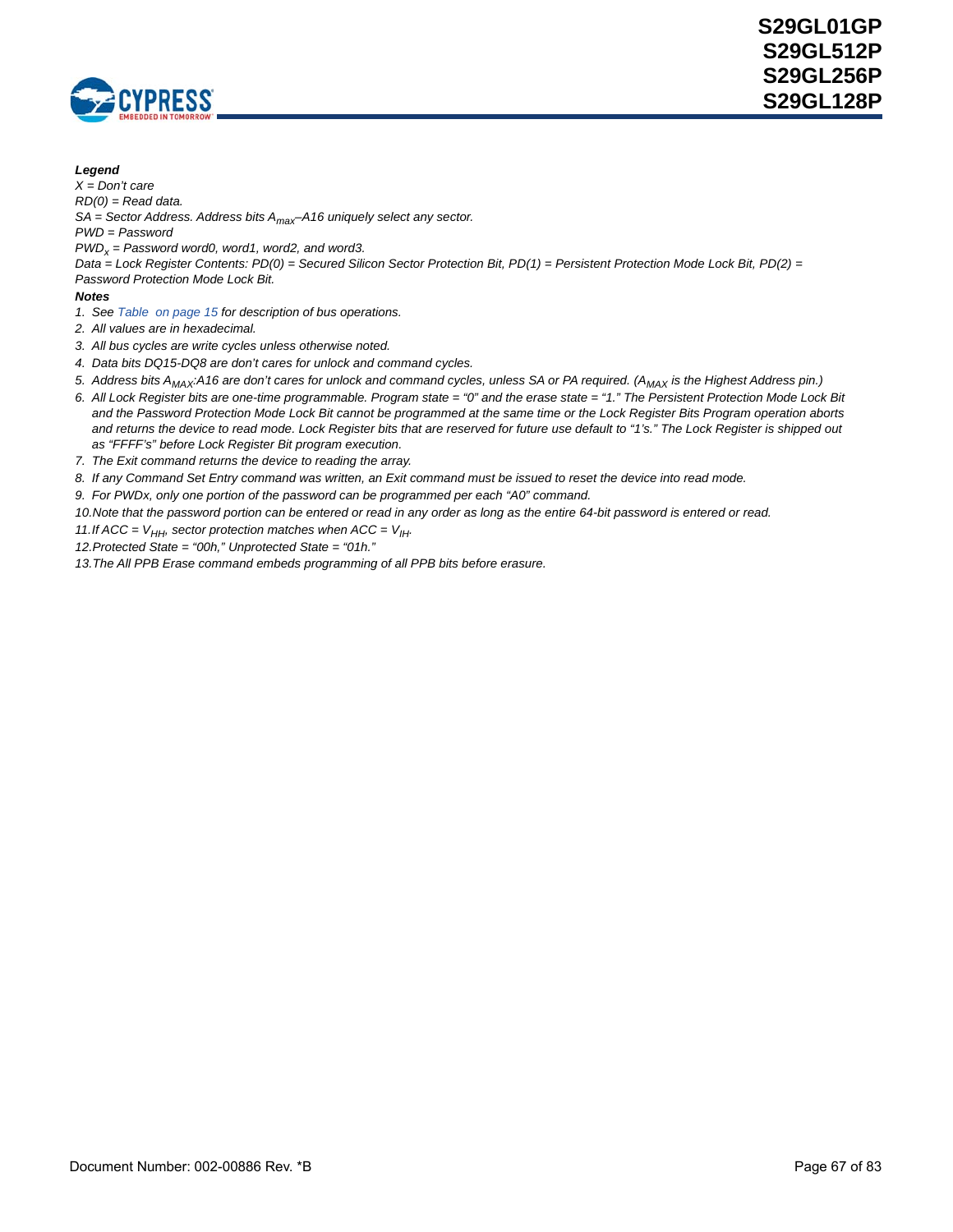

### **S29GL-P Memory Array Command Definitions, x8**

|                                       |                                      |                         |             |                   |            |        |     |                | Bus Cycles (Notes 1-5) |           |            |              |           |              |
|---------------------------------------|--------------------------------------|-------------------------|-------------|-------------------|------------|--------|-----|----------------|------------------------|-----------|------------|--------------|-----------|--------------|
|                                       |                                      | Cycles                  |             | <b>First</b>      |            | Second |     | <b>Third</b>   | <b>Fourth</b>          |           |            | <b>Fifth</b> |           | <b>Sixth</b> |
|                                       |                                      |                         | <b>Addr</b> |                   | Add        |        | Add |                |                        |           | Add        |              | Add       |              |
|                                       | <b>Command (Notes)</b><br>Read $(6)$ | 1                       | <b>RA</b>   | Data<br><b>RD</b> | r          | Data   | r   | <b>Data</b>    | Addr                   | Data      | r          | Data         | r         | Data         |
|                                       |                                      |                         | <b>XXX</b>  | F <sub>0</sub>    |            |        |     |                |                        |           |            |              |           |              |
| Reset (7)                             |                                      | $\mathbf{1}$            |             |                   |            |        |     |                |                        |           |            |              |           |              |
|                                       | Manufacturer ID                      | 4                       | AAA         | AA                | 555        | 55     | AAA | 90             | X00                    | 01        |            |              |           |              |
|                                       | Device ID (8)                        | 6                       | AAA         | AA                | 555        | 55     | AAA | 90             | X02                    | XX7<br>E  | X1C        | (8)          | X1E       | (8)          |
| Autoselect (8,9)                      | Sector Protect Verify (10)           | 4                       | AAA         | AA                | 555        | 55     | AAA | 90             | [SA]X0<br>4            | (10)      |            |              |           |              |
|                                       | Secure Device Verify (11)            | 4                       | AAA         | AA                | 555        | 55     | AAA | 90             | X06                    | (11)      |            |              |           |              |
|                                       | CFI Query (12)                       | $\mathbf{1}$            | AA          | 98                |            |        |     |                |                        |           |            |              |           |              |
| Program                               |                                      | 4                       | AAA         | AA                | 555        | 55     | AAA | A <sub>0</sub> | PA                     | PD        |            |              |           |              |
| Write to Buffer (13)                  |                                      | 6                       | AAA         | AA                | 555        | 55     | SA  | 25             | <b>SA</b>              | <b>WC</b> | <b>WBL</b> | <b>PD</b>    | WB<br>L   | <b>PD</b>    |
|                                       | Program Buffer to Flash (confirm)    | $\mathbf{1}$            | <b>SA</b>   | 29                |            |        |     |                |                        |           |            |              |           |              |
|                                       | Write-to-Buffer-Abort Reset (14)     | 3                       | <b>AAA</b>  | AA                | 555        | 55     | AAA | F <sub>0</sub> |                        |           |            |              |           |              |
|                                       | Enter                                | 3                       | AAA         | AA                | 555        | 55     | AAA | 20             |                        |           |            |              |           |              |
|                                       | Program (15)                         | $\overline{c}$          | <b>XXX</b>  | A <sub>0</sub>    | PA         | PD     |     |                |                        |           |            |              |           |              |
| <b>Unlock Bypass</b>                  | Sector Erase (15)                    | $\overline{\mathbf{c}}$ | <b>XXX</b>  | 80                | <b>SA</b>  | 30     |     |                |                        |           |            |              |           |              |
|                                       | Chip Erase (15)                      | $\overline{c}$          | <b>XXX</b>  | 80                | <b>XXX</b> | 10     |     |                |                        |           |            |              |           |              |
|                                       | <b>Reset (16)</b>                    | 2                       | <b>XXX</b>  | 90                | <b>XXX</b> | 00     |     |                |                        |           |            |              |           |              |
|                                       | Chip Erase                           | 6                       | AAA         | AA                | 555        | 55     | AAA | 80             | AAA                    | AA        | 555        | 55           | AA<br>A   | 10           |
|                                       | <b>Sector Erase</b>                  | 6                       | AAA         | AA                | 555        | 55     | AAA | 80             | AAA                    | AA        | 555        | 55           | <b>SA</b> | 30           |
| Erase Suspend/Program Suspend<br>(17) |                                      | $\mathbf{1}$            | <b>XXX</b>  | B <sub>0</sub>    |            |        |     |                |                        |           |            |              |           |              |
| Erase Resume/Program Resume<br>(18)   |                                      | $\mathbf{1}$            | <b>XXX</b>  | 30                |            |        |     |                |                        |           |            |              |           |              |
|                                       | Secured Silicon Sector Entry         | 3                       | AAA         | AA                | 555        | 55     | AAA | 88             |                        |           |            |              |           |              |
|                                       | Secured Silicon Sector Exit (19)     | 4                       | AAA         | AA                | 555        | 55     | AAA | 90             | XX                     | 00        |            |              |           |              |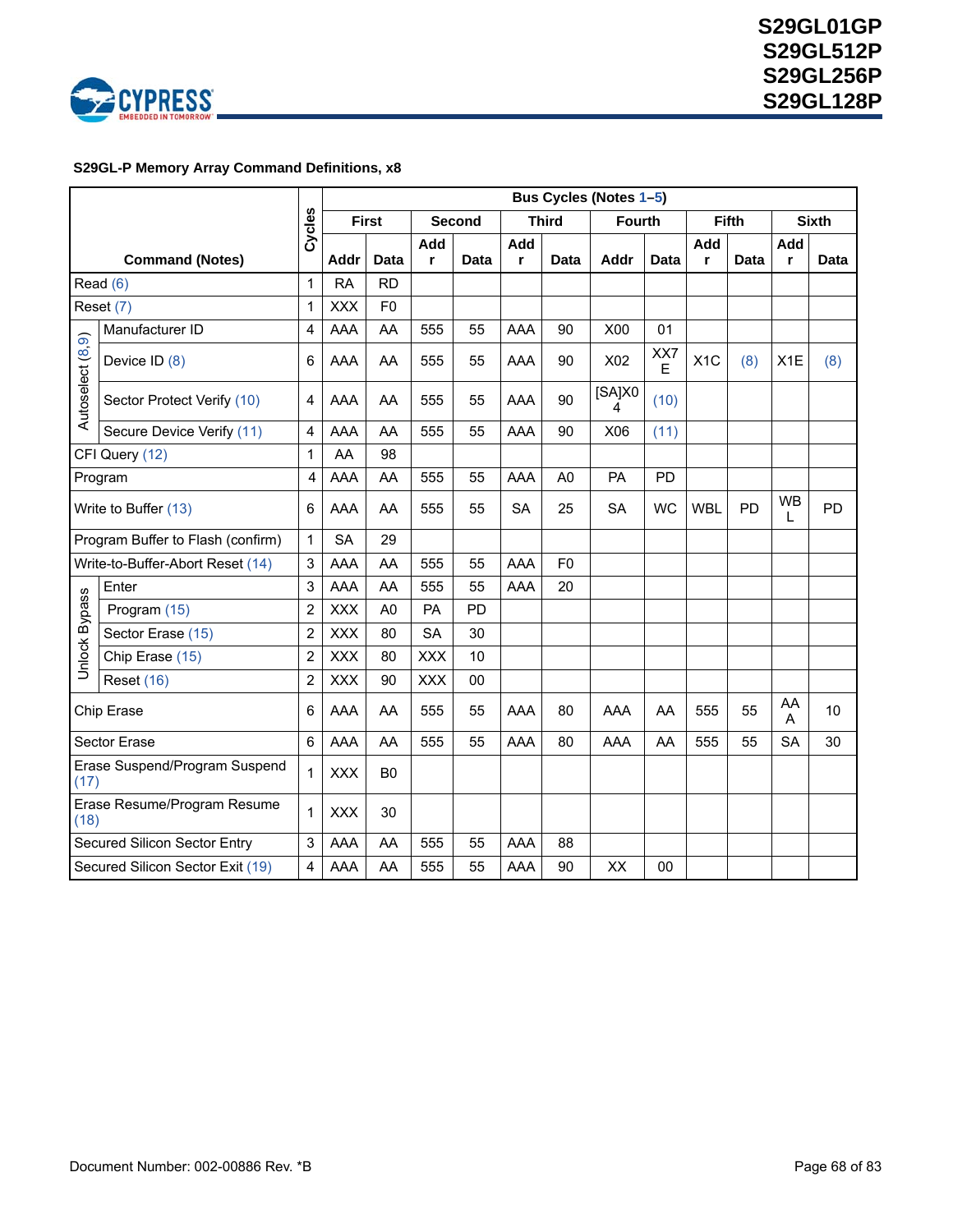

#### *Legend*

*X = Don't care*

*RA = Address of the memory to be read.*

*RD = Data read from location RA during read operation.* 

*PA = Address of the memory location to be programmed. Addresses latch on the falling edge of the WE# or CE# pulse, whichever happens later.* 

*PD = Data to be programmed at location PA. Data latches on the rising edge of the WE# or CE# pulse, whichever happens first.*

*SA = Address of the sector to be verified (in autoselect mode) or erased. Address bits Amax–A16 uniquely select any sector.*

*WBL = Write Buffer Location. The address must be within the same write buffer page as PA.*

*WC = Word Count is the number of write buffer locations to load minus 1.*

- <span id="page-68-0"></span>*1. See [Table on page 15](#page-14-0) for description of bus operations.*
- *2. All values are in hexadecimal.*
- *3. All bus cycles are write cycles unless otherwise noted.*
- *4. Data bits DQ15-DQ8 are don't cares for unlock and command cycles.*
- <span id="page-68-1"></span>5. Address bits A<sub>MAX</sub>:A16 are don't cares for unlock and command cycles, unless SA or PA required. (A<sub>MAX</sub> is the Highest Address pin.).
- <span id="page-68-2"></span>*6. No unlock or command cycles required when reading array data.*
- <span id="page-68-3"></span>*7. The Reset command is required to return to reading array data when device is in the autoselect mode, or if DQ5 goes high (while the device is providing status data).*
- <span id="page-68-4"></span>*8. See [Table on page 18](#page-17-0) for device ID values and definitions.*
- <span id="page-68-5"></span>*9. The fourth, fifth, and sixth cycles of the autoselect command sequence are read cycles.*
- <span id="page-68-6"></span>10. The data is 00h for an unprotected sector and 01h for a protected sector. See [Autoselect on page 17](#page-16-0) for more information. This is same as *PPB Status Read except that the protect and unprotect statuses are inverted here.*
- <span id="page-68-7"></span>*11.The data value for DQ7 is "1" for a serialized, protected Secured Silicon Sector region and "0" for an unserialized, unprotected region. See [Table on page 18](#page-17-1) for data and definitions.*
- <span id="page-68-8"></span>*12.Command is valid when device is ready to read array data or when device is in autoselect mode.*
- <span id="page-68-9"></span>*13.Depending on the number of words written, the total number of cycles may be from 6 to 69.*
- <span id="page-68-10"></span>*14.Command sequence returns device to reading array after being placed in a Write-to-Buffer-Abort state. Full command sequence is required if resetting out of abort while in Unlock Bypass mode.*
- <span id="page-68-11"></span>*15.The Unlock-Bypass command is required prior to the Unlock-Bypass-Program command.*
- <span id="page-68-12"></span>*16.The Unlock-Bypass-Reset command is required to return to reading array data when the device is in the unlock bypass mode.*
- <span id="page-68-13"></span>17. The system can read and program/program suspend in non-erasing sectors, or enter the autoselect mode, when in the Erase Suspend *mode. The Erase Suspend command is valid only during a sector erase operation.*
- <span id="page-68-14"></span>*18.The Erase Resume/Program Resume command is valid only during the Erase Suspend/Program Suspend modes.*
- <span id="page-68-15"></span>*19.The Exit command returns the device to reading the array.*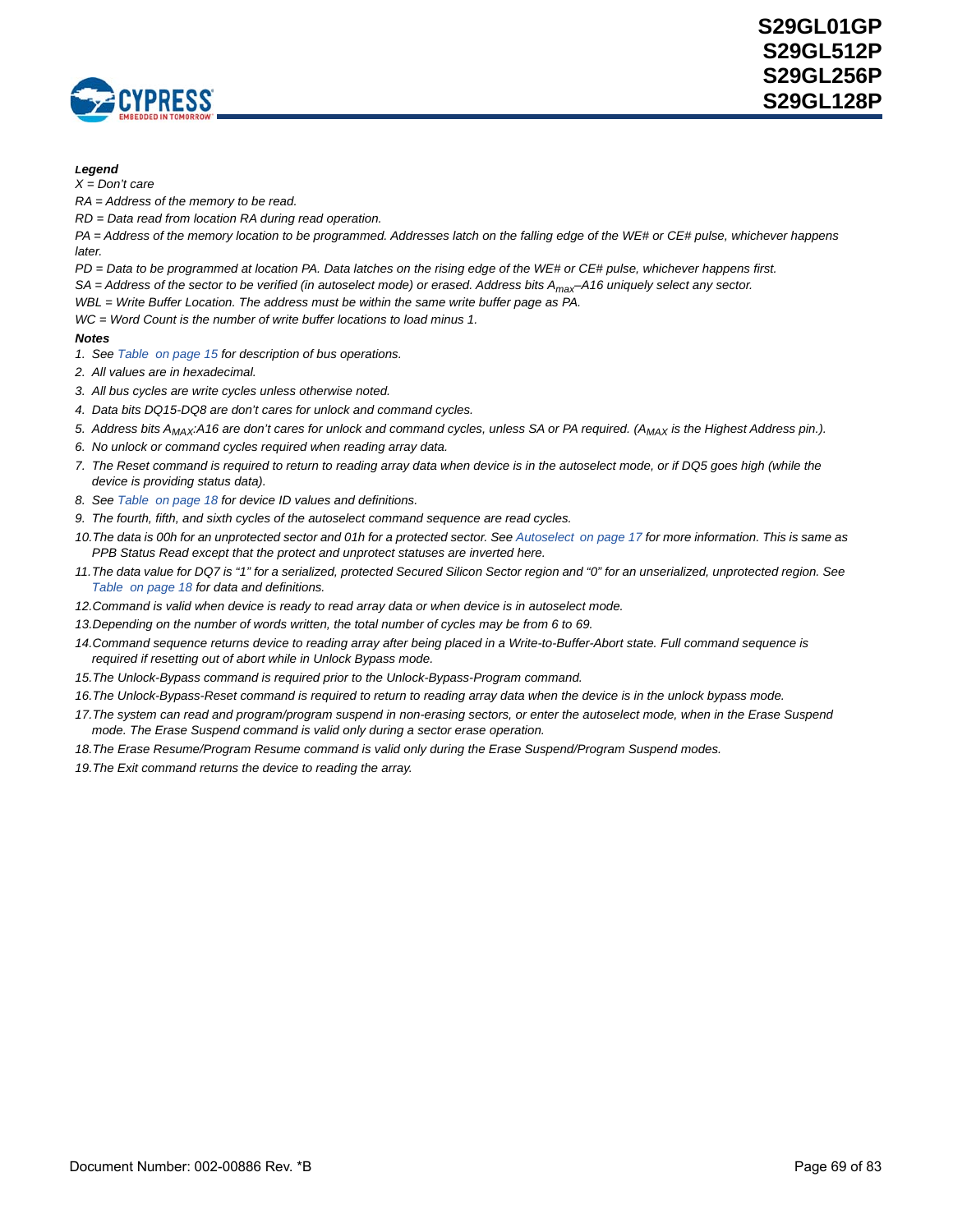

### <span id="page-69-0"></span> **S29GL-P Sector Protection Command Definitions, x8**

|                     |                                     |                  |            |                          |                 |                   |      |                 | Bus Cycles (Notes 1-5) |                 |              |                 |      |                 |
|---------------------|-------------------------------------|------------------|------------|--------------------------|-----------------|-------------------|------|-----------------|------------------------|-----------------|--------------|-----------------|------|-----------------|
|                     |                                     | Cycles           |            | First/<br><b>Seventh</b> |                 | Second/<br>Eighth |      | <b>Third</b>    | <b>Fourth</b>          |                 | <b>Fifth</b> |                 |      | <b>Sixth</b>    |
|                     | <b>Command (Notes)</b>              |                  | Addr       | <b>Data</b>              | <b>Addr</b>     | <b>Data</b>       | Addr | Data            | Addr                   | Data            | Addr         | Data            | Addr | Data            |
|                     | <b>Command Set Entry</b>            | 3                | AAA        | AA                       | 555             | 55                | AAA  | 40              |                        |                 |              |                 |      |                 |
| Lock Register       | Bits Program (6)                    | $\overline{2}$   | <b>XXX</b> | A <sub>0</sub>           | <b>XXX</b>      | <b>DATA</b>       |      |                 |                        |                 |              |                 |      |                 |
|                     | Read $(6)$                          | $\mathbf{1}$     | 00         | <b>RD</b>                |                 |                   |      |                 |                        |                 |              |                 |      |                 |
|                     | Command Set Exit (7, 8)             | $\overline{2}$   | <b>XXX</b> | 90                       | <b>XXX</b>      | $00\,$            |      |                 |                        |                 |              |                 |      |                 |
|                     | <b>Command Set Entry</b>            | $\mathsf 3$      | AAA        | AA                       | 555             | 55                | AAA  | 60              |                        |                 |              |                 |      |                 |
|                     | Password Program (9)                | $\overline{2}$   | <b>XXX</b> | A <sub>0</sub>           | <b>PWA</b><br>x | <b>PWD</b><br>x   |      |                 |                        |                 |              |                 |      |                 |
|                     | Password Read (10)                  | 8                | 00         | <b>PWD</b><br>0          | 01              | <b>PWD</b><br>1   | 02   | <b>PWD</b><br>2 | 03                     | <b>PWD</b><br>3 | 04           | <b>PWD</b><br>4 | 05   | <b>PWD</b><br>5 |
|                     |                                     |                  | 06         | <b>PWD</b><br>6          | 07              | <b>PWD</b><br>7   |      |                 |                        |                 |              |                 |      |                 |
| Password Protection |                                     |                  | 00         | 25                       | 00              | 03                | 00   | <b>PWD</b><br>0 | 01                     | <b>PWD</b><br>1 | 02           | <b>PWD</b><br>2 | 03   | <b>PWD</b><br>3 |
|                     | Password Unlock (10)                | 11               | 04         | <b>PWD</b><br>4          | 05              | <b>PWD</b><br>5   | 06   | <b>PWD</b><br>6 | 07                     | <b>PWD</b><br>7 | 00           | 29              |      |                 |
|                     | Command Set Exit (7, 8)             | $\overline{2}$   | <b>XXX</b> | 90                       | <b>XXX</b>      | $00\,$            |      |                 |                        |                 |              |                 |      |                 |
|                     | PPB Command Set Entry               | $\mathsf 3$      | AAA        | AA                       | 55              | 55                | AAA  | CO              |                        |                 |              |                 |      |                 |
|                     | PPB Program (11, 12)                | $\overline{2}$   | <b>XXX</b> | A <sub>0</sub>           | <b>SA</b>       | $00\,$            |      |                 |                        |                 |              |                 |      |                 |
|                     | All PPB Erase (13)                  | $\overline{2}$   | <b>XXX</b> | 80                       | 00              | 30                |      |                 |                        |                 |              |                 |      |                 |
| Global              | PPB Status Read (12)                | $\mathbf{1}$     | <b>SA</b>  | RD(0)<br>$\lambda$       |                 |                   |      |                 |                        |                 |              |                 |      |                 |
|                     | PPB Command Set Exit (7,<br>8)      | $\overline{2}$   | <b>XXX</b> | 90                       | <b>XXX</b>      | $00\,$            |      |                 |                        |                 |              |                 |      |                 |
|                     | PPB Lock Command Set<br>Entry       | 3                | AAA        | AA                       | 555             | 55                | AAA  | 50              |                        |                 |              |                 |      |                 |
|                     | PPB Lock Bit Set (12)               | $\overline{2}$   | XXX        | A <sub>0</sub>           | <b>XXX</b>      | 00                |      |                 |                        |                 |              |                 |      |                 |
| Global              | PPB Lock Status Read (12)           | 1                | XXX        | RD(0)                    |                 |                   |      |                 |                        |                 |              |                 |      |                 |
|                     | PPB Lock Command Set<br>Exit (7, 8) | $\overline{2}$   | XXX        | 90                       | <b>XXX</b>      | 00                |      |                 |                        |                 |              |                 |      |                 |
|                     | <b>DYB Command Set Entry</b>        | 3                | AAA        | AA                       | 555             | 55                | AAA  | E <sub>0</sub>  |                        |                 |              |                 |      |                 |
|                     | DYB Set (11, 12)                    | $\boldsymbol{2}$ | <b>XXX</b> | A <sub>0</sub>           | SA              | 00                |      |                 |                        |                 |              |                 |      |                 |
|                     | DYB Clear (12)                      | $\mathbf 2$      | <b>XXX</b> | A <sub>0</sub>           | <b>SA</b>       | 01                |      |                 |                        |                 |              |                 |      |                 |
| volatile            | DYB Status Read (12)                | $\mathbf{1}$     | SA         | RD(0)<br>$\lambda$       |                 |                   |      |                 |                        |                 |              |                 |      |                 |
|                     | DYB Command Set Exit (7,<br>8)      | $\overline{2}$   | XXX        | 90                       | <b>XXX</b>      | $00\,$            |      |                 |                        |                 |              |                 |      |                 |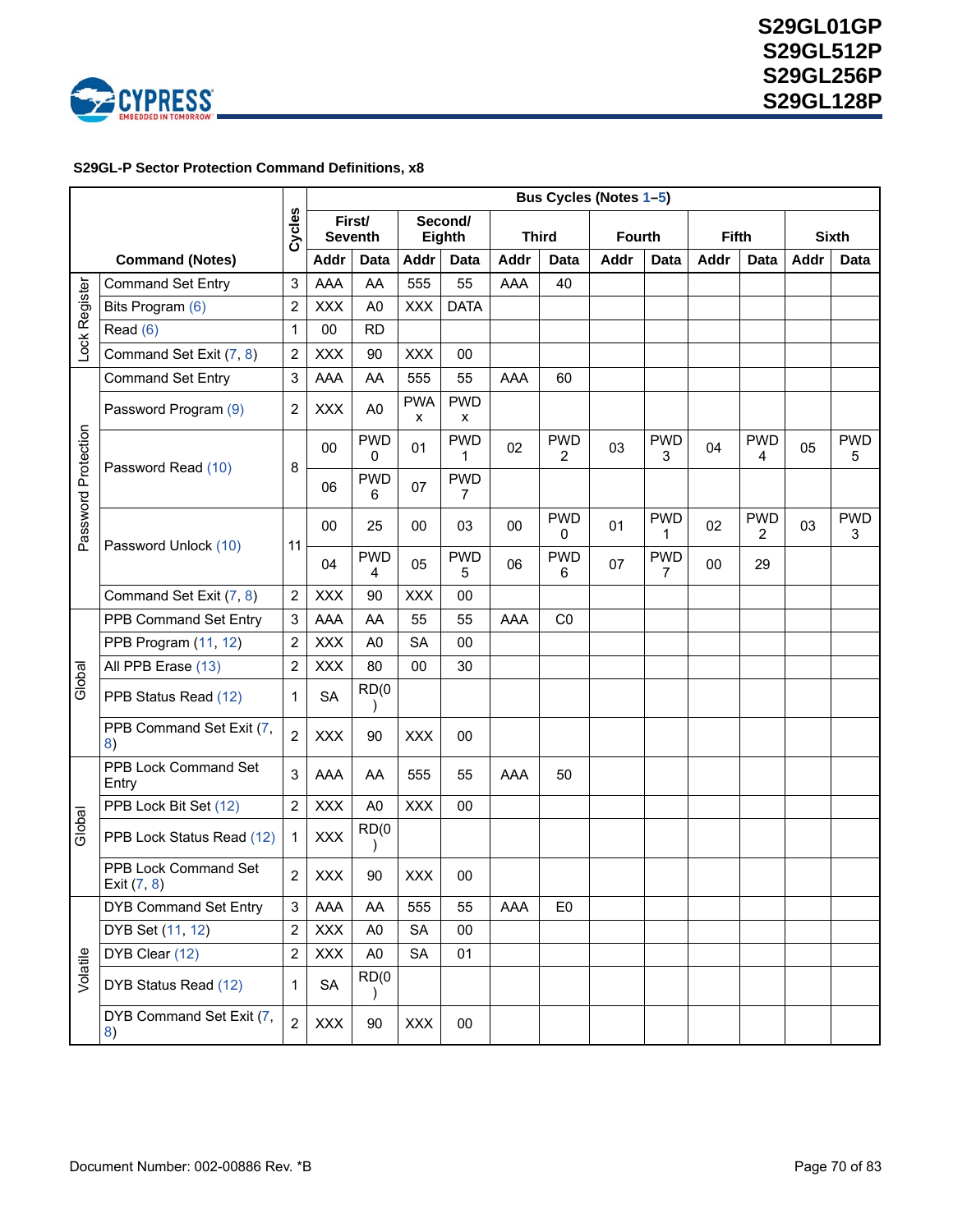

#### *Legend*

*X = Don't care*

*RD(0) = Read data.* 

*SA = Sector Address. Address bits Amax–A16 uniquely select any sector.*

*PWD = Password*

*PWDx = Password word0, word1, word2, and word3.*

*Data = Lock Register Contents: PD(0) = Secured Silicon Sector Protection Bit, PD(1) = Persistent Protection Mode Lock Bit, PD(2) = Password Protection Mode Lock Bit.*

#### *Notes*

<span id="page-70-0"></span>*1. See [Table on page 15](#page-14-0) for description of bus operations.*

*2. All values are in hexadecimal.*

- *3. All bus cycles are write cycles unless otherwise noted.*
- *4. Data bits DQ15-DQ8 are don't cares for unlock and command cycles.*
- <span id="page-70-1"></span>5. Address bits A<sub>MAX</sub>:A16 are don't cares for unlock and command cycles, unless SA or PA required. (A<sub>MAX</sub> is the Highest Address pin.)
- <span id="page-70-2"></span>*6. All Lock Register bits are one-time programmable. Program state = "0" and the erase state = "1." The Persistent Protection Mode Lock Bit and the Password Protection Mode Lock Bit cannot be programmed at the same time or the Lock Register Bits Program operation aborts*  and returns the device to read mode. Lock Register bits that are reserved for future use default to "1's." The Lock Register is shipped out *as "FFFF's" before Lock Register Bit program execution.*
- <span id="page-70-3"></span>*7. The Exit command returns the device to reading the array.*
- <span id="page-70-4"></span>*8. If any Command Set Entry command was written, an Exit command must be issued to reset the device into read mode.*
- <span id="page-70-5"></span>*9. For PWDx, only one portion of the password can be programmed per each "A0" command.*

<span id="page-70-6"></span>*10.Note that the password portion can be entered or read in any order as long as the entire 64-bit password is entered or read.*

- <span id="page-70-7"></span>*11.If ACC =*  $V_{HH}$ *, sector protection matches when ACC =*  $V_{HH}$ *.*
- <span id="page-70-8"></span>*12.Protected State = "00h," Unprotected State = "01h."*
- <span id="page-70-9"></span>*13.The All PPB Erase command embeds programming of all PPB bits before erasure.*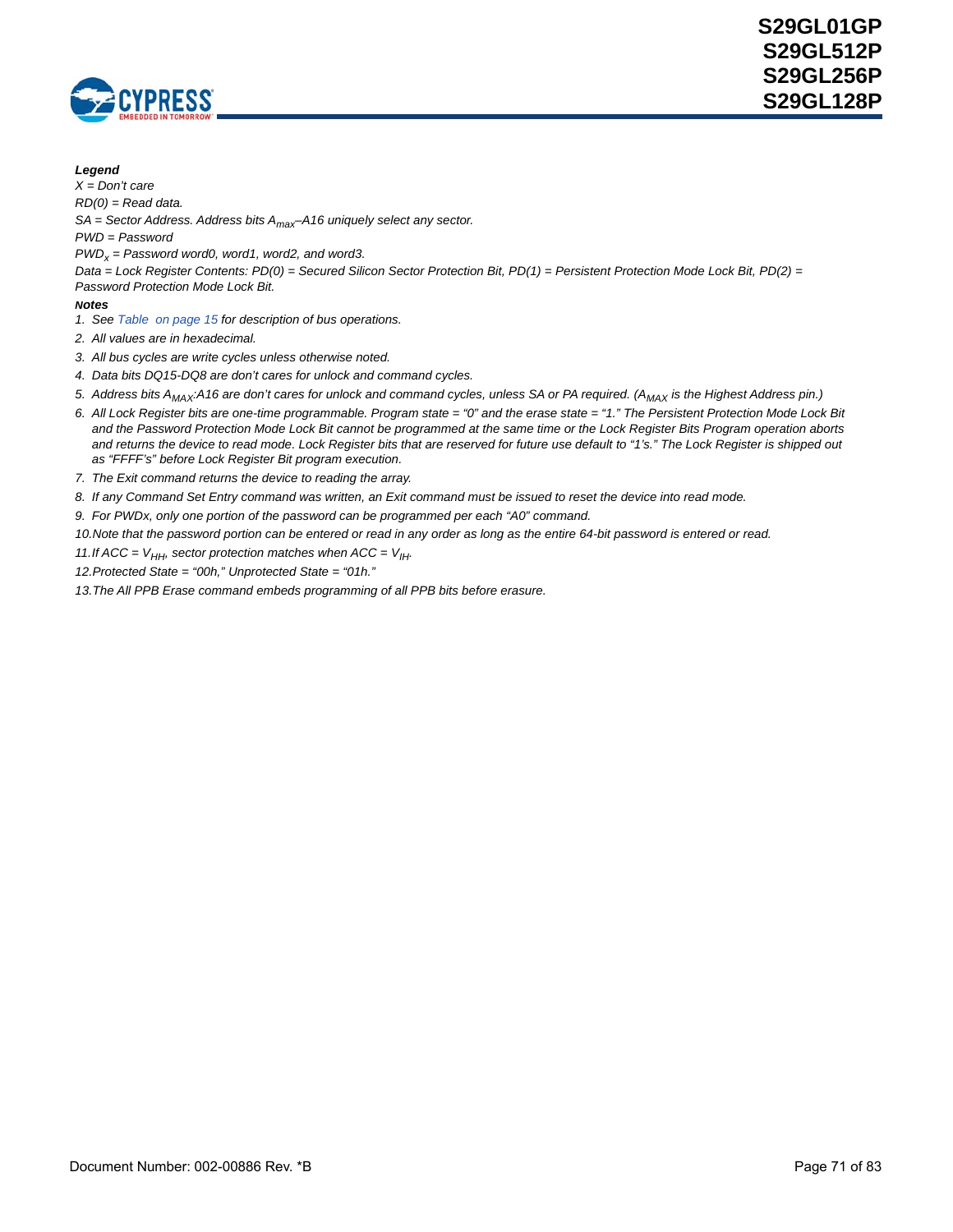

## **12.2 Common Flash Memory Interface**

The Common Flash Interface (CFI) specification outlines device and host system software interrogation handshake, which allows specific vendor-specified software algorithms to be used for entire families of devices. Software support can then be deviceindependent, JEDEC ID-independent, and forward- and back-ward-compatible for the specified flash device families. Flash vendors can standardize their existing interfaces for long-term compatibility.

This device enters the CFI Query mode when the system writes the CFI Query command, 98h, to address 55h any time the device is ready to read array data. The system can read CFI information at the addresses given in Tables –). All reads outside of the CFI address range, returns non-valid data. Reads from other sectors are allowed, writes are not. To terminate reading CFI data, the system must write the reset command.

The system can also write the CFI query command when the device is in the autoselect mode. The device enters the CFI query mode, and the system can read CFI data at the addresses given in Tables [–.](#page-74-0) The system must write the reset command to return the device to reading array data.

The following is a C source code example of using the CFI Entry and Exit functions. Refer to the *Cypress Low Level Driver User's Guide* [\(available on w](http://www.spansion.com)ww.cypress.com) for general information on Cypress Flash memory software development guidelines.

```
/* Example: CFI Entry command */
 *( (UINT16 *)base addr + 0x55 ) = 0x0098; /* write CFI entry command */
/* Example: CFI Exit command */
 *( (UINT16 *)base addr + 0x000 ) = 0x00F0; /* write cfi exit command */
```
For further information, please refer to the CFI Specification (see JEDEC publications JEP137-A and JESD68.01and CFI Publication 100). Please contact your sales office for copies of these documents.

| <b>Addresses</b><br>(x16) | Addresses (x8)  | Data  | <b>Description</b>                                           |
|---------------------------|-----------------|-------|--------------------------------------------------------------|
| 10 <sub>h</sub>           | 20h             | 0051h | Query Unique ASCII string "QRY"                              |
| 11h                       | 22h             | 0052h |                                                              |
| 12h                       | 24h             | 0059h |                                                              |
| 13h                       | 26h             | 0002h | Primary OEM Command Set                                      |
| 14h                       | 28h             | 0000h |                                                              |
| 15h                       | 2Ah             | 0040h | Address for Primary Extended Table                           |
| 16h                       | 2Ch             | 0000h |                                                              |
| 17h                       | 2Eh             | 0000h | Alternate OEM Command Set (00h = none exists)                |
| 18h                       | 30h             | 0000h |                                                              |
| 19h                       | 32 <sub>h</sub> | 0000h | Address for Alternate OEM Extended Table (00h = none exists) |
| 1Ah                       | 34h             | 0000h |                                                              |

### **CFI Query Identification String**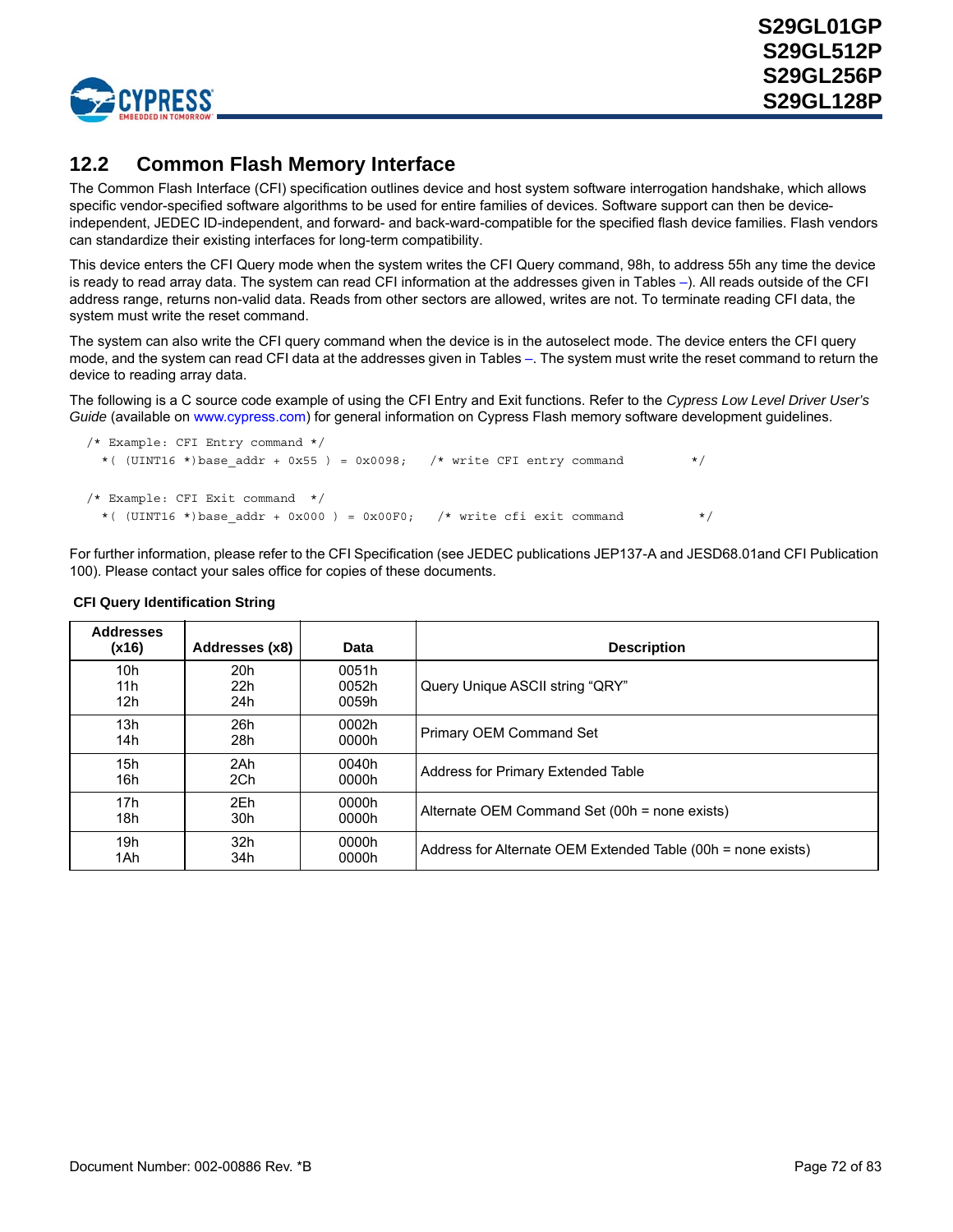

## **System Interface String**

| <b>Addresses</b><br>(x16) | Addresses (x8) | <b>Data</b>                                                               | <b>Description</b>                                                         |
|---------------------------|----------------|---------------------------------------------------------------------------|----------------------------------------------------------------------------|
| 1Bh                       | 36h            | 0027h                                                                     | V <sub>CC</sub> Min. (write/erase) D7-D4: volt, D3-D0: 100 mV              |
| 1Ch                       | 38h            | 0036h                                                                     | V <sub>CC</sub> Max. (write/erase) D7-D4: volt, D3-D0: 100 mV              |
| 1Dh                       | 3Ah            | 0000h                                                                     | $V_{PP}$ Min. voltage (00h = no $V_{PP}$ pin present)                      |
| 1Eh                       | 3Ch            | 0000h                                                                     | $V_{PP}$ Max. voltage (00h = no $V_{PP}$ pin present)                      |
| 1Fh                       | 3Eh            | 0006h                                                                     | Typical timeout per single byte/word write $2^N \mu s$                     |
| 20h                       | 40h            | 0006h                                                                     | Typical timeout for buffer write $2^N \mu s$ (00h = not supported)         |
| 21h                       | 42h            | 0009h                                                                     | Typical timeout per individual block erase $2^N$ ms                        |
| 22h                       | 44h            | $0013h = 1Gb$<br>$0012h = 512 Mb$<br>$0011h = 256 Mb$<br>$0010h = 128 Mb$ | Typical timeout for full chip erase $2^N$ ms (00h = not supported)         |
| 23h                       | 46h            | 0003h                                                                     | Max. timeout for byte/word write $2^N$ times typical                       |
| 24h                       | 48h            | 0005h                                                                     | Max. timeout for buffer write $2^N$ times typical                          |
| 25h                       | 4Ah            | 0003h                                                                     | Max. timeout per individual block erase $2N$ times typical                 |
| 26h                       | 4Ch            | 0002h                                                                     | Max. timeout for full chip erase $2^N$ times typical (00h = not supported) |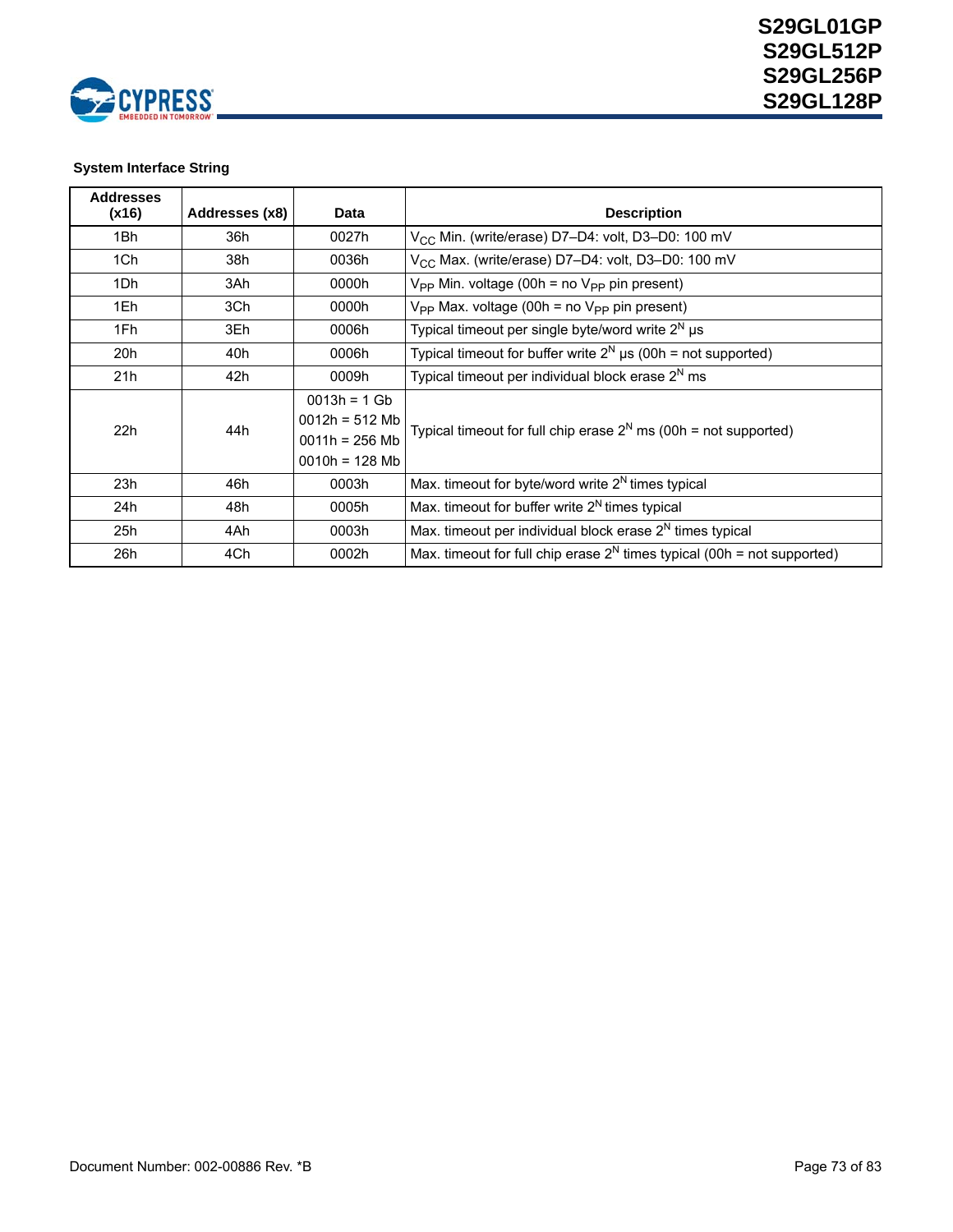

# **Device Geometry Definition**

| <b>Addresses</b><br>(x16) | Addresses (x8)           | Data                             | <b>Description</b>                                                                                                                                                                                                                                   |
|---------------------------|--------------------------|----------------------------------|------------------------------------------------------------------------------------------------------------------------------------------------------------------------------------------------------------------------------------------------------|
| 27h                       | 4Eh                      | 001Bh<br>001Ah<br>0019h<br>0018h | Device Size = $2^N$ byte<br>$1B = 1$ Gb, $1A = 512$ Mb, $19 = 256$ Mb, $18 = 128$ Mb                                                                                                                                                                 |
| 28h                       | 50h                      | 0002h                            | Flash Device Interface description (refer to CFI publication 100)                                                                                                                                                                                    |
| 29h                       | 52h                      | 0000h                            |                                                                                                                                                                                                                                                      |
| 2Ah                       | 54h                      | 0006h                            | Max. number of byte in multi-byte write = $2^N$                                                                                                                                                                                                      |
| 2Bh                       | 56h                      | 0000h                            | $(00h = not supported)$                                                                                                                                                                                                                              |
| 2Ch                       | 58h                      | 0001h                            | Number of Erase Block Regions within device (01h = uniform device, 02h =<br>boot device)                                                                                                                                                             |
| 2Dh<br>2Eh<br>2Fh<br>30h  | 5Ah<br>5Ch<br>5Eh<br>60h | 00xxh<br>000xh<br>0000h<br>000xh | Erase Block Region 1 Information<br>(refer to the CFI specification or CFI publication 100)<br>00FFh, 0003h, 0000h, 0002h =1 Gb<br>00FFh, 0001h, 0000h, 0002h = 512 Mb<br>00FFh. 0000h. 0000h. 0002h = 256 Mb<br>007Fh, 0000h, 0000h, 0002h = 128 Mb |
| 31h                       | 62h                      | 0000h                            | Erase Block Region 2 Information (refer to CFI publication 100)                                                                                                                                                                                      |
| 32h                       | 64h                      | 0000h                            |                                                                                                                                                                                                                                                      |
| 33h                       | 66h                      | 0000h                            |                                                                                                                                                                                                                                                      |
| 34h                       | 68h                      | 0000h                            |                                                                                                                                                                                                                                                      |
| 35h                       | 6Ah                      | 0000h                            | Erase Block Region 3 Information (refer to CFI publication 100)                                                                                                                                                                                      |
| 36h                       | 6Ch                      | 0000h                            |                                                                                                                                                                                                                                                      |
| 37h                       | 6Eh                      | 0000h                            |                                                                                                                                                                                                                                                      |
| 38h                       | 70h                      | 0000h                            |                                                                                                                                                                                                                                                      |
| 39h                       | 72h                      | 0000h                            | Erase Block Region 4 Information (refer to CFI publication 100)                                                                                                                                                                                      |
| 3Ah                       | 74h                      | 0000h                            |                                                                                                                                                                                                                                                      |
| 3Bh                       | 76h                      | 0000h                            |                                                                                                                                                                                                                                                      |
| 3Ch                       | 78h                      | 0000h                            |                                                                                                                                                                                                                                                      |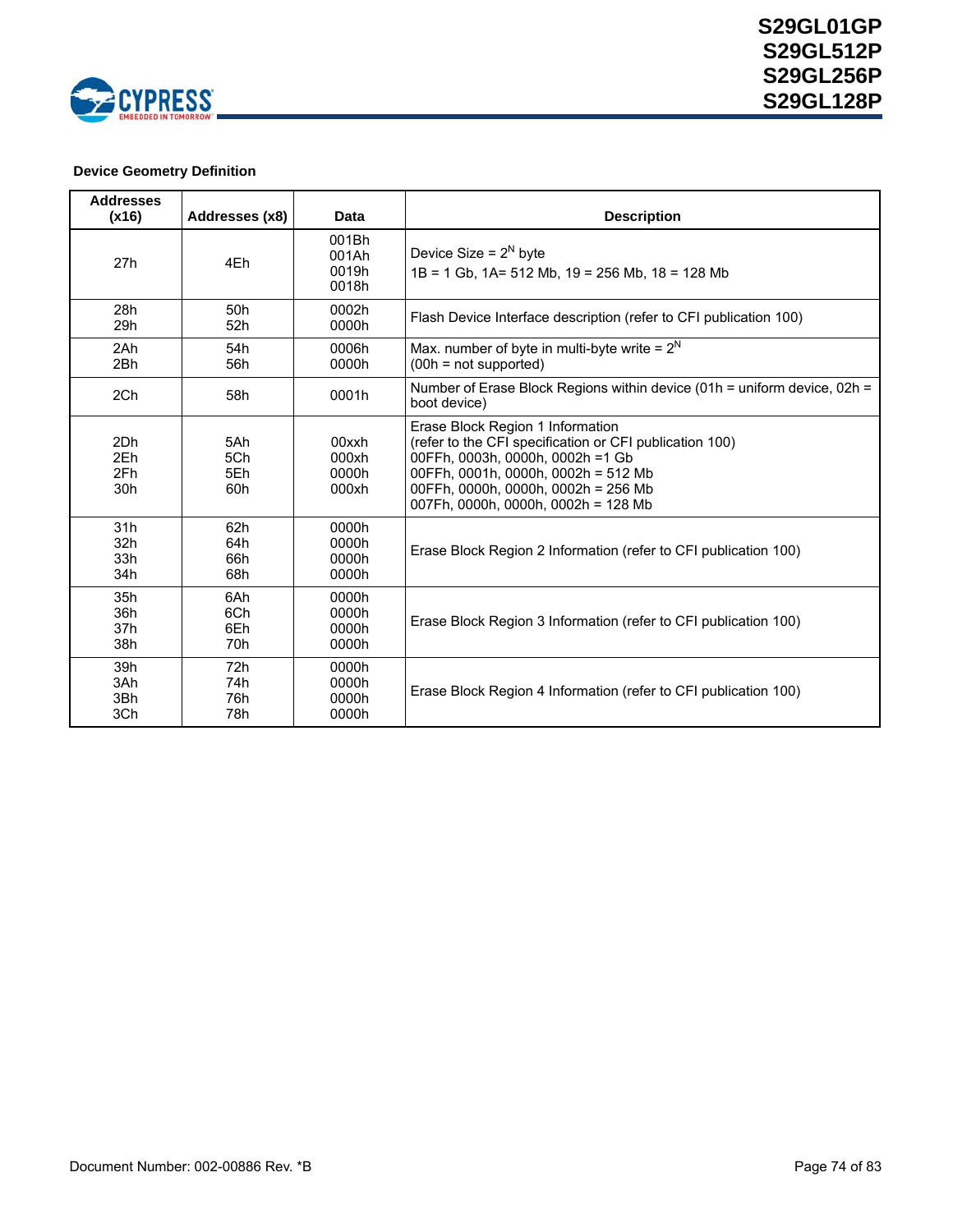

# **Primary Vendor-Specific Extended Query**

| <b>Addresses</b><br>(x16) | Addresses (x8)    | Data                    | <b>Description</b>                                                                                                                 |
|---------------------------|-------------------|-------------------------|------------------------------------------------------------------------------------------------------------------------------------|
| 40h<br>41h<br>42h         | 80h<br>82h<br>84h | 0050h<br>0052h<br>0049h | Query-unique ASCII string "PRI"                                                                                                    |
| 43h                       | 86h               | 0031h                   | Major version number, ASCII                                                                                                        |
| 44h                       | 88h               | 0033h                   | Minor version number, ASCII                                                                                                        |
| 45h                       | 8Ah               | 0014h                   | Address Sensitive Unlock (Bits 1-0)<br>$0$ = Required, $1$ = Not Required<br>Process Technology (Bits 7-2) 0101b = 90 nm MirrorBit |
|                           |                   |                         |                                                                                                                                    |
| 46h                       | 8Ch               | 0002h                   | <b>Erase Suspend</b><br>$0 = Not$ Supported, 1 = To Read Only, 2 = To Read & Write                                                 |
| 47h                       | 8Eh               | 0001h                   | <b>Sector Protect</b><br>$0 = Not$ Supported, $X =$ Number of sectors in per group                                                 |
| 48h                       | 90h               | 0000h                   | Sector Temporary Unprotect<br>$00 = Not$ Supported, $01 =$ Supported                                                               |
| 49h                       | 92h               | 0008h                   | Sector Protect/Unprotect scheme<br>0008h = Advanced Sector Protection                                                              |
| 4Ah                       | 94h               | 0000h                   | Simultaneous Operation<br>$00 = Not$ Supported, $X =$ Number of Sectors                                                            |
| 4Bh                       | 96h               | 0000h                   | <b>Burst Mode Type</b><br>$00 = Not$ Supported, $01 =$ Supported                                                                   |
| 4Ch                       | 98h               | 0002h                   | Page Mode Type<br>$00 =$ Not Supported, 01 = 4 Word Page, 02 = 8 Word Page                                                         |
| 4Dh                       | 9Ah               | 00B5h                   | ACC (Acceleration) Supply Minimum<br>00h = Not Supported, D7-D4: Volt, D3-D0: 100 mV                                               |
| 4Eh                       | 9Ch               | 00C5h                   | ACC (Acceleration) Supply Maximum<br>00h = Not Supported, D7-D4: Volt, D3-D0: 100 mV                                               |
| 4Fh                       | 9Eh               | 00xxh                   | WP# Protection<br>04h = Uniform sectors bottom WP# protect, 05h = Uniform sectors top WP#<br>protect                               |
| 50h                       | A <sub>0</sub> h  | 0001h                   | Program Suspend<br>00h = Not Supported, 01h = Supported                                                                            |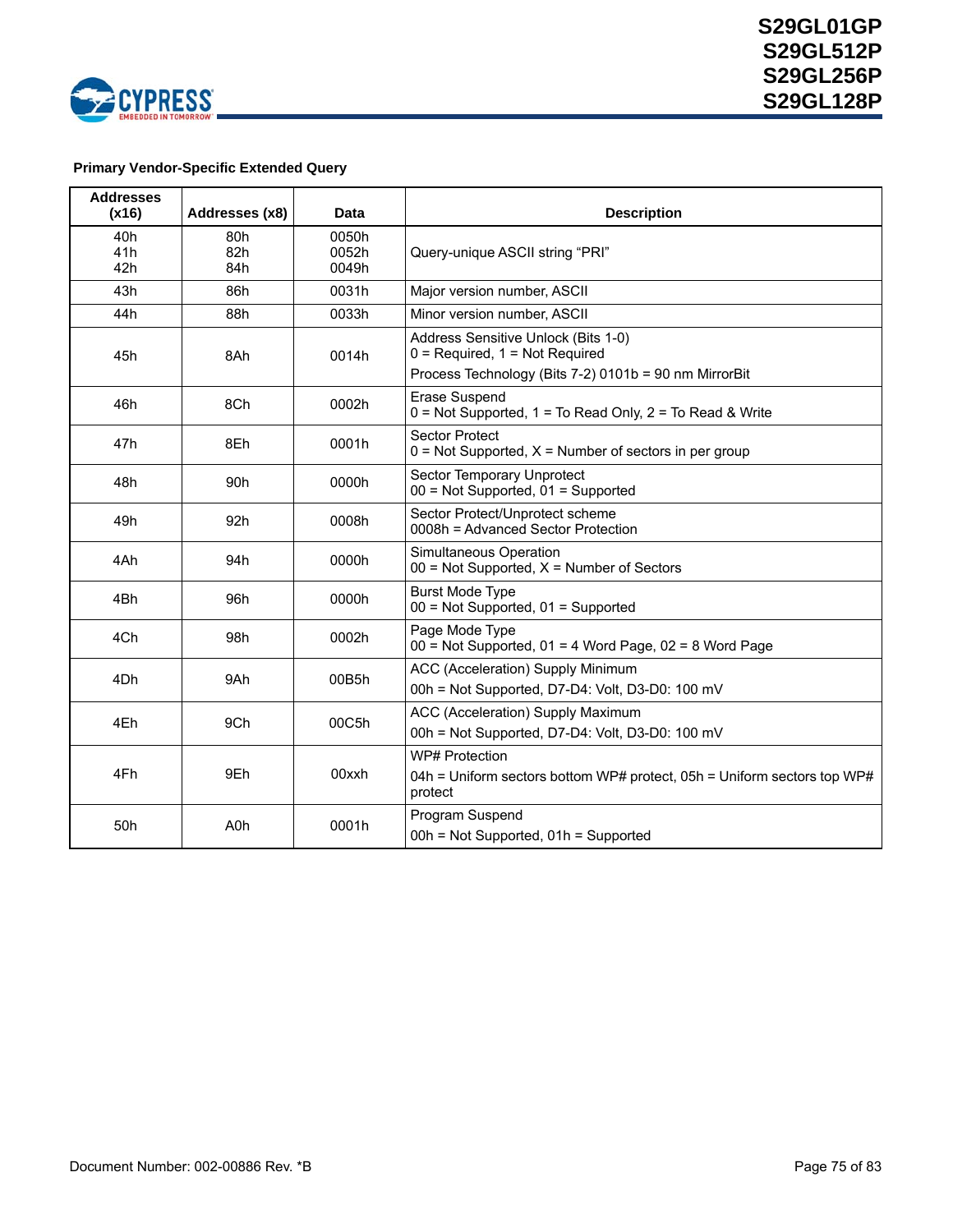

# **13. Advance Information on S29GL-S Eclipse 65 nm MirrorBit Power-On and Warm Reset Timing**

At power on, the flash requires additional time in the reset state to self configure than it does during a warm reset. [Table](#page-75-1) and [Figure 13.1](#page-75-2) and [Figure 13.2](#page-76-0) detail the power on and warm reset timing requirements for the GL-P, and GL-S flash.

| <b>Parameter</b>      | <b>Description</b>                  | <b>Type</b> | GL-P       | GL-S         |  |  |  |  |
|-----------------------|-------------------------------------|-------------|------------|--------------|--|--|--|--|
| <b>Power on Reset</b> |                                     |             |            |              |  |  |  |  |
| $t_{VCS}$             | $V_{CC}$ Setup Time to first access | min         | $35 \mu s$ | $300 \mu s$  |  |  |  |  |
| $t_{VIOS}$            | $V_{1O}$ Setup Time to first access | min         | $35 \mu s$ | $300 \mu s$  |  |  |  |  |
| <sup>t</sup> RPH      | RESET# Low to CE# Low               | min         | $35 \mu s$ | $35 \mu s$   |  |  |  |  |
| $t_{RP}$              | RESET# Low to RESET# High           | min         | $35 \mu s$ | 200 ns $(2)$ |  |  |  |  |
| $t_{\mathsf{RH}}$     | RESET# High to CE# Low              | min         | 200 ns     | 50 $ns(2)$   |  |  |  |  |
| $t_{\text{CEH}}$      | CE# High to CE# Low                 | min         | N/A        | $20$ ns      |  |  |  |  |
| <b>Warm Reset</b>     |                                     |             |            |              |  |  |  |  |
| t <sub>RPH</sub>      | RESET# Low to CE# Low               | min         | $35 \mu s$ | $35 \mu s$   |  |  |  |  |
| $t_{RP}$              | RESET# Low to RESET# High           | min         | $35 \mu s$ | 200 ns $(2)$ |  |  |  |  |
| $t_{\mathsf{RH}}$     | RESET# High to CE# Low              | min         | 200 ns     | 50 $ns(2)$   |  |  |  |  |
| $t_{\sf CEH}$         | CE# High to CE# Low                 | min         | N/A        | $20$ ns      |  |  |  |  |

#### <span id="page-75-1"></span> **Power On and Warm Reset Timing Requirements**

*Notes:*

*1. N/A = Not Applicable.*

<span id="page-75-2"></span><span id="page-75-0"></span>2. For GL-S,  $t_{RP}$  +  $t_{RH}$  must not be less than  $t_{RPH.}$ 



## **Figure 13.1** Power-Up Reset Timing

*Note:*

The sum of  $t_{RP}$  and  $t_{RH}$  must be equal to or greater than  $t_{RPH}$ .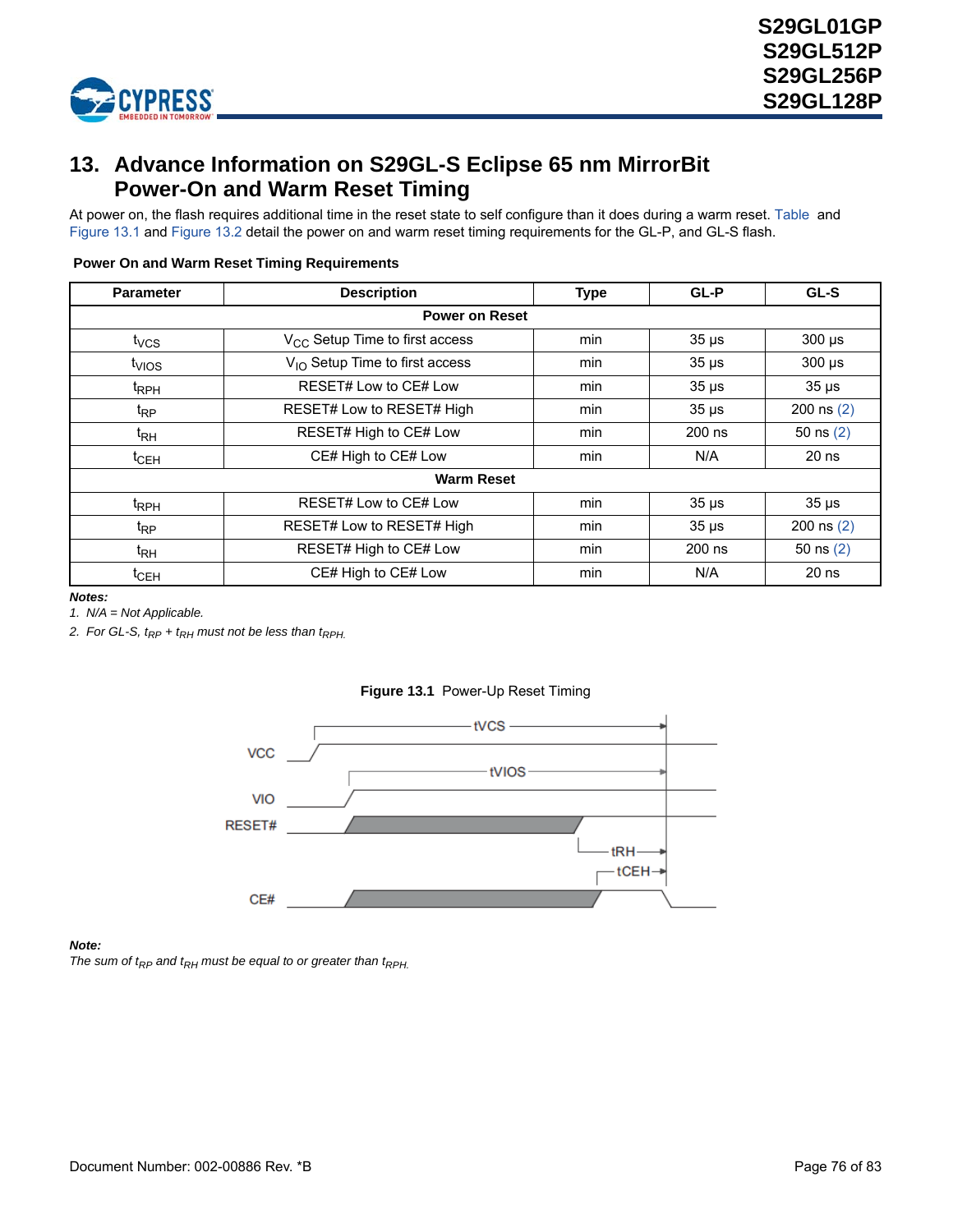<span id="page-76-0"></span>



#### *Note:*



The differences in power-on timing should not present a migration challenge for most applications where the flash interfaces directly with a Host that requires oscillator and PLL lock prior to initiating the first boot read access to the flash. In applications which may access the flash within 300 µs of power application, some circuit modification will be required to accommodate migration to GL-S flash.

To initiate the first read or write cycle after power on, the GL-S requires CE# or OE# to transition from High to Low no sooner than t<sub>VCS</sub> after V<sub>CC</sub> exceeds V<sub>CC\_min</sub> and V<sub>IO</sub> exceeds V<sub>IO\_min</sub>. CE# or OE# must be High at least t<sub>CEH</sub> = 20 ns prior to CE# or OE# falling edge which initiates the first access.

CE# is ignored during Warm Reset; however, to initiate the first read or write cycle after warm reset, the GL-S requires CE# to transition from High to Low no sooner than t<sub>RH</sub> after RESET# transitions from Low to High. CE# must be high at least t<sub>CEH</sub> = 20 ns prior to CE# falling edge, which initiates first access. These were not requirements for the GL-P so designs that have CE# fixed low cannot migrate to GL-S without modification to enable active CE# control.

The GL-S allows  $V_{IO}$  to ramp concurrently with or after  $V_{CC}$  with no restriction on time or voltage differential. During power ramp no input is allowed to exceed  $V_{10}$ . The GL-S data sheet provides enhanced direction on power management and control to design a robust and reliable system.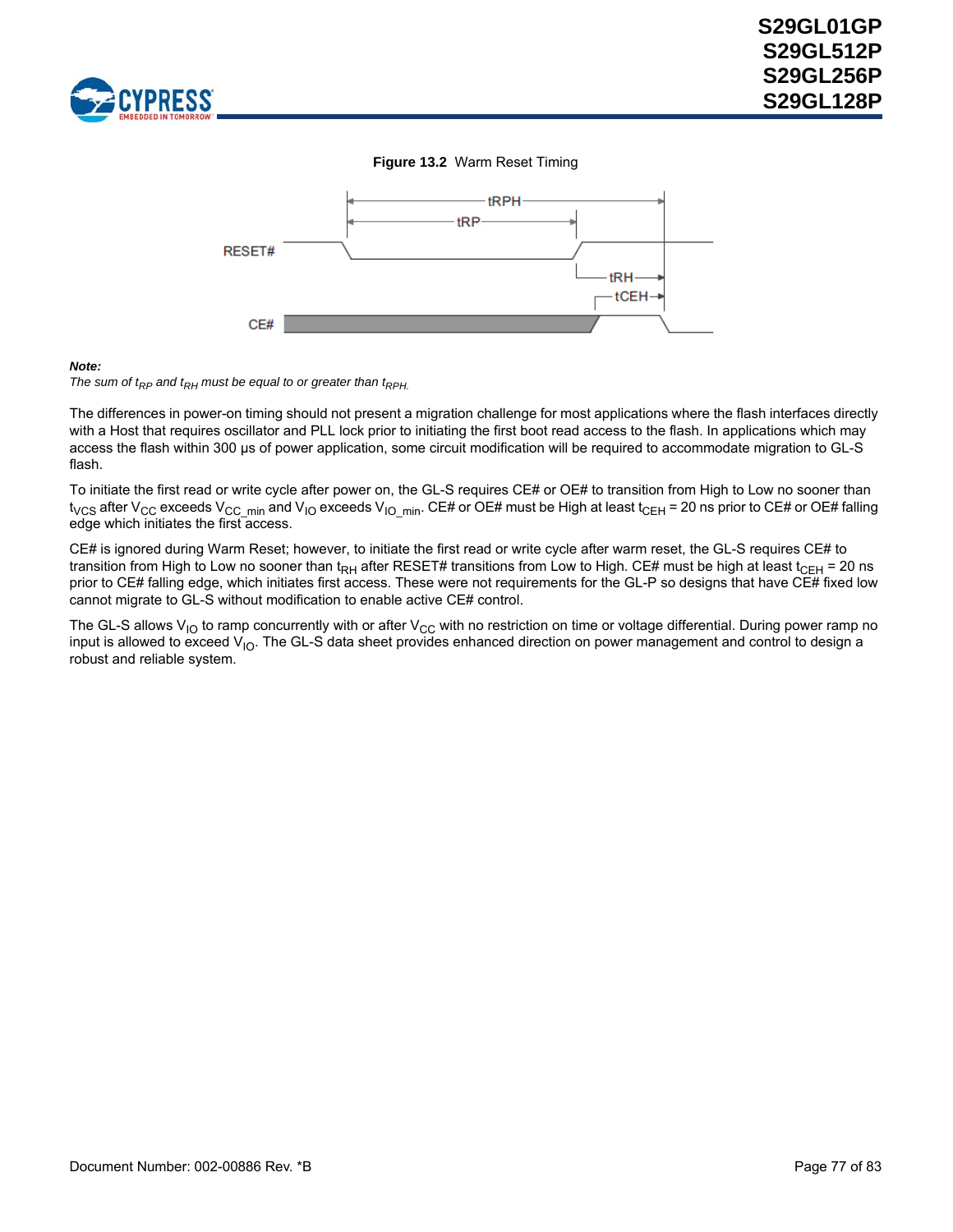

# **14. Document History**

| Document Title:S29GL01GP, S29GL512P, S29GL256P, S29GL128P<br>1 Gbit, 512, 256, 128 Mbit, 3 V, Page Flash with 90 nm MirrorBit Process Technology<br>Document Number: 002-00886 |                |                    |                                                                                                                                                                                                                                                                                                                                                                                                                                                                                                                                                                                                                                                                          |                                                                                                                                                                                                                                                                                                                                                                                                                                                                                                                                                                                                                                                                      |
|--------------------------------------------------------------------------------------------------------------------------------------------------------------------------------|----------------|--------------------|--------------------------------------------------------------------------------------------------------------------------------------------------------------------------------------------------------------------------------------------------------------------------------------------------------------------------------------------------------------------------------------------------------------------------------------------------------------------------------------------------------------------------------------------------------------------------------------------------------------------------------------------------------------------------|----------------------------------------------------------------------------------------------------------------------------------------------------------------------------------------------------------------------------------------------------------------------------------------------------------------------------------------------------------------------------------------------------------------------------------------------------------------------------------------------------------------------------------------------------------------------------------------------------------------------------------------------------------------------|
| Rev.                                                                                                                                                                           | <b>ECN No.</b> | Orig. of<br>Change | <b>Submission</b><br><b>Date</b>                                                                                                                                                                                                                                                                                                                                                                                                                                                                                                                                                                                                                                         | <b>Description of Change</b>                                                                                                                                                                                                                                                                                                                                                                                                                                                                                                                                                                                                                                         |
|                                                                                                                                                                                |                |                    | 10/29/2004                                                                                                                                                                                                                                                                                                                                                                                                                                                                                                                                                                                                                                                               | Spansion Publication Number: S29GL-P 00<br>A0: Initial release                                                                                                                                                                                                                                                                                                                                                                                                                                                                                                                                                                                                       |
|                                                                                                                                                                                |                |                    | 10/20/2005                                                                                                                                                                                                                                                                                                                                                                                                                                                                                                                                                                                                                                                               | A1: Global Revised all sections of document.                                                                                                                                                                                                                                                                                                                                                                                                                                                                                                                                                                                                                         |
|                                                                                                                                                                                |                |                    | 10/19/2006                                                                                                                                                                                                                                                                                                                                                                                                                                                                                                                                                                                                                                                               | A2:Global<br>Revised all sections of document. Reformatted document to new template.<br>Changed speed options<br>for S29GL01GP                                                                                                                                                                                                                                                                                                                                                                                                                                                                                                                                       |
|                                                                                                                                                                                |                |                    | 11/21/2006                                                                                                                                                                                                                                                                                                                                                                                                                                                                                                                                                                                                                                                               | A3:AC Characteristics Erase and Program Operations table: Changed tBUSY to<br>a maximum specification.                                                                                                                                                                                                                                                                                                                                                                                                                                                                                                                                                               |
| $\star\star$                                                                                                                                                                   | <b>RYSU</b>    | 12/18/2006         | A4:Global<br>Changed tACC, tCE specifications on 128 Mb, 256 Mb, and 512 Mb devices.<br>Added 90 and 100 ns<br>speed options.<br>Write Buffer Programming, Sector Erase<br>Write Buffer Programming Operation, Sector Erase Operation figures:<br>Deleted "Wait 4 ms" box from<br>flowcharts.<br>Password Protection Method Lock Register Program Algorithm figure:<br>Deleted "Wait 4 ms" box from flowchart.<br>Read-only Operations table Modified tRC, tACC, tCE, tOE specifications.<br>Program and Erase Operations tables Changed tDS specification, deleted<br>write cycle time note.<br>TSOP Pin and BGA Capacitance table Changed all specifications in table. |                                                                                                                                                                                                                                                                                                                                                                                                                                                                                                                                                                                                                                                                      |
|                                                                                                                                                                                |                |                    | 05/18/2007                                                                                                                                                                                                                                                                                                                                                                                                                                                                                                                                                                                                                                                               | A5:Global<br>Changed data sheet status to Preliminary.<br>Deleted references to requirement for external WP# pull-up.<br>Performance Characteristics Max. Read Access Times table: Added note.<br><b>Hardware Reset Deleted note from section.</b><br>AC Characteristics Reset Timings figure: Deleted note.<br><b>Command Definitions tables</b><br>S29GL-P Sector Protection Command Definitions tables: Changed "Global<br>Non-Volatile Freeze" to "Global Volatile Freeze".<br>DC Characteristics CMOS Compatible table: Changed ICC1 maximum<br>current for 5 MHz and MHz test conditions.<br>Page Read Timings figure Corrected address range for top waveform |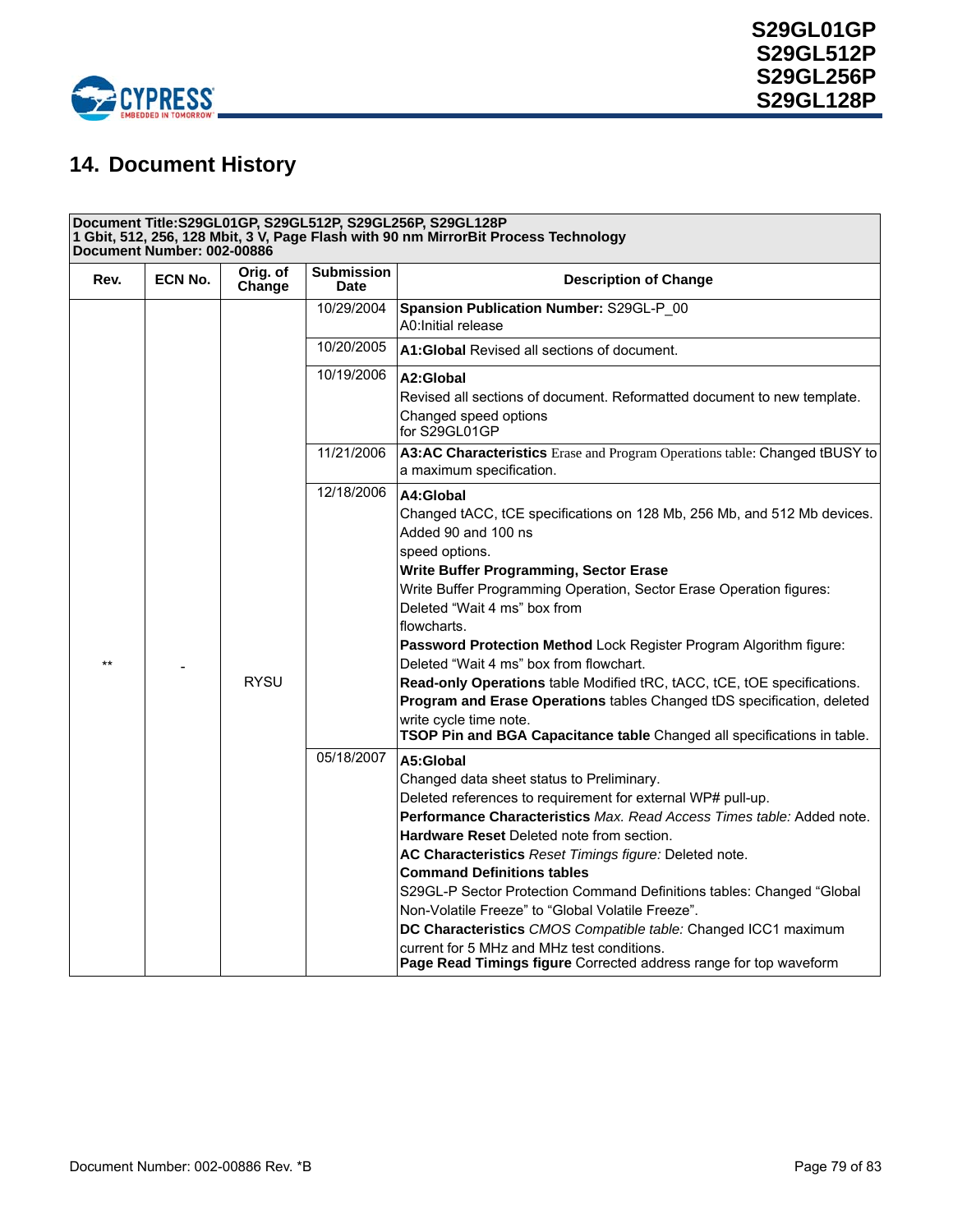

| Document Title:S29GL01GP, S29GL512P, S29GL256P, S29GL128P<br>1 Gbit, 512, 256, 128 Mbit, 3 V, Page Flash with 90 nm MirrorBit Process Technology<br>Document Number: 002-00886 |                |                    |                                  |                                                                                                                                                                                                                                                                                                                                                                                                                                                                                                                                                                                                                                                                                                                                                                                                                              |
|--------------------------------------------------------------------------------------------------------------------------------------------------------------------------------|----------------|--------------------|----------------------------------|------------------------------------------------------------------------------------------------------------------------------------------------------------------------------------------------------------------------------------------------------------------------------------------------------------------------------------------------------------------------------------------------------------------------------------------------------------------------------------------------------------------------------------------------------------------------------------------------------------------------------------------------------------------------------------------------------------------------------------------------------------------------------------------------------------------------------|
| Rev.                                                                                                                                                                           | <b>ECN No.</b> | Orig. of<br>Change | <b>Submission</b><br><b>Date</b> | <b>Description of Change</b>                                                                                                                                                                                                                                                                                                                                                                                                                                                                                                                                                                                                                                                                                                                                                                                                 |
|                                                                                                                                                                                |                |                    | 10/23/2007                       | A6:Performance Characteristics Changed speed options for S29GL512P<br>Ordering Information Corrected samples OPN valid combinations; changed<br>speed options for S29GL512P<br>64-Ball Fortified BGA Clarified ball "D1" connection<br>56-Pin TSOP Clarified pin "30" connection<br><b>Autoselect</b> Added recommendation statement<br>Accelerated Program Added recommendation statement<br>Persistent Protection Bits Removed "Erase" from title and flow chart<br><b>Secured Silicon Sector</b><br>Sections "Factory Locked Secured Silicon Sector" & "Customer Lockable<br>Secured Silicon Sector":<br>clarified shipping options<br>Power-up Sequence Timing Changed tRH from "Max" to "Min" value<br>Advance Information on S29GL-R 65 nm MirrorBit Hardware Reset<br>(RESET#) and Power-up Sequence<br>Added section |
| $**$                                                                                                                                                                           |                | <b>RYSU</b>        | 11/08/2007<br>11/28/2007         | Global Fixed cross-references that were not live hyperlinks<br>A7: Advance Information on S29GL-R 65 nm MirrorBit Hardware Reset<br>(RESET#) and Power-up Sequence<br>Changed timing specs and waveforms<br>A8: Ordering Information New commercial operating temperature option                                                                                                                                                                                                                                                                                                                                                                                                                                                                                                                                             |
|                                                                                                                                                                                |                |                    | 02/15/2008                       | <b>Operating Ranges New operating temperature range</b><br>A9: Electrical Specification Modified Test Conditions<br>Erase and Programming Performance Chip Program Time: removed<br>comment<br><b>Sector Protection Command Definition, x16 Table</b><br>Corrected Lock Register "Read" address<br>Advance Information on S29GL-R 65 nm MirrorBit Hardware Reset<br>(RESET#) and Power-up Sequence<br>Power-Up Sequence Timings Table: modified Note 2 - reduced timing from 500<br>$\mu$ s to 300 $\mu$ s                                                                                                                                                                                                                                                                                                                   |
|                                                                                                                                                                                |                |                    | 03/19/2008                       | A10: Global Changed document status to Full Production.<br>DC Characteristics Changed Max values for Input Load Current (ILI)<br><b>Sector Protection Command Definitions</b><br>$(x16 & x8$ tables)<br>Changed Lock Register Read command from "DATA" to "RD"                                                                                                                                                                                                                                                                                                                                                                                                                                                                                                                                                               |
|                                                                                                                                                                                |                |                    | 06/11/2008                       | A11: Ordering Information Revised Commercial temperature range<br><b>Figure: Write Operation Status</b><br><b>Flowchart</b><br><b>Updated flowchart</b>                                                                                                                                                                                                                                                                                                                                                                                                                                                                                                                                                                                                                                                                      |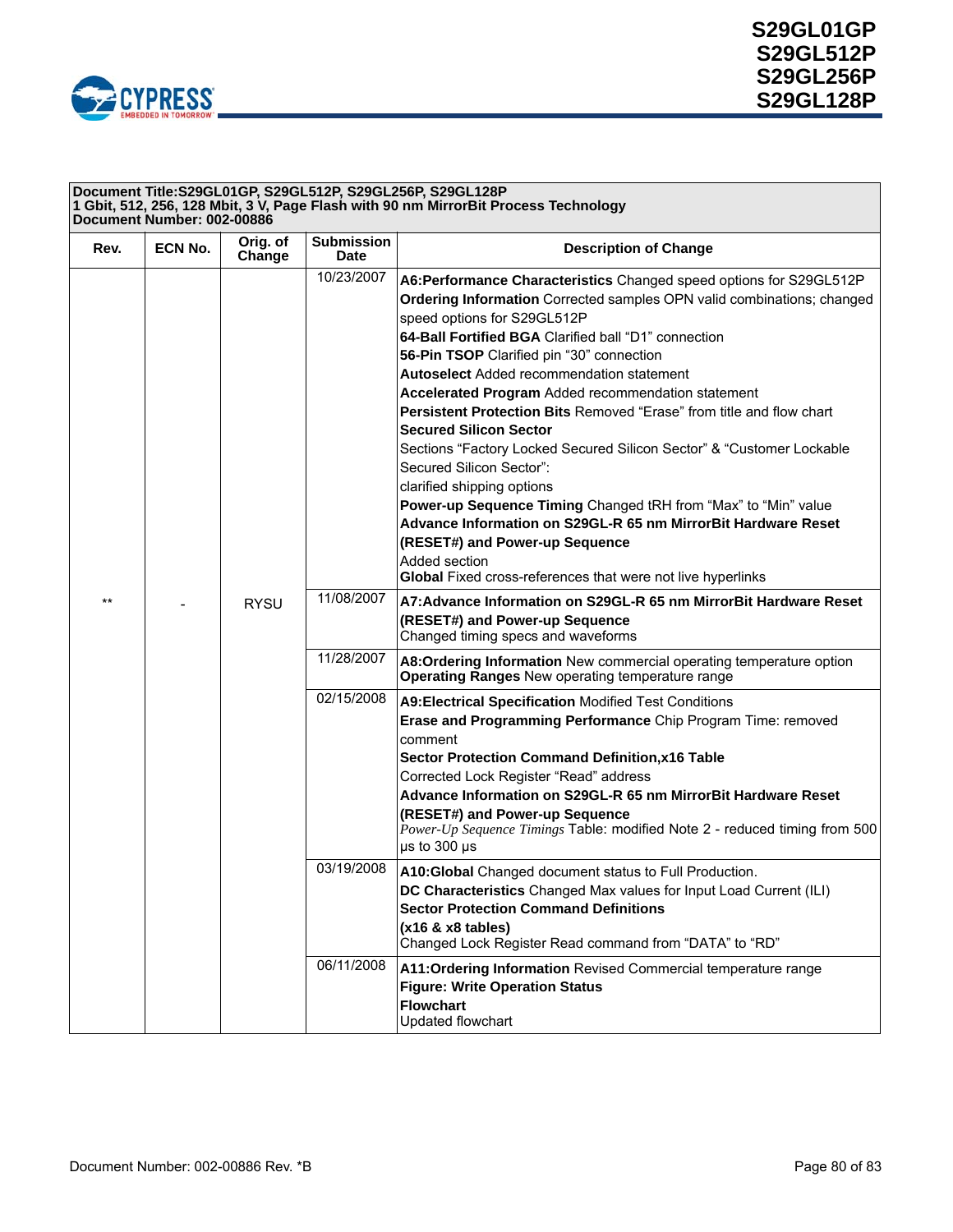

| Document Title:S29GL01GP, S29GL512P, S29GL256P, S29GL128P<br>1 Gbit, 512, 256, 128 Mbit, 3 V, Page Flash with 90 nm MirrorBit Process Technology<br>Document Number: 002-00886 |         |                    |                           |                                                                                                                                                                                                                                                                                                                                                                                                                                                                                                                                                                                                                                                                                                                                                                                                                                                                                                                                                                                                                                                                                                                                                                                                                                                                                                                                                                                                                                                                                                                                                                                                                                                                                                                                                                                                                                                                                                                                           |
|--------------------------------------------------------------------------------------------------------------------------------------------------------------------------------|---------|--------------------|---------------------------|-------------------------------------------------------------------------------------------------------------------------------------------------------------------------------------------------------------------------------------------------------------------------------------------------------------------------------------------------------------------------------------------------------------------------------------------------------------------------------------------------------------------------------------------------------------------------------------------------------------------------------------------------------------------------------------------------------------------------------------------------------------------------------------------------------------------------------------------------------------------------------------------------------------------------------------------------------------------------------------------------------------------------------------------------------------------------------------------------------------------------------------------------------------------------------------------------------------------------------------------------------------------------------------------------------------------------------------------------------------------------------------------------------------------------------------------------------------------------------------------------------------------------------------------------------------------------------------------------------------------------------------------------------------------------------------------------------------------------------------------------------------------------------------------------------------------------------------------------------------------------------------------------------------------------------------------|
| Rev.                                                                                                                                                                           | ECN No. | Orig. of<br>Change | <b>Submission</b><br>Date | <b>Description of Change</b>                                                                                                                                                                                                                                                                                                                                                                                                                                                                                                                                                                                                                                                                                                                                                                                                                                                                                                                                                                                                                                                                                                                                                                                                                                                                                                                                                                                                                                                                                                                                                                                                                                                                                                                                                                                                                                                                                                              |
| $***$                                                                                                                                                                          |         | <b>RYSU</b>        | 11/20/2009                | A12: Table Input/Output Descriptions Removed RFU description<br>Figure 64-ball Fortified Ball Grid Array Changed all RFU pins to NC pins<br>Figure 56-pin Standard TSOP (Top View)<br>Changed all RFU pins to NC pins<br>Table Autoselect Exit Changed cycle description to Auto Select Exit Command<br>Table Chip Erase Changed address of last C source code command from<br>0x000h to 0x555h<br><b>Erase Suspend/Erase Resume</b><br>Changed first paragraph, second sentence to sector address is "don't care"<br>for Erase Suspend<br>Changed sixth paragraph, second sentence to sector address is "don't care"<br>for Erase Suspend<br><b>Tables</b><br><b>Program Suspend</b><br><b>Program Resume</b><br><b>Unlock Bypass Entry</b><br><b>Unlock Bypass Program</b><br><b>Unlock Bypass Reset</b><br>Added Byte Address to tables<br><b>Unlock Bypass</b><br>Third paragraph, first sentence added unlock bypass Sector Erase and<br>unlock bypass Chip Erase<br>as valid commands<br>Changed paragraph, third sentence to sector address of exit command is<br>"don't care".<br><b>Writing Commands/Command Sequence</b><br>Changed tables listed in fourth sentence to Table 6.1-6.4<br>WP#/ACC Method Changed table listed in Note section to 11.2.<br><b>Secured Silicon Sector Entry/Exit Command Sequence</b><br>Added source code for program under Table 10.3<br>Table Secured Silicon Sector Exit Changed Byte and Word addresses of<br>Exit Cycle to "XXXh"<br>Figure Test Setup Changed test setup to show only a load of CL<br>Table Test Specification Removed Output Load Test Condition<br>Table S29GL-P Erase and Program Operations<br>Removed tGHWL<br>Table S29GL-P Alternate CE# Controlled Erase and Program<br><b>Operations</b><br>Changed description of tGHEL to (OE# High to CE# Low)<br>Change Note 2 to "DC Characteristics<br><b>TSOP Pin and BGA Package Capacitance</b><br>Changed RESET# values. |
|                                                                                                                                                                                |         |                    |                           |                                                                                                                                                                                                                                                                                                                                                                                                                                                                                                                                                                                                                                                                                                                                                                                                                                                                                                                                                                                                                                                                                                                                                                                                                                                                                                                                                                                                                                                                                                                                                                                                                                                                                                                                                                                                                                                                                                                                           |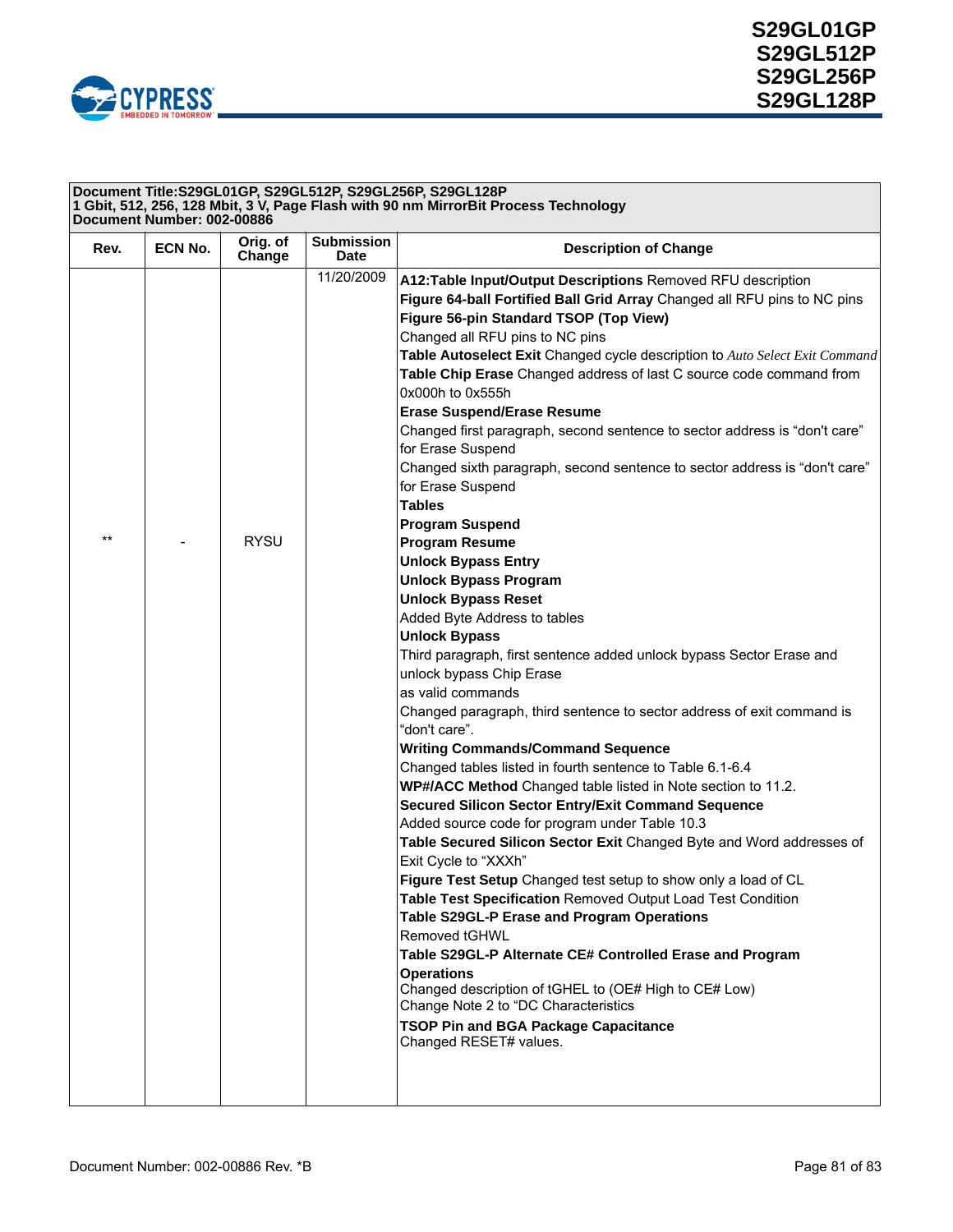

| Document Title:S29GL01GP, S29GL512P, S29GL256P, S29GL128P<br>1 Gbit, 512, 256, 128 Mbit, 3 V, Page Flash with 90 nm MirrorBit Process Technology<br>Document Number: 002-00886 |         |                    |                           |                                                                                                                                                  |
|--------------------------------------------------------------------------------------------------------------------------------------------------------------------------------|---------|--------------------|---------------------------|--------------------------------------------------------------------------------------------------------------------------------------------------|
| Rev.                                                                                                                                                                           | ECN No. | Orig. of<br>Change | <b>Submission</b><br>Date | <b>Description of Change</b>                                                                                                                     |
|                                                                                                                                                                                |         |                    | 11/20/2008                | Table S29GL-P Memory Array Command Definitions, x16                                                                                              |
|                                                                                                                                                                                |         |                    |                           | Changed number of cycles for Device ID to 6                                                                                                      |
|                                                                                                                                                                                |         |                    |                           | Changed number of cycles for Write Buffer to 6                                                                                                   |
|                                                                                                                                                                                |         |                    |                           | Added note regarding the number of cycles in a Write Buffer command                                                                              |
|                                                                                                                                                                                |         |                    |                           | Table S29GL-P Memory Array Command Definitions, x8                                                                                               |
|                                                                                                                                                                                |         |                    |                           | Changed number of cycles for Device ID to 6                                                                                                      |
|                                                                                                                                                                                |         |                    |                           | Changed number of cycles for Write Buffer to 6                                                                                                   |
|                                                                                                                                                                                |         |                    |                           | Added note regarding the number of cycles in a Write Buffer command                                                                              |
|                                                                                                                                                                                |         |                    |                           | <b>Table System Interface String</b>                                                                                                             |
|                                                                                                                                                                                |         |                    |                           | Changed value of address 20h (x16) to 0009h and description to                                                                                   |
|                                                                                                                                                                                |         |                    |                           | "Typical timeout for buffer write 2n µs"                                                                                                         |
| $***$                                                                                                                                                                          |         | <b>RYSU</b>        |                           | Added values of 128 Mb-512 Mb densities to address 22h (x16)<br>Table Device Geometry Definition For address 31h (x16) corrected x8 ad-<br>dress |
|                                                                                                                                                                                |         |                    | 11/17/2010                | A13: Performance Characteristics Updated access time options for<br>S29GL512P                                                                    |
|                                                                                                                                                                                |         |                    |                           | Ordering Information Updated speed options for S29GL512P<br>Read Operation Timing Figure Added note                                              |
|                                                                                                                                                                                |         |                    | 10/22/2012                | A14:Sector Erase Clarified tSEA                                                                                                                  |
|                                                                                                                                                                                |         |                    |                           | <b>Erase Suspend Clarified tSEA</b>                                                                                                              |
|                                                                                                                                                                                |         |                    |                           | <b>Writing Commands/Command Sequences</b>                                                                                                        |
|                                                                                                                                                                                |         |                    |                           | Sub-section RY/BY#: Clarified last sentence                                                                                                      |
|                                                                                                                                                                                |         |                    |                           | <b>Figure Advanced Sector Protection/Unprotection</b>                                                                                            |
|                                                                                                                                                                                |         |                    |                           | Corrected Note numbering                                                                                                                         |
|                                                                                                                                                                                |         |                    |                           | Table S29GL-P Memory Array Command Definitions, x8                                                                                               |
|                                                                                                                                                                                |         |                    |                           | Corrected Address for 3rd Cycle of Write-To-Buffer-Abort Reset command                                                                           |
|                                                                                                                                                                                |         |                    |                           | Table System Interface String Changed value of address 20h (x16) to<br>0006h                                                                     |
|                                                                                                                                                                                |         |                    |                           | Advance Information on S29GL-R 65 nm MirrorBit Hardware Reset                                                                                    |
|                                                                                                                                                                                |         |                    |                           | (RESET#) and Power-up Sequence                                                                                                                   |
|                                                                                                                                                                                |         |                    |                           | Updated section title to Advance Information on S29GL-S Eclipse 65 nm<br>MirrorBit Power-On and                                                  |
|                                                                                                                                                                                |         |                    |                           | Warm Reset Timing                                                                                                                                |
|                                                                                                                                                                                |         |                    |                           | Updated section to cover GL-S Power-On and Warm Reset Timing                                                                                     |
| *A                                                                                                                                                                             | 5051914 | <b>RYSU</b>        | 12/16/2015                | Updated to Cypress template                                                                                                                      |
| $\,{}^{\star}\mathsf{B}$                                                                                                                                                       | 5741254 | AESATMP7           | 05/22/2017                | Updated Cypress Logo and Copyright.                                                                                                              |